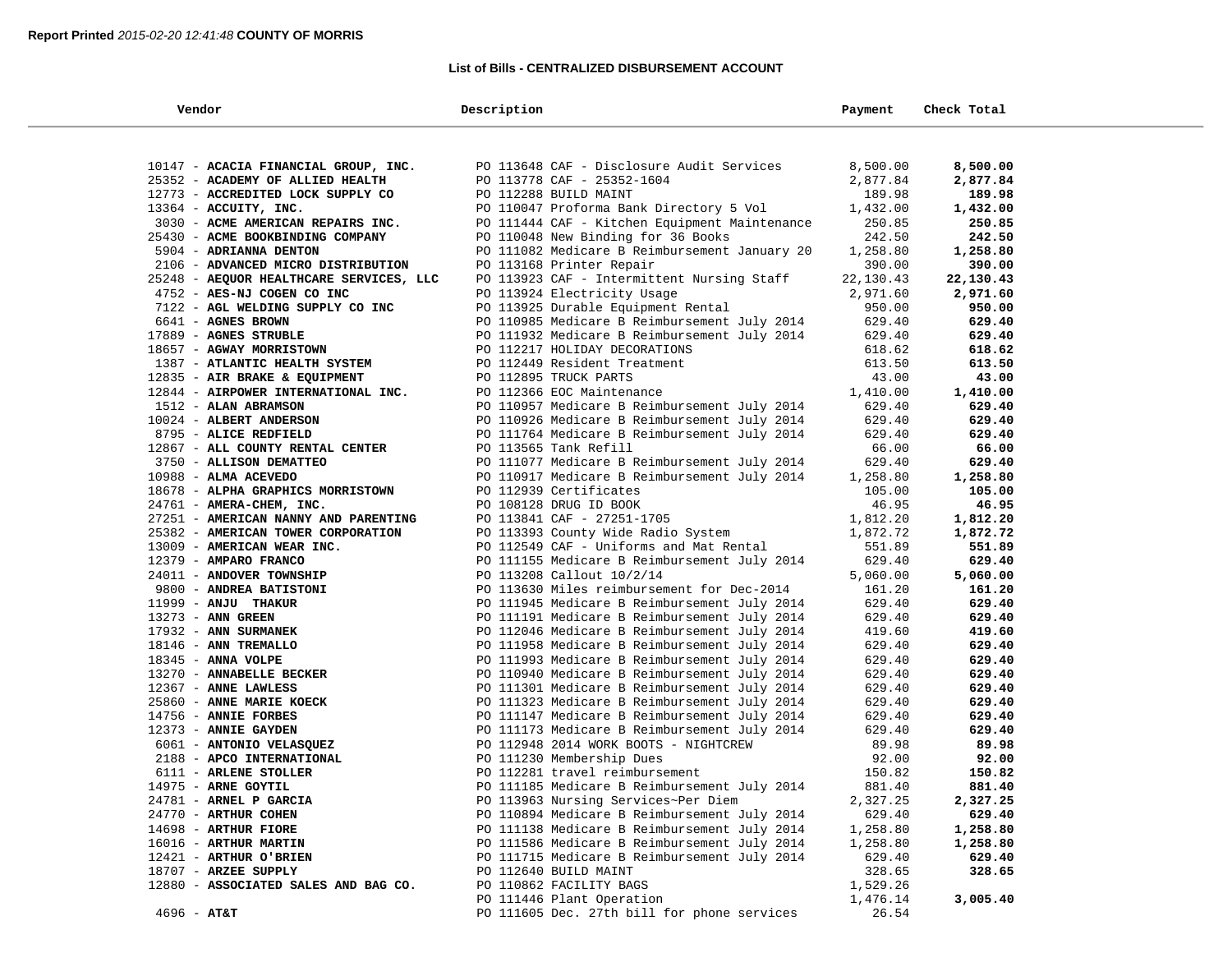|                                                                                                                                                                                  | PO 111611 Dec. phone bill 908-859-3220                                                                                                                                              | 18.67              | 45.21              |
|----------------------------------------------------------------------------------------------------------------------------------------------------------------------------------|-------------------------------------------------------------------------------------------------------------------------------------------------------------------------------------|--------------------|--------------------|
| 7658 - AT&T MOBILITY                                                                                                                                                             | PO 112321 AT&T Wireless Service - Monthly Cha                                                                                                                                       | 204.05             |                    |
|                                                                                                                                                                                  | PO 112330 AT&T Wireless Service - Monthly Cha                                                                                                                                       | 204.05             |                    |
|                                                                                                                                                                                  | PO 112056 Sim Card for Survey Equipment                                                                                                                                             | 36.81              | 444.91             |
| 11713 - ATLANTIC TRAINING CENTER                                                                                                                                                 | PO 110613 Training - Eric Hanna                                                                                                                                                     | 250.00             | 250.00             |
| 8237 - AUDREY GOLDBERG                                                                                                                                                           | PO 111181 Medicare B Reimbursement July 2014                                                                                                                                        | 629.40             | 629.40             |
| 13835 - AVIS MCINTOSH                                                                                                                                                            | PO 111588 Medicare B Reimbursement July 2014 629.40                                                                                                                                 |                    | 629.40             |
| 3899 - AVTECH INSTITUTE                                                                                                                                                          | PO 113347 CAF - 3899-1688                                                                                                                                                           | 895.00             |                    |
|                                                                                                                                                                                  | PO 113348 CAF - 3899-1718                                                                                                                                                           | 1,529.00           |                    |
|                                                                                                                                                                                  | PO 113331 CAF - 3899-1543                                                                                                                                                           | 752.00             |                    |
|                                                                                                                                                                                  | PO 113332 CAF - 3899-1543                                                                                                                                                           | 800.00             | 3,976.00           |
| 13191 - AW DIRECT<br>15978 - BAILA MANDEL<br>7126 - BARBARA FLINT<br>1917 - BARBARA KEEFE<br>16832 - BARBARA OREFICE<br>776 - BARBARULA LAW OFFICE<br>151 - BARBARULA LAW OFFICE | PO 110563 BODY SHOP SUPPLIES                                                                                                                                                        | 116.90             | 116.90             |
|                                                                                                                                                                                  | PO 111353 Medicare B Reimbursement July 2014 1,258.80                                                                                                                               |                    | 1,258.80           |
|                                                                                                                                                                                  | PO 111143 Medicare B Reimbursement July 2014                                                                                                                                        | 629.40             | 629.40             |
|                                                                                                                                                                                  | PO 111345 Medicare B Reimbursement July 2014 1,258.80                                                                                                                               |                    | 1,258.80           |
|                                                                                                                                                                                  |                                                                                                                                                                                     | 1,258.80           | 1,258.80           |
|                                                                                                                                                                                  | PO 111726 Medicare B Reimbursement July 2014<br>PO 113280 Legal services rendered January, 20<br>PO 113280 Legal services rendered January, 20                                      | 804.00             | 804.00             |
| 12060 - BARKEL FLEMMING                                                                                                                                                          | PO 113965 Nursing Services~Per Diem                                                                                                                                                 | 696.00             | 696.00             |
| 8561 - BATTERIES PLUS                                                                                                                                                            | PO 112282 Batteries - B. Dunn (SOS)                                                                                                                                                 | 94.65              | 94.65              |
| 691 - BATTINA ALRAZI                                                                                                                                                             | PO 110925 Medicare B Reimbursement July 2014                                                                                                                                        | 629.40             | 629.40             |
| 13259 - BAYWAY LUMBER                                                                                                                                                            | PO 110723 CAF - NJSC#A74787                                                                                                                                                         | 14,000.00          |                    |
|                                                                                                                                                                                  | PO 112252 BLDG MAINT                                                                                                                                                                | 505.27             | 14,505.27          |
|                                                                                                                                                                                  |                                                                                                                                                                                     | 9,940.00           | 9,940.00           |
|                                                                                                                                                                                  | 21212 - BELL, SHIVAS & FASOLO<br>14380 - BERKELEY COLLEGE<br>26403 - BERKELEY COLLEGE<br>26403 - BERKELEY COLLEGE<br>26403 - BERKELEY COLLEGE<br>26403 - PO 113340 CAF - 26403-1623 | 877.00             | 877.00             |
|                                                                                                                                                                                  |                                                                                                                                                                                     | 764.00             |                    |
|                                                                                                                                                                                  | PO 113341 CAF - 26403-1478                                                                                                                                                          | 750.00             |                    |
|                                                                                                                                                                                  | PO 113342 CAF - 14380-1016                                                                                                                                                          | 688.00             | 2,202.00           |
| 13166 - BETTY ATTALLAH                                                                                                                                                           |                                                                                                                                                                                     |                    | 629.40             |
| 1353 - BETTY DIXON                                                                                                                                                               | PO 110928 Medicare B Reimbursement July 2014 629.40<br>PO 111089 Medicare B Reimbursement July 2014 629.40                                                                          |                    | 629.40             |
| 9378 - BEVERLY FANOK                                                                                                                                                             |                                                                                                                                                                                     |                    | 1,258.80           |
| 23983 - BEYER FORD                                                                                                                                                               | PO 111130 Medicare B Reimbursement July 2014 1,258.80<br>PO 108890 CAF - NJSC#A85971                                                                                                |                    | 20,647.00          |
| 5260 - BIG BROTHERS BIG SISTERS OF                                                                                                                                               |                                                                                                                                                                                     | 20,647.00          |                    |
|                                                                                                                                                                                  | PO 113014 CAF - JJ-1407                                                                                                                                                             | 2,186.00<br>560.00 | 2,186.00<br>560.00 |
| 9476 - BINSKY SERVICE LLC                                                                                                                                                        | PO 112631 CAF - Boiler Services for Various B                                                                                                                                       |                    |                    |
| $27429$ - BIOSTAT, LLC<br>27011 - BOBBY R BEAVERS                                                                                                                                | --- Indicate B Reimbursement July 2014<br>PO 112899 ANTO BODY CHOOL COMPUTED JULY 2014                                                                                              | 1,326.00<br>629.40 | 1,326.00<br>629.40 |
| 13413 - BOONTON AUTO PARTS                                                                                                                                                       | PO 112899 AUTO BODY SHOP                                                                                                                                                            | 202.24             | 202.24             |
| 13560 - BOROUGH OF BUTLER                                                                                                                                                        | PO 113613 Boro of Butler Electric                                                                                                                                                   | 284.61             | 284.61             |
| 2485 - BOROUGH OF BUTLER                                                                                                                                                         | PO 113632 RENT AND UTILITIES FOR BUTLER NS                                                                                                                                          | 8,500.00           | 8,500.00           |
| 15946 - BOROUGH OF MADISON                                                                                                                                                       | PO 113616 CAF - 2014 Supplemental Municipal A 1,543.24                                                                                                                              |                    | 1,543.24           |
| 26955 - BRIAN FRUEHOLZ                                                                                                                                                           | PO 113814 RMB - MCL for Kindle Fire HD 7                                                                                                                                            | 142.35             | 142.35             |
| 5645 - BRIAN HAMILTON                                                                                                                                                            | PO 113453 State Voter Reg. System Committee M                                                                                                                                       | 51.34              | 51.34              |
| 24592 - BRIAN WALSH                                                                                                                                                              | PO 112862 Extradition                                                                                                                                                               | 136.01             | 136.01             |
| 12626 - BRUSHSTROKES                                                                                                                                                             | PO 113926 Resident Activities                                                                                                                                                       | 135.00             | 135.00             |
| 5643 - BUNKY'S TOWING & AUTO REPAIR                                                                                                                                              | PO 112900 TRUCK PARTS                                                                                                                                                               | 375.00             | 375.00             |
| 13540 - BURRINI'S OLDE WORLD MARKET                                                                                                                                              | PO 110716 CBA Annual Dinner Catering                                                                                                                                                | 358.00             | 358.00             |
| 20526 - CABLEVISION                                                                                                                                                              | PO 111964 Cablevision Account#07876-628618-01 610.08                                                                                                                                |                    | 610.08             |
| 13856 - CABLEVISION                                                                                                                                                              | PO 112568 OPTIMUM ONLINE                                                                                                                                                            | 59.95              | 59.95              |
| 8777 - CALVIN CHAMBERS                                                                                                                                                           | PO 111006 Medicare B Reimbursement July 2014 629.40                                                                                                                                 |                    | 629.40             |
| 24595 - CAPOZZI OVERHEAD DOORS, INC.                                                                                                                                             | PO 112407 CAF - Labor Rates for Garage Door R                                                                                                                                       | 2,190.40           | 2,190.40           |
| 437 - CARL GROSS                                                                                                                                                                 | PO 111194 Medicare B Reimbursement July 2014                                                                                                                                        | 1,258.80           | 1,258.80           |
| 27035 - CARLO N DURAN                                                                                                                                                            | PO 113966 Nursing Services~Per Diem                                                                                                                                                 | 592.00             | 592.00             |
| 9273 - CARMAGNOLA & RITARDI LLC                                                                                                                                                  | PO 113762 Subpoena-MCPO legal services render                                                                                                                                       | 5,595.46           | 5,595.46           |
| 25848 - CARMEN FRANKLIN                                                                                                                                                          | PO 111156 Medicare B Reimbursement July 2014                                                                                                                                        | 629.40             | 629.40             |
| 13194 - CARMEN N. AYALA                                                                                                                                                          | PO 113628 EXPENSE VOUCHER                                                                                                                                                           | 31.85              | 31.85              |
| 7352 - CAROL CAREY                                                                                                                                                               | PO 111001 Medicare B Reimbursement July 2014                                                                                                                                        | 629.40             | 629.40             |
| 14287 - CAROL DI ANTHONY                                                                                                                                                         | PO 111087 Medicare B Reimbursement July 2014                                                                                                                                        | 629.40             | 629.40             |
| 5253 - CAROLINE GREENE                                                                                                                                                           | PO 111193 Medicare B Reimbursement July 2014                                                                                                                                        | 1,258.80           | 1,258.80           |
| 24193 - CAROLYN JOY                                                                                                                                                              | PO 111370 Medicare B Reimbursement July 2014                                                                                                                                        | 629.40             | 629.40             |
| 25474 - CARRELLE L CALIXTE                                                                                                                                                       | PO 113967 Nursing Services~Per Diem                                                                                                                                                 | 2,779.65           | 2,779.65           |
| 4440 - CATHERINE GUIN                                                                                                                                                            | PO 111393 Medicare B Reimbursement July 2014                                                                                                                                        | 1,258.80           | 1,258.80           |
| 24450 - CATHY GADDIS                                                                                                                                                             | PO 111164 Medicare B Reimbursement July 2014                                                                                                                                        | 629.40             | 629.40             |
| 3382 - CCH INC                                                                                                                                                                   | PO 110052 Received Guidebook to NJ Taxes                                                                                                                                            | 117.81             | 117.81             |
| 4598 - CDW GOVERNMENT LLC                                                                                                                                                        | PO 109007 Equipment                                                                                                                                                                 | 236.55             |                    |
|                                                                                                                                                                                  |                                                                                                                                                                                     |                    |                    |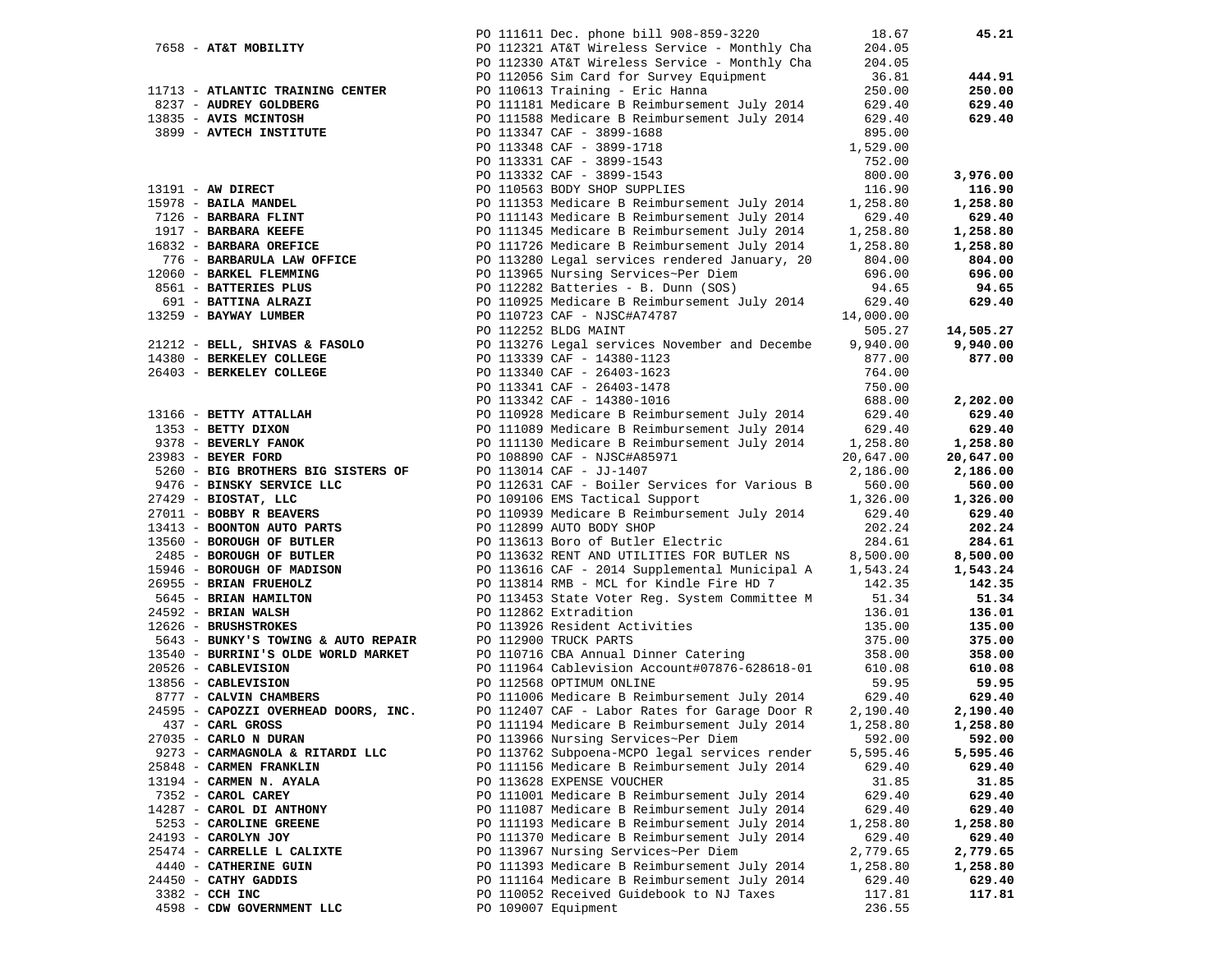|                                        |                 | PO 109086 Projector for conference room in Sc | 795.00     |            |
|----------------------------------------|-----------------|-----------------------------------------------|------------|------------|
|                                        |                 | PO 108985 Equipment                           | 397.10     |            |
|                                        |                 | PO 109742 Misc Hardware Required for Network/ | 15,321.63  | 16,750.28  |
| 1171 - CELESTE KALINA                  |                 | PO 111335 Medicare B Reimbursement July 2014  | 629.40     | 629.40     |
| 20487 - CENTURYLINK                    |                 | PO 110678 Long Valley Fax                     | 414.78     |            |
|                                        |                 | PO 111604 monthly phone bill                  | 234.89     |            |
|                                        |                 | PO 111558 PHONE BILL                          | 42.81      |            |
|                                        |                 | PO 113409 Telephone T1chester                 | 1,785.33   | 2,477.81   |
| 24625 - CFCS - HOPE HOUSE              |                 | PO 112991 CAF - Chapter 51 ch51 1406          | 2,755.00   | 2,755.00   |
| 24625 - CFCS - HOPE HOUSE              |                 | PO 112992 CAF - Grant in Aid Funding 2014 GIA | 4,270.00   | 4,270.00   |
| 24625 - CFCS - HOPE HOUSE              |                 | PO 113365 2014 Funding through the Older Amer | 993.00     | 993.00     |
| 24625 - CFCS - HOPE HOUSE              |                 | PO 113366 CAF - 2014 Funding through the Olde | 1,055.00   | 1,055.00   |
| 26173 - CHARLENE GUERRA                |                 | PO 111391 Medicare B Reimbursement July 2014  | 1,258.80   | 1,258.80   |
| 26287 - CHARLES BRIGHT                 |                 | PO 110974 Medicare B Reimbursement July 2014  | 629.40     | 629.40     |
| 24189 - CHARLES MAROTTA                |                 | PO 111583 Medicare B Reimbursement July 2014  | 629.40     | 629.40     |
| 24918 - CHARLIE KRANZ                  |                 | PO 111329 Medicare B Reimbursement July 2014  | 629.40     | 629.40     |
| 15003 - CHARLOTTE GREEN                |                 | PO 111192 Medicare B Reimbursement July 2014  | 629.40     | 629.40     |
| 20145 - CHARTWELLS DINING SERVICES     |                 | PO 113273 FY 2015 Countywide Alliance Trainin | 771.90     | 771.90     |
| 13788 - CHERRY WEBER & ASSOC. PC       |                 | PO 113595 CAF - Inspection Services for Brid  | 14,416.00  | 14,416.00  |
| 21653 - CHERYL BARTOW                  |                 | PO 110935 Medicare B Reimbursement July 2014  | 629.40     | 629.40     |
| 5401 - CHIEFS OF CTY DETECTIVES        | PO 112938 Dues  |                                               | 200.00     | 200.00     |
| 21424 - CHILRAKHA JAIRAM               |                 | PO 111357 Medicare B Reimbursement July 2014  | 1,258.80   | 1,258.80   |
| 26185 - CHRISTIAN ROSSY                |                 | PO 113568 Voucher for Week of 2/2/15 thru 2/6 | 280.00     | 280.00     |
| 20528 - CHRISTOPHER P STATILE PA       |                 | PO 113588 CAF - Design Services for Replaceme | 17,450.00  |            |
|                                        |                 | PO 113589 CAF - Design Services for Rehab of  | 2,700.00   |            |
|                                        |                 | PO 113593 CAF - Construction Inspection for R | 16,909.00  | 37,059.00  |
| 21857 - CITYSIDE ARCHIVES, LTD         |                 | PO 113768 CAF - Record Storage & Shredding fo | 6,172.87   | 6,172.87   |
| 21857 - CITYSIDE ARCHIVES, LTD         |                 | PO 113769 CAF - Record Storage & Shredding fo | 6,058.56   | 6,058.56   |
| 21857 - CITYSIDE ARCHIVES, LTD         |                 | PO 113770 CAF - Record Storage & Shredding fo | 5,342.71   | 5,342.71   |
| 13478 - CLARENCE BRICKMAN              |                 | PO 110973 Medicare B Reimbursement July 2014  | 629.40     | 629.40     |
| 12000 - CLARIS BERNARD                 |                 | PO 110948 Medicare B Reimbursement July 2014  | 629.40     | 629.40     |
| 2882 - CLARITA HARRISON                |                 | PO 111405 Medicare B Reimbursement July 2014  | 1,258.80   | 1,258.80   |
| 25571 - CLEARY GIACOBBE ALFIERI &      |                 | PO 113263 Public Safety Complex               | 48.00      | 48.00      |
| 25571 - CLEARY GIACOBBE ALFIERI &      |                 | PO 113266 Open Space and Flood mitigation leg | 1,442.52   | 1,442.52   |
| 25571 - CLEARY GIACOBBE ALFIERI &      |                 | PO 113267 Legal services rendered             | 9,226.75   | 9,226.75   |
| 12856 - CLEMENCE ALEONG                |                 | PO 110922 Medicare B Reimbursement July 2014  | 629.40     | 629.40     |
| 18519 - CLIFF WOLFE                    |                 | PO 113864 expense voucher for Survey Conventi | 358.64     | 358.64     |
| 27037 - COLLETE K NYANARO              |                 | PO 113968 Nursing Services~Per Diem           | 296.00     | 296.00     |
| $12043$ - COMCAST                      |                 | PO 110688 Long Valley Garage High Speed Inter | 12.76      | 12.76      |
| 26074 - COMMUNICATIONS SERVICE         |                 | PO 110443 Repair on Vehicle - D. Ackerman/SOS | 455.00     | 455.00     |
| 26074 - COMMUNICATIONS SERVICE         |                 |                                               | 240.00     | 240.00     |
| 9486 - COMPLETE SECURITY SYSTEMS, INC. |                 | PO 110446 Repairs - MC Vehicle                | 366.50     |            |
|                                        |                 | PO 112270 SAFETY EQUIP                        |            |            |
|                                        |                 | PO 112856 CAF - Courthouse Head-End Relocatio | 3,452.00   | 3,818.50   |
| 27496 - COMPRELLI EQUIPMENT AND        |                 | PO 112292 SECURITY EQUIP                      | 225.00     | 225.00     |
| 13937 - COMPUTER CABLE & CONNECTOR CO  |                 | PO 111482 Surrogate Office - VOIP Headset add | 79.56      |            |
|                                        |                 | PO 112826 Data Processing Equipment           | 29.20      |            |
|                                        |                 | PO 112679 Network Cables for Stock / 30 Schuy | 855.74     | 964.50     |
| 15556 - CONNIE KATSAKOS                |                 | PO 111339 Medicare B Reimbursement July 2014  | 629.40     | 629.40     |
| 14644 - CORNERSTONE FAMILY PROGRAMS    |                 | PO 113927 CAF - Social Work Services          | 21,000.00  | 21,000.00  |
| 20592 - CORRESTINE TROWERS             |                 | PO 111966 Medicare B Reimbursement July 2014  | 1,258.80   | 1,258.80   |
| 14021 - COUNTY BUSINESS SYSTEMS INC    |                 | PO 109638 A760 TPG printers for passports     | 5,068.00   |            |
|                                        |                 | PO 110416 Freeholders Minute Book and Paper   | 356.50     | 5,424.50   |
| 14022 - COUNTY COLLEGE OF MORRIS       |                 | PO 114120 2ND HALF 2/15 OPERATING BUDGET      | 568,256.75 | 568,256.75 |
| 14031 - COUNTY CONCRETE CORP.          | PO 112290 MASON |                                               | 105.85     | 105.85     |
| 14031 - COUNTY CONCRETE CORP.          | PO 112319 MASON |                                               | 4,494.05   | 4,494.05   |
| 8 - COUNTY OF MORRIS                   |                 | PO 113023 HOMELESS SERVICES REIMBURSEMENT FOR | 19,670.20  | 19,670.20  |
| 13 - COUNTY OF MORRIS                  |                 | PO 114019 1ST HALF 2/15 METERED MAIL          | 7,368.15   | 7,368.15   |
| 13 - COUNTY OF MORRIS                  |                 | PO 114023 1ST HALF 2/15 METERED MAIL          | 429.01     | 429.01     |
| 14041 - COUNTY WELDING SUPPLY CO       |                 | PO 110644 welding material                    | 35.40      |            |
|                                        |                 | PO 112094 Oxygen Compress, Cylinder           | 95.49      | 130.89     |
| $24293$ - CRAIG GOSS                   |                 | PO 113317 Reimbursement                       | 46.22      | 46.22      |
| 25373 - CREATING WITH CLAY LLC         |                 | PO 113928 Resident Activities                 | 100.00     | 100.00     |
| 7922 - CREATIVE HEARTWORK INC          |                 | PO 113012 CAF - Grant in Aid Funding 2014     | 8,765.00   | 8,765.00   |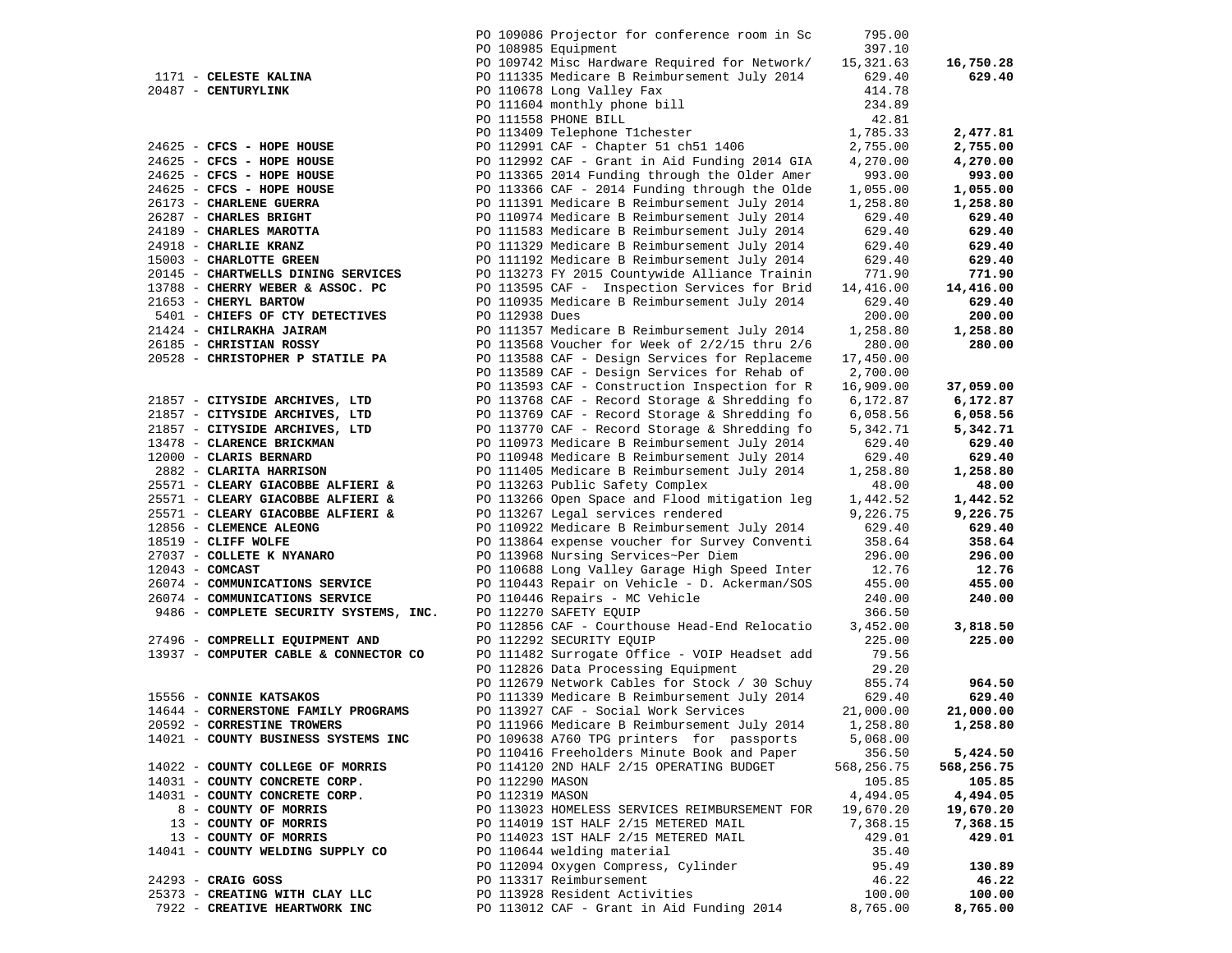| 26989 - CUSTOM PRODUCTS CORPORATION PO 110332 signs                                                                                                                                                                                                                |                                                                                                                                                                                                                                                                                                                                                                                                                                               | 3,432.00 | 3,432.00  |
|--------------------------------------------------------------------------------------------------------------------------------------------------------------------------------------------------------------------------------------------------------------------|-----------------------------------------------------------------------------------------------------------------------------------------------------------------------------------------------------------------------------------------------------------------------------------------------------------------------------------------------------------------------------------------------------------------------------------------------|----------|-----------|
| 1189 - CYNTHIA CRAMOND<br>2895 - CYNTHIA GORDON<br>2895 - CYNTHIA GORDON<br>2895 - CYNTHIA GORDON<br>2014 - PO 11184 Medicare B Reimbursement July 2014<br>2013 - D.R. JOHNSON & ASSOCIATES, LLC<br>2013755 CAF - Review of Land Developme                         |                                                                                                                                                                                                                                                                                                                                                                                                                                               | 1,258.80 | 1,258.80  |
|                                                                                                                                                                                                                                                                    |                                                                                                                                                                                                                                                                                                                                                                                                                                               | 629.40   | 629.40    |
|                                                                                                                                                                                                                                                                    |                                                                                                                                                                                                                                                                                                                                                                                                                                               | 3,878.46 |           |
|                                                                                                                                                                                                                                                                    | PO 113755 CAF - Review of Land Development Ap 3,558.97                                                                                                                                                                                                                                                                                                                                                                                        |          | 7,437.43  |
| 24337 - DAILY RECORD CIRCULATION<br>24337 - DAILY RECORD CIRCULATION 120 2012<br>2433 - DAILY RECORD 120 2022 2023 and Record At Corp. 100 2022 100 2023 and Record At Corp. 100 2023 - 2023 - 2023 - 2023 - 2023 - 2023 - 2023 - 2023 - 2023 - 2023 - 2023 - 2023 |                                                                                                                                                                                                                                                                                                                                                                                                                                               |          | 967.94    |
| 7247 - DAILY RECORD                                                                                                                                                                                                                                                | PO 102712 Daily Record Ad for Human Services 967.94<br>PO 111100 Newspaper subscription beginning 11 248.27                                                                                                                                                                                                                                                                                                                                   |          | 248.27    |
|                                                                                                                                                                                                                                                                    |                                                                                                                                                                                                                                                                                                                                                                                                                                               |          | 68.44     |
|                                                                                                                                                                                                                                                                    |                                                                                                                                                                                                                                                                                                                                                                                                                                               |          |           |
|                                                                                                                                                                                                                                                                    |                                                                                                                                                                                                                                                                                                                                                                                                                                               |          | 84.72     |
|                                                                                                                                                                                                                                                                    |                                                                                                                                                                                                                                                                                                                                                                                                                                               |          | 48.20     |
|                                                                                                                                                                                                                                                                    |                                                                                                                                                                                                                                                                                                                                                                                                                                               |          | 373.00    |
|                                                                                                                                                                                                                                                                    |                                                                                                                                                                                                                                                                                                                                                                                                                                               |          | 464.00    |
|                                                                                                                                                                                                                                                                    |                                                                                                                                                                                                                                                                                                                                                                                                                                               |          | 629.40    |
|                                                                                                                                                                                                                                                                    |                                                                                                                                                                                                                                                                                                                                                                                                                                               |          | 1,258.80  |
|                                                                                                                                                                                                                                                                    |                                                                                                                                                                                                                                                                                                                                                                                                                                               |          | 1,478.89  |
|                                                                                                                                                                                                                                                                    |                                                                                                                                                                                                                                                                                                                                                                                                                                               |          | 629.40    |
|                                                                                                                                                                                                                                                                    |                                                                                                                                                                                                                                                                                                                                                                                                                                               |          | 2,691.95  |
|                                                                                                                                                                                                                                                                    | PO 111589 Medicare B Reimburgs.<br>PO 113088 Ins. reimb. for 1/15 to 6/15<br>PO 111137 Medicare B Reimbursement July 2014 629.40<br>PO 111459 Medicare B Reimbursement July 2014 629.40<br>20.89.89<br>20.89.99                                                                                                                                                                                                                               |          | 629.40    |
|                                                                                                                                                                                                                                                                    |                                                                                                                                                                                                                                                                                                                                                                                                                                               |          | 72.00     |
|                                                                                                                                                                                                                                                                    |                                                                                                                                                                                                                                                                                                                                                                                                                                               |          | 629.40    |
|                                                                                                                                                                                                                                                                    |                                                                                                                                                                                                                                                                                                                                                                                                                                               |          |           |
|                                                                                                                                                                                                                                                                    |                                                                                                                                                                                                                                                                                                                                                                                                                                               |          | 629.40    |
|                                                                                                                                                                                                                                                                    |                                                                                                                                                                                                                                                                                                                                                                                                                                               |          | 19.53     |
|                                                                                                                                                                                                                                                                    |                                                                                                                                                                                                                                                                                                                                                                                                                                               |          | 89.89     |
|                                                                                                                                                                                                                                                                    |                                                                                                                                                                                                                                                                                                                                                                                                                                               |          | 301.91    |
|                                                                                                                                                                                                                                                                    |                                                                                                                                                                                                                                                                                                                                                                                                                                               |          | 29.79     |
|                                                                                                                                                                                                                                                                    |                                                                                                                                                                                                                                                                                                                                                                                                                                               |          | 18.93     |
|                                                                                                                                                                                                                                                                    |                                                                                                                                                                                                                                                                                                                                                                                                                                               |          | 16.93     |
|                                                                                                                                                                                                                                                                    |                                                                                                                                                                                                                                                                                                                                                                                                                                               |          | 60.63     |
|                                                                                                                                                                                                                                                                    |                                                                                                                                                                                                                                                                                                                                                                                                                                               |          | 352.81    |
|                                                                                                                                                                                                                                                                    | $\begin{tabular}{lllllllll} & & & & & & 29.79 \\ \small \texttt{13.93} & & & & 18.93 \\ \small \texttt{PO 113164 OLIS - Monthly Water Delivery} & & & 16.93 \\ \small \texttt{PO 113171 Water} & & & 60.63 \\ \small \texttt{PO 113237 Drinking water & cups} & & & 352.81 \\ \small \texttt{PO 113243 water -} & & & & \\ \small \texttt{PO 113243 water -} & & & & \\ \small \texttt{PO 113243 water -} & & & & \\ \small \texttt{PO 11324$ |          | 78.19     |
|                                                                                                                                                                                                                                                                    |                                                                                                                                                                                                                                                                                                                                                                                                                                               |          | 55.80     |
|                                                                                                                                                                                                                                                                    |                                                                                                                                                                                                                                                                                                                                                                                                                                               |          | 79.90     |
|                                                                                                                                                                                                                                                                    |                                                                                                                                                                                                                                                                                                                                                                                                                                               |          |           |
|                                                                                                                                                                                                                                                                    |                                                                                                                                                                                                                                                                                                                                                                                                                                               |          | 30.89     |
|                                                                                                                                                                                                                                                                    |                                                                                                                                                                                                                                                                                                                                                                                                                                               |          | 30.48     |
|                                                                                                                                                                                                                                                                    |                                                                                                                                                                                                                                                                                                                                                                                                                                               |          | 25.90     |
|                                                                                                                                                                                                                                                                    |                                                                                                                                                                                                                                                                                                                                                                                                                                               |          | 903.75    |
|                                                                                                                                                                                                                                                                    |                                                                                                                                                                                                                                                                                                                                                                                                                                               |          |           |
|                                                                                                                                                                                                                                                                    |                                                                                                                                                                                                                                                                                                                                                                                                                                               |          | 6,383.44  |
|                                                                                                                                                                                                                                                                    |                                                                                                                                                                                                                                                                                                                                                                                                                                               |          | 629.40    |
|                                                                                                                                                                                                                                                                    |                                                                                                                                                                                                                                                                                                                                                                                                                                               |          | 350.00    |
|                                                                                                                                                                                                                                                                    |                                                                                                                                                                                                                                                                                                                                                                                                                                               |          | 6,576.00  |
|                                                                                                                                                                                                                                                                    |                                                                                                                                                                                                                                                                                                                                                                                                                                               |          | 2,433.53  |
| 24349 - DIRECT ENERGY BUSINESS MARKETING                                                                                                                                                                                                                           | PO 113451 GAS - 1317                                                                                                                                                                                                                                                                                                                                                                                                                          | 3,950.81 | 3,950.81  |
| 24349 - DIRECT ENERGY BUSINESS MARKETING                                                                                                                                                                                                                           |                                                                                                                                                                                                                                                                                                                                                                                                                                               |          | 44,553.54 |
| 14312 - DIRECT SUPPLY INC                                                                                                                                                                                                                                          | PO 113451 GAS - 1317<br>PO 113454 GAS - DIRECT ENERGY - 1316<br>PO 113930 Plant Operation<br>PO 113931 CAF - Walk-In Cooler/Freezer<br>PO 11873 COBRA payment for 12/14<br>PO 111873 Training<br>PO 111637 Training<br>PO 113181 Basic Train                                                                                                                                                                                                  |          |           |
|                                                                                                                                                                                                                                                                    |                                                                                                                                                                                                                                                                                                                                                                                                                                               |          | 45,618.61 |
|                                                                                                                                                                                                                                                                    |                                                                                                                                                                                                                                                                                                                                                                                                                                               |          | 65.00     |
| 24335 - DISCOVERY BENEFITS INC.<br>4806 - DIVISION OF CRIMINAL JUSTICE PO 111637 Training                                                                                                                                                                          |                                                                                                                                                                                                                                                                                                                                                                                                                                               |          |           |
|                                                                                                                                                                                                                                                                    |                                                                                                                                                                                                                                                                                                                                                                                                                                               |          |           |
|                                                                                                                                                                                                                                                                    |                                                                                                                                                                                                                                                                                                                                                                                                                                               |          | 4,500.00  |
| 27007 - DOMENIC ROBERTAZZI                                                                                                                                                                                                                                         | PO 111782 Medicare B Reimbursement July 2014 629.40                                                                                                                                                                                                                                                                                                                                                                                           |          | 629.40    |
| 25851 - DOMINIC GALLO                                                                                                                                                                                                                                              | PO 111168 Medicare B Reimbursement July 2014                                                                                                                                                                                                                                                                                                                                                                                                  | 1,258.80 | 1,258.80  |
| 8347 - DOMINICK ESPOSITO                                                                                                                                                                                                                                           | PO 111123 Medicare B Reimbursement July 2014                                                                                                                                                                                                                                                                                                                                                                                                  | 1,258.80 | 1,258.80  |
| 6031 - DONALD KOSTKA                                                                                                                                                                                                                                               | PO 111326 Medicare B Reimbursement July 2014                                                                                                                                                                                                                                                                                                                                                                                                  | 1,258.80 | 1,258.80  |
| 15092 - DONNA HARDEN                                                                                                                                                                                                                                               | PO 111400 Medicare B Reimbursement July 2014                                                                                                                                                                                                                                                                                                                                                                                                  | 629.40   | 629.40    |
| 15638 - DONNA KOWALSKI                                                                                                                                                                                                                                             | PO 111327 Medicare B Reimbursement July 2014                                                                                                                                                                                                                                                                                                                                                                                                  | 1,258.80 | 1,258.80  |
| 14334 - DORIS DOLAN                                                                                                                                                                                                                                                | PO 111093 Medicare B Reimbursement July 2014                                                                                                                                                                                                                                                                                                                                                                                                  | 1,258.80 | 1,258.80  |
| 8170 - DOROTHY BARON                                                                                                                                                                                                                                               | PO 110930 Medicare B Reimbursement July 2014                                                                                                                                                                                                                                                                                                                                                                                                  | 629.40   | 629.40    |
| 1168 - DOROTHY BROOME                                                                                                                                                                                                                                              | PO 110977 Medicare B Reimbursement July 2014                                                                                                                                                                                                                                                                                                                                                                                                  | 629.40   | 629.40    |
| 12369 - DOROTHY COLQUHOUN                                                                                                                                                                                                                                          |                                                                                                                                                                                                                                                                                                                                                                                                                                               |          |           |
|                                                                                                                                                                                                                                                                    | PO 110898 Medicare B Reimbursement July 2014                                                                                                                                                                                                                                                                                                                                                                                                  | 629.40   | 629.40    |
| 2960 - DOROTHY FONG                                                                                                                                                                                                                                                | PO 111145 Medicare B Reimbursement July 2014                                                                                                                                                                                                                                                                                                                                                                                                  | 629.40   | 629.40    |
| 4652 - DOROTHY MCCORMICK                                                                                                                                                                                                                                           | PO 111576 Medicare B Reimbursement July 2014                                                                                                                                                                                                                                                                                                                                                                                                  | 629.40   | 629.40    |
| 26502 - DOROTHY MCGARVA                                                                                                                                                                                                                                            | PO 111577 Medicare B Reimbursement July 2014                                                                                                                                                                                                                                                                                                                                                                                                  | 1,258.80 | 1,258.80  |
| 9517 - DOROTHY VALLEAU                                                                                                                                                                                                                                             | PO 111974 Medicare B Reimbursement July 2014                                                                                                                                                                                                                                                                                                                                                                                                  | 629.40   | 629.40    |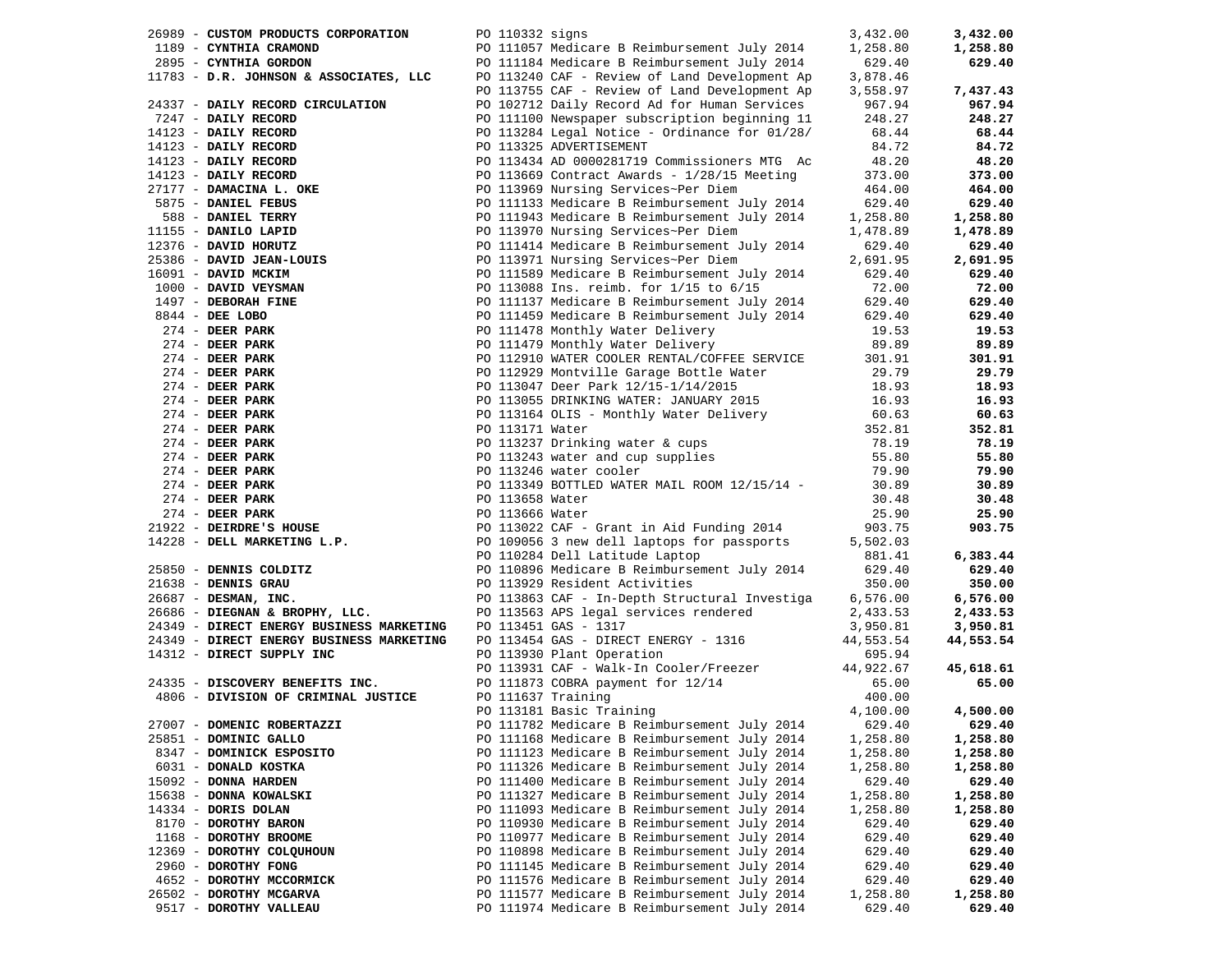| 13421 - DOUGLAS BOOSER     |                                                                                         |  | PO 110962 Medicare B Reimbursement July 2014                                                                                                                                                                                                                                                                                                                                                                                  | 1,258.80  | 1,258.80  |
|----------------------------|-----------------------------------------------------------------------------------------|--|-------------------------------------------------------------------------------------------------------------------------------------------------------------------------------------------------------------------------------------------------------------------------------------------------------------------------------------------------------------------------------------------------------------------------------|-----------|-----------|
|                            | 14379 - DOVER BRAKE & CLUTCH CO INC                                                     |  | PO 112571 TRUCK PARTS                                                                                                                                                                                                                                                                                                                                                                                                         | 272.00    |           |
|                            |                                                                                         |  |                                                                                                                                                                                                                                                                                                                                                                                                                               | 653.97    | 925.97    |
|                            | 26312 - EASTERN CONCRETE MATERIALS, INC.                                                |  | PO 112571 TRUCK PARTS<br>PO 113496 TRUCK PARTS<br>PO 110683 Mason Sand, 3/4" QP                                                                                                                                                                                                                                                                                                                                               | 997.02    | 997.02    |
|                            | 26312 - EASTERN CONCRETE MATERIALS, INC.                                                |  | PO 110810 3/4" Stone                                                                                                                                                                                                                                                                                                                                                                                                          | 328.01    | 328.01    |
| 12467 - EDITHA MARQUEZ     |                                                                                         |  | PO 113974 Nursing Services~Per Diem                                                                                                                                                                                                                                                                                                                                                                                           | 1,507.75  | 1,507.75  |
|                            | 14806 - EDWARD FRONZUTO                                                                 |  | PO 111158 Medicare B Reimbursement July 2014 1,258.80                                                                                                                                                                                                                                                                                                                                                                         |           | 1,258.80  |
|                            | 20153 - EDWARD KLINGENER                                                                |  | PO 111318 Medicare B Reimbursement July 2014                                                                                                                                                                                                                                                                                                                                                                                  | 629.40    | 629.40    |
|                            |                                                                                         |  |                                                                                                                                                                                                                                                                                                                                                                                                                               | 2,851.91  | 2,851.91  |
|                            |                                                                                         |  |                                                                                                                                                                                                                                                                                                                                                                                                                               | 1,258.80  |           |
|                            |                                                                                         |  | PO 110960 Medicare B Reimbursement July 2014                                                                                                                                                                                                                                                                                                                                                                                  |           | 1,258.80  |
|                            |                                                                                         |  |                                                                                                                                                                                                                                                                                                                                                                                                                               | 629.40    | 629.40    |
|                            |                                                                                         |  |                                                                                                                                                                                                                                                                                                                                                                                                                               | 629.40    | 629.40    |
|                            |                                                                                         |  |                                                                                                                                                                                                                                                                                                                                                                                                                               | 1,258.80  | 1,258.80  |
|                            |                                                                                         |  |                                                                                                                                                                                                                                                                                                                                                                                                                               | 524.50    | 524.50    |
|                            |                                                                                         |  |                                                                                                                                                                                                                                                                                                                                                                                                                               | 1,067.40  | 1,067.40  |
|                            |                                                                                         |  | 20153 - EDWARD KLINGENER<br>27578 - EDWARD ZIENOWICZ<br>27578 - ELEEN BONFANTI PO 113433 College reimbursement for tuition &<br>2014 - ELEEN BONFANTI PO 11935 Medicare B Reimbursement July 2014<br>2014 - ELEEN SWEEDY PO 11935 Medi                                                                                                                                                                                        | 400.00    |           |
|                            |                                                                                         |  |                                                                                                                                                                                                                                                                                                                                                                                                                               | 17,771.25 | 18,171.25 |
| 13283 - ELIJAH BLAIR JR    |                                                                                         |  | PO 110955 Medicare B Reimbursement July 2014                                                                                                                                                                                                                                                                                                                                                                                  | 629.40    | 629.40    |
| 11241 - ELISABETH LUTZ     |                                                                                         |  | PO 111469 Medicare B Reimbursement July 2014                                                                                                                                                                                                                                                                                                                                                                                  | 1,258.80  | 1,258.80  |
|                            |                                                                                         |  | PO 113617 TRAVEL REIMBURSEMENT DECEMBER 2014                                                                                                                                                                                                                                                                                                                                                                                  | 239.80    | 239.80    |
| 1170 - ELIZABETH BAUERLE   | 1462 - ELIZABETH A. JACOBSON<br>1170 - ELIZABETH BAUERLE                                |  | PO 110936 Medicare B Reimbursement July 2014                                                                                                                                                                                                                                                                                                                                                                                  | 629.40    | 629.40    |
|                            | 14343 - ELIZABETH DONEGAN                                                               |  | PO 111094 Medicare B Reimbursement July 2014                                                                                                                                                                                                                                                                                                                                                                                  | 419.60    | 419.60    |
|                            | 26566 - ELIZABETH JOHNSON                                                               |  | PO 111365 Medicare B Reimbursement July 2014                                                                                                                                                                                                                                                                                                                                                                                  | 629.40    | 629.40    |
| 10982 - ELIZABETH KING     |                                                                                         |  | PO 111351 Medicare B Reimbursement July 2014                                                                                                                                                                                                                                                                                                                                                                                  | 1,258.80  | 1,258.80  |
|                            | 10982 - ELIZABETH KING<br>13263 - ELIZABETH LASSITER                                    |  | PO 111298 Medicare B Reimbursement July 2014                                                                                                                                                                                                                                                                                                                                                                                  | 629.40    | 629.40    |
|                            |                                                                                         |  |                                                                                                                                                                                                                                                                                                                                                                                                                               |           |           |
|                            | 24768 - ELIZABETH LEHMAN                                                                |  | PO 111306 Medicare B Reimbursement July 2014                                                                                                                                                                                                                                                                                                                                                                                  | 629.40    | 629.40    |
|                            | 13305 - ELIZABETH N. BELZ                                                               |  | PO 110946 Medicare B Reimbursement July 2014                                                                                                                                                                                                                                                                                                                                                                                  | 629.40    | 629.40    |
|                            | 13305 - ELIZABETH VILLASENOR<br>27135 - ELIZABETH VILLASENOR<br>11001 - FLEN DIDIMAMOFF |  | PO 113972 Nursing Services~Per Diem 2,960.00<br>PO 111088 Medicare B Reimbursement July 2014 1,258.80                                                                                                                                                                                                                                                                                                                         |           | 2,960.00  |
|                            |                                                                                         |  |                                                                                                                                                                                                                                                                                                                                                                                                                               |           | 1,258.80  |
|                            |                                                                                         |  |                                                                                                                                                                                                                                                                                                                                                                                                                               |           | 1,258.80  |
|                            |                                                                                         |  |                                                                                                                                                                                                                                                                                                                                                                                                                               |           | 464.00    |
|                            |                                                                                         |  |                                                                                                                                                                                                                                                                                                                                                                                                                               |           | 755.40    |
|                            |                                                                                         |  |                                                                                                                                                                                                                                                                                                                                                                                                                               |           | 1,258.80  |
|                            |                                                                                         |  |                                                                                                                                                                                                                                                                                                                                                                                                                               |           | 629.40    |
|                            |                                                                                         |  | PO 11088 Medicare B Reimbursement July 2014 1,258.80<br>20233 - ELLEN M. NOLL PO 111091 Medicare B Reimbursement July 2014 1,258.80<br>21141 - ELLEN M. NOLL PO 113976 Nursing Services~Per Diem 464.00<br>24190 - ELOUISE KING PO 1<br>PO 112008 Medicare B Reimbursement July 2014 629.40<br>PO 112448 Resident Transport 430.00<br>PO 112467 Resident Transport 225.00<br>PO 110114 Software Maintenance Renewal 12,775.90 |           | 430.00    |
|                            | 24099 - EMPIRE AMBULANCE LLC                                                            |  |                                                                                                                                                                                                                                                                                                                                                                                                                               |           | 225.00    |
|                            | 14569 - ENVIRONMENTAL SYSTEMS                                                           |  |                                                                                                                                                                                                                                                                                                                                                                                                                               |           | 12,775.90 |
|                            | 20998 - EPIC MANAGEMENT INC.                                                            |  | PO 113239 CAF - Construction Management Sercv 10,097.50                                                                                                                                                                                                                                                                                                                                                                       |           | 10,097.50 |
| 21765 - EREVIVAL LLC       |                                                                                         |  | PO 111476 Shredding Services                                                                                                                                                                                                                                                                                                                                                                                                  | 311.08    | 311.08    |
| 25341 - ERMIN E. MASON     |                                                                                         |  | PO 113919 Employee Reimbursement                                                                                                                                                                                                                                                                                                                                                                                              | 30.00     | 30.00     |
|                            | 26495 - ERNEST H FITZHERBERT JR                                                         |  | PO 111140 Medicare B Reimbursement July 2014 742.40                                                                                                                                                                                                                                                                                                                                                                           |           | 742.40    |
| 26492 - ERROL WOLLARY      |                                                                                         |  | PO 113638 Reimb. for Work Boots                                                                                                                                                                                                                                                                                                                                                                                               | 90.00     | 90.00     |
|                            | 27574 - ERYN FERNANDEZ-LEDON                                                            |  | PO 113205 Travel                                                                                                                                                                                                                                                                                                                                                                                                              | 63.00     | 63.00     |
|                            |                                                                                         |  |                                                                                                                                                                                                                                                                                                                                                                                                                               | 209.80    | 209.80    |
|                            |                                                                                         |  | 1887 - ESTATE FRANCIS ZABRISKIE<br>1893 - ESTATE FRANCIS ZABRISKIE<br>190 112655 Medicare B Reimbursement July 2014<br>190 11134 Medicare B Reimbursement July 2014<br>190 11134 Medicare B Reimbursement July 2014<br>1, 2014<br>24195 -                                                                                                                                                                                     | 419.60    | 419.60    |
|                            |                                                                                         |  |                                                                                                                                                                                                                                                                                                                                                                                                                               |           |           |
|                            |                                                                                         |  | PO 111134 Medicare B Reimbursement July 2014 1,258.80                                                                                                                                                                                                                                                                                                                                                                         |           | 1,258.80  |
|                            |                                                                                         |  |                                                                                                                                                                                                                                                                                                                                                                                                                               | 629.40    | 629.40    |
|                            |                                                                                         |  |                                                                                                                                                                                                                                                                                                                                                                                                                               | 692.40    | 692.40    |
|                            |                                                                                         |  |                                                                                                                                                                                                                                                                                                                                                                                                                               | 629.40    | 629.40    |
| 11531 - EVELYN BROWN       |                                                                                         |  | PO 110981 Medicare B Reimbursement July 2014                                                                                                                                                                                                                                                                                                                                                                                  | 629.40    | 629.40    |
| 12366 - EVELYN CAFFREY     |                                                                                         |  | PO 110997 Medicare B Reimbursement July 2014                                                                                                                                                                                                                                                                                                                                                                                  | 1,258.80  | 1,258.80  |
| 20265 - EVELYN TOLENTINO   |                                                                                         |  | PO 113973 Nursing Services~Per Diem                                                                                                                                                                                                                                                                                                                                                                                           | 314.50    | 314.50    |
|                            | 14604 - EXTEL COMMUNICATIONS                                                            |  | PO 111484 Netwrok Wiring - Warrents Building                                                                                                                                                                                                                                                                                                                                                                                  | 5,450.00  | 5,450.00  |
|                            | 2878 - FAIRLEIGH DICKINSON UNIVERSITY                                                   |  | PO 113791 CAF - 2878-1404                                                                                                                                                                                                                                                                                                                                                                                                     | 606.50    | 606.50    |
|                            | 14641 - FAMILY INTERVENTION                                                             |  | PO 112999 CAF - FC-1414                                                                                                                                                                                                                                                                                                                                                                                                       | 3,747.83  |           |
|                            |                                                                                         |  | PO 113013 CAF - Grant in Aid Funding 2014                                                                                                                                                                                                                                                                                                                                                                                     | 25,286.50 |           |
|                            |                                                                                         |  | PO 113015 UNENCUMBERED                                                                                                                                                                                                                                                                                                                                                                                                        | 10,687.42 | 39,721.75 |
| 12515 - FASTENAL COMPANY   |                                                                                         |  | PO 112630 BLDG MATERIALS                                                                                                                                                                                                                                                                                                                                                                                                      | 178.20    | 178.20    |
| 20423 - FASTER URGENT CARE |                                                                                         |  | PO 114025 CAF - Post Offer Physical Examinati                                                                                                                                                                                                                                                                                                                                                                                 | 24,014.51 | 24,014.51 |
| 20423 - FASTER URGENT CARE |                                                                                         |  | PO 114026 CAF - Comprehensive Medical Service                                                                                                                                                                                                                                                                                                                                                                                 | 3,804.00  | 3,804.00  |
| 20423 - FASTER URGENT CARE |                                                                                         |  | PO 114027 CAF - Post Offer Physical Examinati                                                                                                                                                                                                                                                                                                                                                                                 | 5,764.00  | 5,764.00  |
|                            |                                                                                         |  |                                                                                                                                                                                                                                                                                                                                                                                                                               |           |           |
| 20423 - FASTER URGENT CARE |                                                                                         |  | PO 114028 CAF - Post Offer Physical Examinati                                                                                                                                                                                                                                                                                                                                                                                 | 25,024.46 | 25,024.46 |
| 20423 - FASTER URGENT CARE |                                                                                         |  | PO 114029 CAF - Post Offer Physical Examinati                                                                                                                                                                                                                                                                                                                                                                                 | 230.00    | 230.00    |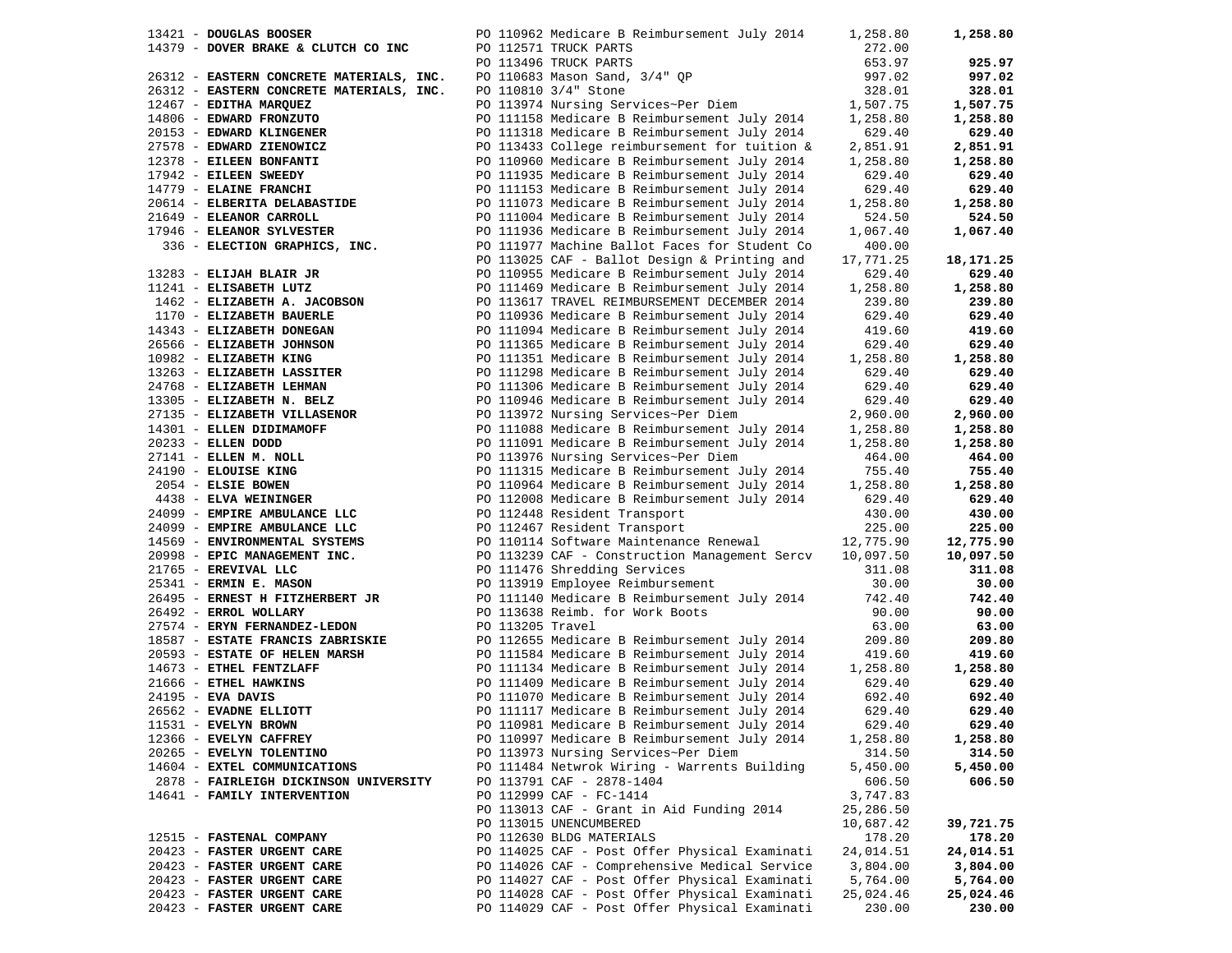| 20129 - FBI NATIONAL ACADEMY<br>14668 - FEDEX CADEMY PO 111234 Postage<br>PO 111348 Membership Dues<br>PO 112334 Postage<br>PO 112839 Express Mail<br>PO 112934 Express Mail<br>PO 113655 Shipping<br>PO 113933 Express Shipping<br>PO 113933 Express Shipping<br>PO 113933 Express Shipping<br>111.88<br>PO 111102 Medicare B Reimbursement July 2014 1,258.80<br>1190 - FEROL DRUST             | 90.00<br>90.00               |
|---------------------------------------------------------------------------------------------------------------------------------------------------------------------------------------------------------------------------------------------------------------------------------------------------------------------------------------------------------------------------------------------------|------------------------------|
|                                                                                                                                                                                                                                                                                                                                                                                                   |                              |
|                                                                                                                                                                                                                                                                                                                                                                                                   | 26.64                        |
|                                                                                                                                                                                                                                                                                                                                                                                                   | 72.24                        |
|                                                                                                                                                                                                                                                                                                                                                                                                   | 233.83                       |
|                                                                                                                                                                                                                                                                                                                                                                                                   |                              |
|                                                                                                                                                                                                                                                                                                                                                                                                   | 88.52<br>533.11              |
|                                                                                                                                                                                                                                                                                                                                                                                                   | 1,258.80                     |
| 9388 - FF1 PROFESSIONAL SAFETY SERVICES<br>PO 107275 Protective clothing<br>1,063.05                                                                                                                                                                                                                                                                                                              |                              |
| PO 112278 Boots                                                                                                                                                                                                                                                                                                                                                                                   | 1,618.05<br>555.00           |
| PO 113934 Fuel for Generators<br>8538 - FINCH FUEL OIL COMPANY, INC.                                                                                                                                                                                                                                                                                                                              | 102.22<br>102.22             |
| 14702 - FIRE FIGHTERS EQUIPMENT CO INC                                                                                                                                                                                                                                                                                                                                                            | 855.90<br>855.90             |
| PO 111247 Clean Water Fund Equipment<br>PO 113042 SCADRTAP SUBGRANT # SC002<br>24, 414.51<br>14731 - FIVE TOWN REGIONAL DIAL-A-RIDE                                                                                                                                                                                                                                                               | 24,414.51                    |
| 12151 - FLEMINGTON BUICK CHEVROLET<br>PO 112905 CAR PARTS<br>1,830.92                                                                                                                                                                                                                                                                                                                             | 1,830.92                     |
| PO 112906 AUTO PARTS<br>27167 - FLEMINGTON CHRYSLER                                                                                                                                                                                                                                                                                                                                               | 393.16<br>393.16             |
| PO 111187 Medicare B Reimbursement July 2014<br>1,258.80<br>11444 - FLORENCE GRAMIGNANO                                                                                                                                                                                                                                                                                                           | 1,258.80                     |
| PO 113221 DRE Reimbursement<br>25333 - FLORHAM PARK POLICE                                                                                                                                                                                                                                                                                                                                        | 220.00<br>220.00             |
| PO 111834 Medicare B Reimbursement July 2014<br>PO 111413 Medicare B Reimbursement July 2014<br>13205 - FRANCES SPICER<br>13205 - <b>FRANCES SPICER</b><br>27014 - <b>FRED E HEIDER</b><br>1773 - <b>GAITANO SPINELLA</b><br>15712 - <b>GAITANO SPINELLA</b><br>15712 - <b>GAITANO SPINELLA</b><br>2733 - <b>GAITANO SPINER EXERENTE DE SPECIAL POLITION POLITION POLITION POLITION POLITION </b> | 629.40<br>629.40             |
| 1,258.80                                                                                                                                                                                                                                                                                                                                                                                          | 1,258.80                     |
| 1,258.80                                                                                                                                                                                                                                                                                                                                                                                          | 1,258.80                     |
|                                                                                                                                                                                                                                                                                                                                                                                                   | 629.40<br>629.40             |
|                                                                                                                                                                                                                                                                                                                                                                                                   | 629.40<br>629.40             |
|                                                                                                                                                                                                                                                                                                                                                                                                   | 636.90<br>636.90             |
| 1,258.80                                                                                                                                                                                                                                                                                                                                                                                          | 1,258.80                     |
|                                                                                                                                                                                                                                                                                                                                                                                                   | 629.40<br>629.40             |
|                                                                                                                                                                                                                                                                                                                                                                                                   | 25.67<br>25.67               |
| PO 111122 Medicare B Reimbursement July 2014<br>1,258.80                                                                                                                                                                                                                                                                                                                                          | 1,258.80                     |
| 1,258.80                                                                                                                                                                                                                                                                                                                                                                                          | 1,258.80                     |
| 21818 - GET WELL HOUSE CALLS P.C.<br>PO 113045 COMPETENCY EVALUATION OF APS                                                                                                                                                                                                                                                                                                                       | 800.00<br>800.00             |
| $6316$ - GILBY'S<br>PO 111344 Academy Apparel - Sgt. Nicole Leo                                                                                                                                                                                                                                                                                                                                   | 164.00<br>164.00             |
| 26994 - GISELA HARPELL<br>PO 111401 Medicare B Reimbursement July 2014<br>1,258.80                                                                                                                                                                                                                                                                                                                | 1,258.80                     |
| 21655 - GLENDA JENKINS<br>PO 111360 Medicare B Reimbursement July 2014                                                                                                                                                                                                                                                                                                                            | 629.40<br>629.40             |
| 13278 - GLENN BEEKMAN<br>PO 110943 Medicare B Reimbursement July 2014                                                                                                                                                                                                                                                                                                                             | 629.40<br>629.40             |
| PO 92571 Employee Training<br>2,995.00<br>14936 - GLOBAL KNOWLEDGE TRANING LLC                                                                                                                                                                                                                                                                                                                    | 2,995.00                     |
| 21643 - GLORIA HIBBERT                                                                                                                                                                                                                                                                                                                                                                            | 629.40<br>629.40             |
| 26658 - GMT CONTRACTING CORP.<br>53,589.50                                                                                                                                                                                                                                                                                                                                                        |                              |
| PO 111380 Nedicare B Reimbursement July 2014<br>PO 111380 Nedicare B Reimbursement<br>PO 113581 CAF - Asbestos Abatement<br>PO 113743 CAF - Asbestos Abatement<br>69,720.50                                                                                                                                                                                                                       | 123,310.00                   |
| 20920 - GORDON BREEDING JR<br>PO 110971 Medicare B Reimbursement July 2014                                                                                                                                                                                                                                                                                                                        | 629.40<br>629.40             |
|                                                                                                                                                                                                                                                                                                                                                                                                   | 629.40                       |
| 6593 - <b>GRACE TRIMMER</b><br>14983 - <b>GRAINGER</b><br>PO 110971 Medicare B Reimbursement July 2014 629.40<br>PO 111961 Medicare B Reimbursement July 2014 629.40<br>$14983$ - GRAINGER                                                                                                                                                                                                        |                              |
| 811.14                                                                                                                                                                                                                                                                                                                                                                                            |                              |
| PO 112553 Broadcast Spreader<br>PO 112838 Picture frame hanger                                                                                                                                                                                                                                                                                                                                    | 16.71<br>1,022.94            |
|                                                                                                                                                                                                                                                                                                                                                                                                   |                              |
|                                                                                                                                                                                                                                                                                                                                                                                                   | 38.44<br>8,988.44            |
| PO 112642 Oxygen Generation Equipment<br>$14984$ - GRAINGER<br>8,950.00                                                                                                                                                                                                                                                                                                                           |                              |
| PO 112723 Breakaway High Visibility Vest -2XL                                                                                                                                                                                                                                                                                                                                                     |                              |
| 14993 - GRAY SUPPLY CORP<br>PO 112405 Oxygen Generation Equipment<br>5,600.00<br>15,015.00                                                                                                                                                                                                                                                                                                        | 5,600.00<br>15,015.00        |
| 15007 - GREENMAN PEDERSEN INC<br>PO 113594 CAF - Inspeciton serv for replac of<br>PO 113110 Extradition                                                                                                                                                                                                                                                                                           | 94.35<br>94.35               |
| 15051 - GRETCHEN HAAS<br>1,258.80                                                                                                                                                                                                                                                                                                                                                                 | 1,258.80                     |
| 7832 - <b>GREGORY ROSSI</b><br>15051 - <b>GRETCHEN HAAS</b><br>PO 111394 Medicare B Reimbursement July 2014<br>15318 - GULF SOUTH MEDICAL SUPPLY INC<br>PO 113935 Nursing General Stores<br>1,538.64                                                                                                                                                                                              | 1,538.64                     |
|                                                                                                                                                                                                                                                                                                                                                                                                   |                              |
| 15105 - GWENDOLINE HARRIS<br>PO 111403 Medicare B Reimbursement July 2014<br>629.40                                                                                                                                                                                                                                                                                                               | 629.40                       |
| 1767 - HANDI-LIFT SERVICE CO., INC.<br>PO 112619 EQUIP REPAIR<br>PO 111177 Medicare B Reimbursement July 2014                                                                                                                                                                                                                                                                                     | 585.00<br>585.00             |
| 20919 - HANNAH GILBERT<br>12377 - HAROLD WHITE                                                                                                                                                                                                                                                                                                                                                    | 629.40<br>629.40<br>629.40   |
| PO 112014 Medicare B Reimbursement July 2014<br>PO 113592 CAF - Construction Support Services<br>2084 - HATCH MOTT MACDONALD, LLC<br>1,276.11                                                                                                                                                                                                                                                     | 629.40<br>1,276.11           |
| 8197 - HATEF QUAZI<br>PO 111755 Medicare B Reimbursement July 2014<br>1,258.80                                                                                                                                                                                                                                                                                                                    | 1,258.80                     |
|                                                                                                                                                                                                                                                                                                                                                                                                   | 629.40                       |
| 444 - HATTIE GREEN<br>PO 111190 Medicare B Reimbursement July 2014<br>11991 - HAYWARD HARRELL                                                                                                                                                                                                                                                                                                     | 629.40                       |
| PO 111402 Medicare B Reimbursement July 2014<br>1,258.80<br>PO 111297 Medicare B Reimbursement July 2014<br>15691 - HELEN LARSON                                                                                                                                                                                                                                                                  | 1,258.80<br>629.40           |
| 20660 - HELEN NELSON                                                                                                                                                                                                                                                                                                                                                                              | 629.40                       |
| PO 111701 Medicare B Reimbursement January 20<br>2,517.60<br>18194 - HELEN TYCZKOWSKI                                                                                                                                                                                                                                                                                                             | 2,517.60<br>629.40<br>629.40 |
| PO 111971 Medicare B Reimbursement July 2014<br>PO 112018 Medicare B Reimbursement July 2014<br>25845 - HELEN WILKENS<br>1,258.80                                                                                                                                                                                                                                                                 |                              |
| PO 111131 Medicare B Reimbursement July 2014<br>14507 - HENRY ELLIOTT<br>1,258.80                                                                                                                                                                                                                                                                                                                 | 1,258.80<br>1,258.80         |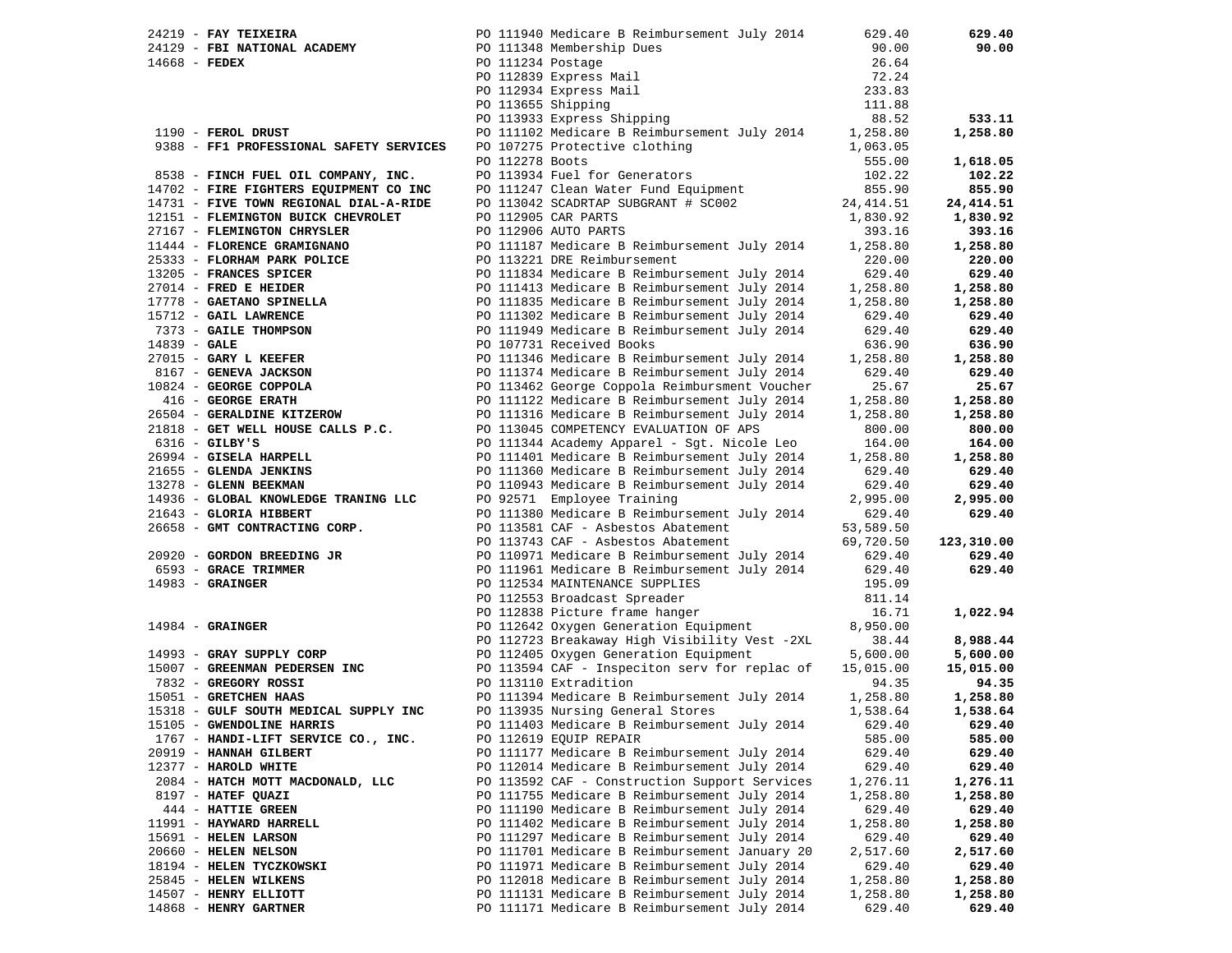| $21430$ - HENRY KAFEL                         | PO 111354 Medicare B Reimbursement July 2014                                   | 629.40           | 629.40           |
|-----------------------------------------------|--------------------------------------------------------------------------------|------------------|------------------|
| 1871 - HEWLETT PACKARD-WSCA                   | PO 112382 Printer                                                              | 257.79           | 257.79           |
| 11538 - HEWLETT-PACKARD COMPANY               | PO 108803 TIER 2 Storage Expansion                                             | 55,000.00        |                  |
|                                               | PO 109741 Printers for Various offices                                         | 2,439.10         |                  |
|                                               | PO 110119 Stock Printers for repair/replaceme                                  | 3,941.60         |                  |
|                                               | PO 110256 Replacement Printers for Finance/Tr                                  | 3,385.50         | 64,766.20        |
| $10845$ - HIAB INC                            | PO 112575 TRUCK PARTS                                                          | 78.53            | 78.53            |
| 20737 - HOOVER TRUCK CENTERS INC              | PO 112576 TRUCK PARTS                                                          | 27.37            | 27.37            |
| 20737 - HOOVER TRUCK CENTERS INC              | PO 112909 TRUCK PARTS                                                          | 4,205.33         | 4,205.33         |
| 15241 - HORIZON BLUE CROSS BLUE SHIELD        | PO 112849 Dental coverage for 2/15                                             | 4,386.05         | 4,386.05         |
| 15241 - HORIZON BLUE CROSS BLUE SHIELD        | PO 112870 Monthly premium bill for 2/15                                        | 76,142.39        | 76,142.39        |
| 15241 - HORIZON BLUE CROSS BLUE SHIELD        | PO 113046 February 2015 Main County and Morri                                  | 40,567.92        | 40,567.92        |
| 15241 - HORIZON BLUE CROSS BLUE SHIELD        | PO 113274 December 2014 Horizon PBA 151 Medic                                  | 181,493.41       | 181,493.41       |
| 15241 - HORIZON BLUE CROSS BLUE SHIELD        | PO 113275 December 2014 Freeholders Medical 1,649,627.51 1,649,627.51          |                  |                  |
| 15241 - HORIZON BLUE CROSS BLUE SHIELD        | PO 113278 February 2015 Horizon PBA 151 Medic                                  | 173,386.13       | 173,386.13       |
| 15241 - HORIZON BLUE CROSS BLUE SHIELD        | PO 113279 January 2015 Horizon PBA 151 Medica                                  | 173,386.13       | 173,386.13       |
| 15241 - HORIZON BLUE CROSS BLUE SHIELD        | PO 113281 January 2015 Main County and Morris                                  | 40,790.45        | 40,790.45        |
| 15241 - HORIZON BLUE CROSS BLUE SHIELD        | PO 113282 February 2015 Horizon Mosquito Medi                                  | 19,625.36        | 19,625.36        |
| $20932 - IDA$ RANDLE                          | PO 111761 Medicare B Reimbursement July 2014                                   | 629.40           | 629.40           |
| 8796 - IDCSERVCO BUSINESS SERVICES            | PO 111528 Copier Toner                                                         | 1,658.34         | 1,658.34         |
| 10767 - ILLIENE CHARLES, RN                   | PO 113977 Nursing Services~Per Diem                                            | 2,145.26         | 2,145.26         |
| 10757 - INFOBASE LEARNING                     | PO 110054 Renewal Of Issues & Controversies O                                  | 428.68           |                  |
|                                               | PO 110041 OnLine Subscription "Writer's Refer                                  | 230.05           | 658.73           |
| 4592 - INFORMATION & TECHNOLOGY               | PO 113326 CAF - 4592-1702                                                      | 1,493.33         |                  |
|                                               | PO 113327 CAF - 4592-1750                                                      | 1,621.33         |                  |
|                                               | PO 113328 CAF - 4592-1648                                                      | 1,152.00         |                  |
|                                               | PO 113789 CAF - 4592-1648                                                      | 800.00           | 5,066.66         |
| 1664 - INGRAM LIBRARY SERVICES                | PO 113193 Received Books in 2014                                               | 1,231.74         |                  |
|                                               | PO 113194 Received Books in 2014                                               | 2,875.61         | 4,107.35         |
| 1664 - INGRAM LIBRARY SERVICES                | PO 113195 Received Books in 2014                                               | 2,521.15         |                  |
|                                               | PO 113196 Received Books in 2014                                               | 2,605.26         | 5,126.41         |
| 20792 - IPC HOSPITALIST PHYSICIANS NJ         | PO 113936 CAF - Oversee All Aspects of Medica                                  | 3,150.00         | 3,150.00         |
| 2881 - IRIS BLAKE                             | PO 110956 Medicare B Reimbursement July 2014                                   | 629.40           | 629.40           |
| 24019 - IRIS GREEN                            | PO 111189 Medicare B Reimbursement July 2014                                   | 629.40           | 629.40           |
| 15433 - J & D SALES & SERVICE LLC             | PO 112594 POWER WASHER REPAIR & SERVICE                                        | 282.39           | 282.39           |
| $9398 - J.C. SAFFOLD$                         | PO 111805 Medicare B Reimbursement July 2014                                   | 629.40           | 629.40           |
| 15840 - JACK LUCAS                            | PO 111467 Medicare B Reimbursement July 2014                                   | 1,258.80         | 1,258.80         |
| 25439 - JACQUELINE FULMORE                    | PO 111160 Medicare B Reimbursement July 2014                                   | 629.40           | 629.40           |
| 21345 - JACQUELINE LIVERPOOL                  | PO 113920 Employee Reimbursement                                               | 30.00            | 30.00            |
| 4432 - JACQUELYN BARRY                        | PO 110933 Medicare B Reimbursement July 2014                                   | 629.40           | 629.40           |
| 8482 - JAGDISH DANG                           | PO 113937 CAF - Psychiatric Consulting Servic                                  | 2,200.00         | 2,200.00         |
| 27030 - JAMES E TODD                          | PO 111950 Medicare B Reimbursement July 2014                                   | 629.40           | 629.40           |
| 7880 - JAN MONRAD                             | PO 111245 Investigative Exp.                                                   | 27.65            | 27.65            |
| $17228$ - JANE RAE                            | PO 111758 Medicare B Reimbursement July 2014                                   | 629.40           | 629.40           |
| 2442 - JANET TRIGGS                           | PO 111960 Medicare B Reimbursement July 2014                                   | 629.40           | 629.40           |
| 4439 - JANET WATTERS<br>27384 - JASON DUCCINI | PO 112007 Medicare B Reimbursement July 2014<br>PO 113235 travel reimbursement | 629.40<br>225.40 | 629.40<br>225.40 |
| $27012$ - JEAN BRAGG                          | PO 110968 Medicare B Reimbursement July 2014                                   | 629.40           | 629.40           |
| $10862$ - JEAN FRANCIS                        | PO 111154 Medicare B Reimbursement July 2014                                   | 629.40           | 629.40           |
| 11442 - JEAN LONERGAN                         | PO 111460 Medicare B Reimbursement July 2014                                   | 1,258.80         | 1,258.80         |
| 17978 - JEANETTE TAYLOR                       | PO 111939 Medicare B Reimbursement July 2014                                   | 629.40           | 629.40           |
| 26995 - JEANNE HEIBER                         | PO 111412 Medicare B Reimbursement July 2014                                   | 1,258.80         | 1,258.80         |
| 13302 - JEANNE MARIE BELLUCCI                 | PO 110945 Medicare B Reimbursement July 2014                                   | 629.40           | 629.40           |
| 27529 - JEFFREY ENDEAN                        | PO 112654 Medicare B Reimbursement January 20                                  | 1,258.80         | 1,258.80         |
| 1585 - JERSEY BATTERED WOMEN'S                | PO 112996 CAF - Grant in Aid Funding 2014 GIA                                  | 20,126.00        |                  |
|                                               | PO 113018 CAF - JJ-1406                                                        | 1,360.00         | 21,486.00        |
| 960 - JERSEY CENTRAL POWER & LIGHT            | PO 110677 JCP&L                                                                | 42.39            | 42.39            |
| 960 - JERSEY CENTRAL POWER & LIGHT            | PO 112988 Utility - Electric JCPL                                              | 3,027.10         | 3,027.10         |
| 960 - JERSEY CENTRAL POWER & LIGHT            | PO 113076 JCP&L                                                                | 62.06            | 62.06            |
| 960 - JERSEY CENTRAL POWER & LIGHT            | PO 113367 JCP&L                                                                | 453.99           | 453.99           |
| 960 - JERSEY CENTRAL POWER & LIGHT            | PO 113392 Utility - Electric JCPL                                              | 1,606.69         | 1,606.69         |
| 960 - JERSEY CENTRAL POWER & LIGHT            | PO 113457 ELECTRIC - CAC COMPLEX                                               | 14,675.92        | 14,675.92        |
| 960 - JERSEY CENTRAL POWER & LIGHT            | PO 113459 ELECTRIC - COMM CENTER                                               | 16,206.59        | 16,206.59        |
|                                               |                                                                                |                  |                  |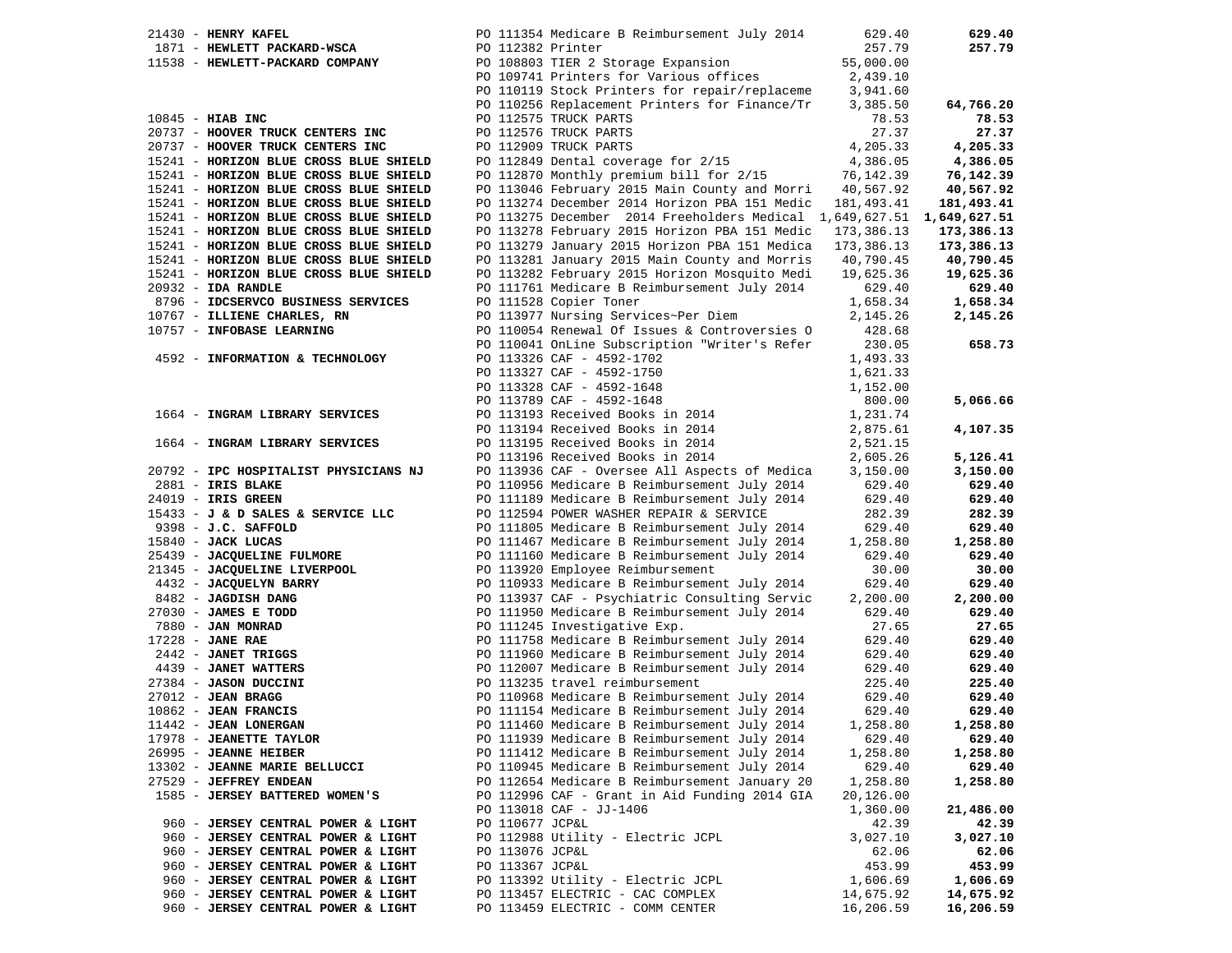| 960 - JERSEY CENTRAL POWER & LIGHT                                                        | PO 113460 ELECTRIC - CAC COMPLEX                           | 15,283.41 | 15,283.41 |
|-------------------------------------------------------------------------------------------|------------------------------------------------------------|-----------|-----------|
| 960 - JERSEY CENTRAL POWER & LIGHT                                                        | PO 113461 ELECTRIC - 0537                                  | 88,544.83 | 88,544.83 |
| 960 - JERSEY CENTRAL POWER & LIGHT                                                        | PO 113463 ELECTRIC - MASTER ACCOUNT                        | 45,560.53 | 45,560.53 |
| 960 - JERSEY CENTRAL POWER & LIGHT                                                        | PO 113464 ELECTRIC - 0538                                  | 4,536.91  | 4,536.91  |
|                                                                                           |                                                            | 825.28    | 825.28    |
| 960 - JERSEY CENTRAL POWER & LIGHT                                                        | PO 113567 MOSQUITO CONTROL                                 |           |           |
| 960 - JERSEY CENTRAL POWER & LIGHT                                                        | PO 113938 Electricity Usage<br>PO 113938 Electricity Usage | 45,342.58 | 45,342.58 |
| 1622 - JERSEY TRACTOR-TRAILER                                                             | PO 113338 CAF - 1622-1754                                  | 3,200.00  |           |
|                                                                                           | PO 113779 CAF - 1622-1802                                  | 3,200.00  |           |
|                                                                                           | PO 113781 CAF - 1622-1806                                  | 3,200.00  | 9,600.00  |
| 8838 - JESSIE WEST                                                                        | PO 112013 Medicare B Reimbursement July 2014               | 629.40    | 629.40    |
| 15508 - JML MEDICAL INC.                                                                  | PO 113939 CAF - Various Medical Supplies                   | 17,640.18 | 17,640.18 |
| 13249 - JOAN BARRY                                                                        | PO 110934 Medicare B Reimbursement July 2014               | 629.40    | 629.40    |
| 3751 - JOAN KING                                                                          | PO 111352 Medicare B Reimbursement July 2014               | 629.40    | 629.40    |
| $3751 - 50$<br>$21701 - 50$<br>$521701 - 50$<br>$521$<br>$521$<br>$521$<br>$521$<br>$521$ |                                                            |           | 629.40    |
|                                                                                           | PO 111305 Medicare B Reimbursement July 2014               | 629.40    |           |
|                                                                                           | PO 111587 Medicare B Reimbursement July 2014               | 629.40    | 629.40    |
| 13233 - JOAN MOSCHELLA                                                                    | PO 111692 Medicare B Reimbursement July 2014               | 629.40    | 629.40    |
| 15552 - JOANNE KARES                                                                      | PO 111336 Medicare B Reimbursement July 2014               | 629.40    | 629.40    |
| 18494 - JOCELYN L. WILSON                                                                 | PO 112025 Medicare B Reimbursement July 2014               | 629.40    | 629.40    |
| $27028$ - JOHN A SOCHA                                                                    | PO 111913 Medicare B Reimbursement July 2014               | 629.40    | 629.40    |
| 5928 - JOHN ALI                                                                           | PO 110923 Medicare B Reimbursement July 2014               | 629.40    | 629.40    |
| $20914$ - JOHN BERNI JR                                                                   | PO 110949 Medicare B Reimbursement July 2014               | 629.40    | 629.40    |
| 24191 - JOHN CIARAMELLA                                                                   | PO 110887 Medicare B Reimbursement July 2014               | 1,258.80  | 1,258.80  |
| 26992 - JOHN CICCHETTI                                                                    | PO 110888 Medicare B Reimbursement July 2014               | 629.40    | 629.40    |
| 17288 - JOHN E. REID AND ASSOCIATES INC                                                   | PO 108570 Training                                         | 550.00    |           |
|                                                                                           |                                                            |           | 550.00    |
| 14532 - JOHN ENRIGHT                                                                      | PO 111121 Medicare B Reimbursement July 2014               | 1,258.80  | 1,258.80  |
| $14261$ - JOHN F. DEMPSEY                                                                 | PO 111081 Medicare B Reimbursement July 2014               | 1,258.80  | 1,258.80  |
| $10520$ - JOHN FOX                                                                        | PO 111152 Medicare B Reimbursement July 2014               | 1,762.80  | 1,762.80  |
| 11982 - JOHN GIORDANO                                                                     | PO 111179 Medicare B Reimbursement July 2014               | 1,258.80  | 1,258.80  |
| 15106 - <b>JOHN HARRIS</b>                                                                | PO 111404 Medicare B Reimbursement July 2014               | 629.40    | 629.40    |
| 26561 - JOHN JACKSON                                                                      | PO 111418 Medicare B Reimbursement July 2014               | 629.40    | 629.40    |
| 1256 - JOHN LANZARA                                                                       | PO 111296 Medicare B Reimbursement July 2014               | 629.40    | 629.40    |
| 27016 - JOHN M KNIGHT                                                                     | PO 111320 Medicare B Reimbursement July 2014               | 629.40    | 629.40    |
| 9456 - JOHN MCGOVERN                                                                      | PO 111579 Medicare B Reimbursement July 2014               | 629.40    | 629.40    |
| 16082 - JOHN R. MCGILL                                                                    | PO 111578 Medicare B Reimbursement July 2014               | 629.40    | 629.40    |
| $20936$ - JOHN RAMIREZ                                                                    | PO 113564 Work Boots                                       | 90.00     | 90.00     |
| 2998 - JOHNSTON COMMUNICATIONS                                                            | PO 112840 Fax Monthly Maintenance Invoice                  | 600.00    | 600.00    |
| 2695 - JOHNSTONE SUPPLY                                                                   | PO 113699 HVAC                                             | 294.74    | 294.74    |
| 12395 - JOSEPH ELLIOTT                                                                    | PO 110905 Medicare B Reimbursement July 2014               | 629.40    | 629.40    |
| 1172 - JOSEPH LOSAPIO                                                                     | PO 111465 Medicare B Reimbursement July 2014               | 629.40    | 629.40    |
| $27019$ - JOSEPH R LYLE                                                                   |                                                            | 629.40    | 629.40    |
|                                                                                           | PO 111472 Medicare B Reimbursement July 2014               |           |           |
| 27050 - JOSEPH SHERWOOD                                                                   | PO 111894 Medicare B Reimbursement July 2014               | 629.40    | 629.40    |
| 2239 - JOSEPH STUPPIELLO                                                                  | PO 111933 Medicare B Reimbursement July 2014               | 1,258.80  | 1,258.80  |
| 5251 - JOSEPHINE ABRUZZO                                                                  | PO 110916 Medicare B Reimbursement July 2014               | 629.40    | 629.40    |
| 20664 - JOSEPHINE SIKORA                                                                  | PO 111895 Medicare B Reimbursement July 2014               | 1,258.80  | 1,258.80  |
| 27017 - JOYCCE KUSCHKE                                                                    | PO 111313 Medicare B Reimbursement July 2014               | 629.40    | 629.40    |
| 2627 - JOYCE GENDRAU                                                                      | PO 111174 Medicare B Reimbursement July 2014               | 629.40    | 629.40    |
| 6601 - JOYCELENE ADAMS                                                                    | PO 110919 Medicare B Reimbursement July 2014               | 629.40    | 629.40    |
| 10974 - JUDITH CLIFF                                                                      | PO 110893 Medicare B Reimbursement July 2014               | 1,258.80  | 1,258.80  |
| 9999 - JUDITH FYFFE                                                                       | PO 111162 Medicare B Reimbursement July 2014               | 1,258.80  | 1,258.80  |
| 16135 - JUDITH MERCERON                                                                   | PO 113112 Employee Reimbursement                           | 79.00     | 79.00     |
| 11239 - KAREN WEBSTER                                                                     | PO 113629 EXPENSE VOUCHER                                  | 37.90     | 37.90     |
| 6308 - KARIN KELLY-WEISERT                                                                | PO 111350 Medicare B Reimbursement July 2014               | 1,322.10  | 1,322.10  |
| 20597 - KARLENE JARRETT                                                                   | PO 111359 Medicare B Reimbursement July 2014               | 629.40    | 629.40    |
| 10025 - KATHLEEN HALL                                                                     | PO 111395 Medicare B Reimbursement July 2014               | 1,258.80  | 1,258.80  |
| 9982 - KATHLIN FACEY                                                                      | PO 111129 Medicare B Reimbursement July 2014               | 629.40    | 629.40    |
|                                                                                           |                                                            |           |           |
| 9212 - KEAN UNIVERSITY                                                                    | PO 113016 2014 CONFERENCE                                  | 100.00    | 100.00    |
| 24924 - KEEGAN TECHNOLOGY &                                                               | PO 113234 Supplemental Pay                                 | 84.00     | 84.00     |
| 15565 - KELLER & KIRKPATRICK                                                              | PO 113836 CAF - Construction Inspection Servi              | 7,748.00  | 7,748.00  |
| 12535 - KEY-TECH                                                                          | PO 113248 CAF - Materials Testing of County -              | 1,628.00  | 1,628.00  |
| 10144 - KEYBOARD CONSULTANTS INC                                                          | PO 110069 Equipment Replacement Training Lab               | 17,147.94 | 17,147.94 |
| 15587 - KEYSTONE PUBLIC SAFETY INC.                                                       | PO 112347 Proprietary software maintenance                 | 3,450.00  |           |
|                                                                                           | PO 112267 Proprietary software maintenance                 | 18,117.00 | 21,567.00 |
| 11406 - KONKUS CORPORATION                                                                | PO 113744 CAF - Superstructure Replacement of              | 31,979.36 | 31,979.36 |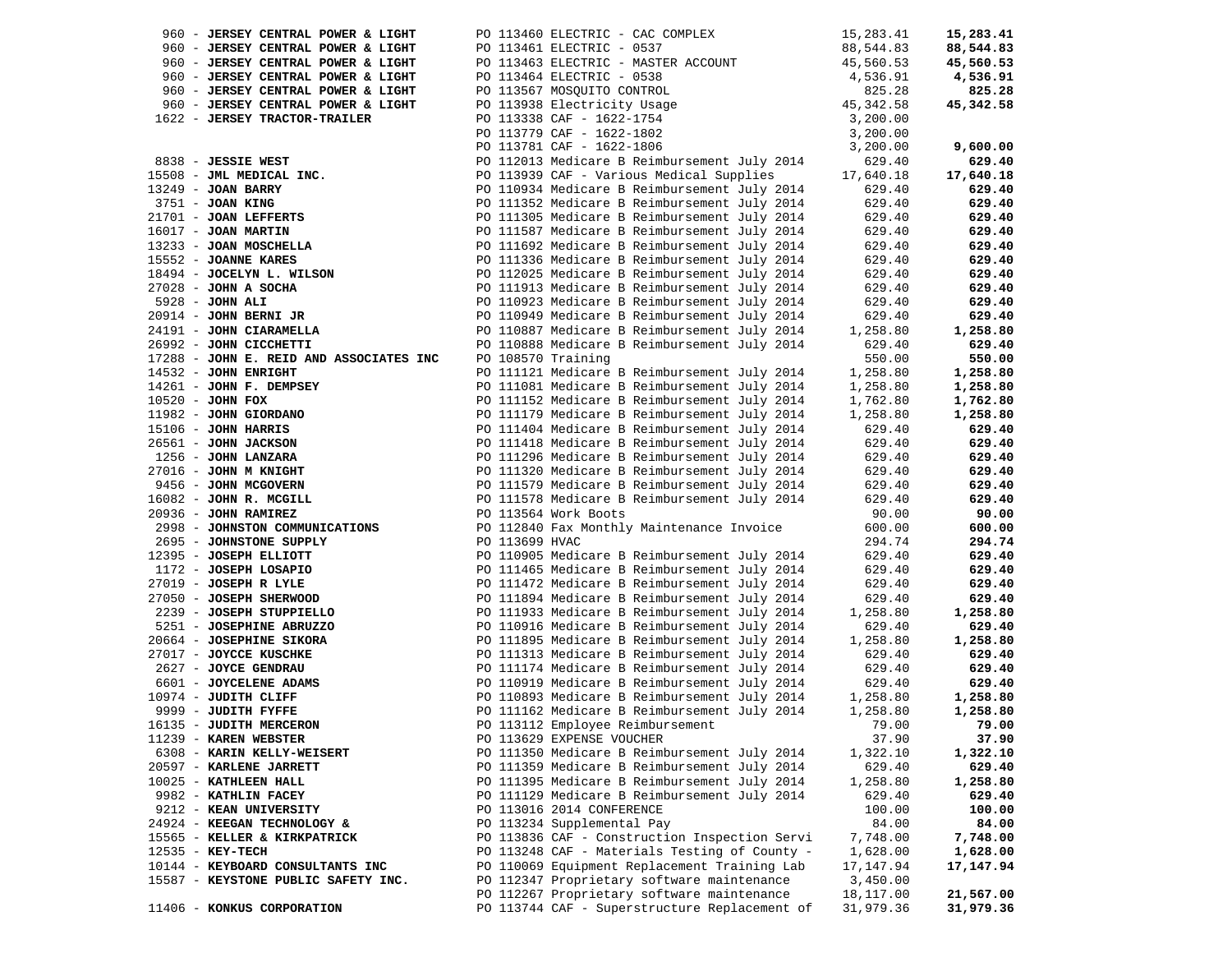| 11406 - KONKUS CORPORATION                | PO 113747 CAF - Replacement of County Bridge                                                  | 98,892.51        | 98,892.51 |
|-------------------------------------------|-----------------------------------------------------------------------------------------------|------------------|-----------|
| 7434 - LABORATORY CORPORATION OF          | PO 111852 DNA testing from 11/1/14 to 11/29/1                                                 | 387.00           | 387.00    |
| 932 - LALITHAMMA GEORGE                   | PO 111175 Medicare B Reimbursement July 2014                                                  | 629.40           | 629.40    |
| 27043 - LANCELOT EVANS                    | PO 111125 Medicare B Reimbursement July 2014                                                  | 629.40           | 629.40    |
| 689 - LAURA GARUBO                        | PO 111172 Medicare B Reimbursement July 2014                                                  | 629.40           | 629.40    |
| $20594$ - LAURA TSENG                     | PO 111968 Medicare B Reimbursement July 2014                                                  | 1,258.80         | 1,258.80  |
| 25383 - LAW OFFICE OF ROBERT J. GREENBAUM | PO 113430 Legal services rendered January, 20                                                 | 540.00           | 540.00    |
| 15709 - LAWMEN SUPPLY CO OF NJ, INC.      | PO 109312 Response Gear                                                                       | 4,321.40         | 4,321.40  |
| 15716 - LAWYERS DIARY AND MANUAL, LLC     | PO 112704 LAWYER'S DAIRY 2015                                                                 | 297.00           | 297.00    |
| 9379 - LEONA GAMINO                       | PO 111169 Medicare B Reimbursement July 2014                                                  | 629.40           | 629.40    |
| 491 - LEONARD LAUTER                      | PO 111299 Medicare B Reimbursement July 2014                                                  | 1,258.80         | 1,258.80  |
| 10789 - LEOPOLD TURNER                    | PO 111970 Medicare B Reimbursement July 2014                                                  | 629.40           | 629.40    |
| 9909 - LIFE SAFETY SERVICE & SUPPLY LLC   | PO 112624 LIBRARY - EMERGENCY LIGHTING REPAIR                                                 | 1,370.00         | 1,370.00  |
| 4928 - LINCOLN TECHNICAL INSTITUTE        | PO 113344 CAF - 4928-1517                                                                     | 3,200.00         | 3,200.00  |
| $20601$ - LINDA FLATT                     | PO 111142 Medicare B Reimbursement July 2014                                                  | 629.40           | 629.40    |
| 15816 - LONGFELLOWS SANDWICH DELI         | PO 113096 Dinner and refreshments for January                                                 | 273.86           | 273.86    |
| 15816 - LONGFELLOWS SANDWICH DELI         | PO 113526 Budget meeting                                                                      | 91.99            | 91.99     |
|                                           |                                                                                               |                  |           |
| 1777 - LORCO PETROLEUM SERVICES           | PO 112940 WASTE DISPOSAL                                                                      | 120.00           | 120.00    |
| 8307 - LOREEN RAFISURA                    | PO 113978 Nursing Services~Per Diem                                                           | 1,020.46         | 1,020.46  |
| 13630 - LORENZO CAMPOLI                   | PO 111000 Medicare B Reimbursement July 2014                                                  | 1,258.80         | 1,258.80  |
| 27022 - LOUIS D MCCANN                    | PO 111575 Medicare B Reimbursement July 2014                                                  | 629.40           | 629.40    |
| 15111 - LOUISE HARSANYI                   | PO 111407 Medicare B Reimbursement July 2014                                                  | 629.40           | 629.40    |
| 24773 - LOUISE JOY-PARKER                 | PO 111371 Medicare B Reimbursement July 2014                                                  | 1,258.80         | 1,258.80  |
| 21100 - LOUISE R. MACCHIA                 | PO 113979 Nursing Services~Per Diem                                                           | 1,110.00         | 1,110.00  |
| 53 - LOVEYS PIZZA & GRILL                 | PO 113608 MEAL RECEIPTS                                                                       | 1,530.00         | 1,530.00  |
| 26155 - LS ENGINEERING ASSOCIATES CORP.   | PO 113578 CAF - Professional Engineering Cons                                                 | 1,920.00         | 1,920.00  |
| 1928 - LUCILLE BROWN                      | PO 110984 Medicare B Reimbursement July 2014                                                  | 629.40           | 629.40    |
| 13573 - LUCILLE DEZENZO                   | PO 111086 Medicare B Reimbursement July 2014                                                  | 629.40           | 629.40    |
| 15711 - LUCILLE LAWRENCE                  | PO 111303 Medicare B Reimbursement July 2014                                                  | 629.40           | 629.40    |
| 666 - LUCY CANNIZZO                       | PO 113627 EXPENSE VOUCHER                                                                     | 26.00            | 26.00     |
| 2030 - LUCY CHARLES                       | PO 111008 Medicare B Reimbursement July 2014                                                  | 629.40           | 629.40    |
| 6050 - LUIS HENAO                         | PO 111376 Medicare B Reimbursement July 2014                                                  | 629.40<br>629.40 | 629.40    |
| 26505 - LUZ GOMEZ                         | PO 111182 Medicare B Reimbursement July 2014                                                  |                  | 629.40    |
| $15865 - M & J$ FRANK INC                 | PO 113635 SUPPLIES FOR NUTRITION SITES                                                        | 404.00           | 404.00    |
| 15885 - M.C. CHAMBER OF COMMERCE          | PO 112827 Luncheon                                                                            | 250.00           | 250.00    |
| 9832 - M.C. JUVENILE DETENTION CENTER     | PO 113017 CAF - JABG-1314                                                                     | 1,262.00         | 1,262.00  |
| 15927 - M.C. SOIL CONSERVATION            | PO 112663 7/1/14 - 12/31/14 soil services                                                     | 12,500.00        | 12,500.00 |
| 20783 - MA. LIZA IMPERIAL                 | PO 113980 Nursing Services~Per Diem                                                           | 1,784.51         | 1,784.51  |
| 7568 - MADUKWE IMO IBOKO, RN              | PO 113981 Nursing Services-Per Diem                                                           | 2,368.00         | 2,368.00  |
| 6514 - MAJOR POLICE SUPPLY                | PO 112574 AUTO PARTS                                                                          | 176.00           | 176.00    |
| 15445 - MAMIE JACOBUS                     | PO 111420 Medicare B Reimbursement July 2014                                                  | 629.40           | 629.40    |
| 3210 - MANPOWER                           | PO 111613 temporary staffing                                                                  | 982.20           |           |
|                                           | PO 111624 temporary staffing                                                                  | 1,412.64         |           |
|                                           | PO 112719 temporary staffing                                                                  | 907.20           | 3,302.04  |
| $21371 - MARGARET BREE$                   | PO 110970 Medicare B Reimbursement July 2014                                                  | 629.40           | 629.40    |
| 20717 - MARGARET FAUST                    | PO 111132 Medicare B Reimbursement July 2014                                                  | 1,067.40         | 1,067.40  |
| 24218 - MARGARET FORBES                   | PO 111149 Medicare B Reimbursement July 2014                                                  | 629.40           | 629.40    |
| 15168 - MARGARET HESLIN                   | PO 111378 Medicare B Reimbursement July 2014                                                  | 629.40           | 629.40    |
| 27024 - MARGARET K RAVO                   | PO 111762 Medicare B Reimbursement July 2014                                                  | 629.40           | 629.40    |
| 16069 - MARGARET MCCANN                   | PO 111574 Medicare B Reimbursement July 2014                                                  | 629.40           | 629.40    |
| 25080 - MARIA CARMELITA OBLINA            | PO 113982 Nursing Services~Per Diem                                                           | 696.00           | 696.00    |
| 11437 - MARIA QUILES                      | PO 111757 Medicare B Reimbursement July 2014                                                  | 629.40           | 629.40    |
| 25393 - MARIANNE KRANZ                    | PO 111330 Medicare B Reimbursement July 2014                                                  | 629.40           | 629.40    |
| 8222 - MARIE ALBERT                       | PO 110920 Medicare B Reimbursement July 2014                                                  | 629.40           | 629.40    |
| 25389 - MARIE LINDOR                      | PO 111310 Medicare B Reimbursement July 2014                                                  | 629.40           | 629.40    |
| 10975 - MARIE UGLIALORO                   | PO 111972 Medicare B Reimbursement July 2014                                                  | 1,258.80         | 1,258.80  |
| 20609 - MARILYN CRANDON                   | PO 111058 Medicare B Reimbursement July 2014                                                  | 629.40           | 629.40    |
| 21905 - MARILYN L CIOFFI                  | PO 110889 Medicare B Reimbursement July 2014                                                  | 1,258.80         | 1,258.80  |
| 26678 - MARION ENNIS                      | PO 113983 Nursing Services~Per Diem                                                           | 2,588.70         |           |
|                                           |                                                                                               | 629.40           | 2,588.70  |
| 27031 - MARION G WILDER                   | PO 112017 Medicare B Reimbursement July 2014<br>PO 111645 PLEASE ORDER - Shredder Bags/K. Leh | 129.66           | 629.40    |
| 12439 - MARQUIS BUSINESS SYSTEMS LLC      |                                                                                               |                  | 129.66    |
| 496 - MARQUIS WHO'S WHO LLC               | PO 110057 Confirm WHo's Who in America Art -                                                  | 148.50           | 148.50    |
| $11023$ - MARTHA YAGHI                    | PO 113984 Nursing Services~Per Diem                                                           | 1,184.00         | 1,184.00  |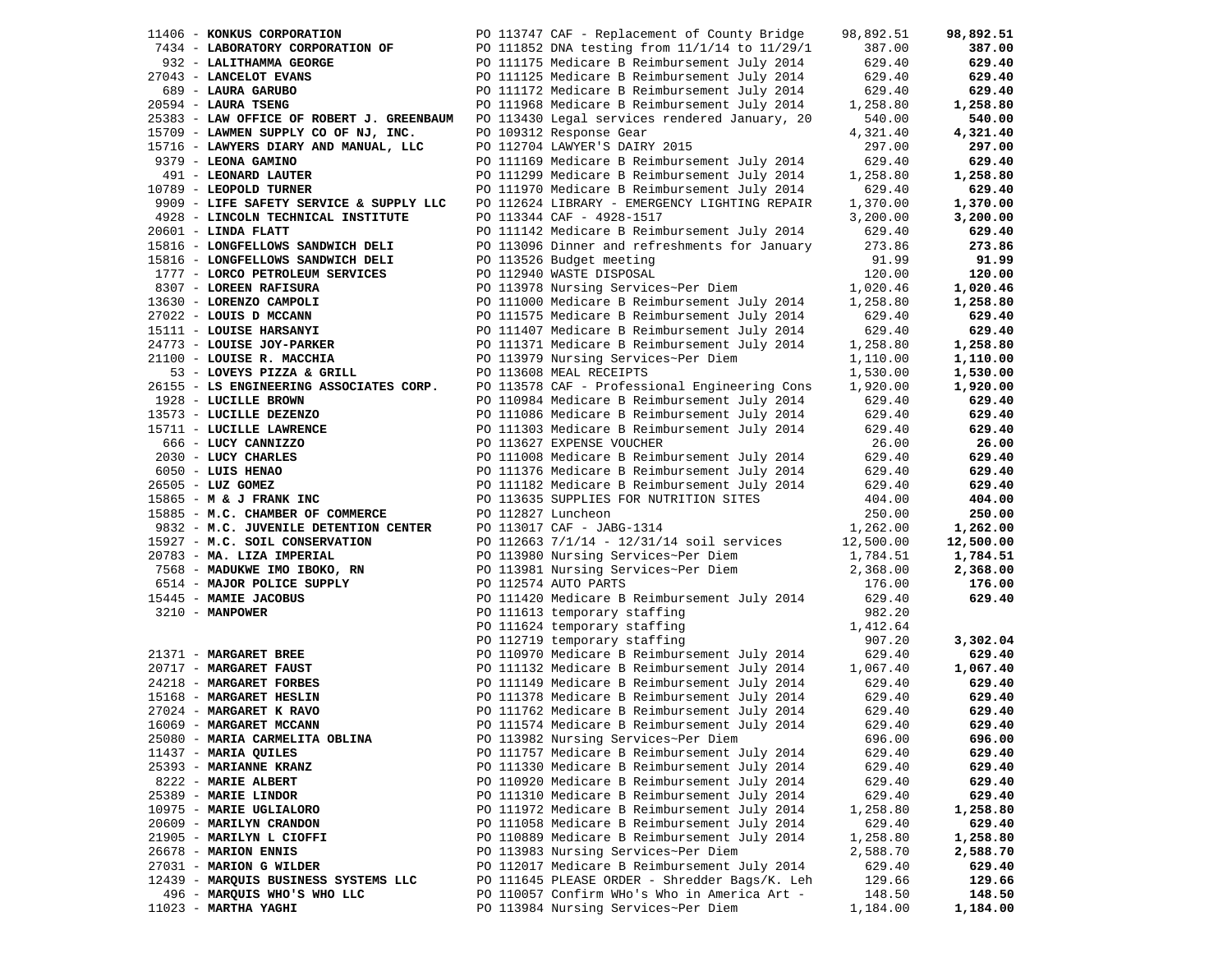| 27081 - MARY ANN HEMPHILL                                                                                                                                                                                                                     |                   | PO 111375 Medicare B Reimbursement July 2014                                                                                                                                                                                                   | 881.40           | 881.40     |
|-----------------------------------------------------------------------------------------------------------------------------------------------------------------------------------------------------------------------------------------------|-------------------|------------------------------------------------------------------------------------------------------------------------------------------------------------------------------------------------------------------------------------------------|------------------|------------|
|                                                                                                                                                                                                                                               |                   |                                                                                                                                                                                                                                                |                  | 629.40     |
|                                                                                                                                                                                                                                               |                   |                                                                                                                                                                                                                                                |                  | 1,258.80   |
|                                                                                                                                                                                                                                               |                   |                                                                                                                                                                                                                                                |                  | 629.40     |
|                                                                                                                                                                                                                                               |                   |                                                                                                                                                                                                                                                |                  | 629.40     |
|                                                                                                                                                                                                                                               |                   |                                                                                                                                                                                                                                                |                  |            |
|                                                                                                                                                                                                                                               |                   |                                                                                                                                                                                                                                                |                  | 629.40     |
|                                                                                                                                                                                                                                               |                   |                                                                                                                                                                                                                                                |                  | 1,258.80   |
|                                                                                                                                                                                                                                               |                   |                                                                                                                                                                                                                                                |                  | 1,258.80   |
|                                                                                                                                                                                                                                               |                   |                                                                                                                                                                                                                                                |                  | 629.40     |
|                                                                                                                                                                                                                                               |                   |                                                                                                                                                                                                                                                |                  | 629.40     |
|                                                                                                                                                                                                                                               |                   |                                                                                                                                                                                                                                                |                  | 30.00      |
|                                                                                                                                                                                                                                               |                   | 27081 - MARY ANN HEMPHILL PO 111375 Medicare B Reimbursement July 2014 881.40<br>411 - MARY LWOWSKI PO 111375 Medicare B Reimbursement July 2014 629.40<br>411 - MARY LWOWSKI PO 111470 Medicare B Reimbursement July 2014 629.40<br>          |                  | 14.70      |
|                                                                                                                                                                                                                                               |                   |                                                                                                                                                                                                                                                |                  | 1,258.80   |
|                                                                                                                                                                                                                                               |                   | PO 111188 Medicare B Reimbursement July 2014                                                                                                                                                                                                   |                  | 1,258.80   |
|                                                                                                                                                                                                                                               |                   |                                                                                                                                                                                                                                                |                  |            |
|                                                                                                                                                                                                                                               | PO 113656 Testing |                                                                                                                                                                                                                                                | 59.70            | 59.70      |
| $1132 - 121$<br>16065 - MC VOCATIONAL SCHOOL DISTRICT                                                                                                                                                                                         |                   | PO 114174 2/15 DISTRICT TAXES TO BE RAISED 800,000.00                                                                                                                                                                                          |                  | 800,000.00 |
|                                                                                                                                                                                                                                               |                   | PO 112582 TRUCK PARTS                                                                                                                                                                                                                          | 92.46            | 92.46      |
|                                                                                                                                                                                                                                               |                   |                                                                                                                                                                                                                                                |                  | 1,408.72   |
|                                                                                                                                                                                                                                               |                   |                                                                                                                                                                                                                                                |                  | 387.66     |
|                                                                                                                                                                                                                                               |                   |                                                                                                                                                                                                                                                |                  | 125.00     |
|                                                                                                                                                                                                                                               |                   |                                                                                                                                                                                                                                                |                  | 1,480.00   |
| 26598 - MEDCARE MEDICAL SUPPLY INC.<br>26598 - MEDCARE MEDICAL SUPPLY INC.<br>11905 - MEG RODRIGUEZ<br>8443 - MELOJANE CELESTINO<br>24004 - MENDHAM BOROUGH<br>24005 - MENDHAM TOWNSHIP POLICE DEPT.<br>24005 - MENDHAM TOWNSHIP POLICE DEPT. |                   | 1.12383 Nursing Supplies<br>PO 112383 Nursing Supplies<br>PO 112450 Nursing Supplies<br>PO 113775 Certification Fee 125.00<br>PO 113985 Nursing Services~Per Diem 1,480.00<br>PO 113218 DRE Reimbursement 1,485.00<br>PO 113224 DRE Reimbu     |                  | 1,485.00   |
|                                                                                                                                                                                                                                               |                   |                                                                                                                                                                                                                                                |                  | 220.00     |
|                                                                                                                                                                                                                                               |                   |                                                                                                                                                                                                                                                |                  |            |
| 16129 - MENTAL HEALTH ASSOCIATION OF<br>21365 - MERITSUM WHITE<br>14250 - MICHAEL DELVECCHIO<br>27136 - MICHAEL ZINN                                                                                                                          |                   | PO 112994 CAF - Grant in Aid Funding 2014 GIA 2,011.00<br>PO 112015 Medicare B Reimbursement July 2014 629.40<br>PO 111076 Medicare B Reimbursement July 2014 1,258.80<br>PO 113986 Nursing Services~Per Diem 1,776.00                         |                  | 2,011.00   |
|                                                                                                                                                                                                                                               |                   |                                                                                                                                                                                                                                                |                  | 629.40     |
|                                                                                                                                                                                                                                               |                   |                                                                                                                                                                                                                                                |                  | 1,258.80   |
|                                                                                                                                                                                                                                               |                   |                                                                                                                                                                                                                                                |                  | 1,776.00   |
|                                                                                                                                                                                                                                               |                   |                                                                                                                                                                                                                                                |                  | 592.00     |
| 24951 - MICHELLE CAPILI<br>11726 - MICHELLE RHINESMITH                                                                                                                                                                                        |                   |                                                                                                                                                                                                                                                | 592.00<br>125.56 | 125.56     |
| 295 - MID-ATLANTIC TRUCK CENTRE INC                                                                                                                                                                                                           |                   |                                                                                                                                                                                                                                                | 361.54           |            |
|                                                                                                                                                                                                                                               |                   | PO 113987 Nursing Services-Per Diem<br>PO 113987 Nursing Services-Per Diem<br>PO 112113 TRUCK PARTS<br>PO 112581 TRUCK PARTS<br>PO 112911 TRUCK PARTS                                                                                          | 1,179.53         |            |
|                                                                                                                                                                                                                                               |                   | PO 112911 TRUCK PARTS                                                                                                                                                                                                                          | 846.24           | 2,387.31   |
| 9373 - MILDRED JOLLY                                                                                                                                                                                                                          |                   | PO 111367 Medicare B Reimbursement July 2014 629.40                                                                                                                                                                                            |                  | 629.40     |
| 20658 - MILTON SMITH                                                                                                                                                                                                                          |                   | PO 111907 Medicare B Reimbursement July 2014 629.40                                                                                                                                                                                            |                  | 629.40     |
| 20658 - MILTON SMITH<br>6408 - MIRION TECHNOLOGIES (GDS) INC<br>25428 - MIRLENE ESTRIPLET<br>6953 - MOBILEX USA                                                                                                                               |                   | PO 110607 TLD Badges                                                                                                                                                                                                                           | 511.98           | 511.98     |
| 25428 - MIRLENE ESTRIPLET                                                                                                                                                                                                                     |                   |                                                                                                                                                                                                                                                | 3,968.25         | 3,968.25   |
|                                                                                                                                                                                                                                               |                   | PO 113988 Nursing Services~Per Diem                                                                                                                                                                                                            |                  |            |
|                                                                                                                                                                                                                                               |                   | PO 113940 Resident Testing                                                                                                                                                                                                                     | 3,621.66         | 3,621.66   |
|                                                                                                                                                                                                                                               |                   |                                                                                                                                                                                                                                                | 1,476.00         | 1,476.00   |
|                                                                                                                                                                                                                                               |                   |                                                                                                                                                                                                                                                | 59.48            | 59.48      |
|                                                                                                                                                                                                                                               |                   |                                                                                                                                                                                                                                                | 5,027.00         | 5,027.00   |
|                                                                                                                                                                                                                                               |                   |                                                                                                                                                                                                                                                | 189.00           |            |
|                                                                                                                                                                                                                                               |                   |                                                                                                                                                                                                                                                | 139.90           | 328.90     |
|                                                                                                                                                                                                                                               |                   |                                                                                                                                                                                                                                                | 2,552.50         | 2,552.50   |
|                                                                                                                                                                                                                                               |                   | PO 110871 FACILITY GARBAGE COMPACTOR TIPPING 1,683.00                                                                                                                                                                                          |                  | 1,683.00   |
|                                                                                                                                                                                                                                               |                   | 30 - MOBILEX USA<br>33 - MOBILEX USA<br>248 - MORENTHOTORS INC.<br>279 - MORNINGTAR PO 11705 FRAMES<br>5213 - MORNIS COUNTY ENGRAVING LLC<br>16288 - MORNIS COUNTY RAMES<br>179 - MORNIS COUNTY RAMES<br>179 - MORNIS COUNTY RAMES<br>179 - MO | 650.00           | 650.00     |
|                                                                                                                                                                                                                                               |                   |                                                                                                                                                                                                                                                | 650.00           | 650.00     |
|                                                                                                                                                                                                                                               |                   |                                                                                                                                                                                                                                                | 861.95           | 861.95     |
|                                                                                                                                                                                                                                               |                   |                                                                                                                                                                                                                                                | 603.95           | 603.95     |
|                                                                                                                                                                                                                                               |                   |                                                                                                                                                                                                                                                | 392.50           | 392.50     |
|                                                                                                                                                                                                                                               |                   |                                                                                                                                                                                                                                                |                  |            |
|                                                                                                                                                                                                                                               |                   |                                                                                                                                                                                                                                                | 480.00           | 480.00     |
|                                                                                                                                                                                                                                               |                   |                                                                                                                                                                                                                                                | 34.99            | 34.99      |
|                                                                                                                                                                                                                                               |                   |                                                                                                                                                                                                                                                | 7,037.33         | 7,037.33   |
| 16338 - MORRISTOWN NEIGHBORHOOD HOUSE                                                                                                                                                                                                         |                   | PO 113019 CAF - JJ-1408                                                                                                                                                                                                                        | 2,126.00         | 2,126.00   |
| 16340 - MORRISTOWN PARKING AUTHORITY                                                                                                                                                                                                          |                   | PO 113415 PARKING MAINTENANCE FEE                                                                                                                                                                                                              | 5,340.00         |            |
|                                                                                                                                                                                                                                               |                   | PO 113760 ELECTRIC - SCHUYLER ANNEX PARKING                                                                                                                                                                                                    | 1,832.73         | 7,172.73   |
| 27295 - MORTON SALT, INC.                                                                                                                                                                                                                     |                   | PO 112698 CAF - Rock Salt                                                                                                                                                                                                                      | 224,076.25       | 224,076.25 |
| 19501 - MSC INDUSTRIAL SUPPLY CO.                                                                                                                                                                                                             |                   | PO 112585 SHOP SUPPLIES                                                                                                                                                                                                                        | 35.62            | 35.62      |
| 8608 - MT OLIVE POLICE DEPT.                                                                                                                                                                                                                  |                   | PO 113220 DRE Reimbursement                                                                                                                                                                                                                    | 330.00           | 330.00     |
| 21858 - MUNICIPAL CAPITAL CORP                                                                                                                                                                                                                |                   | PO 108934 Quote for Lease of New Ricoh MP 301                                                                                                                                                                                                  | 224.85           | 224.85     |
| 21858 - MUNICIPAL CAPITAL CORP                                                                                                                                                                                                                |                   | PO 111486 Quarterly Copier Lease - IT Ricoh                                                                                                                                                                                                    | 828.89           | 828.89     |
| 21858 - MUNICIPAL CAPITAL CORP                                                                                                                                                                                                                |                   | PO 111487 Quarterly Copier Lease - IT Ricoh                                                                                                                                                                                                    | 828.89           | 828.89     |
|                                                                                                                                                                                                                                               |                   |                                                                                                                                                                                                                                                |                  |            |
| 21858 - MUNICIPAL CAPITAL CORP                                                                                                                                                                                                                |                   | PO 113182 Copier Rental - OCT. NOV. DEC. 2014                                                                                                                                                                                                  | 9,816.15         | 9,816.15   |
| 21858 - MUNICIPAL CAPITAL CORP                                                                                                                                                                                                                |                   | PO 113256 Leasing charges                                                                                                                                                                                                                      | 1,016.21         | 1,016.21   |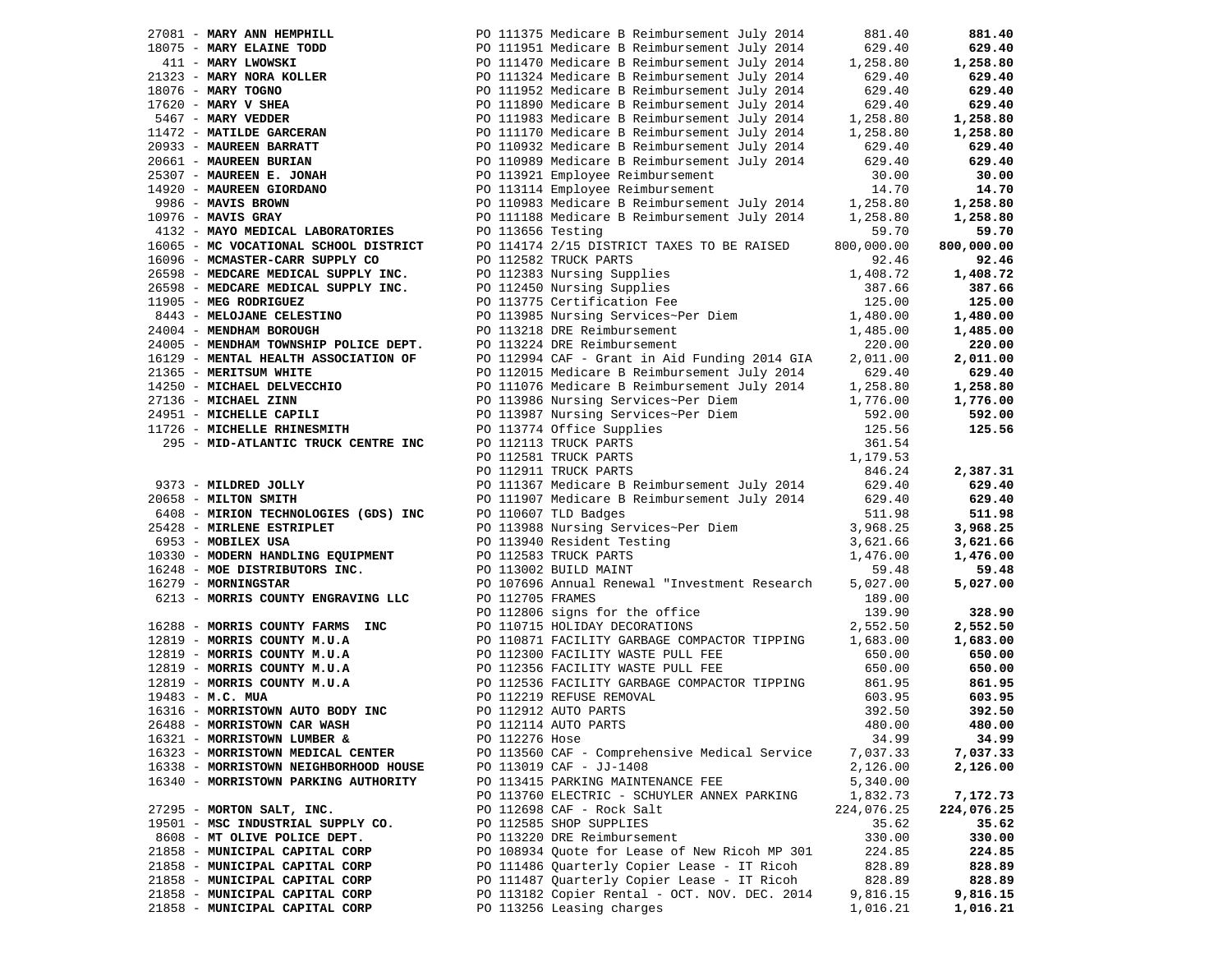|              | 21858 - MUNICIPAL CAPITAL CORP                         |                    | PO 113404 2/2/15, Ricoh MP4002SP copier, S/N                                                                                                                                                                                                 | 658.75                   | 658.75    |
|--------------|--------------------------------------------------------|--------------------|----------------------------------------------------------------------------------------------------------------------------------------------------------------------------------------------------------------------------------------------|--------------------------|-----------|
|              | 21858 - MUNICIPAL CAPITAL CORP                         |                    | PO 113406 copier leasing payment                                                                                                                                                                                                             | 896.40                   | 896.40    |
|              | 21858 - MUNICIPAL CAPITAL CORP                         |                    | PO 113425 lease contract #12721 for Ricoh MP1                                                                                                                                                                                                | 626.01                   | 626.01    |
|              | 21858 - MUNICIPAL CAPITAL CORP                         |                    | PO 113432 Inv.13199-04 VM Warehouse-Qtrly Pay                                                                                                                                                                                                | 225.52                   | 225.52    |
|              | 21858 - MUNICIPAL CAPITAL CORP                         |                    | PO 113941 Office Machine Rental                                                                                                                                                                                                              | 3,793.00                 | 3,793.00  |
|              | 18149 - MURIEL TREVENA                                 |                    | PO 111959 Medicare B Reimbursement July 2014                                                                                                                                                                                                 | 629.40                   | 629.40    |
|              | 27018 - NANCY A LUTES                                  |                    | PO 111468 Medicare B Reimbursement July 2014                                                                                                                                                                                                 | 629.40                   | 629.40    |
|              |                                                        |                    | PO 111007 Medicare B Reimbursement July 2014                                                                                                                                                                                                 |                          | 629.40    |
|              | 973 - NANCY CHARETTE<br>14423 - NANCY DUNLEAVY         |                    | PO 111106 Medicare B Reimbursement July 2014                                                                                                                                                                                                 | 629.40<br>629.40         | 629.40    |
|              |                                                        |                    | PO 111670 Medicare B Reimbursement July 2014                                                                                                                                                                                                 | 629.40                   | 629.40    |
|              | 20657 - NANCY MEEKER<br>21122 - NATIONAL FUEL OIL INC. |                    |                                                                                                                                                                                                                                              |                          |           |
|              |                                                        |                    | PO 114117 FUEL CHARGES, 1/15                                                                                                                                                                                                                 | 6,068.20                 |           |
|              |                                                        |                    | PO 114117 FUEL CHARGES, 1/15<br>PO 111246 Membership Renewal                                                                                                                                                                                 | 33, 316.58               | 39,384.78 |
|              | 5410 - NATIONAL TACTICAL OFFICERS                      |                    |                                                                                                                                                                                                                                              | 150.00                   | 150.00    |
|              | 8496 - NELLIE THOMPSON                                 |                    | PO 111948 Medicare B Reimbursement July 2014                                                                                                                                                                                                 | 629.40                   | 629.40    |
|              | 810 - NESTLE PURE LIFE DIRECT                          |                    | PO 112921 bottled water for the office                                                                                                                                                                                                       | 47.82                    | 47.82     |
|              | 810 - NESTLE PURE LIFE DIRECT                          |                    | PO 113350 Treasury Water & Cooler Rental 14.95<br>PO 113044 SCADRTAP SUBGRANT# 3SC004 1,590.50                                                                                                                                               |                          | 14.95     |
|              | 11836 - NETCONG DIAL-A-RIDE                            |                    |                                                                                                                                                                                                                                              |                          | 1,590.50  |
|              | 14560 - NEW JERSEY AIDS SERVICES                       |                    | PO 112993 CAF - Grant in Aid Funding 2014 GIA 7,540.00                                                                                                                                                                                       |                          | 7,540.00  |
|              | 4801 - NEW JERSEY STATE SAFETY                         |                    | PO 113525 CEVO Fire Response Books<br>po 112404 Misc Supplies                                                                                                                                                                                | 140.90                   | 140.90    |
|              | 16540 - NEW PIG CORPORATION                            |                    | PO 112404 Misc. Supplies                                                                                                                                                                                                                     | 251.00                   | 251.00    |
|              | 16552 - NEWBRIDGE SERVICES INC                         |                    | PO 113021 CAF - Grant in Aid Funding 2014                                                                                                                                                                                                    | 3,598.00                 |           |
|              |                                                        |                    |                                                                                                                                                                                                                                              | 1,415.00                 |           |
|              |                                                        |                    | PO 113782 CAF - NEWSER-14M-WIA<br>PO 113785 CAF - NEWSER-14M-WIA<br>PO 113785 CAF - NEWSER-14M-WIA                                                                                                                                           | $1,415.00$<br>$1,415.00$ |           |
|              |                                                        |                    |                                                                                                                                                                                                                                              | 1,028.00                 | 7,456.00  |
|              | 24712 - NICHOLAS L. ROCCAFORTE                         |                    | PO 113788 CAF - NEWSER-15M-WIA<br>PO 113942 Resident Activities                                                                                                                                                                              | 75.00                    | 75.00     |
|              | 16163 - NICHOLAS MICCHELLI                             |                    | PO 111473 Reimbursement - Freeholders Public 137.41                                                                                                                                                                                          |                          |           |
|              |                                                        |                    |                                                                                                                                                                                                                                              | 500.00                   | 637.41    |
|              | 17819 - NJ ADVANCE MEDIA, LLC                          |                    | PO 113104 ARIN IP Addresses Payment<br>PO 109869 LEGAL NOTICE                                                                                                                                                                                | 1,708.68                 | 1,708.68  |
|              | 16583 - NJ ASSOC OF CTY PURCHASING                     |                    | PO 112667 DUES RENEWAL                                                                                                                                                                                                                       | 150.00                   | 150.00    |
|              | 7766 - NJ PUBLIC SAFETY ACCREDITATION                  |                    | PO 111651 Membership Dues "2015"                                                                                                                                                                                                             | 300.00                   | 300.00    |
|              |                                                        |                    |                                                                                                                                                                                                                                              |                          |           |
| 6458 - NJAEO |                                                        |                    | PO 111126 NJAEO 78th Annual Conference Member 1,000.00                                                                                                                                                                                       |                          |           |
|              |                                                        |                    | PO 112629 NJAEO 78 Annual Conference - Full P                                                                                                                                                                                                | 150.00                   | 1,150.00  |
|              | 26357 - NORTHEAST COMMUNICATIONS, INC.                 | PO 112460 Safety   |                                                                                                                                                                                                                                              | 848.00                   | 848.00    |
|              | 16752 - NORWESCAP INC                                  | PO 113036 No Caf # |                                                                                                                                                                                                                                              | 1,476.90                 | 1,476.90  |
|              | 16786 - O'MULLAN & BRADY P.C.                          |                    | PO 113429 County Administration legal service                                                                                                                                                                                                | 12,480.00                | 12,480.00 |
|              | 21565 - OCLC ONLINE COMPUTER                           |                    | PO 108789 On-Line Service for October 2014                                                                                                                                                                                                   | 3,754.01                 | 3,754.01  |
|              | 21565 - OCLC ONLINE COMPUTER                           |                    | PO 108790 On-Line Servcie for November 2014                                                                                                                                                                                                  | 3,754.01                 | 3,754.01  |
|              | 21565 - OCLC ONLINE COMPUTER                           |                    | PO 108791 On-Line Servcie for December 2014                                                                                                                                                                                                  | 3,754.01                 | 3,754.01  |
|              | 8872 - OEGLAIRE INGRAM                                 |                    | PO 111416 Medicare B Reimbursement July 2014                                                                                                                                                                                                 | 1,258.80                 | 1,258.80  |
|              | 10246 - OFFICE OF TEMPORARY ASSISTANCE                 |                    | PO 113260 Estimated Co. Share of TANF Recipie                                                                                                                                                                                                | 7,000.00                 | 7,000.00  |
|              | 10246 - OFFICE OF TEMPORARY ASSISTANCE                 |                    | PO 113261 Estimated Co. Share of ASSIR for 2/                                                                                                                                                                                                | 40,000.00                | 40,000.00 |
|              | 4654 - OFFICE TEAM                                     |                    | PO 113092 J. Morris 1/15 Parking & w/e 1/16/1                                                                                                                                                                                                | 958.75                   | 958.75    |
|              | 12760 - OLGA ABRAMIDES                                 |                    | PO 110915 Medicare B Reimbursement July 2014                                                                                                                                                                                                 | 629.40                   | 629.40    |
|              | 9375 - OLGA VISCO                                      |                    | PO 111989 Medicare B Reimbursement July 2014                                                                                                                                                                                                 | 629.40                   | 629.40    |
|              | 8772 - OMAR BETANCOURT                                 |                    | PO 110950 Medicare B Reimbursement July 2014                                                                                                                                                                                                 | 629.40                   | 629.40    |
|              |                                                        |                    |                                                                                                                                                                                                                                              | 434.00                   | 434.00    |
|              |                                                        |                    |                                                                                                                                                                                                                                              | 27,342.98                | 27,342.98 |
|              |                                                        |                    | Equipose on the MBULANCE, INC.<br>26657 - ON TIME AMBULANCE, INC.<br>2792 - ORCHARD HOLDINGS, LLC<br>2792 - ORCHARD HOLDINGS, LLC<br>2792 - ORCHARD HOLDINGS, LLC<br>2792 - ORILYN KRISA<br>2793 - PABCO INDUSTRIES, LLC<br>2793 - PABCO IND | 1,258.80                 | 1,258.80  |
|              |                                                        |                    |                                                                                                                                                                                                                                              | 300.00                   | 300.00    |
|              |                                                        |                    |                                                                                                                                                                                                                                              | 1,690.00                 | 1,690.00  |
|              | 10287 - PANCIELLO CONSTRUCTION LLC                     |                    | PO 113405 CAF - Labor Rates Concrete Replacem                                                                                                                                                                                                | 4,690.00                 | 4,690.00  |
|              | 16887 - PAPER MART INC                                 |                    | PO 111649 PLEASE ORDER - Paper/K. Lehman (Adm                                                                                                                                                                                                | 264.80                   | 264.80    |
|              | 2749 - PARSIPPANY CHILD DAY CARE CTR.                  |                    | PO 112995 CAF - Grant in Aid Funding 2014 GIA                                                                                                                                                                                                | 2,976.00                 | 2,976.00  |
|              | 1242 - PARSIPPANY TROY HILLS BD OF ED                  |                    | PO 112754 November General Election 11-4-14 C                                                                                                                                                                                                | 295.38                   | 295.38    |
|              | 7929 - PATRICIA BIZZARO                                |                    | PO 110953 Medicare B Reimbursement July 2014                                                                                                                                                                                                 | 629.40                   | 629.40    |
|              | 13842 - PATRICIA CLARK                                 |                    | PO 110891 Medicare B Reimbursement July 2014                                                                                                                                                                                                 | 629.40                   | 629.40    |
|              | 2031 - PATRICIA GALLAGHER                              |                    | PO 111167 Medicare B Reimbursement July 2014                                                                                                                                                                                                 | 629.40                   | 629.40    |
|              | 742 - PATRICIA GEPPERT                                 |                    | PO 111176 Medicare B Reimbursement July 2014                                                                                                                                                                                                 | 1,258.80                 | 1,258.80  |
|              |                                                        |                    |                                                                                                                                                                                                                                              | 629.40                   | 629.40    |
|              | 5242 - PATRICIA HALLIGAN                               |                    | PO 111397 Medicare B Reimbursement July 2014                                                                                                                                                                                                 |                          |           |
|              | 11447 - PATRICIA LEPOFSKY                              |                    | PO 111307 Medicare B Reimbursement July 2014                                                                                                                                                                                                 | 1,258.80                 | 1,258.80  |
|              | 7374 - PATRICIA MATHER                                 |                    | PO 111570 Medicare B Reimbursement July 2014                                                                                                                                                                                                 | 629.40                   | 629.40    |
|              | 8179 - PATRICIA SCUDDER                                |                    | PO 111825 Medicare B Reimbursement July 2014                                                                                                                                                                                                 | 629.40                   | 629.40    |
|              | 2748 - PATRICIA STEWART                                |                    | PO 112933 Travel Reimbursement                                                                                                                                                                                                               | 41.72                    | 41.72     |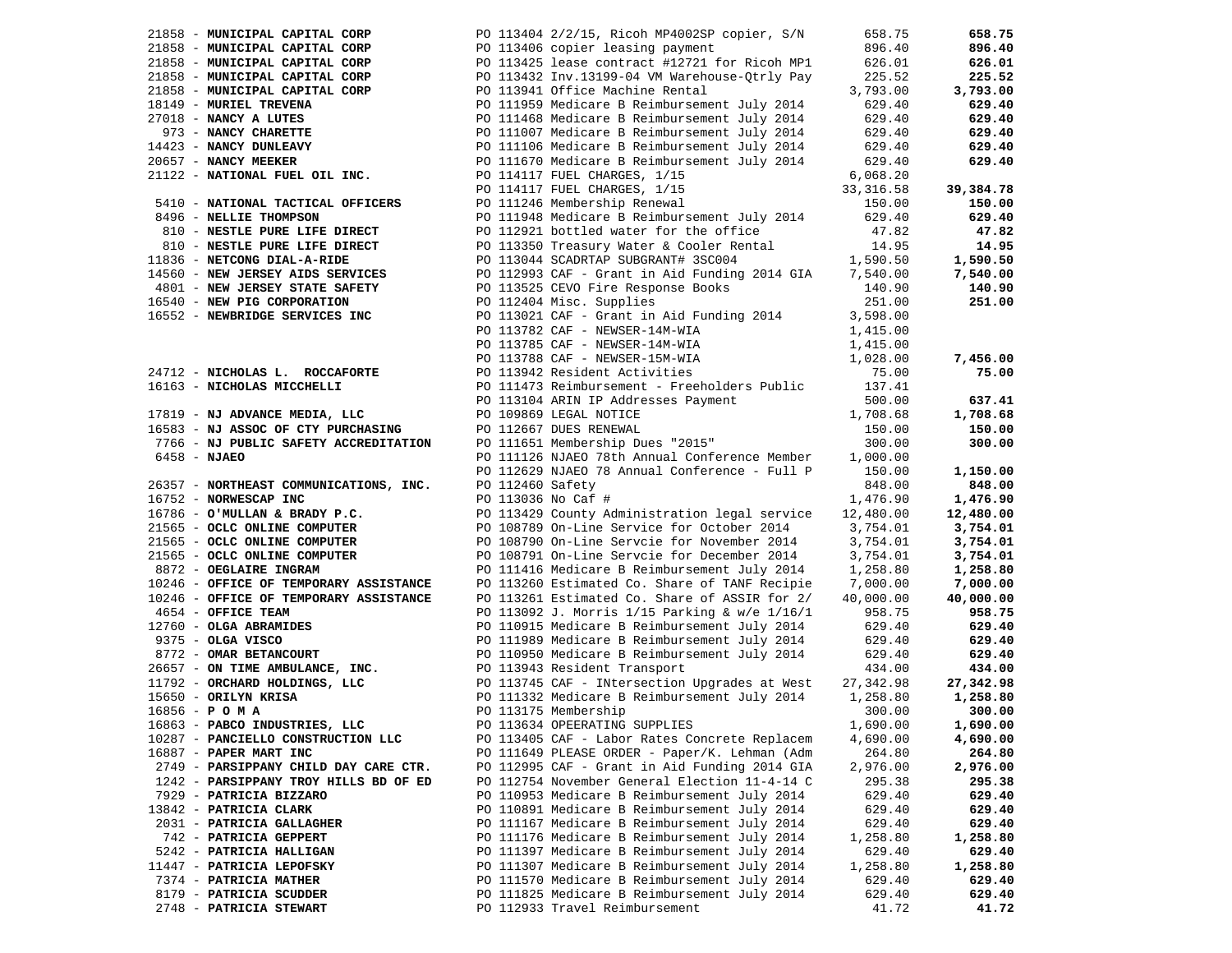|                                                                                         |                   |                                                                                                                                                                                                                                                                                        |                      | 629.40    |
|-----------------------------------------------------------------------------------------|-------------------|----------------------------------------------------------------------------------------------------------------------------------------------------------------------------------------------------------------------------------------------------------------------------------------|----------------------|-----------|
|                                                                                         |                   |                                                                                                                                                                                                                                                                                        |                      | 200.00    |
|                                                                                         |                   |                                                                                                                                                                                                                                                                                        |                      | 762.90    |
|                                                                                         |                   |                                                                                                                                                                                                                                                                                        |                      | 79.90     |
|                                                                                         |                   | 21370 - <b>PAUL DATTOLO</b><br>24966 - <b>PAVIA KRIEGMAN</b><br>24966 - <b>PAVIA KRIEGMAN</b><br>269.40<br>200.00<br>200.00<br>24836 - <b>PERCE EQUIPMENT CO.</b><br>24836 - <b>PERCE EQUIPMENT CO.</b><br>24966 - <b>PAVIA KRIEGMAN</b><br>200.00<br>21024 - <b>PERCE EQUIPMENT P</b> |                      | 1,800.00  |
|                                                                                         |                   |                                                                                                                                                                                                                                                                                        |                      | 2,000.00  |
|                                                                                         |                   |                                                                                                                                                                                                                                                                                        |                      | 125.00    |
|                                                                                         |                   |                                                                                                                                                                                                                                                                                        |                      | 1,258.80  |
|                                                                                         |                   |                                                                                                                                                                                                                                                                                        |                      | 524.50    |
| 24188 - PHILIP GALATI                                                                   |                   | PO 111165 Medicare B Reimbursement July 2014                                                                                                                                                                                                                                           | 629.40               | 629.40    |
|                                                                                         |                   |                                                                                                                                                                                                                                                                                        | 629.40               |           |
| 8140 - PHYLLIS KELLEY                                                                   |                   | PO 111347 Medicare B Reimbursement July 2014                                                                                                                                                                                                                                           |                      | 629.40    |
| 8691 - PINE ENVIRONMENTAL SERVICES                                                      |                   | PO 111202 Detection Equipment Maintenance                                                                                                                                                                                                                                              | 574.00               | 574.00    |
| 17066 - PLAINSMAN AUTO SUPPLY                                                           |                   | PO 112919 CAR PARTS                                                                                                                                                                                                                                                                    | 1,429.45             |           |
|                                                                                         |                   | PO 113510 CAR PARTS                                                                                                                                                                                                                                                                    | 1,732.10             | 3,161.55  |
| 26363 - PRAXAIR DISTRIBUTION                                                            |                   | PO 113946 Resident Oxygen                                                                                                                                                                                                                                                              | 2,282.08             | 2,282.08  |
| 8172 - PREMLATABE TRIVEDI                                                               |                   | PO 111962 Medicare B Reimbursement July 2014                                                                                                                                                                                                                                           | 629.40               | 629.40    |
| 5698 - PRINCESS THOMAS                                                                  |                   | PO 113189 RMB for Alphabet Playmat for Childr                                                                                                                                                                                                                                          | 16.02                | 16.02     |
| 24196 - PRISCILLA CONOVER<br>27376 - PROCOMM SYSTEMS, INC.                              |                   | PO 110900 Medicare B Reimbursement July 2014                                                                                                                                                                                                                                           | 629.40               | 629.40    |
|                                                                                         |                   | PO 112212 CAF - Labor Rates Carpentry                                                                                                                                                                                                                                                  | 4,056.00             | 4,056.00  |
| 20422 - PROGRESSIVE HYDRAULICS INC                                                      |                   | PO 108765 TRUCK PARTS                                                                                                                                                                                                                                                                  | 291.20               | 291.20    |
| 3316 - PROJECT SELF SUFFICIENCY                                                         |                   | PO 113337 CAF - PSS3316-JR/JS-15-WFNJ                                                                                                                                                                                                                                                  | 15,368.00            |           |
|                                                                                         |                   | PO 113343 CAF - PSS3316-JR/JS-15-WFNJ                                                                                                                                                                                                                                                  | 448.00               | 15,816.00 |
| 3146 - PROQUEST LLC                                                                     |                   | PO 107699 Annual Renewal of New York Times 6,443.04                                                                                                                                                                                                                                    |                      |           |
|                                                                                         |                   | PO 110060 Proforma HNP NY Times with Index 8,130.00                                                                                                                                                                                                                                    |                      | 14,573.04 |
| 17189 - PSE&G CO                                                                        |                   |                                                                                                                                                                                                                                                                                        | 38,711.33            |           |
|                                                                                         |                   | PO 113763 GAS - PSE & G - MOMBAG                                                                                                                                                                                                                                                       |                      |           |
|                                                                                         |                   | PO 113944 Gas Usage                                                                                                                                                                                                                                                                    | 14,687.81            |           |
|                                                                                         |                   | PO 113945 Gas Usage                                                                                                                                                                                                                                                                    | 1,338.52             | 54,737.66 |
| 8511 - PWANJ                                                                            |                   | PO 113949 Gas Osage<br>PO 112117 MEMBERSHIP RENEWAL<br>PO 110625 tools                                                                                                                                                                                                                 | 90.00                | 90.00     |
| 27435 - PUTZMEISTER AMERICA, INC.<br><b>A, INC.</b> PO 110625 tools<br>PO 111331 Medica |                   |                                                                                                                                                                                                                                                                                        | 1,355.89             | 1,355.89  |
| 25392 - R. GAYLE KRANZ                                                                  |                   | PO 111331 Medicare B Reimbursement July 2014 629.40                                                                                                                                                                                                                                    |                      | 629.40    |
|                                                                                         |                   | 12473 - R.D. SALES DOOR & HARDWARE LLC PO 112393 Plant Operation & Machinery Repairs                                                                                                                                                                                                   | 2,080.00             | 2,080.00  |
|                                                                                         |                   | 17692 - R.P. SMITH & SON, INC.<br>17692 - R.P. SMITH & SON, INC.<br>17692 - R.P. SMITH & SON, INC.<br>17715 - R.S. KNAPP CO. INC.<br>17945 - RALPH BROWN<br>17945 - RALPH BROWN<br>17945 - RALPH BROWN<br>17945 - RALPH BROWN<br>2011 - PO 111                                         |                      | 63.00     |
|                                                                                         |                   |                                                                                                                                                                                                                                                                                        |                      | 414.59    |
|                                                                                         |                   |                                                                                                                                                                                                                                                                                        |                      | 1,258.80  |
|                                                                                         |                   |                                                                                                                                                                                                                                                                                        |                      | 1,258.80  |
|                                                                                         |                   |                                                                                                                                                                                                                                                                                        |                      | 629.40    |
|                                                                                         |                   |                                                                                                                                                                                                                                                                                        |                      | 629.40    |
| 219316 - RARZELL GRUBBS<br>25416 - RARZELL GRUBBS<br>25404 - PAVMOND DEAKE              |                   |                                                                                                                                                                                                                                                                                        | $629.40$<br>$629.40$ | 629.40    |
| 26494 - RAYMOND DRAKE                                                                   |                   | PO 111099 Medicare B Reimbursement July 2014                                                                                                                                                                                                                                           |                      | 629.40    |
| 26223 - RE-TRON TECHNOLOGIES INC.                                                       |                   | PO 112920 AUTO PARTS                                                                                                                                                                                                                                                                   | 619.05               | 619.05    |
| 12128 - READY SUPPLY                                                                    |                   | PO 113948 Nursing General Stores                                                                                                                                                                                                                                                       | 589.60               | 589.60    |
| 17270 - RECORDER COMMUNITY NEWSPAPERS                                                   |                   | PO 112696 Newspaper Renewals                                                                                                                                                                                                                                                           | 137.00               | 137.00    |
| 1578 - REED SYSTEMS, LTD.                                                               |                   |                                                                                                                                                                                                                                                                                        |                      | 4,280.05  |
| 7384 - REGINA BRENDLE                                                                   |                   |                                                                                                                                                                                                                                                                                        |                      | 1,258.80  |
| 13774 - RHODA CHASE                                                                     |                   | PO 112318 Envirobrine Liquid Agent<br>PO 110972 Medicare B Reimbursement July 2014<br>PO 111011 Medicare B Reimbursement July 2014<br>1,258.80<br>PO 111011 Medicare B Reimbursement July 2014<br>629.40<br>629.40                                                                     |                      | 1,258.80  |
| 14533 - RICHARD ENRIGHT                                                                 |                   |                                                                                                                                                                                                                                                                                        |                      | 629.40    |
|                                                                                         |                   |                                                                                                                                                                                                                                                                                        |                      |           |
| 6561 - RICHARD ESTLER<br>8196 - RICHARD JENNINGS                                        |                   | PO 111124 Medicare B Reimbursement July 2014                                                                                                                                                                                                                                           | 629.40               | 629.40    |
|                                                                                         |                   | PO 111363 Medicare B Reimbursement July 2014                                                                                                                                                                                                                                           | 1,258.80             | 1,258.80  |
| 15626 - RICHARD KNISS                                                                   |                   | PO 111322 Medicare B Reimbursement July 2014                                                                                                                                                                                                                                           | 1,258.80             | 1,258.80  |
| 25419 - RICHARD SKWIERALSKI                                                             |                   | PO 111900 Medicare B Reimbursement July 2014                                                                                                                                                                                                                                           | 1,846.20             | 1,846.20  |
| 17334 - RIO'S ENGRAVING                                                                 |                   | PO 112657 rubber stamp for new notary                                                                                                                                                                                                                                                  | 30.00                |           |
|                                                                                         | PO 112935 Plaques |                                                                                                                                                                                                                                                                                        | 218.00               | 248.00    |
| 7952 - RIOS' ENGRAVING                                                                  |                   | PO 113165 Name Plates                                                                                                                                                                                                                                                                  | 100.00               |           |
|                                                                                         |                   | PO 113524 Name Badge                                                                                                                                                                                                                                                                   | 29.00                | 129.00    |
| 25852 - RITA FORTENBERRY                                                                |                   | PO 111151 Medicare B Reimbursement July 2014                                                                                                                                                                                                                                           | 629.40               | 629.40    |
| 10917 - ROBERT BECKMANN                                                                 |                   | PO 114017 EXPENSE VOUCHER                                                                                                                                                                                                                                                              | 495.01               | 495.01    |
| 8041 - ROBERT COOK                                                                      |                   | PO 113882 EXPENSE VOUCHER                                                                                                                                                                                                                                                              | 427.95               | 427.95    |
| 8223 - ROBERT EMMONS                                                                    |                   | PO 111118 Medicare B Reimbursement July 2014                                                                                                                                                                                                                                           | 629.40               | 629.40    |
| 13978 - ROBERT H WAGER CO INC                                                           |                   | PO 111036 TRUCK PARTS                                                                                                                                                                                                                                                                  | 350.00               | 350.00    |
| 15677 - ROBIN LAMOREAUX                                                                 |                   | PO 111295 Medicare B Reimbursement July 2014                                                                                                                                                                                                                                           | 629.40               | 629.40    |
| 24291 - ROBINSON AERIAL SURVEYS, INC.                                                   |                   | PO 113590 CAF - Design & Construction Admin f                                                                                                                                                                                                                                          | 1,569.20             | 1,569.20  |
| 9520 - ROCKAWAY GLASS CO., INC.                                                         |                   | PO 112853 BLDG MAINT                                                                                                                                                                                                                                                                   | 150.00               | 150.00    |
| 2544 - ROCKAWAY TOWNSHIP POLICE DEPT                                                    |                   | PO 113222 DRE Reimbursement                                                                                                                                                                                                                                                            | 220.00               | 220.00    |
|                                                                                         |                   |                                                                                                                                                                                                                                                                                        |                      |           |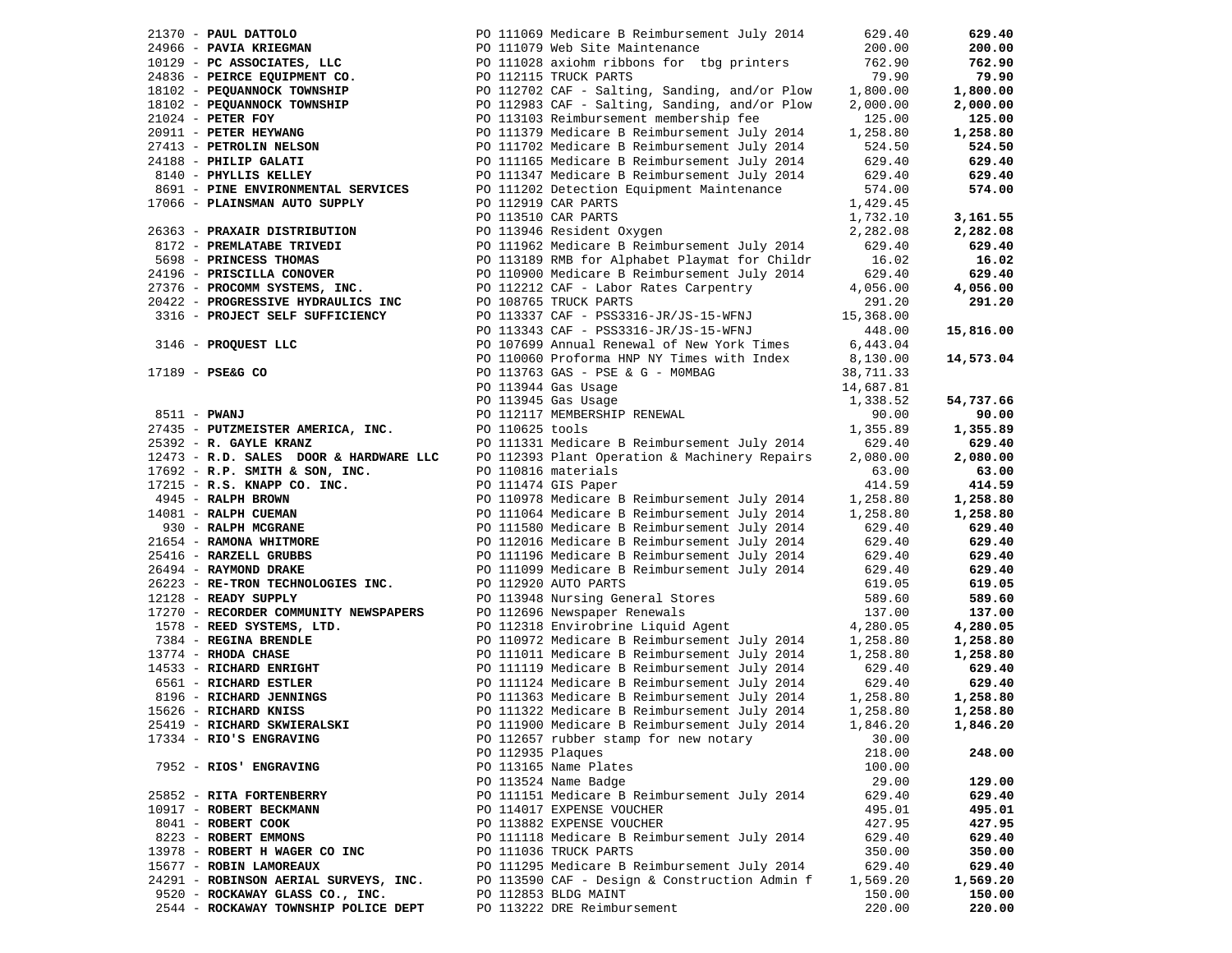|                                                             |              |                 |                                                                                             | 104.90                 | 104.90     |
|-------------------------------------------------------------|--------------|-----------------|---------------------------------------------------------------------------------------------|------------------------|------------|
|                                                             |              |                 |                                                                                             | 2,132.96               | 2,132.96   |
|                                                             |              |                 |                                                                                             | 629.40                 | 629.40     |
|                                                             |              |                 |                                                                                             | 1,258.80               | 1,258.80   |
| 26993 - ROSALIE GROW                                        |              |                 | PO 111195 Medicare B Reimbursement July 2014                                                | 629.40                 | 629.40     |
| 25500 - ROSALIE LAMONTE                                     |              |                 | PO 113667 Cell Phone Reimbursement - January                                                | 33.56                  | 33.56      |
| 27149 - ROSALIND LEBLANC                                    |              |                 | PO 111304 Medicare B Reimbursement July 2014                                                | 629.40                 | 629.40     |
| 7805 - ROSE DUMAPIT                                         |              |                 | PO 113989 Nursing Services~Per Diem                                                         | 1,193.25               | 1,193.25   |
| 1178 - ROSE FERRARA                                         |              |                 | PO 111135 Medicare B Reimbursement July 2014                                                | 629.40                 | 629.40     |
| 25124 - ROSELIND A. CUDJOE                                  |              |                 | PO 111063 Medicare B Reimbursement July 2014                                                | 629.40                 | 629.40     |
| 24397 - ROSEMARY BATANE COBCOBO                             |              |                 | PO 113990 Nursing Services~Per Diem                                                         | 1,184.00               | 1,184.00   |
| 18207 - ROSEMARY UHL                                        |              |                 | PO 111973 Medicare B Reimbursement July 2014                                                | 629.40                 | 629.40     |
| 5345 - ROUTE 23 AUTOMALL LLC                                |              |                 | PO 112599 AUTO PARTS                                                                        | 1,993.56               | 1,993.56   |
| $10040$ - RUBY FULLER                                       |              |                 | PO 111159 Medicare B Reimbursement July 2014                                                | 629.40                 | 629.40     |
| 3234 - RUDOLPH BRIGHT                                       |              |                 | PO 110975 Medicare B Reimbursement July 2014                                                | 629.40                 | 629.40     |
| 13356 - RUTGERS BIOMEDICAL                                  |              |                 | PO 112271 Lead Inspector course                                                             | 1,700.00               | 1,700.00   |
| 9938 - RUTGERS CENTER FOR CONTINUING                        |              |                 | PO 113794 CAF - 9938-1678                                                                   | 519.00                 |            |
|                                                             |              |                 | PO 113843 CAF - 9938-1573                                                                   | 2,675.00               |            |
|                                                             |              |                 | PO 113860 CAF - 9938-1321                                                                   | 519.00                 | 3,713.00   |
| 17446 - RUTGERS THE STATE UNIVERSITY                        |              |                 | PO 113361 EXTENSION FACULTY SALARIES 4Q14                                                   | 7,532.61               | 7,532.61   |
| 14059 - RUTH CRANE                                          |              |                 | PO 111059 Medicare B Reimbursement July 2014                                                | 629.40                 | 629.40     |
| 6653 - S.A. COMUNALE CO., INC                               |              |                 | PO 113861 CAF - Parking Garage Sprinkler Syst                                               | 7,341.90               | 7,341.90   |
| 4327 - SAINT CLARE'S HOSPITAL                               |              |                 | PO 112451 Resident Treatment                                                                | 222.47                 | 222.47     |
| 9506 - SALLY VANORSKI                                       |              |                 | PO 111980 Medicare B Reimbursement July 2014                                                | 629.40                 | 629.40     |
| 14681 - SANDILLO FICO                                       |              |                 | PO 111136 Medicare B Reimbursement July 2014                                                | 1,258.80               | 1,258.80   |
| 21319 - SCHINDLER ELEVATOR CORPORATION                      |              |                 | PO 113949 Equipment Service Agreements                                                      | 2,390.90               | 2,390.90   |
| 17554 - SCHOLASTIC LIBRARY                                  |              |                 | PO 106335 America the Beautiful - Fall releas                                               | 676.00                 | 676.00     |
| 3032 - SCIENTIFIC WATER CONDITIONING                        |              |                 | PO 111281 1ST QUARTER - 2015                                                                | 175.00                 |            |
|                                                             |              |                 | PO 111499 EQUIP SERVICE AGREEMENTS - WATERGUA                                               | 675.00                 | 850.00     |
| 24284 - SELECT REHABILITATION INC.                          |              |                 | PO 113950 CAF - Professional Pysical, Occupat 147,517.67                                    |                        | 147,517.67 |
| 24284 - SELECT REHABILITATION INC.                          |              |                 | PO 113951 CAF - Professional Pysical, Occupat                                               | 269,748.32             | 269,748.32 |
| 6104 - SENIOR CITIZENS OF LONG HILL                         |              |                 | PO 113633 RENT AND UTILITIES FOR LONG HILL NS                                               | 2,000.00               | 2,000.00   |
| 21685 - SENIOR SALON SERVICES LLC                           |              |                 | PO 113952 CAF - Cosmetology Services<br>PO 113043 SCADRTAP SUBGRANT# SC001                  | 5,950.00               | 5,950.00   |
| 11835 - SENIOR SERVICES CENTER OF                           |              |                 |                                                                                             | 1,350.00               | 1,350.00   |
| 24186 - SERAFIN GONZALEZ                                    |              |                 | PO 111183 Medicare B Reimbursement July 2014                                                | 629.40                 | 629.40     |
| 20899 - SGS TESTCOM INC<br>$19854$ - SHEAFFER SUPPLY INC.   |              |                 | PO 112600 MONTHLY INSPECTION MAINTENANCE                                                    | 189.41                 | 189.41     |
|                                                             |              |                 | PO 110815 supplies as per attached<br>PO 111338 Medicare B Reimbursement July 2014 1,258.80 | 86.56                  | 86.56      |
| 8193 - SHEILA KARNER                                        |              |                 |                                                                                             |                        | 1,258.80   |
| 17636 - SHERWIN-WILLIAMS<br>17726 - SHI INTERNATIONAL CORP  |              | PO 112255 PAINT | PO 108812 JAIL VTC - Firewall                                                               | 860.69<br>507.58       | 860.69     |
|                                                             |              |                 |                                                                                             |                        |            |
|                                                             |              |                 | PO 109747 VM Ware - Yearly Renewal<br>PO 111477 APC Symmetra Yearly Maintenance Ren         | 22,815.02<br>13,255.99 | 36,578.59  |
| 17690 - SMITH & SOLOMON                                     |              |                 | PO 113790 CAF - 17690-1111                                                                  | 800.00                 | 800.00     |
| 17699 - SMITH MOTOR CO., INC. PO 112924 AUTO PARTS          |              |                 |                                                                                             | 119.19                 | 119.19     |
| 8503 - SMITH TRACTOR & EQUIPMENT INC. PO 112925 TRUCK PARTS |              |                 |                                                                                             | 520.20                 | 520.20     |
| 7722 - SNAP-ON INDUSTRIAL                                   |              | PO 112604 TOOLS |                                                                                             | 7,585.49               | 7,585.49   |
| 6981 - SODEXO INC & AFFILIATES                              |              |                 | PO 113253 Refreshments for Advisory Committee                                               | 69.10                  | 69.10      |
| 6981 - SODEXO INC & AFFILIATES                              | $\mathbf{F}$ |                 | PO 113559 CAF - Coarse Paper and Household Su                                               | 5,983.40               | 5,983.40   |
| 6981 - SODEXO INC & AFFILIATES                              |              |                 | PO 113649 FY 2015 Countywide Training - Allia                                               | 248.25                 | 248.25     |
| 6981 - SODEXO INC & AFFILIATES                              |              |                 | PO 113671 CAF - Dietary Services for Various                                                | 8,982.16               | 8,982.16   |
| 6981 - SODEXO INC & AFFILIATES                              |              |                 | PO 113953 CAF - Dietary Services                                                            | 333,520.49             | 333,520.49 |
| 9777 - SODEXO, INC & AFFILIATES                             |              |                 | PO 113254 Refreshments for MHSAAB Mtg on Jan                                                | 184.00                 | 184.00     |
| 12459 - SOLAR TECHNOLOGY INC.                               |              |                 | PO 112969 VMS Cell Service                                                                  | 900.00                 | 900.00     |
| 27447 - SOLOMON PAGE GROUP LLC                              |              |                 | PO 113093 K. Massage w/e 1/17/15                                                            | 1,750.00               | 1,750.00   |
| 11348 - SOMERSET COUNTY POLICE                              |              |                 | PO 113113 Training                                                                          | 300.00                 | 300.00     |
| 25326 - SOMIKO L. COGMAN                                    |              |                 | PO 113922 Employee Reimbursement                                                            | 30.00                  | 30.00      |
| 11448 - SONIA JOHNSTON                                      |              |                 | PO 111366 Medicare B Reimbursement July 2014                                                | 629.40                 | 629.40     |
| $14433$ - SOPHIE DYER                                       |              |                 | PO 111115 Medicare B Reimbursement July 2014                                                | 629.40                 | 629.40     |
| 17755 - SOUTHEAST MORRIS COUNTY                             |              |                 | PO 113424 WATER - MONTHLY                                                                   | 9,900.40               | 9,900.40   |
| 17755 - SOUTHEAST MORRIS COUNTY                             |              |                 | PO 113612 211000005000/ ADM CTS / 12-11-14 TH                                               | 280.48                 | 280.48     |
| 20804 - SPECIALTY MEDICAL PRODUCTS INC.                     |              |                 | PO 113954 Plant Operations                                                                  | 3,872.48               | 3,872.48   |
| 17772 - SPEEDWELL ELECTRIC MOTORS                           |              |                 | PO 112409 CAF - On-Site Labor Rates, Electric                                               | 199.00                 |            |
|                                                             |              |                 | PO 112409 CAF - On-Site Labor Rates, Electric                                               | 196.00                 | 395.00     |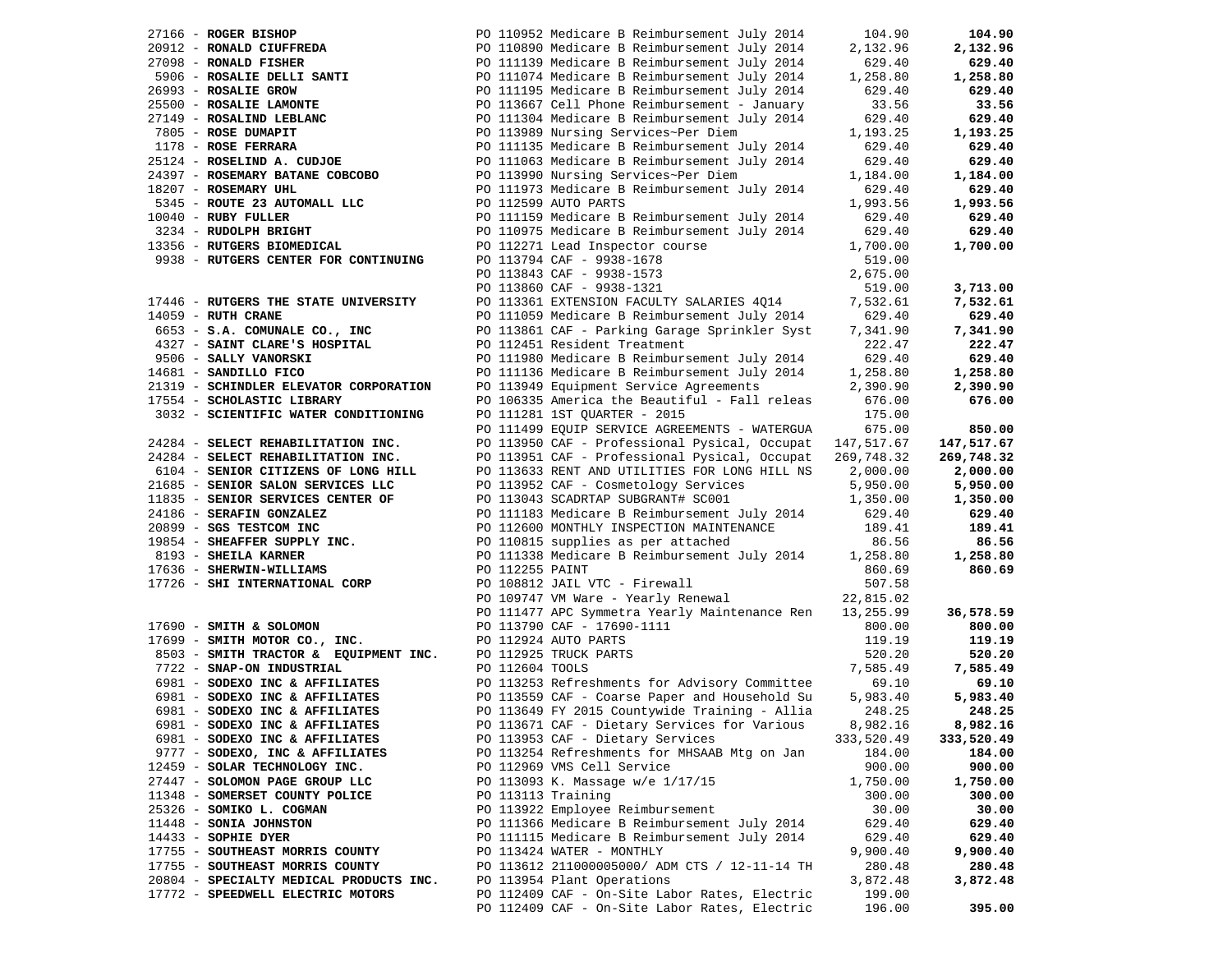|                                                          | 6732 - SPRINT NEXTEL PO 111257 Air Cards<br>5031 - SPRINT NEXTEL PO 111620 Dec. 30th cell phone bill for WIB d<br>5031 - SPRINT NEXTEL PO 111620 Dec. 30th cell phone bill for WIB d<br>5031 - SPRINT NEXTEL PO 111622 cell phone f                                                 |           | 119.97             |
|----------------------------------------------------------|-------------------------------------------------------------------------------------------------------------------------------------------------------------------------------------------------------------------------------------------------------------------------------------|-----------|--------------------|
|                                                          |                                                                                                                                                                                                                                                                                     |           | 32.41              |
|                                                          |                                                                                                                                                                                                                                                                                     |           | 32.21              |
|                                                          |                                                                                                                                                                                                                                                                                     |           | 36,185.00          |
|                                                          |                                                                                                                                                                                                                                                                                     |           | 445.42             |
|                                                          |                                                                                                                                                                                                                                                                                     |           | 348.88             |
|                                                          |                                                                                                                                                                                                                                                                                     |           | 486.98             |
|                                                          |                                                                                                                                                                                                                                                                                     |           | 84.93              |
|                                                          |                                                                                                                                                                                                                                                                                     |           | 58.66              |
|                                                          |                                                                                                                                                                                                                                                                                     |           | 373.13             |
|                                                          |                                                                                                                                                                                                                                                                                     |           | 532.79             |
|                                                          |                                                                                                                                                                                                                                                                                     |           | 742.13             |
|                                                          |                                                                                                                                                                                                                                                                                     |           | 1,689.79           |
|                                                          |                                                                                                                                                                                                                                                                                     |           | 1,033.25           |
|                                                          |                                                                                                                                                                                                                                                                                     |           | 133.00             |
|                                                          |                                                                                                                                                                                                                                                                                     |           | 805.44             |
|                                                          |                                                                                                                                                                                                                                                                                     |           | 916.15             |
|                                                          |                                                                                                                                                                                                                                                                                     |           | 318.91             |
|                                                          |                                                                                                                                                                                                                                                                                     |           | 987.34             |
|                                                          |                                                                                                                                                                                                                                                                                     |           | 141.49             |
|                                                          |                                                                                                                                                                                                                                                                                     |           | 5,479.18           |
|                                                          |                                                                                                                                                                                                                                                                                     |           |                    |
|                                                          |                                                                                                                                                                                                                                                                                     |           | 7,149.66           |
|                                                          |                                                                                                                                                                                                                                                                                     |           | 160.49             |
|                                                          |                                                                                                                                                                                                                                                                                     |           | 629.40             |
|                                                          |                                                                                                                                                                                                                                                                                     |           | 1,258.80           |
|                                                          |                                                                                                                                                                                                                                                                                     |           | 2,008.64           |
|                                                          |                                                                                                                                                                                                                                                                                     |           | 1,258.80           |
|                                                          |                                                                                                                                                                                                                                                                                     |           | 646.47             |
|                                                          |                                                                                                                                                                                                                                                                                     |           | 1,326.00           |
|                                                          |                                                                                                                                                                                                                                                                                     |           |                    |
|                                                          |                                                                                                                                                                                                                                                                                     |           |                    |
|                                                          | 1911 - <b>STAPIES ADVANTAGE</b><br>(611 - <b>STAPIES ADVANTAGE</b><br>(611 - <b>STAPIES ADVANTAGE</b><br>(611 - <b>STAPIES ADVANTAGE</b><br>(611 - <b>STAPIES ADVANTAGE</b><br>(611 - <b>STAPIES ADVANTAGE</b><br>(611 - <b>STAPIES ADVANTAGE</b><br>(611 - <b>STAPIES ADVANTAG</b> |           | 2,328.50<br>671.80 |
|                                                          |                                                                                                                                                                                                                                                                                     |           | 2,622.57           |
|                                                          | PO 111946 Medicare B Reimbursement July 2014 629.40                                                                                                                                                                                                                                 |           | 629.40             |
|                                                          | 18009 - SUDESH THAPAR<br>17924 - SUPERIOR COURT OF NJ<br>17924 - SUPERIOR COURT OF NJ<br>1065 - SUPERSSION SYSTEMS INC<br>10.00<br>11065 - SUPERSSION SYSTEMS INC<br>10.00<br>11065 - SUPERSSION SYSTEMS INC<br>16927 - SUSIE GLEATON<br>1459 -                                     |           | 100.00             |
|                                                          |                                                                                                                                                                                                                                                                                     |           | 900.00             |
|                                                          |                                                                                                                                                                                                                                                                                     |           | 629.40             |
|                                                          |                                                                                                                                                                                                                                                                                     |           | 90.00              |
|                                                          |                                                                                                                                                                                                                                                                                     |           | 3,172.75           |
|                                                          |                                                                                                                                                                                                                                                                                     |           | 629.40             |
|                                                          |                                                                                                                                                                                                                                                                                     |           | 5,447.20           |
|                                                          | PO 112628 GROUNDWATER MONITORING WELL INSTALL                                                                                                                                                                                                                                       | 5,612.50  | 5,612.50           |
|                                                          |                                                                                                                                                                                                                                                                                     |           |                    |
| 21173 - T. SLACK ENVIRONMENTAL<br>17990 - TELESEARCH INC | 17990 - TELESEARCH INC<br>PO 111615 temporary staffing<br>PO 111615 temporary staffing<br>PO 113398 temporary staffing<br>PO 113398 temporary staffing<br>PO 113401 temporary staffing<br>PO 113401 temporary staffing<br>PO 113402 temporar                                        |           |                    |
|                                                          |                                                                                                                                                                                                                                                                                     |           |                    |
|                                                          |                                                                                                                                                                                                                                                                                     |           | 8,285.02           |
|                                                          |                                                                                                                                                                                                                                                                                     |           | 2,368.00           |
|                                                          |                                                                                                                                                                                                                                                                                     |           | 296.00             |
|                                                          | PO 111062 Medicare B Reimbursement July 2014 629.40 629.40                                                                                                                                                                                                                          |           |                    |
| 27366 - THE GODFATHER OF MORRISTOWN                      | PO 110722 Service Awards Lucheon                                                                                                                                                                                                                                                    | 908.45    | 908.45             |
| 17242 - THE LAW OFFICE OF                                | PO 113324 Legal services Morris View collecti                                                                                                                                                                                                                                       | 76.00     | 76.00              |
| 19739 - THE RBA GROUP INC.                               | PO 113233 old Ref# CF09001500000                                                                                                                                                                                                                                                    | 5,586.92  | 5,586.92           |
| 9016 - THE STAR LEDGER                                   | PO 111426 Newspaper Subscription for Administ                                                                                                                                                                                                                                       | 361.40    | 361.40             |
| 26501 - THELMA EVANS-KNIGHT                              | PO 111127 Medicare B Reimbursement July 2014                                                                                                                                                                                                                                        | 629.40    | 629.40             |
| 24831 - THERESA JACKSON                                  | PO 111419 Medicare B Reimbursement July 2014                                                                                                                                                                                                                                        | 629.40    | 629.40             |
| 18003 - THERESE TERRERI                                  | PO 111942 Medicare B Reimbursement July 2014                                                                                                                                                                                                                                        | 629.40    | 629.40             |
| 8778 - THOMAS JANKE                                      | PO 111358 Medicare B Reimbursement July 2014                                                                                                                                                                                                                                        | 629.40    | 629.40             |
| 17538 - THOMAS SCERBO                                    | PO 111818 Medicare B Reimbursement July 2014                                                                                                                                                                                                                                        | 629.40    | 629.40             |
| 10801 - THOMAS WILLIAMS                                  | PO 112019 Medicare B Reimbursement July 2014                                                                                                                                                                                                                                        | 629.40    | 629.40             |
| 18437 - THOMSON REUTERS                                  | PO 110618 Subscription                                                                                                                                                                                                                                                              | 646.50    | 646.50             |
| 122 - TILCON NEW YORK INC.                               | PO 106004 CAF - Milling and Resurfacing of Sc                                                                                                                                                                                                                                       | 31,129.80 | 31,129.80          |
| 6572 - TILLIE CHOLLETTE                                  | PO 111013 Medicare B Reimbursement July 2014                                                                                                                                                                                                                                        | 629.40    | 629.40             |
|                                                          |                                                                                                                                                                                                                                                                                     |           |                    |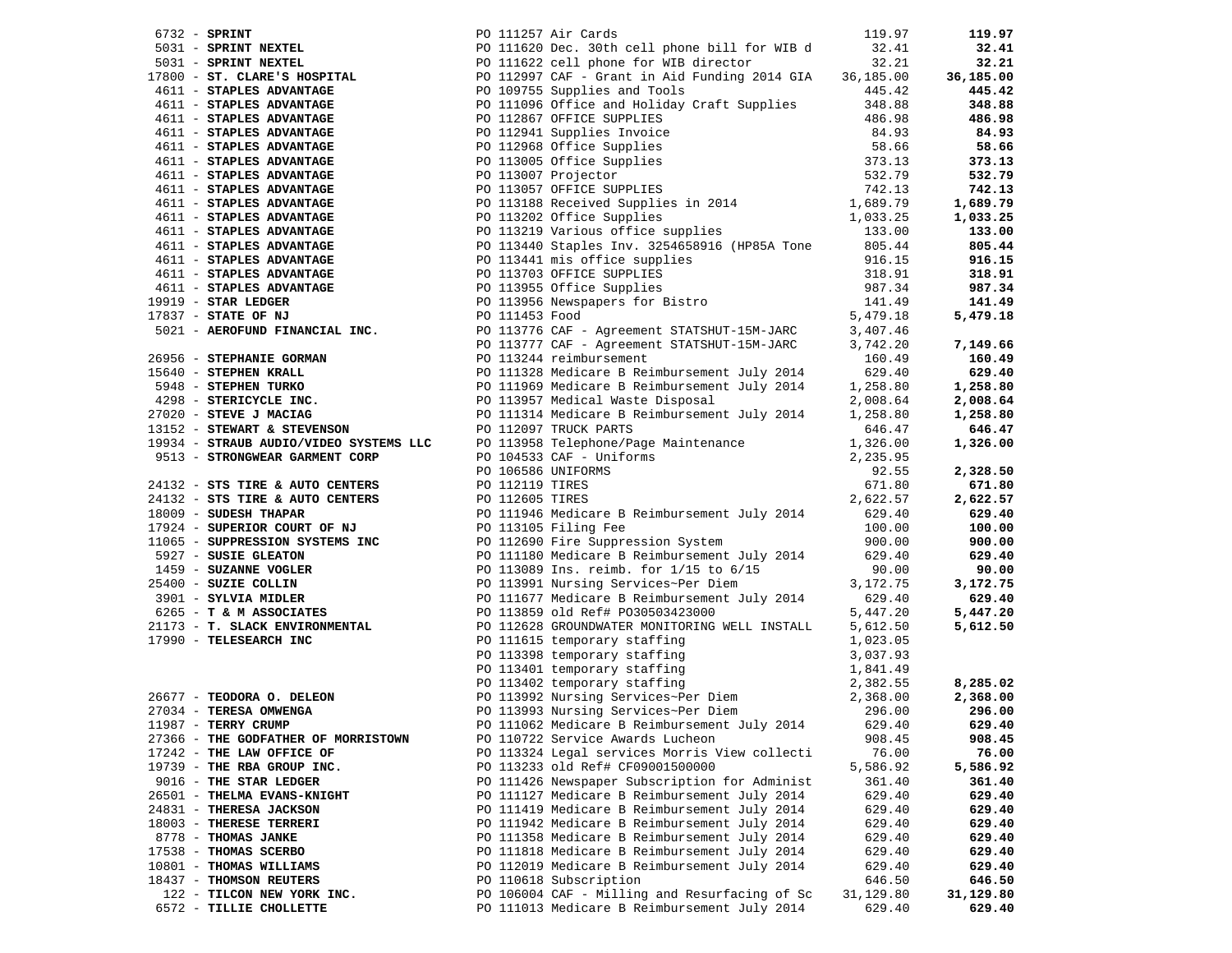| 26631 - TOM MYNES                                                                                                                                                                                                                                              |  |                 | PO 113245 reimbursement                                                                  | 46.08                | 46.08     |
|----------------------------------------------------------------------------------------------------------------------------------------------------------------------------------------------------------------------------------------------------------------|--|-----------------|------------------------------------------------------------------------------------------|----------------------|-----------|
| 281 - TOMAR INDUSTRIES INC                                                                                                                                                                                                                                     |  |                 | PO 112926 JANITORIAL SUPPLIES                                                            | 90.00                | 90.00     |
|                                                                                                                                                                                                                                                                |  |                 |                                                                                          |                      | 13,627.56 |
| 11350 - <b>TOMCO CONSTRUCTION</b><br>26316 - <b>TOTAL VIDEO PRODUCTS, INC.</b><br>26316 - <b>TOTAL VIDEO PRODUCTS, INC.</b><br>26316 - <b>TOTAL VIDEO PRODUCTS, INC.</b><br>26325 - PROPURENT PROPURENT PROPURENT PROPURENT PROPURENT PROPURENT PROPURENT PROP |  |                 |                                                                                          |                      | 8,425.00  |
| 1227 - TOWN OF DOVER                                                                                                                                                                                                                                           |  |                 | PO 112298 Communication Rental Fees                                                      | 14,773.14            | 14,773.14 |
| 2484 - TOWNSHIP OF BOONTON                                                                                                                                                                                                                                     |  |                 | PO 112299 Communication Rental Fees 32,041.50                                            |                      | 32,041.50 |
| 13793 - TOWNSHIP OF CHESTER                                                                                                                                                                                                                                    |  |                 | PO 113083 CAF - 2015 Municipal Alliance Funds 2,067.38                                   |                      |           |
|                                                                                                                                                                                                                                                                |  |                 | PO 113011 RMB NOTARY PUBLIC RENEWAL                                                      | 2,933.00             | 5,000.38  |
| 14451 - TOWNSHIP OF EAST HANOVER                                                                                                                                                                                                                               |  |                 | PO 113262 CAF - 2015 Municipal Alliance Funds                                            | 1,839.99             | 1,839.99  |
| 18100 - TOWNSHIP OF MONTVILLE                                                                                                                                                                                                                                  |  |                 | PO 113251 CAF - 2015 Municipal Alliance Funds                                            | 1,106.52             |           |
|                                                                                                                                                                                                                                                                |  |                 | PO 113252 CAF - 2015 Municipal Alliance Funds                                            | 3,070.48             |           |
|                                                                                                                                                                                                                                                                |  |                 | PO 113258 CAF - 2014 Supplemental Municipal A                                            | 1,987.12             | 6,164.12  |
| 17379 - TOWNSHIP OF ROXBURY                                                                                                                                                                                                                                    |  |                 | PO 113071 CAF - 2015 Municipal Alliance Funds                                            | 6,919.76             |           |
|                                                                                                                                                                                                                                                                |  |                 | PO 113631 RENT AND UTILITIES FOR ROXBURY NS                                              | 2,400.00             | 9,319.76  |
| 18105 - TOWNSQUARE DINER RESTAURANT                                                                                                                                                                                                                            |  | PO 112923 Meals |                                                                                          | 345.00               | 345.00    |
| $26666 - TRAC$                                                                                                                                                                                                                                                 |  |                 | PO 113796 CAF - Kenvil Team Track Improvement                                            | 24,147.80            | 24,147.80 |
| 26593 - TRACKS UNLIMITED, INC.                                                                                                                                                                                                                                 |  |                 | PO 113598 CAF - Reconstruction of Morris Aven                                            | 22,850.00            | 22,850.00 |
| $3049$ - TRANE                                                                                                                                                                                                                                                 |  |                 | PO 110787 MACHINE REPAIR                                                                 | 683.02               | 683.02    |
| 3486 - TREASURER, STATE OF NEW JERSEY                                                                                                                                                                                                                          |  |                 | PO 112634 NJ-DEP                                                                         | 410.00               | 410.00    |
| 3486 - TREASURER, STATE OF NEW JERSEY                                                                                                                                                                                                                          |  |                 | PO 112637 NJ-DEP                                                                         | 1,400.00             | 1,400.00  |
| 18144 - TREE KING INC                                                                                                                                                                                                                                          |  |                 | PO 112693 CAF - Snow Plowing and Ice Removal                                             | 30,706.25            | 30,706.25 |
| 18144 - TREE KING INC                                                                                                                                                                                                                                          |  |                 | PO 112805 CAF - Snow Plowing and Ice Removal                                             | 13,005.00            | 13,005.00 |
| 18154 - TRI-COUNTY SEWER & DRAIN                                                                                                                                                                                                                               |  |                 | PO 113214 Plant Operation                                                                | 1,155.00             | 1,155.00  |
| 12333 - TRIMBOLI & PRUSINOWSKI, LLC                                                                                                                                                                                                                            |  |                 | PO 113657 Morris County Sheriff's Office lega                                            | 132.00               |           |
|                                                                                                                                                                                                                                                                |  |                 | PO 113661 MC Prosecutor's Office legal servic                                            | 8,364.00             |           |
|                                                                                                                                                                                                                                                                |  |                 | PO 113664 Legal Services MC Administration                                               | 2,340.00             | 10,836.00 |
| 24804 - TRITEC OFFICE EQUIPMENT INC                                                                                                                                                                                                                            |  |                 | PO 111424 Color Copy/Print Fee                                                           | 256.41               | 256.41    |
| 24804 - TRITEC OFFICE EQUIPMENT INC                                                                                                                                                                                                                            |  |                 | PO 112643 Color Copies                                                                   | 17.50                | 17.50     |
| 24804 - TRITEC OFFICE EQUIPMENT INC                                                                                                                                                                                                                            |  |                 | PO 113090 Copier maintenance billing from 10/                                            | 11,637.44            | 11,637.44 |
| 24804 - TRITEC OFFICE EQUIPMENT INC                                                                                                                                                                                                                            |  |                 | PO 113159 Color Copies for 4th Qtr 2014                                                  | 80.71                | 80.71     |
| 24804 - TRITEC OFFICE EQUIPMENT INC                                                                                                                                                                                                                            |  |                 |                                                                                          | 1,400.00             | 1,400.00  |
| 24804 - TRITEC OFFICE EQUIPMENT INC                                                                                                                                                                                                                            |  |                 | -- -----v ODIS COPIER Rental<br>PO 113187 Color Copy/Print Fee<br>PO 113201 Terms        | 153.37               | 153.37    |
| 24804 - TRITEC OFFICE EQUIPMENT INC                                                                                                                                                                                                                            |  |                 | PO 113201 Excess color copies - 4th qtr.2014                                             | 3,218.04             | 3,218.04  |
| 24804 - TRITEC OFFICE EQUIPMENT INC                                                                                                                                                                                                                            |  |                 | PO 113238 over limit copies                                                              | 128.59               | 128.59    |
| 24804 - TRITEC OFFICE EQUIPMENT INC                                                                                                                                                                                                                            |  |                 | PO 113959 Office Supplies                                                                | 307.70               | 307.70    |
| 25390 - TRUCHSIA HANABERGH                                                                                                                                                                                                                                     |  |                 | PO 111399 Medicare B Reimbursement July 2014 1,258.80                                    |                      | 1,258.80  |
| 26599 - TSUJ CORPORATION                                                                                                                                                                                                                                       |  |                 | PO 113465 CAF - 125kW Standby Generator Insta                                            | 69,901.00            | 69,901.00 |
| 12739 - TURTLE & HUGHES, INC.                                                                                                                                                                                                                                  |  |                 | PO 112627 ELECTRICAL                                                                     | 406.02               | 406.02    |
| 4144 - U-LINE SHIPPING SUPPLY                                                                                                                                                                                                                                  |  |                 | PO 111640 PLEASE ORDER - Bags/Sgt. M. Reilly                                             | 55.51                | 55.51     |
| 217 - US LIFE INSURANCE COMPANY                                                                                                                                                                                                                                |  |                 | PO 108950 group life                                                                     | 312.70               |           |
|                                                                                                                                                                                                                                                                |  |                 | PO 111621 Group life for ETS<br>PO 112195 group life for ETS                             | 256.58               |           |
|                                                                                                                                                                                                                                                                |  |                 | PO 112195 group life for ETS<br>PO 112310 CAF - Unarmed Security Guards 4,275.15         | 266.86               | 836.14    |
| 9285 - U.S. SECURITY ASSOCIATES, INC.                                                                                                                                                                                                                          |  |                 |                                                                                          |                      |           |
|                                                                                                                                                                                                                                                                |  |                 | PO 113091 Security Officer - 1/9/15 to 1/22/1<br>PO 113960 CAF - Unarmed Security Guards | 1,332.25<br>5,263.06 | 10,870.46 |
| 18232 - UNITED PARCEL SERVICE                                                                                                                                                                                                                                  |  |                 |                                                                                          | 13.96                | 13.96     |
| 446 - UNITRONIX DATA SYSTEMS INC                                                                                                                                                                                                                               |  |                 | PO 111483 UPS Shipping Services<br>PO 112248 1/15 - CAF - Proprietary Computer S         | 5,682.60             | 5,682.60  |
| 18263 - UNIWORLD BUSINESS PUB.                                                                                                                                                                                                                                 |  |                 | PO 110030 Confirm On-Line Uniworld Databases                                             | 878.00               | 878.00    |
| 18290 - VAN METER & ASSOCIATES INC.                                                                                                                                                                                                                            |  |                 | PO 112621 Training Courses                                                               | 300.00               | 300.00    |
| 5241 - VARLO CAMPBELL                                                                                                                                                                                                                                          |  |                 | PO 110999 Medicare B Reimbursement July 2014                                             | 629.40               | 629.40    |
| 25245 - VEOLIA ES TECHNICAL SOLUTIONS, LLC                                                                                                                                                                                                                     |  |                 | PO 112272 Chemical waste disposal                                                        | 226.00               | 226.00    |
| $1286$ - VERIZON                                                                                                                                                                                                                                               |  |                 | PO 112198 Morris County Sheriff's Ofc & Inst                                             | 65.99                | 65.99     |
| $1286 - VERIZON$                                                                                                                                                                                                                                               |  |                 | PO 112323 Monthly Data Services (TLS, JDC ISD                                            | 7,710.24             | 7,710.24  |
| $1286$ - VERIZON                                                                                                                                                                                                                                               |  |                 | PO 112325 PRI Service L&PS Circuits                                                      | 5,420.58             | 5,420.58  |
| $1286 - VERIZON$                                                                                                                                                                                                                                               |  |                 | PO 112326 PRI Service - Schuyler Circuit                                                 | 5,550.73             | 5,550.73  |
| 1286 - VERIZON                                                                                                                                                                                                                                                 |  |                 | PO 112327 VOIP Service - POTS Lines for 911 C                                            | 2,571.12             | 2,571.12  |
| $1286$ - VERIZON                                                                                                                                                                                                                                               |  |                 | PO 112328 Prosecutor's Office PBX - Monthly S                                            | 3,568.82             | 3,568.82  |
| $1286 - VERIZON$                                                                                                                                                                                                                                               |  |                 | PO 112332 Monthly Data Services (TLS, JDC ISD                                            | 7,654.77             | 7,654.77  |
| $1286 - VERIZON$                                                                                                                                                                                                                                               |  |                 | PO 112361 PRI Service L&PS Circuits                                                      | 5,891.00             | 5,891.00  |
| $1286$ - VERIZON                                                                                                                                                                                                                                               |  |                 | PO 112362 PRI Service - Schuyler Circuit                                                 | 5,642.51             | 5,642.51  |
| $1286 - VERIZON$                                                                                                                                                                                                                                               |  |                 | PO 112363 VOIP Service - POTS Lines for 911 C                                            | 2,584.79             | 2,584.79  |
| $1286 - VERIZON$                                                                                                                                                                                                                                               |  |                 | PO 112364 Prosecutor's Office PBX - Monthly S                                            | 3,573.06             | 3,573.06  |
| $1286$ - VERIZON                                                                                                                                                                                                                                               |  |                 | PO 112989 Telephone Services - pobox 4833 (II                                            | 89.02                | 89.02     |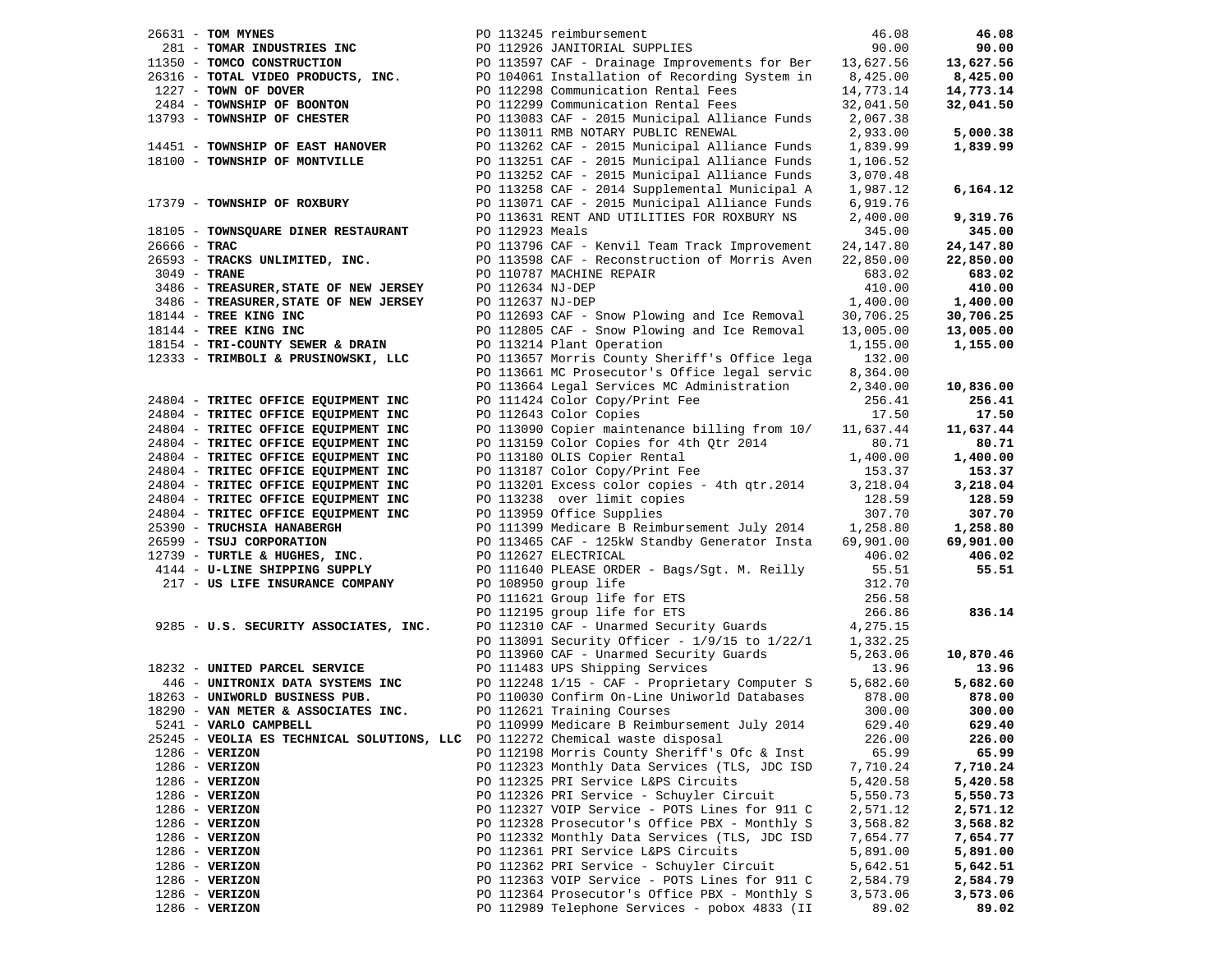| $1286 - VERIZON$                                                 |                   | PO 112998 telephone - Tl's                                                                     | 11,336.09             | 11,336.09            |
|------------------------------------------------------------------|-------------------|------------------------------------------------------------------------------------------------|-----------------------|----------------------|
| $1506 - VERIZON$                                                 |                   | PO 113198 Land Line                                                                            | 30.44                 |                      |
|                                                                  |                   | PO 113199 Land Line                                                                            | 271.14                | 301.58               |
| $1286$ - VERIZON                                                 |                   | PO 113410 Telephone pobox4833<br>PO 113698 PENTHOUSE- A & R BLDG                               | 56.94                 | 56.94                |
| $1286$ - VERIZON                                                 |                   |                                                                                                | 66.21                 | 66.21                |
| $1286$ - VERIZON                                                 |                   | PO 113961 Telephone Services                                                                   | 28.47                 | 28.47                |
| 21097 - VERIZON BUSINESS                                         |                   | PO 111236 Telephone Services (NUMS)                                                            | 464.00                | 464.00               |
| 10502 - VERIZON BUSINESS                                         |                   | PO 112320 Morris County Internet Service Prov                                                  | 5,881.25              |                      |
|                                                                  |                   | PO 112329 Morris County Internet Service Prov                                                  | 5,881.25              | 11,762.50            |
| 21097 - VERIZON BUSINESS                                         |                   | PO 112322 Centrex Voicemail Service - Deirdre                                                  | 88.81                 | 88.81                |
| 21097 - VERIZON BUSINESS                                         |                   | PO 112331 Centrex Voicemail Service - Deirdre                                                  | 88.81                 | 88.81                |
| 21097 - VERIZON BUSINESS                                         |                   | PO 112344 Telephone Services (NUMS)                                                            | 464.00                | 464.00               |
| 10668 - VERIZON CABS                                             |                   | PO 111227 Telephone Services - T1 American To                                                  | 809.86                |                      |
|                                                                  |                   | PO 111231 Telephone Services - 911 switch                                                      | 2,229.12              | 3,038.98             |
| 1348 - VERIZON WIRELESS                                          |                   | PO 111256 Cell Phones                                                                          | 1,661.38              |                      |
|                                                                  |                   | PO 111258 Cell Phones                                                                          | 59.33                 |                      |
|                                                                  |                   | PO 110954 Monthly Statement -                                                                  | 1,228.13              |                      |
|                                                                  |                   | PO 112291 Monthly Statement -                                                                  | 1,671.85              |                      |
|                                                                  |                   | PO 112854 Cell Phones                                                                          | 830.44                |                      |
|                                                                  |                   | PO 113179 Cell Phones                                                                          | 14, 139.85            |                      |
|                                                                  |                   | PO 113806 Cell Phones                                                                          | 7,172.84              |                      |
|                                                                  |                   | PO 113766 COUNTY WIDE VERIZON WIRELESS MOBILE                                                  | 245.27                | 27,009.09            |
| 1348 - VERIZON WIRELESS                                          |                   | PO 113766 COUNTY WIDE VERIZON WIRELESS MOBILE                                                  | 8,240.54              |                      |
|                                                                  |                   | PO 113767 VERIZON WIRELESS MOBILE SERVICE DEC                                                  | 295.17                |                      |
|                                                                  |                   | PO 113767 VERIZON WIRELESS MOBILE SERVICE DEC                                                  | 8,422.05              | 16,957.76            |
| 20154 - VERNA FRASER                                             |                   | PO 111157 Medicare B Reimbursement July 2014                                                   | 629.40                | 629.40               |
| 8263 - VERNA KOLMAN                                              |                   | PO 111325 Medicare B Reimbursement July 2014                                                   | 1,258.80              | 1,258.80             |
| 10311 - VERNAY MOVING INC                                        | PO 113004 CARTAGE |                                                                                                | 1,125.00              | 1,125.00             |
| 20910 - VERONICA VASSEL                                          |                   | PO 111982 Medicare B Reimbursement July 2014                                                   | 629.40                | 629.40               |
| 24183 - VICTORIA BRYANT                                          |                   | PO 110987 Medicare B Reimbursement July 2014                                                   | 629.40                | 629.40               |
|                                                                  |                   | PO 111148 Medicare B Reimbursement July 2014                                                   | 629.40                | 629.40               |
| 21650 - VIOLET FORBES                                            |                   | PO 113033 2014 Funding through the Older Amer                                                  | 13,162.00             |                      |
| 14319 - VISITING NURSE ASSOC. OF                                 |                   |                                                                                                | 29,954.00             |                      |
|                                                                  |                   | PO 113034 2014 Funding through the Older Amer<br>PO 113035 2014 Funding through the Older Amer |                       |                      |
| $8384 - VMC$                                                     |                   |                                                                                                | 12,565.00             | 55,681.00            |
|                                                                  |                   | PO 113037 No Caf #                                                                             | 13,752.00<br>8,466.00 | 22,218.00            |
|                                                                  |                   | PO 113255 2014 Funding through the Older Amer                                                  |                       |                      |
| 25832 - VOIANCE LANGUAGE SERVICES, LLC                           |                   | PO 112987 Interpreter Fees                                                                     | 496.08                | 496.08               |
| 25815 - VOLKER CRANE LLC<br>6146 - W.B. MASON COMPANY INC        |                   | PO 113600 FAMILY PROMISE - ROOF REPLACEMENT                                                    | 4,680.00<br>1,186.14  | 4,680.00             |
|                                                                  |                   | PO 112928 toner cartridges for the map room                                                    |                       |                      |
|                                                                  |                   | PO 113191 Confirm Supplies Received in 2014                                                    | 289.59<br>139.20      |                      |
| 13964 - WALTER CONKLIN                                           |                   | PO 113250 office supplies<br>PO 110899 Medicare B Reimbursement July 2014                      |                       | 1,614.93<br>1,258.80 |
|                                                                  |                   |                                                                                                | 1,258.80              |                      |
| 18359 - WALTER WALKER<br>18388 - WARREN COUNTY COMMUNITY COLL.   |                   | PO 111997 Medicare B Reimbursement July 2014<br>PO 113844 CAF - 18388-1182                     | 629.40<br>1,714.71    | 629.40<br>1,714.71   |
| 18395 - WASHINGTON TWP MUNICIPAL                                 |                   | PO 112701 Washington Twsp., Fuel Agreement                                                     |                       |                      |
| 24231 - WATERS, MCPHERSON, MCNEILL, P.C.                         |                   | PO 113842 General MC legal services                                                            | 1,827.18<br>996.00    | 1,827.18<br>996.00   |
| 24231 - WATERS, MCPHERSON, MCNEILL, P.C.                         |                   | PO 113846 North Main Street Ext. Wharton proj                                                  | 1,332.00              | 1,332.00             |
| 24231 - WATERS, MCPHERSON, MCNEILL, P.C.                         |                   | PO 113847 East Main Street Bridge project                                                      | 978.00                | 978.00               |
| 24231 - WATERS, MCPHERSON, MCNEILL, P.C.                         |                   |                                                                                                | 108.00                | 108.00               |
| 24231 - WATERS, MCPHERSON, MCNEILL, P.C.                         |                   | PO 113848 Belantrae Condominiums, Florham Par<br>PO 113849 Changebridge/Main Roads, Montville  | 72.00                 | 72.00                |
| 13392 - WEBSTER PLUMBING &                                       |                   |                                                                                                |                       |                      |
|                                                                  |                   | PO 112458 Machinery Repairs and Parts                                                          | 1,432.22              | 1,432.22             |
| 18435 - WEST CHESTER MACHINERY AND<br>5455 - WEST PAYMENT CENTER |                   | PO 110719 SNOW REMOVAL                                                                         | 155.73<br>836.16      | 155.73               |
|                                                                  |                   | PO 99999 Confirm On-Line May 01, 2014 thru M<br>PO 103761 Monthly OnLine Service for July 1,   |                       |                      |
|                                                                  |                   | PO 108796 On-Line Servcie for October 01, 201                                                  | 836.16                |                      |
|                                                                  |                   |                                                                                                | 861.24                |                      |
|                                                                  |                   | PO 108797 On-Line Servcie for November 01, 20                                                  | 861.24                |                      |
|                                                                  |                   | PO 108798 On-Line Servcie for December 01, 20                                                  | 861.24                |                      |
|                                                                  |                   | PO 110032 Monthly Billing for Oct 05, 2014 -                                                   | 576.00                | 4,832.04             |
| 10812 - WEST PAYMENT CENTER                                      |                   | PO 109483 NJ ESTATE & PROBATE LAW 2014                                                         | 415.50                | 415.50               |
| 10812 - WEST PAYMENT CENTER                                      |                   | PO 109484 WEST INFORMATION CHARGES                                                             | 517.42                | 517.42               |
| 10812 - WEST PAYMENT CENTER                                      |                   | PO 112455 Information charges - December 2014                                                  | 566.02                | 566.02               |
| 10812 - WEST PAYMENT CENTER                                      |                   | PO 112706 WEST INFORMATION CHARGES                                                             | 517.42                | 517.42               |
| 26353 - WHITE IRON LLC                                           |                   | PO 112295 REPAIR RAILING                                                                       | 1,230.00              | 1,230.00             |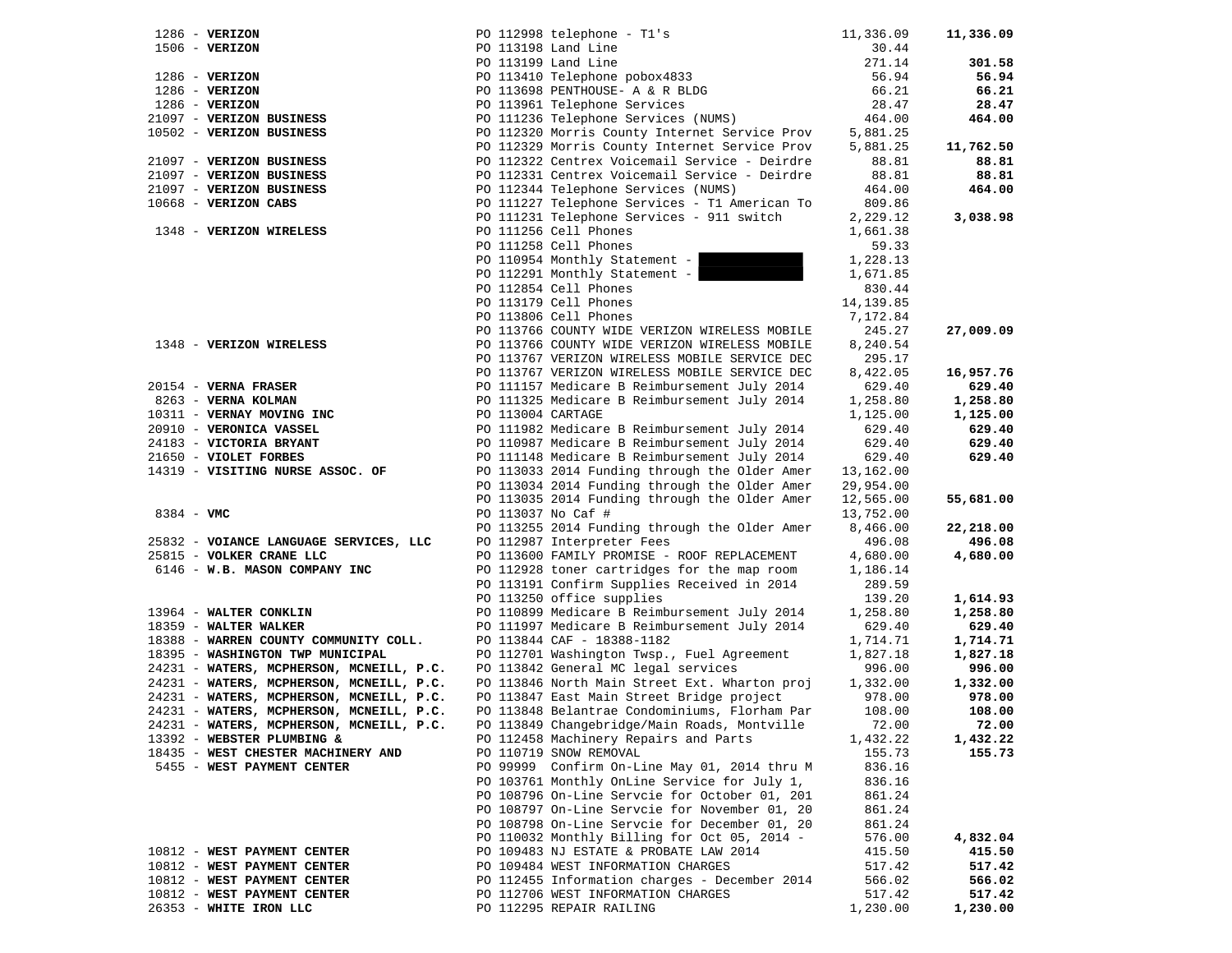| 4677 - WHITEMARSH CORPORATION             | PO 112611 FUEL KEYS                                 | 426.17    | 426.17    |
|-------------------------------------------|-----------------------------------------------------|-----------|-----------|
| 10826 - WHITES HEALTHCARE ENTERPRISES INC | PO 113561 Supply of medicines for Dec. 2014         | 423.15    | 423.15    |
| 13653 - WILLIAM CARHUFF, JR.              | PO 111002 Medicare B Reimbursement July 2014        | 629.40    | 629.40    |
| 20913 - WILLIAM EVERS                     | PO 111128 Medicare B Reimbursement July 2014        | 1,258.80  | 1,258.80  |
| 13246 - WILLIAM F. BARNISH                | PO 113413 CAF - Use of Property located at 91       | 8,276.44  | 8,276.44  |
| 1885 - WILLIAM HIBLER                     | PO 111381 Medicare B Reimbursement July 2014        | 1,258.80  | 1,258.80  |
| 11998 - WILLIAM KELLY                     | PO 111349 Medicare B Reimbursement July 2014 629.40 |           | 629.40    |
| 15625 - WILLIAM KNIGHT                    | PO 111321 Medicare B Reimbursement July 2014        | 629.40    | 629.40    |
| 8335 - WILLIAM PATERSON UNIVERSITY        | PO 113345 CAF - 8335-1770                           | 1,466.30  |           |
|                                           | PO 113346 8335-1622                                 | 1,680.00  |           |
|                                           | PO 113792 CAF - 8335-1695                           | 1,999.50  |           |
|                                           | PO 113793 CAF - 8335-1622                           | 800.00    | 5,945.80  |
| 24213 - WILLIAM WILLIS                    | PO 112022 Medicare B Reimbursement July 2014        | 1,258.80  | 1,258.80  |
| 3793 - WOODRUFF ENERGY                    | PO 113962 Gas Usage                                 | 58,920.80 | 58,920.80 |
| 18538 - WORK N WEAR STORE                 | PO 111505 Work Gloves                               | 72.00     | 72.00     |
| 889 - WORK N WEAR STORE                   | PO 112671 Winter jackets                            | 300.00    | 300.00    |
| 18541 - WORLD BOOK EDUCATIONAL PROD       | PO 110033 Received Children Books                   | 730.00    | 730.00    |
| 18564 - XEROX CORP                        | PO 111035 meter usage on wc73359 73.09              |           | 73.09     |
| 24271 - YVONNE LYKEN                      | PO 111471 Medicare B Reimbursement July 2014        | 629.40    | 629.40    |
|                                           |                                                     |           |           |

TOTAL **7,604,024.05** 

|  |  |  | Total to be paid from Fund 01 Current Fund    | 6,602,206.90 |
|--|--|--|-----------------------------------------------|--------------|
|  |  |  | Total to be paid from Fund 02 Grant Fund      | 377,424.90   |
|  |  |  | Total to be paid from Fund 04 County Capital  | 535,510.45   |
|  |  |  | Total to be paid from Fund 13 Dedicated Trust | 88,881.80    |
|  |  |  |                                               |              |
|  |  |  |                                               | 7,604,024.05 |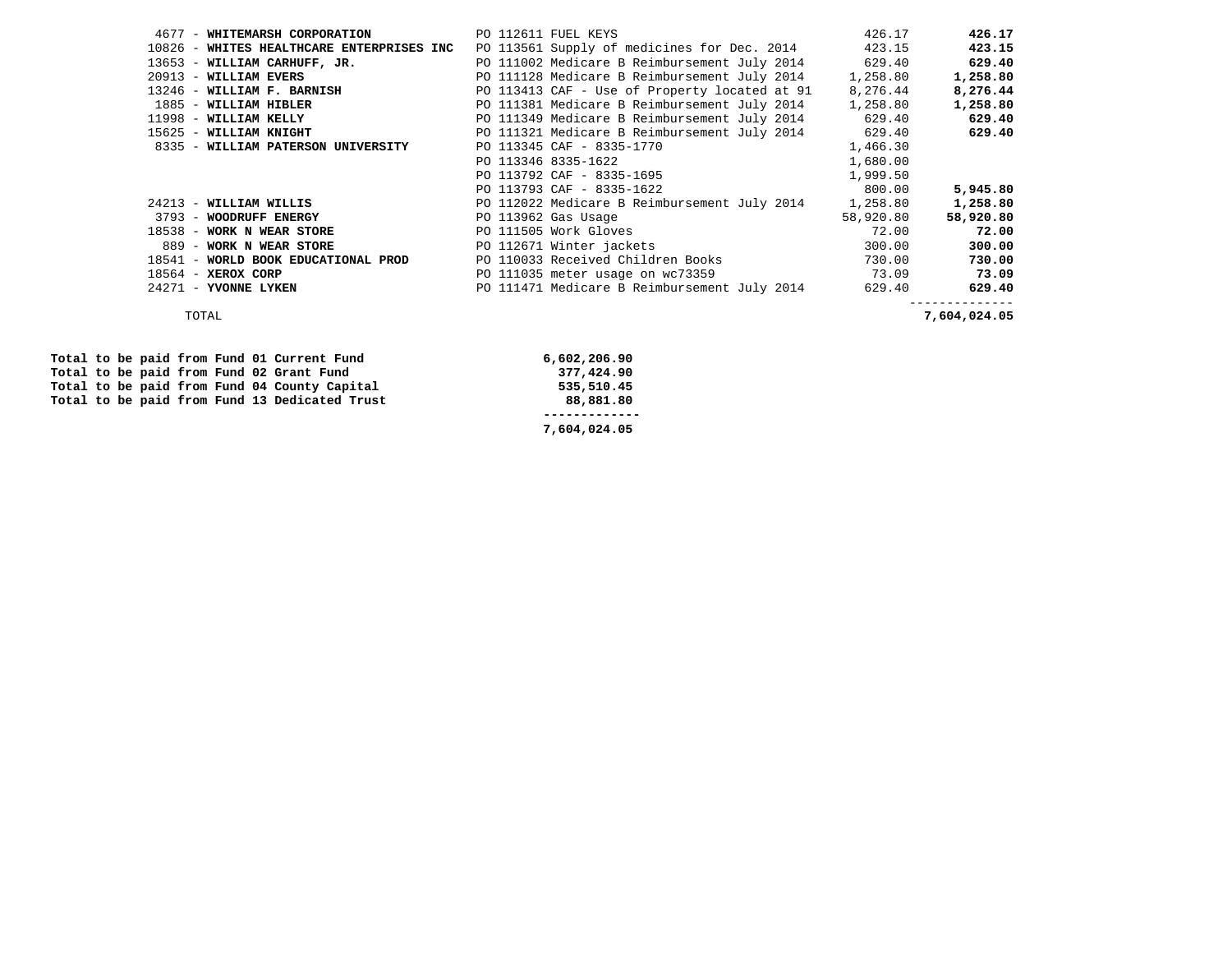# **List of Bills (Department/Account Detail) - CENTRALIZED DISBURSEMENT ACCOUNT**

| Account                                          | P0 #                        | Vendor                                                                              | Description                                                                                                                      | Payment                     | Account Total            |  |
|--------------------------------------------------|-----------------------------|-------------------------------------------------------------------------------------|----------------------------------------------------------------------------------------------------------------------------------|-----------------------------|--------------------------|--|
|                                                  |                             |                                                                                     | <b>Current Fund</b>                                                                                                              |                             |                          |  |
| <b>DEPARTMENT 040835</b><br>01-160-05-040835-888 | 112298 TOWN OF DOVER        | 112299 TOWNSHIP OF BOONTON<br>Due to Boonton/Dover                                  | Shared Radio Communication Rentals for 2<br>Shared Radio Communication Rentals for 2<br>TOTAL FOR ACCOUNT                        | 32,041.50<br>14,773.14      | 46,814.64                |  |
|                                                  |                             |                                                                                     |                                                                                                                                  |                             | ============             |  |
|                                                  | TOTAL for DEPARTMENT 040835 |                                                                                     |                                                                                                                                  |                             | 46,814.64                |  |
| <b>County Administrator</b>                      |                             |                                                                                     |                                                                                                                                  |                             |                          |  |
| 01-201-20-100100-058                             |                             | 113219 STAPLES ADVANTAGE<br>Office Supplies & Stationery                            | Legal 5.25 exp. pockets 10pk, 10pk 5.25<br>TOTAL FOR ACCOUNT                                                                     | 133.00                      | 133.00                   |  |
| 01-201-20-100100-068                             |                             | 114019 COUNTY OF MORRIS<br>Postage & Metered Mail                                   | 1ST HALF 2/15 METERED MAIL<br>TOTAL FOR ACCOUNT                                                                                  | 31.11                       | 31.11                    |  |
| 01-201-20-100100-070                             |                             | 111426 THE STAR LEDGER<br>Publication & Subscriptions                               | 10100-0004662094 Newspaper Subscription<br>TOTAL FOR ACCOUNT                                                                     | 361.40                      | 361.40                   |  |
|                                                  |                             | TOTAL for County Administrator                                                      |                                                                                                                                  |                             | ============<br>525.51   |  |
| <b>Personnel</b>                                 |                             |                                                                                     |                                                                                                                                  |                             |                          |  |
| 01-201-20-105100-068                             |                             | 114019 COUNTY OF MORRIS<br>Postage & Metered Mail                                   | 1ST HALF 2/15 METERED MAIL<br>TOTAL FOR ACCOUNT                                                                                  | 24.52                       | 24.52                    |  |
| 01-201-20-105100-095                             | 113047 DEER PARK            | Other Administrative Supplies                                                       | Water 12/15/1/14/2015 Acct#0436628846 In<br>TOTAL FOR ACCOUNT                                                                    | 18.93                       | 18.93                    |  |
| 01-203-20-105100-022                             |                             | 102712 DAILY RECORD CIRCULATION<br>(2014) Advertising                               | Acct #51311074 Order#0102103373Human Ser<br>TOTAL FOR ACCOUNT                                                                    | 967.94                      | 967.94                   |  |
| 01-203-20-105100-042                             |                             | 110722 THE GODFATHER OF MORRISTOWN<br>(2014) Employee Service Awards                | Lucheon for Service Awards 12/19/2014 #3<br>TOTAL FOR ACCOUNT                                                                    | 908.45                      | 908.45                   |  |
|                                                  | TOTAL for Personnel         |                                                                                     |                                                                                                                                  |                             | ============<br>1,919.84 |  |
| <b>DEPARTMENT 105115</b>                         |                             |                                                                                     |                                                                                                                                  |                             |                          |  |
| 01-201-20-105115-049                             |                             | 114025 FASTER URGENT CARE<br>114026 FASTER URGENT CARE<br>Laboratory Services       | Diagnostic/Lab Tests -January 2015(see a<br>Diagnostic/Lab Tests -January 2015 (see<br>TOTAL FOR ACCOUNT                         | 625.00<br>3,804.00          | 4,429.00                 |  |
| 01-201-20-105115-084                             |                             | 114025 FASTER URGENT CARE<br>Other Outside Services                                 | Medical Services/Fees - January 2015(see<br>TOTAL FOR ACCOUNT                                                                    | 23,389.51                   | 23,389.51                |  |
|                                                  |                             | 114027 FASTER URGENT CARE<br>114029 FASTER URGENT CARE<br>114029 FASTER URGENT CARE | Diagnostic/Lab Tests -December 2014 (see<br>Chuplis, Justin/Breath Ethanol/Dot 5 Pan<br>Vanadia, Chris/Fit for Duty - 12/5/14 (s | 5,764.00<br>80.00<br>150.00 |                          |  |
| 01-203-20-105115-049                             |                             | (2014) Laboratory Services                                                          | TOTAL FOR ACCOUNT                                                                                                                |                             | 5,994.00                 |  |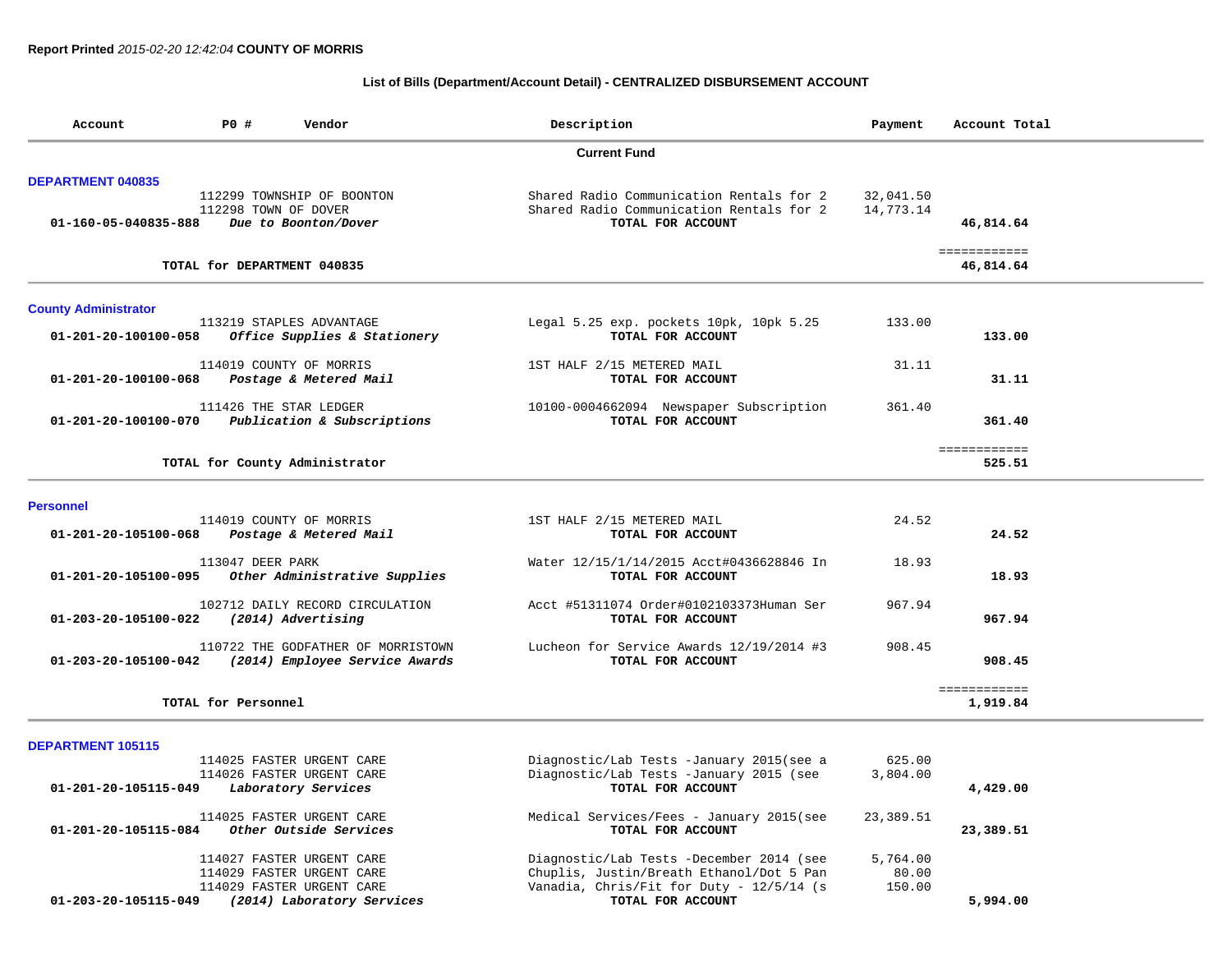| 114028 FASTER URGENT CARE<br>(2014) Other Outside Services<br>01-203-20-105115-084 | Medical Services/Fees - December 2014 (s<br>TOTAL FOR ACCOUNT | 25,024.46 | 25,024.46 |
|------------------------------------------------------------------------------------|---------------------------------------------------------------|-----------|-----------|
| TOTAL for DEPARTMENT 105115                                                        |                                                               |           | 58,836.97 |
| <b>Board of Chosen Freeholders</b>                                                 |                                                               |           |           |
| 112696 RECORDER COMMUNITY NEWSPAPERS                                               | Mount Olive Chronicle                                         | 34.00     |           |
| 112696 RECORDER COMMUNITY NEWSPAPERS                                               | Observer-Tribune                                              | 69.00     |           |
| 112696 RECORDER COMMUNITY NEWSPAPERS                                               | Roxbury Register                                              | 34.00     |           |
| 01-201-20-110100-028<br><b>Books &amp; Periodicals</b>                             | TOTAL FOR ACCOUNT                                             |           | 137.00    |
| 114019 COUNTY OF MORRIS                                                            | 1ST HALF 2/15 METERED MAIL                                    | 68.18     |           |
| 114019 COUNTY OF MORRIS                                                            | 1ST HALF 2/15 METERED MAIL                                    | 387.27    |           |
| $01 - 201 - 20 - 110100 - 068$<br>Postage & Metered Mail                           | TOTAL FOR ACCOUNT                                             |           | 455.45    |

| 113524 RIOS' ENGRAVING                                                                | Name Badge for Freeholder Tom Mastrangel                      | 29.00    |          |
|---------------------------------------------------------------------------------------|---------------------------------------------------------------|----------|----------|
| 113526 LONGFELLOWS SANDWICH DELI                                                      | Budget Meeting February 4, 2015, dinner                       | 91.99    |          |
| Special Projects<br>01-201-20-110100-079                                              | TOTAL FOR ACCOUNT                                             |          | 120.99   |
| 113256 MUNICIPAL CAPITAL CORP<br>Office Machines - Rental<br>01-201-20-110100-164     | Leasing charges for Jan, Feb, March 2015<br>TOTAL FOR ACCOUNT | 1,016.21 | 1,016.21 |
| 110416 COUNTY BUSINESS SYSTEMS INC<br>(2014) Special Projects<br>01-203-20-110100-079 | Freeholders Minute Book and Paper<br>TOTAL FOR ACCOUNT        | 356.50   | 356.50   |
|                                                                                       |                                                               |          |          |
| TOTAL for Board of Chosen Freeholders                                                 |                                                               |          | 2,086.15 |

| <b>Clerk of the Board</b>                            |                                           |        |          |
|------------------------------------------------------|-------------------------------------------|--------|----------|
| 113284 DAILY RECORD                                  | ASB-70021774 Bond ord. amending No. 9632  | 68.44  |          |
| 113325 DAILY RECORD                                  | ASB-03668474 INTENT OF THIS PROPOSAL 1/3  | 84.72  |          |
| 113669 DAILY RECORD                                  | ASB-70021774 $T & M$ Associates (p/d 2/3) | 64.04  |          |
| 113669 DAILY RECORD                                  | Brown & Brown $(p/d \ 2/3)$               | 59.64  |          |
| 113669 DAILY RECORD                                  | On-Call professional Services (p/d 2/3)   | 124.76 |          |
| 113669 DAILY RECORD                                  | Keller & Kirkpatrick (p/d 2/3)            | 64.04  |          |
| 113669 DAILY RECORD                                  | Malick & Scherer $(p/d \t2/3)$            | 60.52  |          |
| Advertising<br>01-201-20-110105-022                  | TOTAL FOR ACCOUNT                         |        | 526.16   |
| 112941 STAPLES ADVANTAGE                             | 81/2x11 3 hole punched Copy paper         | 33.45  |          |
| 112941 STAPLES ADVANTAGE                             | 8.5x11 copy paper                         | 34.58  |          |
| 112941 STAPLES ADVANTAGE                             | ballpoint pens                            | 16.90  |          |
| Office Supplies & Stationery<br>01-201-20-110105-058 | TOTAL FOR ACCOUNT                         |        | 84.93    |
| 109869 NJ ADVANCE MEDIA, LLC                         | 1056408 BILLING PERIOD 10/01/2014-10/31/  | 904.80 |          |
| 109869 NJ ADVANCE MEDIA, LLC                         | 1056408 BILLING PERIOD 12/01/2014-12/31/  | 803.88 |          |
| 01-203-20-110105-022<br>(2014) Advertising           | TOTAL FOR ACCOUNT                         |        | 1,708.68 |
|                                                      |                                           |        |          |
| TOTAL for Clerk of the Board                         |                                           |        | 2,319.77 |

| <b>County Clerk</b>                                  |                                          |          |          |
|------------------------------------------------------|------------------------------------------|----------|----------|
| 112657 RIO'S ENGRAVING                               | new rubber stamp for Grey Ferrara notary | 30.00    |          |
| 113441 STAPLES ADVANTAGE                             | mis office supplies for all the dept in  | 884.38   |          |
| 113441 STAPLES ADVANTAGE                             | office supplies for passports order # 71 | 31.77    |          |
| Office Supplies & Stationery<br>01-201-20-120100-058 | TOTAL FOR ACCOUNT                        |          | 946.15   |
| 114019 COUNTY OF MORRIS                              | 1ST HALF 2/15 METERED MAIL               | 1,388.16 |          |
| Postage & Metered Mail<br>01-201-20-120100-068       | TOTAL FOR ACCOUNT                        |          | 1,388.16 |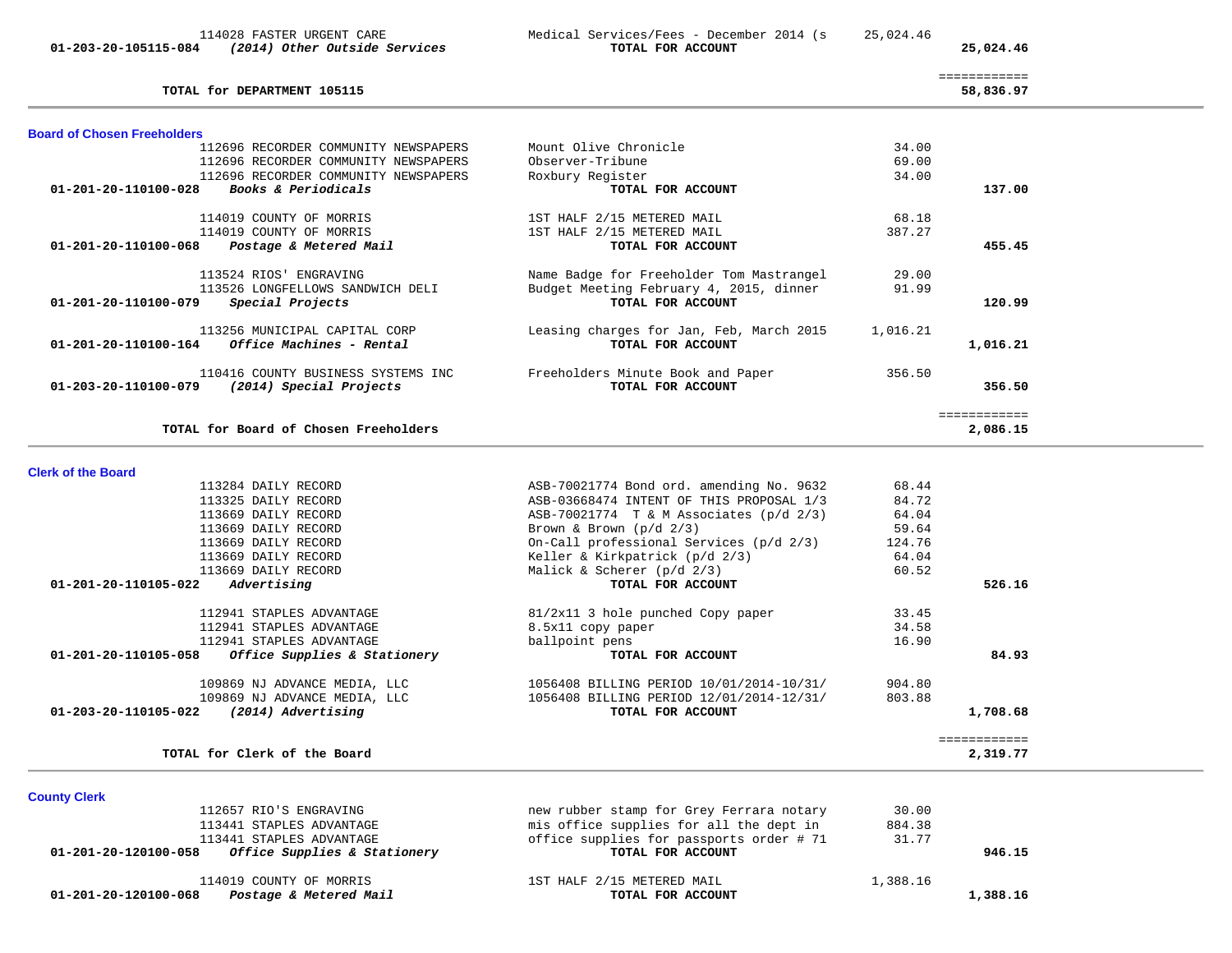| 112806 MORRIS COUNTY ENGRAVING LLC                                                      | metal letters and signs for the map room                       | 139.90   |              |
|-----------------------------------------------------------------------------------------|----------------------------------------------------------------|----------|--------------|
| 112928 W.B. MASON COMPANY INC<br>Printing<br>01-201-20-120100-069                       | toner, F/L9000 for the map room and label<br>TOTAL FOR ACCOUNT | 1,186.14 | 1,326.04     |
| 112921 NESTLE PURE LIFE DIRECT<br>Other Administrative Supplies<br>01-201-20-120100-095 | 12/15/14-04/14/15<br>0429033129<br>TOTAL FOR ACCOUNT           | 47.82    | 47.82        |
|                                                                                         |                                                                |          |              |
| 113425 MUNICIPAL CAPITAL CORP                                                           | lease contract on Ricoh MP4002SP copier                        | 626.01   |              |
| Office Machines - Rental<br>01-201-20-120100-164                                        | TOTAL FOR ACCOUNT                                              |          | 626.01       |
| 113767 VERIZON WIRELESS                                                                 | COUNTY CLERK                                                   | 192.14   |              |
| 113766 VERIZON WIRELESS                                                                 | COUNTY CLERK                                                   | 192.14   |              |
| (2014) Cellular Phones/Pagers<br>01-203-20-120100-031                                   | TOTAL FOR ACCOUNT                                              |          | 384.28       |
| 111035 XEROX CORP                                                                       | meter usage on wc7335 printer ser.#fka-9                       | 73.09    |              |
| 01-203-20-120100-044<br>(2014) Equipment Service Agreements                             | TOTAL FOR ACCOUNT                                              |          | 73.09        |
| 111028 PC ASSOCIATES, LLC                                                               | 8 cases axiohm ribbons for the tbg prin                        | 762.90   |              |
| (2014) Office Supplies & Stationery<br>01-203-20-120100-058                             | TOTAL FOR ACCOUNT                                              |          | 762.90       |
|                                                                                         |                                                                |          | ============ |
| TOTAL for County Clerk                                                                  |                                                                |          | 5,554.45     |

| <b>County Board of Elections</b>                      |                                          |        |        |
|-------------------------------------------------------|------------------------------------------|--------|--------|
| 113434 DAILY RECORD                                   | Acct #ASB-54031274 AD 0000281719 - Commi | 13.20  |        |
| 113434 DAILY RECORD                                   | Affidavit of Publication                 | 35.00  |        |
| Advertising<br>01-201-20-121100-022                   | TOTAL FOR ACCOUNT                        |        | 48.20  |
| 113440 STAPLES ADVANTAGE                              | Item 414393 HP 85A Black Toner 2PK       | 105.64 |        |
| 113440 STAPLES ADVANTAGE                              | Item 650606 Tape Measuring Fiberglass    | 699.80 |        |
| $01-201-20-121100-058$ Office Supplies & Stationery   | TOTAL FOR ACCOUNT                        |        | 805.44 |
| 114019 COUNTY OF MORRIS                               | 1ST HALF 2/15 METERED MAIL               | 24.96  |        |
| 01-201-20-121100-068 Postage & Metered Mail           | TOTAL FOR ACCOUNT                        |        | 24.96  |
| 113568 CHRISTIAN ROSSY                                | Tuesday, February 3, 2015 8:30AM-4:00PM  | 70.00  |        |
| 113568 CHRISTIAN ROSSY                                | Wednesday, February 4, 2015 8:30AM-4:00P | 70.00  |        |
| 113568 CHRISTIAN ROSSY                                | Thursday, February 5, 2015 8:30AM-4:00PM | 70.00  |        |
| 113568 CHRISTIAN ROSSY                                | Friday, February 6, 2015 8:30AM-4:00PM ( | 70.00  |        |
| 01-201-20-121100-096 Election Officer                 | TOTAL FOR ACCOUNT                        |        | 280.00 |
| 111977 ELECTION GRAPHICS, INC.                        | Machine Ballot Faces for Student Council | 200.00 |        |
| 111977 ELECTION GRAPHICS, INC.                        | Machine Ballot Faces for Student Council | 200.00 |        |
| 01-203-20-121100-059<br>(2014) Other General Expenses | TOTAL FOR ACCOUNT                        |        | 400.00 |
| 112754 PARSIPPANY TROY HILLS BD OF ED                 | November 4, 2014 General Election Custod | 84.59  |        |
| 112754 PARSIPPANY TROY HILLS BD OF ED                 | November 4, 2014 General Election Custod | 53.89  |        |
| 112754 PARSIPPANY TROY HILLS BD OF ED                 | November 4, 2014 General Election Custod | 18.00  |        |
| 112754 PARSIPPANY TROY HILLS BD OF ED                 | November 4, 2014 General Election Custod | 48.38  |        |
| 112754 PARSIPPANY TROY HILLS BD OF ED                 | November 4, 2014 General Election Custod | 32.25  |        |
| 112754 PARSIPPANY TROY HILLS BD OF ED                 | November 4, 2014 General Election Custod | 29.54  |        |
| 112754 PARSIPPANY TROY HILLS BD OF ED                 | November 4, 2014 General Election Custod | 28.73  |        |
|                                                       | TOTAL FOR ACCOUNT                        |        | 295.38 |

============<br>1,853.98

**TOTAL for County Board of Elections 1,853.98**

**Superintendent of Elections**

| 112629 NJAEO          | NJAEO 78th Annual Conference - Full Page | 150.00 |
|-----------------------|------------------------------------------|--------|
| 111964 CABLEVISION    | Cablevision Account #07876-628618-01-9 B | 610.08 |
| 113453 BRIAN HAMILTON | 2/3/15 State Voter Registration System C | 51.34  |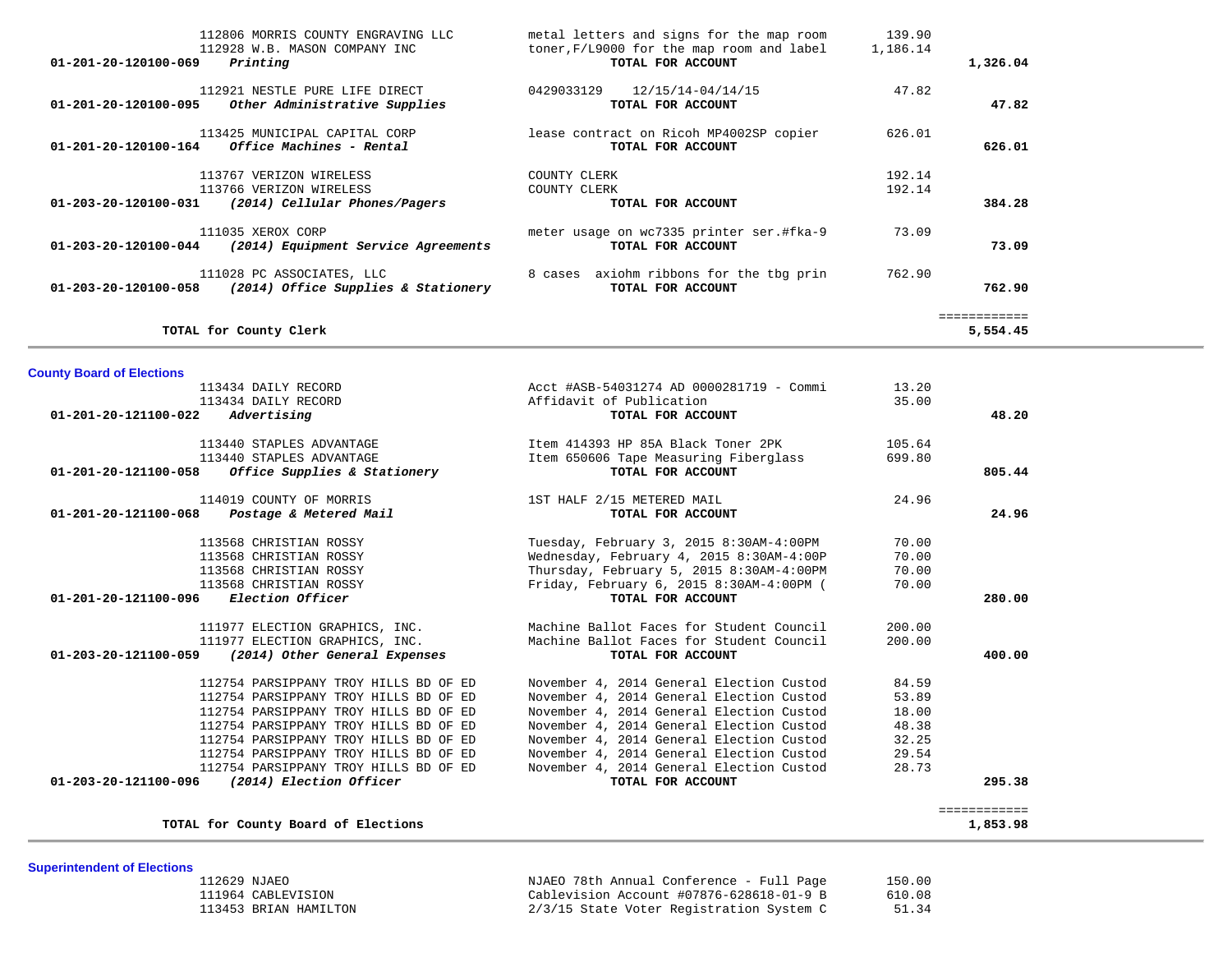| 01-201-20-121105-057                | National Voter Registration                                                                           | TOTAL FOR ACCOUNT                                                                                                                                                           |                                      | 811.42                    |  |
|-------------------------------------|-------------------------------------------------------------------------------------------------------|-----------------------------------------------------------------------------------------------------------------------------------------------------------------------------|--------------------------------------|---------------------------|--|
| 01-201-20-121105-068                | 114019 COUNTY OF MORRIS<br>Postage & Metered Mail                                                     | 1ST HALF 2/15 METERED MAIL<br>TOTAL FOR ACCOUNT                                                                                                                             | 1,302.79                             | 1,302.79                  |  |
|                                     | 111126 NJAEO<br>111126 NJAEO<br>111126 NJAEO<br>111126 NJAEO                                          | Dale Kramer, Administrator - Member Regi<br>Brian Hamilton, Statewide Voter Registra<br>Phyllis Coppola, Workflow Coordinator -<br>George Coppola, Operations Coordinator - | 200.00<br>200.00<br>200.00<br>200.00 |                           |  |
| 01-201-20-121105-082                | 111126 NJAEO<br>Travel Expense                                                                        | Robert Kennedy, Technical Support Special<br>TOTAL FOR ACCOUNT                                                                                                              | 200.00                               | 1,000.00                  |  |
| 01-201-20-121105-104                | 113462 GEORGE COPPOLA<br>113432 MUNICIPAL CAPITAL CORP<br>Electronic Voting Machine                   | Bed Bath & Beyond - Reimbursement for Pu<br>INV# 13199-04 Contract 13199- Voting Mac<br>TOTAL FOR ACCOUNT                                                                   | 25.67<br>225.52                      | 251.19                    |  |
| 01-203-20-121105-057                | 108934 MUNICIPAL CAPITAL CORP<br>(2014) National Voter Registration                                   | \$224.85 Per Quarter Billed Quarterly for<br>TOTAL FOR ACCOUNT                                                                                                              | 224.85                               | 224.85                    |  |
|                                     | 113025 ELECTION GRAPHICS, INC.<br>01-203-20-121105-076 (2014) School Board Elections                  | November 4, 2014 General Election-Setup<br>TOTAL FOR ACCOUNT                                                                                                                | 17,771.25                            | 17,771.25                 |  |
|                                     | TOTAL for Superintendent of Elections                                                                 |                                                                                                                                                                             |                                      | ============<br>21,361.50 |  |
| <b>County Elections (Cty Clerk)</b> |                                                                                                       |                                                                                                                                                                             |                                      |                           |  |
| 01-201-20-121110-068                | 114019 COUNTY OF MORRIS<br>Postage & Metered Mail                                                     | 1ST HALF 2/15 METERED MAIL<br>TOTAL FOR ACCOUNT                                                                                                                             | 80.46                                | 80.46                     |  |
|                                     | TOTAL for County Elections (Cty Clerk)                                                                |                                                                                                                                                                             |                                      | ============<br>80.46     |  |
| <b>County Treasurer</b>             |                                                                                                       |                                                                                                                                                                             |                                      |                           |  |
| 01-201-20-130100-016                | 113092 OFFICE TEAM<br>113092 OFFICE TEAM<br>113093 SOLOMON PAGE GROUP LLC<br>Outside Salaries & Wages | J. Morris 1/15 Parking<br>J.Morris w/e 1/16/15<br>K. Massage $w/e$ 1/17/15<br>TOTAL FOR ACCOUNT                                                                             | 75.00<br>883.75<br>1,750.00          | 2,708.75                  |  |
| 01-201-20-130100-068                | 114019 COUNTY OF MORRIS<br>Postage & Metered Mail                                                     | 1ST HALF 2/15 METERED MAIL<br>TOTAL FOR ACCOUNT                                                                                                                             | 156.55                               | 156.55                    |  |
| 01-201-20-130100-084                | 113350 NESTLE PURE LIFE DIRECT<br>Other Outside Services                                              | 5 Gal Nestle Pure Life Drinking WAter<br>TOTAL FOR ACCOUNT                                                                                                                  | 14.95                                | 14.95                     |  |
| 01-203-20-130100-084                | 113648 ACACIA FINANCIAL GROUP, INC.<br>(2014) Other Outside Services                                  | Financial Advisory Services 11/12/14-12/<br>TOTAL FOR ACCOUNT                                                                                                               | 8,500.00                             | 8,500.00                  |  |
|                                     | TOTAL for County Treasurer                                                                            |                                                                                                                                                                             |                                      | ============<br>11,380.25 |  |
| <b>Purchasing Division</b>          |                                                                                                       |                                                                                                                                                                             |                                      |                           |  |
| 01-201-20-130105-023                | 112667 NJ ASSOC OF CTY PURCHASING<br>Associations and Memberships                                     | 2015 DUES RENEWAL FOR PUCHASING AGENT<br>TOTAL FOR ACCOUNT                                                                                                                  | 150.00                               | 150.00                    |  |
|                                     | 113703 STAPLES ADVANTAGE                                                                              | TONERS, MARKER, PENS, STAPLES                                                                                                                                               | 278.11                               |                           |  |

113703 STAPLES ADVANTAGE RUBBERBANDS 113703 STAPLES ADVANTAGE 37.422.422 MOUSE  **01-201-20-130105-058** *Office Supplies & Stationery* **TOTAL FOR ACCOUNT 318.91**

114019 COUNTY OF MORRIS 1ST HALF 2/15 METERED MAIL 145.45

3.38

37.42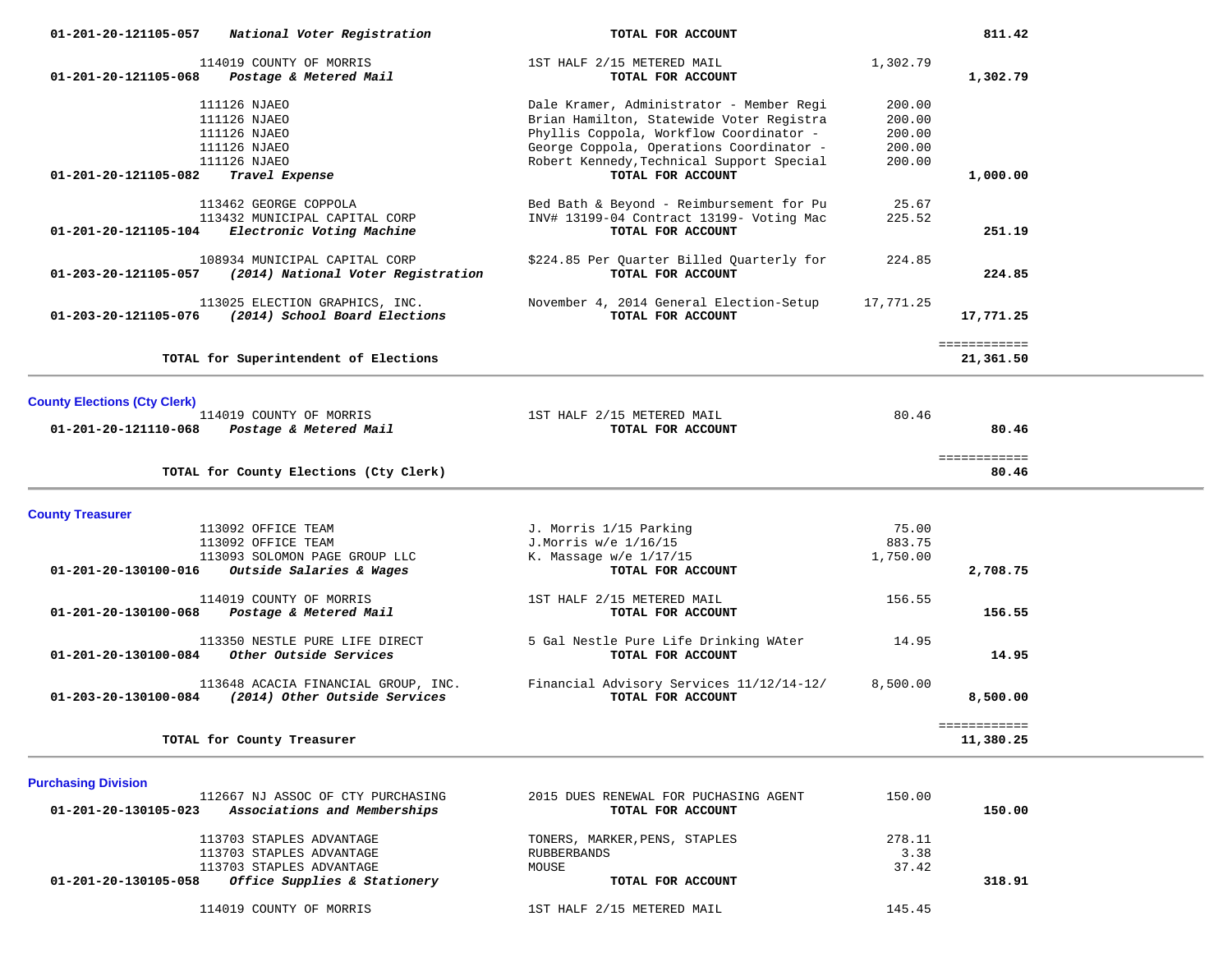|                                   | TOTAL for Purchasing Division                                             |                                                         |           | ============<br>614.36 |
|-----------------------------------|---------------------------------------------------------------------------|---------------------------------------------------------|-----------|------------------------|
| <b>Office Services</b>            |                                                                           |                                                         |           |                        |
|                                   | 113349 DEER PARK                                                          | 5 GALLON BOTTLES OF DRINKING WATER                      | 29.90     |                        |
|                                   | 113349 DEER PARK                                                          | WATER COOLER RENTAL                                     | 0.99      |                        |
| 01-201-20-130110-058              | Office Supplies & Stationery                                              | TOTAL FOR ACCOUNT                                       |           | 30.89                  |
|                                   | TOTAL for Office Services                                                 |                                                         |           | ============<br>30.89  |
|                                   |                                                                           |                                                         |           |                        |
| <b>Information Technology Div</b> |                                                                           |                                                         |           |                        |
|                                   | 111477 SHI INTERNATIONAL CORP                                             | APC On-Site Service 4 Hour Response On-S                | 516.89    |                        |
|                                   | 111477 SHI INTERNATIONAL CORP                                             | Schneider Electric Critical Power & Cool                | 3,657.91  |                        |
|                                   | 111477 SHI INTERNATIONAL CORP                                             | APC Modular Battery Replacement Service                 | 8,033.16  |                        |
|                                   | 111477 SHI INTERNATIONAL CORP                                             | APC Preventive Maintenance Visit                        | 1,048.03  |                        |
| 01-201-20-140100-044              | Equipment Service Agreements                                              | TOTAL FOR ACCOUNT                                       |           | 13,255.99              |
|                                   | 114019 COUNTY OF MORRIS                                                   | 1ST HALF 2/15 METERED MAIL                              | 30.62     |                        |
| 01-201-20-140100-068              | Postage & Metered Mail                                                    | TOTAL FOR ACCOUNT                                       |           | 30.62                  |
|                                   | 113768 CITYSIDE ARCHIVES, LTD                                             | OFFICE SERVICES FEBRUARY 1-28, 2015                     | 4,644.13  |                        |
|                                   | 113769 CITYSIDE ARCHIVES, LTD                                             | OFFICE SERVICES JANUARY 1-31, 2015                      | 4, 119.52 |                        |
| 01-201-20-140100-073              | Records Managment Services                                                | TOTAL FOR ACCOUNT                                       |           | 8,763.65               |
|                                   | 110114 ENVIRONMENTAL SYSTEMS                                              | Esri Developer Network                                  | 166.96    |                        |
| 01-201-20-140100-078              | Software Maintenance                                                      | TOTAL FOR ACCOUNT                                       |           | 166.96                 |
|                                   | 113104 NICHOLAS MICCHELLI                                                 | IP Address Initialization                               | 500.00    |                        |
| 01-201-20-140100-084              | Other Outside Services                                                    | TOTAL FOR ACCOUNT                                       |           | 500.00                 |
|                                   | 113168 ADVANCED MICRO DISTRIBUTION                                        | HP LJ 9000 Maint Kit                                    | 295.00    |                        |
|                                   | 113168 ADVANCED MICRO DISTRIBUTION                                        | Install Labor                                           | 95.00     |                        |
|                                   | 111482 COMPUTER CABLE & CONNECTOR CO                                      | RJ12 Coupler                                            | 13.20     |                        |
|                                   | 111482 COMPUTER CABLE & CONNECTOR CO                                      | RJ11 6in Cable                                          | 31.92     |                        |
|                                   | 111482 COMPUTER CABLE & CONNECTOR CO                                      | RJ45 Coupler Cat5E                                      | 34.44     |                        |
|                                   | 111476 EREVIVAL LLC                                                       | Offsite Shredding - Data Tapes                          | 5.85      |                        |
|                                   | 111476 EREVIVAL LLC                                                       | Offsite Shredding - Hard Drives                         | 230.23    |                        |
|                                   |                                                                           |                                                         | 75.00     |                        |
| 01-201-20-140100-098              | 111476 EREVIVAL LLC<br>Other Operating&Repair Supply                      | Pickup Service<br>TOTAL FOR ACCOUNT                     |           | 780.64                 |
|                                   |                                                                           |                                                         |           |                        |
| 01-203-20-140100-039              | 92571 GLOBAL KNOWLEDGE TRANING LLC<br>(2014) Education Schools & Training | Managing & Maintaining Server 2008<br>TOTAL FOR ACCOUNT | 2,995.00  | 2,995.00               |
|                                   |                                                                           |                                                         |           |                        |
|                                   | 111479 DEER PARK                                                          | Account 0419423314 12/01/14-12/31/14                    | 89.89     |                        |
|                                   | 111478 DEER PARK                                                          | Account 0419423314 10/31/14-11/30/14                    | 19.53     |                        |
|                                   | 111474 R.S. KNAPP CO. INC.                                                | 824 36"x50 Yard Paper                                   | 377.64    |                        |
|                                   | 111474 R.S. KNAPP CO. INC.                                                | Frieght                                                 | 36.95     |                        |
| 01-203-20-140100-058              | (2014) Office Supplies & Stationery                                       | TOTAL FOR ACCOUNT                                       |           | 524.01                 |
|                                   | 111483 UNITED PARCEL SERVICE                                              | W6Y434 Shipping Fees                                    | 13.96     |                        |
| 01-203-20-140100-068              | (2014) Postage & Metered Mail                                             | TOTAL FOR ACCOUNT                                       |           | 13.96                  |
|                                   | 113770 CITYSIDE ARCHIVES, LTD                                             | OFFICE SERVICES DECEMBER 1-31, 2014                     | 3,723.87  |                        |
| 01-203-20-140100-073              | (2014) Records Managment Services                                         | TOTAL FOR ACCOUNT                                       |           | 3,723.87               |
|                                   | 110114 ENVIRONMENTAL SYSTEMS                                              | ESRI GIS Software Renewal                               | 12,608.94 |                        |
|                                   | 109747 SHI INTERNATIONAL CORP                                             | VM Ware Renewals as per quote 8889639                   | 16,402.44 |                        |
|                                   | 109747 SHI INTERNATIONAL CORP                                             | VM Ware Renewals as per quote 8885087                   | 6,412.58  |                        |
|                                   |                                                                           |                                                         |           |                        |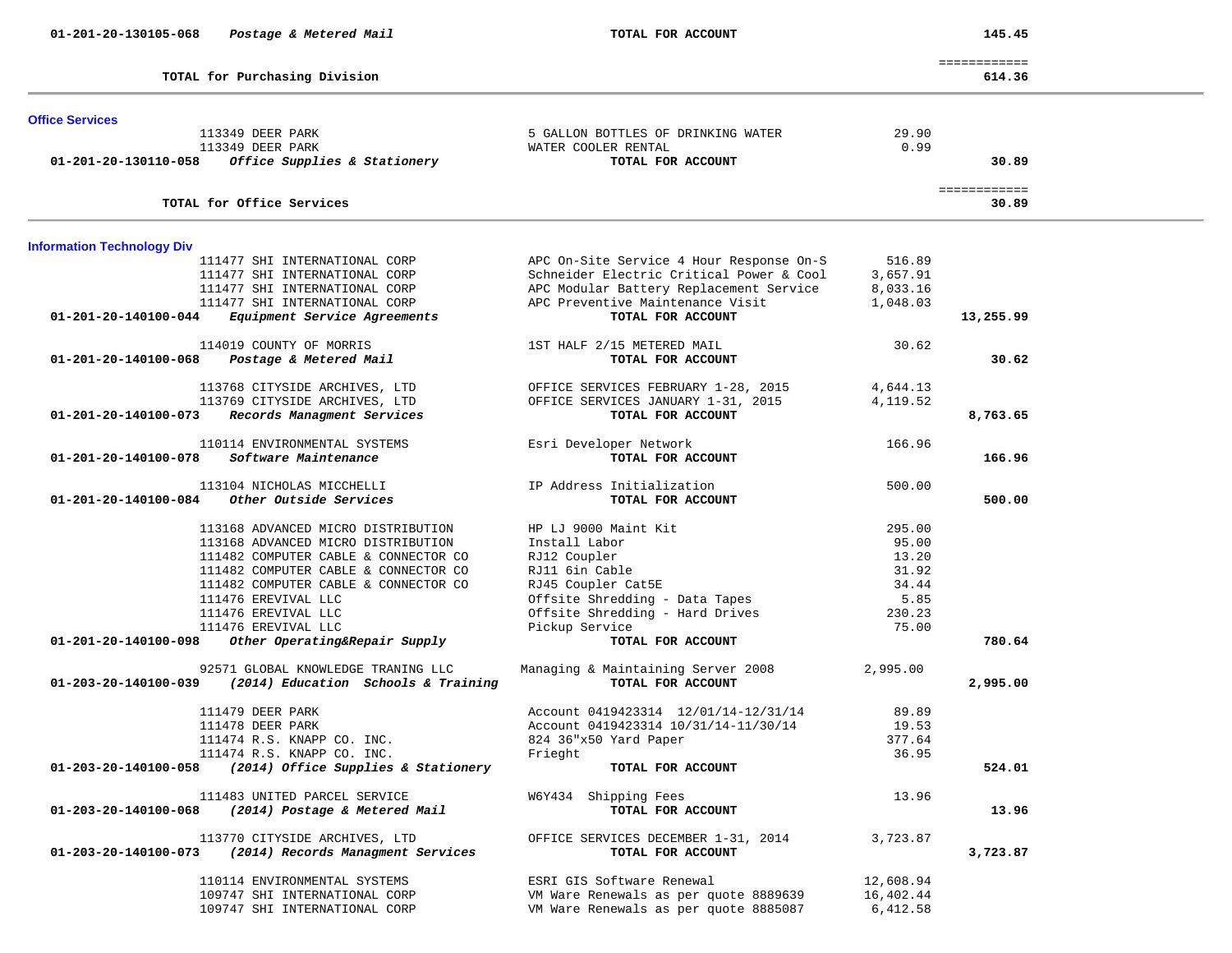| 01-203-20-140100-078            | (2014) Software Maintenance                                    | TOTAL FOR ACCOUNT                                                         |          | 35,423.96                |
|---------------------------------|----------------------------------------------------------------|---------------------------------------------------------------------------|----------|--------------------------|
|                                 | 110119 HEWLETT-PACKARD COMPANY                                 | HP LaserJet ProP1102w Printer                                             | 917.10   |                          |
|                                 | 110119 HEWLETT-PACKARD COMPANY                                 | HP LaserJet Pro 400 Printer                                               | 1,146.16 |                          |
|                                 | 110119 HEWLETT-PACKARD COMPANY                                 | HP LaserJet Enterprise P3015xPrinter                                      | 1,626.00 |                          |
|                                 | 110119 HEWLETT-PACKARD COMPANY                                 | HP Dual Hinge II Notebook Stand                                           | 79.00    |                          |
|                                 | 110119 HEWLETT-PACKARD COMPANY                                 | HP 90W Docking Station                                                    | 173.34   |                          |
|                                 | 109755 STAPLES ADVANTAGE                                       | Adesso® IMOUSE S100 Wireless Bluetooth                                    | 148.74   |                          |
|                                 | 109755 STAPLES ADVANTAGE                                       | STEREN® 300-672 66 Type Punch-Down Repl                                   | 29.38    |                          |
|                                 | 109755 STAPLES ADVANTAGE                                       |                                                                           | 21.99    |                          |
|                                 |                                                                | TriplettTBK-001 Auto Loader Standard Bit                                  |          |                          |
|                                 | 109755 STAPLES ADVANTAGE                                       | Triplett TSBK-001 Auto Loader Security B                                  | 24.99    |                          |
|                                 | 109755 STAPLES ADVANTAGE                                       | iessentials 3.3' Flat Lightningâ, ¢ to US<br>300-672 Steren Cables Blades | 220.32   |                          |
|                                 | 109755 STAPLES ADVANTAGE                                       |                                                                           | 14.69    |                          |
|                                 | 109755 STAPLES ADVANTAGE                                       | Refund item 300-672 Steren Cab Credit fo                                  | $-14.69$ |                          |
|                                 | 111473 NICHOLAS MICCHELLI                                      | SanDisk 64GB SD Card (Qty 2)                                              | 99.98    |                          |
|                                 | 111473 NICHOLAS MICCHELLI                                      | XLR Coupler and Cables                                                    | 37.43    |                          |
| 01-203-20-140100-098            | (2014) Other Operating&Repair Supply                           | TOTAL FOR ACCOUNT                                                         |          | 4,524.43                 |
|                                 | 111487 MUNICIPAL CAPITAL CORP                                  | Ricoh MP C3002                                                            | 828.89   |                          |
|                                 | 111486 MUNICIPAL CAPITAL CORP                                  | Ricoh MP C3002                                                            | 828.89   |                          |
|                                 | 111424 TRITEC OFFICE EQUIPMENT INC                             | Color Copy/Print Fee 10/01/14-12/31/14                                    | 256.41   |                          |
|                                 | 113187 TRITEC OFFICE EQUIPMENT INC                             | Color Copy/Print 4/22/2014-12/31/2014                                     | 153.37   |                          |
|                                 | $01-203-20-140100-164$ (2014) Office Machines - Rental         | TOTAL FOR ACCOUNT                                                         |          | 2,067.56                 |
|                                 |                                                                |                                                                           |          | ============             |
|                                 | TOTAL for Information Technology Div                           |                                                                           |          | 72,770.65                |
|                                 |                                                                |                                                                           |          |                          |
| <b>O.L.I.S.</b>                 |                                                                |                                                                           |          |                          |
|                                 | 113164 DEER PARK                                               | Account 0438862047                                                        | 60.63    |                          |
|                                 | $01-203-20-140105-058$ (2014) Office Supplies & Stationery     | TOTAL FOR ACCOUNT                                                         |          | 60.63                    |
|                                 | 113180 TRITEC OFFICE EQUIPMENT INC                             | Ricoh Copier rental 4/22/14-12/31/14                                      | 1,400.00 |                          |
|                                 | $01 - 203 - 20 - 140105 - 164$ (2014) Office Machines - Rental | TOTAL FOR ACCOUNT                                                         |          | 1,400.00                 |
|                                 | TOTAL for O.L.I.S.                                             |                                                                           |          | ============<br>1,460.63 |
|                                 |                                                                |                                                                           |          |                          |
| <b>County Board of Taxation</b> | 114019 COUNTY OF MORRIS                                        | 1ST HALF 2/15 METERED MAIL                                                | 198.09   |                          |
| 01-201-20-150100-068            |                                                                | TOTAL FOR ACCOUNT                                                         |          | 198.09                   |
|                                 | Postage & Metered Mail                                         |                                                                           |          |                          |
|                                 |                                                                |                                                                           |          |                          |
|                                 | 112968 STAPLES ADVANTAGE                                       | Hanging folders                                                           | 21.48    |                          |
|                                 | 112968 STAPLES ADVANTAGE                                       | Heavy duty staples                                                        | 11.36    |                          |
|                                 | 112968 STAPLES ADVANTAGE                                       | Post-it notes                                                             | 25.82    |                          |
| 01-201-20-150100-299            | Transfers                                                      | TOTAL FOR ACCOUNT                                                         |          | 58.66                    |
|                                 | 111528 IDCSERVCO BUSINESS SERVICES                             | Ricoh Savin Lanier Brand color                                            | 996.00   |                          |
|                                 | 111528 IDCSERVCO BUSINESS SERVICES                             | Ricoh Savin Lanier Brand color                                            | 498.00   |                          |
|                                 | 111528 IDCSERVCO BUSINESS SERVICES                             | shipping/handling                                                         | 164.34   |                          |
| 01-203-20-150100-299            | (2014) Transfers                                               | TOTAL FOR ACCOUNT                                                         |          | 1,658.34                 |
|                                 |                                                                |                                                                           |          | ============             |
|                                 | TOTAL for County Board of Taxation                             |                                                                           |          | 1,915.09                 |
|                                 |                                                                |                                                                           |          |                          |
| <b>County Counsel</b>           | 113661 TRIMBOLI & PRUSINOWSKI, LLC                             |                                                                           | 168.00   |                          |
|                                 |                                                                | Drinkard, C.                                                              |          |                          |

 113661 TRIMBOLI & PRUSINOWSKI, LLC General 36.00 113661 TRIMBOLI & PRUSINOWSKI, LLC West, G. 252.00<br>113661 TRIMBOLI & PRUSINOWSKI, LLC PBA 327-Patel 2000 PROMAGES 2000

113661 TRIMBOLI & PRUSINOWSKI, LLC PBA 327-2015 contract negotiations 120.00

113661 TRIMBOLI & PRUSINOWSKI, LLC PBA 327-Patel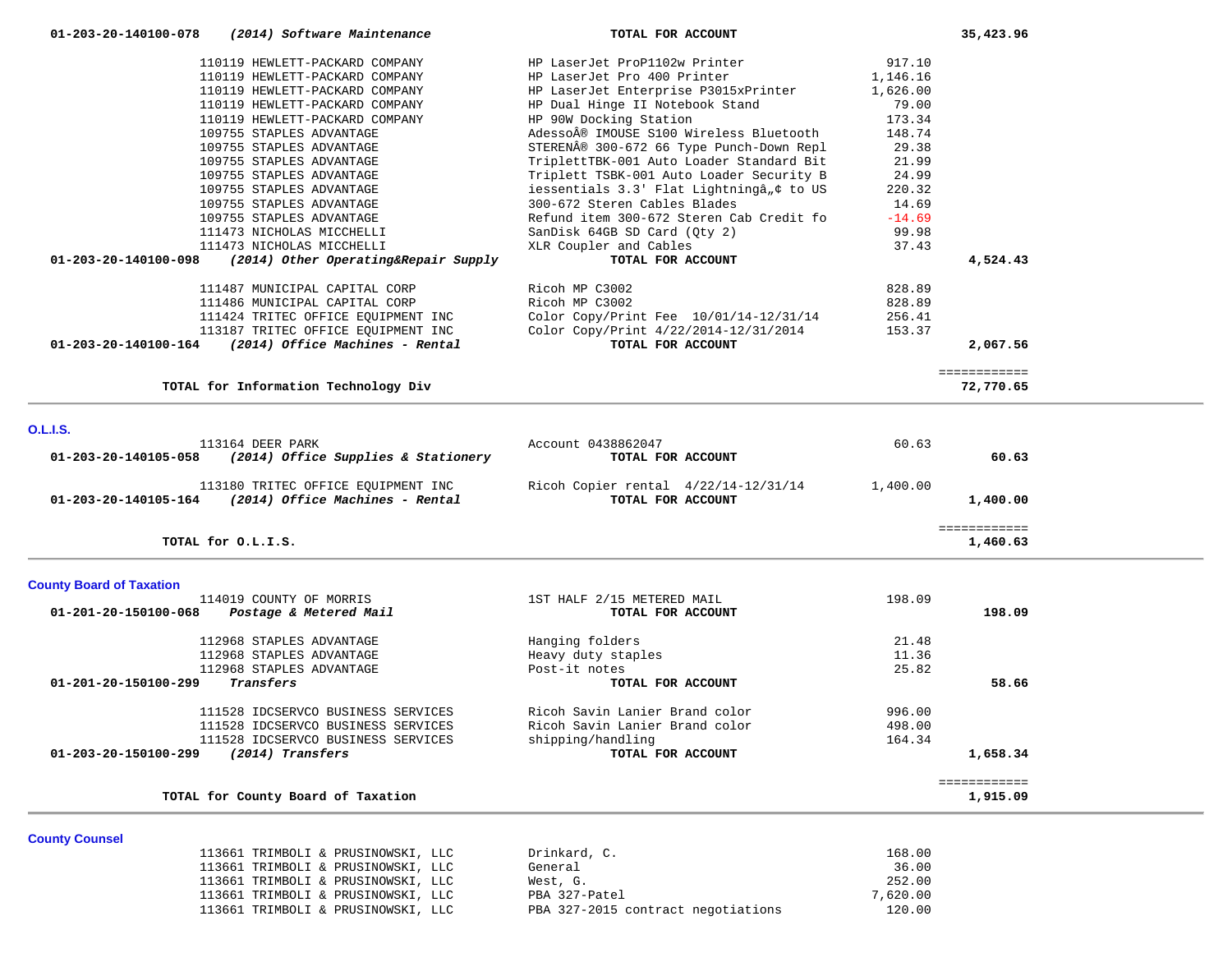| 113661 TRIMBOLI & PRUSINOWSKI, LLC                                                                                                                                                                                   | 9BA 327-Adm. Pers.days grievance<br>PBA 327. Patel vac. arb. 72.00<br>Nemeth, C. 24.00<br>72.00<br>Nemeth, C. 24.00<br>Charles, M. 2014 disc. 48.00<br>Soules, M. 2014 disc. 24.00<br>BC PBA 134 v. Donovan<br>Bara, Annu 1,128.00<br>General 18 |           |              |  |
|----------------------------------------------------------------------------------------------------------------------------------------------------------------------------------------------------------------------|--------------------------------------------------------------------------------------------------------------------------------------------------------------------------------------------------------------------------------------------------|-----------|--------------|--|
| 113661 TRIMBOLI & PRUSINOWSKI, LLC                                                                                                                                                                                   |                                                                                                                                                                                                                                                  |           |              |  |
| 113664 TRIMBOLI & PRUSINOWSKI, LLC                                                                                                                                                                                   |                                                                                                                                                                                                                                                  |           |              |  |
| 113664 TRIMBOLI & PRUSINOWSKI, LLC                                                                                                                                                                                   |                                                                                                                                                                                                                                                  |           |              |  |
| 113664 TRIMBOLI & PRUSINOWSKI, LLC                                                                                                                                                                                   |                                                                                                                                                                                                                                                  |           |              |  |
| 113664 TRIMBOLI & PRUSINOWSKI, LLC                                                                                                                                                                                   |                                                                                                                                                                                                                                                  |           |              |  |
| 113664 TRIMBOLI & PRUSINOWSKI, LLC                                                                                                                                                                                   |                                                                                                                                                                                                                                                  |           |              |  |
| 113664 TRIMBOLI & PRUSINOWSKI, LLC                                                                                                                                                                                   |                                                                                                                                                                                                                                                  |           |              |  |
| 113664 TRIMBOLI & PRUSINOWSKI, LLC                                                                                                                                                                                   |                                                                                                                                                                                                                                                  |           |              |  |
| 113657 TRIMBOLI & PRUSINOWSKI, LLC                                                                                                                                                                                   |                                                                                                                                                                                                                                                  |           |              |  |
| 113657 TRIMBOLI & PRUSINOWSKI, LLC                                                                                                                                                                                   |                                                                                                                                                                                                                                                  |           |              |  |
| 113324 THE LAW OFFICE OF                                                                                                                                                                                             |                                                                                                                                                                                                                                                  |           |              |  |
| 113280 BARBARULA LAW OFFICE                                                                                                                                                                                          |                                                                                                                                                                                                                                                  |           |              |  |
| 113267 CLEARY GIACOBBE ALFIERI &                                                                                                                                                                                     |                                                                                                                                                                                                                                                  |           |              |  |
| 113267 CLEARY GIACOBBE ALFIERI &                                                                                                                                                                                     |                                                                                                                                                                                                                                                  |           |              |  |
| 113267 CLEARY GIACOBBE ALFIERI &                                                                                                                                                                                     |                                                                                                                                                                                                                                                  |           |              |  |
| 113267 CLEARY GIACOBBE ALFIERI &                                                                                                                                                                                     |                                                                                                                                                                                                                                                  |           |              |  |
| 113267 CLEARY GIACOBBE ALFIERI &                                                                                                                                                                                     |                                                                                                                                                                                                                                                  |           |              |  |
| 113267 CLEARY GIACOBBE ALFIERI &                                                                                                                                                                                     |                                                                                                                                                                                                                                                  |           |              |  |
| 113430 LAW OFFICE OF ROBERT J. GREENBAUM                                                                                                                                                                             |                                                                                                                                                                                                                                                  | 48.00     |              |  |
| 113430 LAW OFFICE OF ROBERT J. GREENBAUM                                                                                                                                                                             |                                                                                                                                                                                                                                                  | 372.00    |              |  |
| 113430 LAW OFFICE OF ROBERT J. GREENBAUM                                                                                                                                                                             |                                                                                                                                                                                                                                                  | 120.00    |              |  |
| 113429 O'MULLAN & BRADY P.C.                                                                                                                                                                                         |                                                                                                                                                                                                                                                  | 12,480.00 |              |  |
| 113842 WATERS, MCPHERSON, MCNEILL, P.C.                                                                                                                                                                              |                                                                                                                                                                                                                                                  | 996.00    |              |  |
| 113762 CARMAGNOLA & RITARDI LLC                                                                                                                                                                                      |                                                                                                                                                                                                                                                  | 108.00    |              |  |
| 113762 CARMAGNOLA & RITARDI LLC                                                                                                                                                                                      | JG Drywall<br>Grunow v. Nat'l Investment<br>Estate of Bubendorf<br>In re: Bradby<br>January 1 - 31, 2015<br>General<br>Clancy v. Jefferson Twp<br>Irwin-Szostak v. Perrone<br>O Keefe                                                            | 5,487.46  |              |  |
| 113563 DIEGNAN & BROPHY, LLC.                                                                                                                                                                                        | O. Keefe                                                                                                                                                                                                                                         | 444.00    |              |  |
| 113563 DIEGNAN & BROPHY, LLC.<br>113563 DIEGNAN & BROPHY, LLC.<br>113563 DIEGNAN & BROPHY, LLC.<br>113563 DIEGNAN & BROPHY, LLC.<br>113563 DIEGNAN & BROPHY, LLC.<br>113563 DIEGNAN & BROPHY, LLC.<br>M. Manfredonia |                                                                                                                                                                                                                                                  | 405.53    |              |  |
|                                                                                                                                                                                                                      |                                                                                                                                                                                                                                                  | 72.00     |              |  |
|                                                                                                                                                                                                                      |                                                                                                                                                                                                                                                  | 312.00    |              |  |
|                                                                                                                                                                                                                      |                                                                                                                                                                                                                                                  | 960.00    |              |  |
| 113563 DIEGNAN & BROPHY, LLC. R. Lutz, Sr.                                                                                                                                                                           |                                                                                                                                                                                                                                                  | 240.00    |              |  |
| $01 - 201 - 20 - 155100 - 051$ Legal                                                                                                                                                                                 |                                                                                                                                                                                                                                                  |           | 42,987.74    |  |
|                                                                                                                                                                                                                      | s<br>Y (son)<br>lonia<br>ir.<br><b>TOTAL FOR ACCOUNT<br/> /15 METERED MAIL<br/> TOTAL FOR ACCOUNT</b>                                                                                                                                            |           |              |  |
| 114019 COUNTY OF MORRIS<br>19 01-201-20-155100-068 Postage & Metered Mail<br>TOTAL FOR ACCOUN                                                                                                                        |                                                                                                                                                                                                                                                  | 13.52     |              |  |
|                                                                                                                                                                                                                      |                                                                                                                                                                                                                                                  |           | 13.52        |  |
|                                                                                                                                                                                                                      |                                                                                                                                                                                                                                                  |           |              |  |
| 112455 WEST PAYMENT CENTER 112455 WEST PAYMENT CENTER 112455 WEST PAYMENT CENTER                                                                                                                                     |                                                                                                                                                                                                                                                  |           |              |  |
| 01-203-20-155100-050 (2014) Law Books                                                                                                                                                                                | TOTAL FOR ACCOUNT                                                                                                                                                                                                                                |           | 566.02       |  |
|                                                                                                                                                                                                                      |                                                                                                                                                                                                                                                  |           |              |  |
| 113276 BELL, SHIVAS & FASOLO Sheriff's Dept. litigation                                                                                                                                                              |                                                                                                                                                                                                                                                  | 9,940.00  |              |  |
| 01-203-20-155100-051 (2014) Legal                                                                                                                                                                                    | TOTAL FOR ACCOUNT                                                                                                                                                                                                                                |           | 9,940.00     |  |
|                                                                                                                                                                                                                      |                                                                                                                                                                                                                                                  |           |              |  |
|                                                                                                                                                                                                                      |                                                                                                                                                                                                                                                  |           | ============ |  |
| TOTAL for County Counsel                                                                                                                                                                                             |                                                                                                                                                                                                                                                  |           | 53,507.28    |  |
|                                                                                                                                                                                                                      |                                                                                                                                                                                                                                                  |           |              |  |
|                                                                                                                                                                                                                      |                                                                                                                                                                                                                                                  |           |              |  |
| <b>County Surrogate</b>                                                                                                                                                                                              |                                                                                                                                                                                                                                                  |           |              |  |
| 114019 COUNTY OF MORRIS                                                                                                                                                                                              | 1ST HALF 2/15 METERED MAIL                                                                                                                                                                                                                       | 321.79    |              |  |
| 01-201-20-160100-068<br>Postage & Metered Mail                                                                                                                                                                       | TOTAL FOR ACCOUNT                                                                                                                                                                                                                                |           | 321.79       |  |
|                                                                                                                                                                                                                      |                                                                                                                                                                                                                                                  |           |              |  |
| 109483 WEST PAYMENT CENTER                                                                                                                                                                                           | NJ ESTATE & PROBATE LAW 2014                                                                                                                                                                                                                     | 415.50    |              |  |
| 112706 WEST PAYMENT CENTER                                                                                                                                                                                           | WEST INFORMATION CHARGES                                                                                                                                                                                                                         | 517.42    |              |  |
| 109484 WEST PAYMENT CENTER                                                                                                                                                                                           | WEST INFORMATION CHARGES                                                                                                                                                                                                                         | 517.42    |              |  |
| 112704 LAWYERS DIARY AND MANUAL, LLC                                                                                                                                                                                 | 00504412-VO LAWYER'S DIARY 2015                                                                                                                                                                                                                  | 297.00    |              |  |
| 01-203-20-160100-050<br>(2014) Law Books                                                                                                                                                                             | TOTAL FOR ACCOUNT                                                                                                                                                                                                                                |           | 1,747.34     |  |
|                                                                                                                                                                                                                      |                                                                                                                                                                                                                                                  |           |              |  |
| 112705 MORRIS COUNTY ENGRAVING LLC                                                                                                                                                                                   | SURROGATE SIGNS                                                                                                                                                                                                                                  | 189.00    |              |  |
| (2014) Other Administrative Supplies<br>01-203-20-160100-095                                                                                                                                                         | TOTAL FOR ACCOUNT                                                                                                                                                                                                                                |           | 189.00       |  |
|                                                                                                                                                                                                                      |                                                                                                                                                                                                                                                  |           |              |  |
|                                                                                                                                                                                                                      |                                                                                                                                                                                                                                                  |           | ============ |  |
| TOTAL for County Surrogate                                                                                                                                                                                           |                                                                                                                                                                                                                                                  |           | 2,258.13     |  |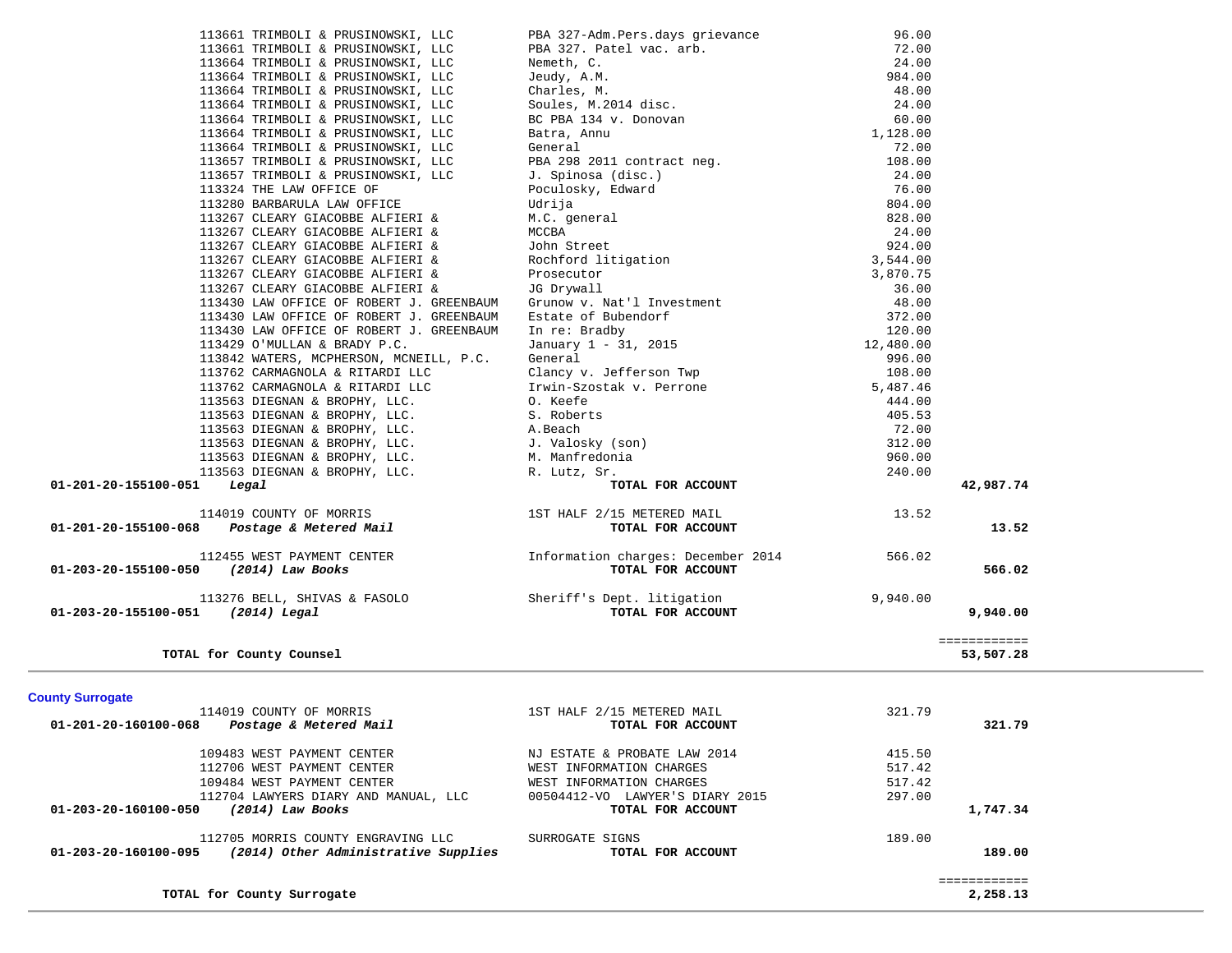| 113243 DEER PARK                                                                                   | 0434495495 12/15/14-01/14/15 Water & cu                       | 55.80     |                          |
|----------------------------------------------------------------------------------------------------|---------------------------------------------------------------|-----------|--------------------------|
| 113250 W.B. MASON COMPANY INC                                                                      | Desk Pad Calendars                                            | 31.56     |                          |
| 113250 W.B. MASON COMPANY INC                                                                      | Diary books                                                   | 59.64     |                          |
| 113250 W.B. MASON COMPANY INC                                                                      | Dispenser, Tape w/2 rolls                                     | 25.50     |                          |
| 113250 W.B. MASON COMPANY INC                                                                      | Clip, PPR,JMBO, Smith, 10BX/PK<br>Rubberbands, size 117B      | 11.16     |                          |
| 113250 W.B. MASON COMPANY INC                                                                      |                                                               | 11.34     |                          |
| 113250 W.B. MASON COMPANY INC                                                                      | Tape, Invisible, 12 pk                                        | 140.16    |                          |
| 113250 W.B. MASON COMPANY INC                                                                      | Tape, Invisible 12 pkRETURNED                                 | $-140.16$ |                          |
| $01-201-20-165100-058$ Office Supplies & Stationery                                                | TOTAL FOR ACCOUNT                                             |           | 195.00                   |
| 114019 COUNTY OF MORRIS                                                                            | 1ST HALF 2/15 METERED MAIL                                    | 0.98      |                          |
| 114019 COUNTY OF MORRIS                                                                            | 1ST HALF 2/15 METERED MAIL                                    | 23.96     |                          |
| 114019 COUNTY OF MORRIS                                                                            | 1ST HALF 2/15 METERED MAIL                                    | 2.40      |                          |
| $01 - 201 - 20 - 165100 - 068$ Postage & Metered Mail                                              | TOTAL FOR ACCOUNT                                             |           | 27.34                    |
| 113864 CLIFF WOLFE                                                                                 | Survey Conference in Atlantic City for t                      | 358.64    |                          |
| 01-201-20-165100-082 Travel Expense                                                                | TOTAL FOR ACCOUNT                                             |           | 358.64                   |
| 110332 CUSTOM PRODUCTS CORPORATION<br>$01 - 203 - 20 - 165100 - 084$ (2014) Other Outside Services | 60x40 Road Resurf, Rev. Green WHB/G No H<br>TOTAL FOR ACCOUNT | 3,432.00  | 3,432.00                 |
| 112056 AT&T MOBILITY<br>$01 - 203 - 20 - 165100 - 164$ (2014) Office Machines - Rental             | Sim Card for Survey Equipment for County<br>TOTAL FOR ACCOUNT | 36.81     | 36.81                    |
| 112671 WORK N WEAR STORE<br>01-203-20-165100-207 (2014) Uniform & Clothing Allowance               | Winter jacketsANSI III<br>TOTAL FOR ACCOUNT                   | 300.00    | 300.00                   |
| TOTAL for Engineering                                                                              |                                                               |           | ============<br>4,349.79 |

| <b>Planning Board</b>                                       |                                          |        |  |
|-------------------------------------------------------------|------------------------------------------|--------|--|
| 114019 COUNTY OF MORRIS                                     | 1ST HALF 2/15 METERED MAIL               | 88.71  |  |
| 01-201-20-180100-068<br>Postage & Metered Mail              | TOTAL FOR ACCOUNT                        | 88.71  |  |
| 112723 GRAINGER                                             | Breakaway High Visibility Vest -2XL Orde | 38.44  |  |
| 01-201-20-180100-095<br>Other Administrative Supplies       | TOTAL FOR ACCOUNT                        | 38.44  |  |
| 109086 CDW GOVERNMENT LLC                                   | Infocus Projector MFG# IN1110A Ouote FSJ | 795.00 |  |
| (2014) Office Supplies & Stationery<br>01-203-20-180100-058 | TOTAL FOR ACCOUNT                        | 795.00 |  |
|                                                             |                                          |        |  |
| TOTAL for Planning Board                                    |                                          | 922.15 |  |

**County Weights & Measures** 1ST HALF 2/15 METERED MAIL 4.26  **01-201-22-201100-068** *Postage & Metered Mail* **TOTAL FOR ACCOUNT 4.26** 113055 DEER PARK 16.93 0426700738 - 12/15/14-1/14/15 16.93 111281 SCIENTIFIC WATER CONDITIONING JAN.FEB.MARCH 2015 175.00  **01-201-22-201100-084** *Other Outside Services* **TOTAL FOR ACCOUNT 191.93**114117 NATIONAL FUEL OIL INC. FUEL CHARGES, 1/15 466.60 01-201-22-201100-140 *Gas Purchases TOTAL FOR ACCOUNT* 466.60 113763 PSE&G CO **REF # MOMBAG/ 65-513-961-00 W & M** 694.49  **01-201-22-201100-141** *Natural Gas* **TOTAL FOR ACCOUNT 694.49**112594 J & D SALES & SERVICE LLC SERVICE/REPAIRS/PARTS: POWER WASHER 282.39  **01-201-22-201100-262** *Machinery Repairs & Parts* **TOTAL FOR ACCOUNT 282.39**

# **Engineering**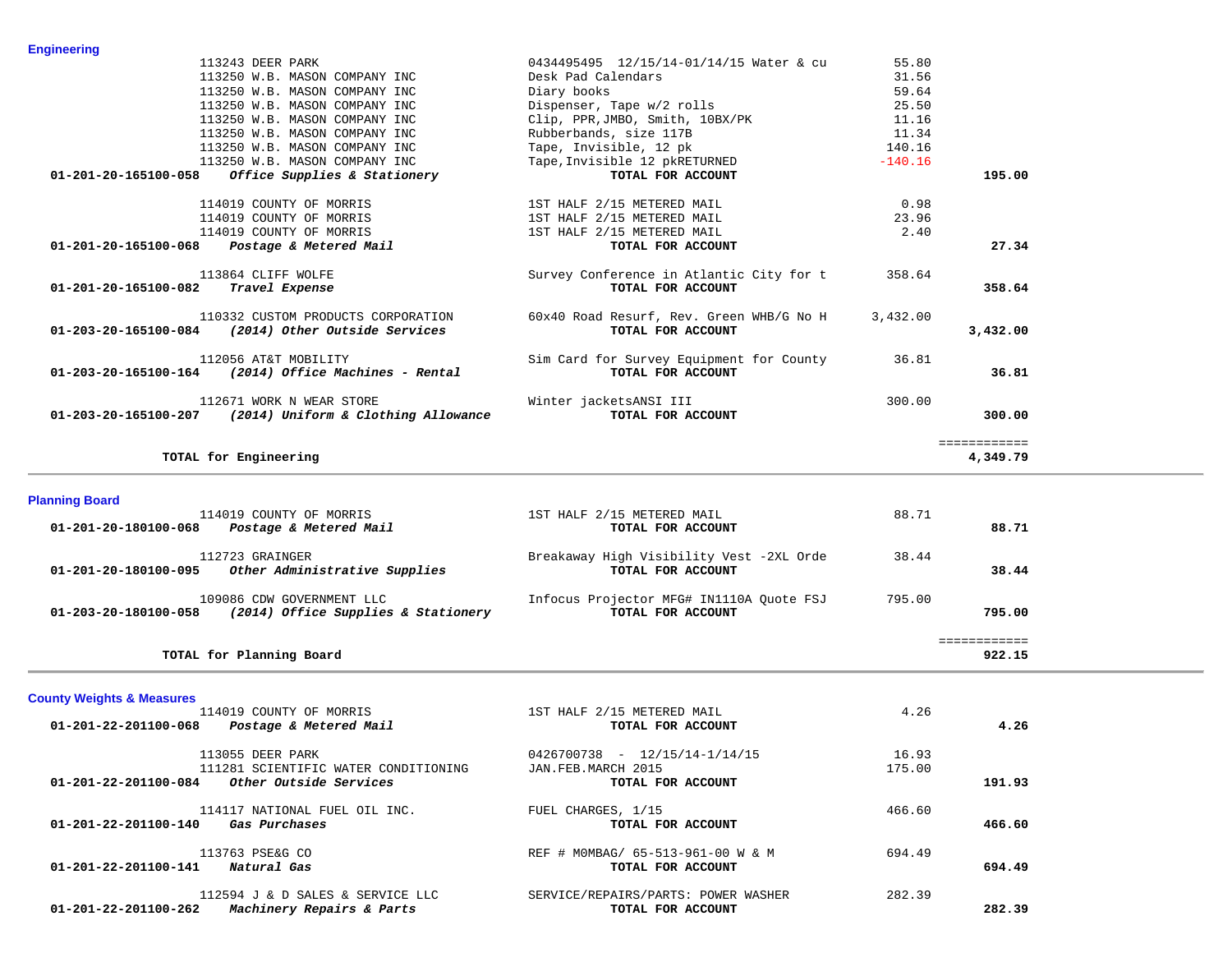| 113767 VERIZON WIRELESS<br>113766 VERIZON WIRELESS<br>(2014) Cellular Phones/Pagers<br>01-203-22-201100-031 | WEIGHTS & MEASURES<br>L&PS<br>WEIGHTS & MEASURES<br>L&PS<br>TOTAL FOR ACCOUNT | 228.29<br>229.41 | 457.70   |
|-------------------------------------------------------------------------------------------------------------|-------------------------------------------------------------------------------|------------------|----------|
| 113463 JERSEY CENTRAL POWER & LIGHT<br>(2014) Electricity<br>01-203-22-201100-137                           | 100 007 051 277 - WEIGHTS AND MEASURES D<br>TOTAL FOR ACCOUNT                 | 2.69             | 2.69     |
| 113454 DIRECT ENERGY BUSINESS MARKETING<br>01-203-22-201100-141<br>(2014) Natural Gas                       | WEIGHTS & MEASURES (612830/612936)<br>TOTAL FOR ACCOUNT                       | 931.90           | 931.90   |
| TOTAL for County Weights & Measures                                                                         |                                                                               |                  | 3,031.96 |

# **Employee Group Insurance**

| 113282 HORIZON BLUE CROSS BLUE SHIELD                         | February 2015 Mosquito Medical #05028431 | 19,625.36        |            |
|---------------------------------------------------------------|------------------------------------------|------------------|------------|
| 113281 HORIZON BLUE CROSS BLUE SHIELD                         | January 2015 Main County & Morris View D | 40,790.45        |            |
| 113279 HORIZON BLUE CROSS BLUE SHIELD                         | January 2015 PBA 151 Medical #050214709  | 173,386.13       |            |
| 113278 HORIZON BLUE CROSS BLUE SHIELD                         | February 2015 PBA 151 Medical #050284654 | 173,386.13       |            |
| 113046 HORIZON BLUE CROSS BLUE SHIELD                         | February 2015 Main County & Morris View  | 40,567.92        |            |
| 01-201-23-220100-090<br>Employee Group Insurance Expenditures | TOTAL FOR ACCOUNT                        |                  | 447,755.99 |
|                                                               |                                          |                  |            |
| 111805 J.C. SAFFOLD                                           | Medicare B - July 2014 through December  | 629.40           |            |
| 111378 MARGARET HESLIN                                        | Medicare B - July 2014 through December  | 629.40           |            |
| 111702 PETROLIN NELSON                                        | Medicare B - July 2014 through December  | 524.50           |            |
| 111167 PATRICIA GALLAGHER                                     | Medicare B - July 2014 through December  | 629.40           |            |
| 111363 RICHARD JENNINGS                                       | Medicare B - July 2014 through December  | 1,258.80         |            |
| 111135 ROSE FERRARA                                           | Medicare B - July 2014 through December  | 629.40           |            |
| 111322 RICHARD KNISS                                          | Medicare B - July 2014 through December  | 1,258.80         |            |
| 111127 THELMA EVANS-KNIGHT                                    | Medicare B - July 2014 through December  | 629.40           |            |
| 111152 JOHN FOX                                               | Medicare B - July 2014 through December  | 1,762.80         |            |
| 110985 AGNES BROWN                                            | Medicare B - July 2014 through December  | 629.40           |            |
| 111137 DEBORAH FINE                                           | Medicare B - July 2014 through December  | 629.40           |            |
| 111134 ETHEL FENTZLAFF                                        | Medicare B - July 2014 through December  | 1,258.80         |            |
| 111758 JANE RAE                                               | Medicare B - July 2014 through December  | 629.40           |            |
| 111358 THOMAS JANKE                                           | Medicare B - July 2014 through December  | 629.40           |            |
| 111325 VERNA KOLMAN                                           | Medicare B - July 2014 through December  | 1,258.80         |            |
| 110957 ALAN ABRAMSON                                          | Medicare B - July 2014 through December  | 629.40           |            |
| 111588 AVIS MCINTOSH                                          | Medicare B - July 2014 through December  | 629.40           |            |
| 111993 ANNA VOLPE                                             | Medicare B - July 2014 through December  | 629.40           |            |
| 111932 AGNES STRUBLE                                          | Medicare B - July 2014 through December  | 629.40           |            |
| 111082 ADRIANNA DENTON                                        | Medicare B - January 2014 through Decemb | 1,258.80         |            |
| 111191 ANN GREEN                                              | Medicare B - July 2014 through December  | 629.40           |            |
| 111181 AUDREY GOLDBERG                                        | Medicare B - July 2014 through December  | 629.40           |            |
| 111147 ANNIE FORBES                                           | Medicare B - July 2014 through December  | 629.40           |            |
| 111726 BARBARA OREFICE                                        | Medicare B - July 2014 through December  | 1,258.80         |            |
| 111966 CORRESTINE TROWERS                                     | Medicare B - July 2014 through December  | 1,258.80         |            |
| 110973 CLARENCE BRICKMAN                                      | Medicare B - July 2014 through December  | 629.40           |            |
| 111357 CHILRAKHA JAIRAM                                       | Medicare B - July 2014 through December  | 1,258.80         |            |
| 111370 CAROLYN JOY                                            | Medicare B - July 2014 through December  | 629.40           |            |
| 111339 CONNIE KATSAKOS                                        | Medicare B - July 2014 through December  | 629.40           |            |
| 111184 CYNTHIA GORDON                                         | Medicare B - July 2014 through December  | 629.40           |            |
| 111329 CHARLIE KRANZ                                          | Medicare B - July 2014 through December  | 629.40           |            |
| 111093 DORIS DOLAN                                            | Medicare B - July 2014 through December  | 1,258.80         |            |
| 110896 DENNIS COLDITZ                                         | Medicare B - July 2014 through December  | 629.40           |            |
| 110962 DOUGLAS BOOSER                                         | Medicare B - July 2014 through December  |                  |            |
|                                                               | Medicare B - July 2014 through December  | 1,258.80         |            |
| 111782 DOMENIC ROBERTAZZI                                     | Medicare B - July 2014 through December  | 629.40<br>629.40 |            |
| 111459 DEE LOBO                                               |                                          |                  |            |
| 110930 DOROTHY BARON                                          | Medicare B - July 2014 through December  | 629.40           |            |
| 111327 DONNA KOWALSKI                                         | Medicare B - July 2014 through December  | 1,258.80         |            |
| 111133 DANIEL FEBUS                                           | Medicare B - July 2014 through December  | 629.40           |            |
| 111123 DOMINICK ESPOSITO                                      | Medicare B - July 2014 through December  | 1,258.80         |            |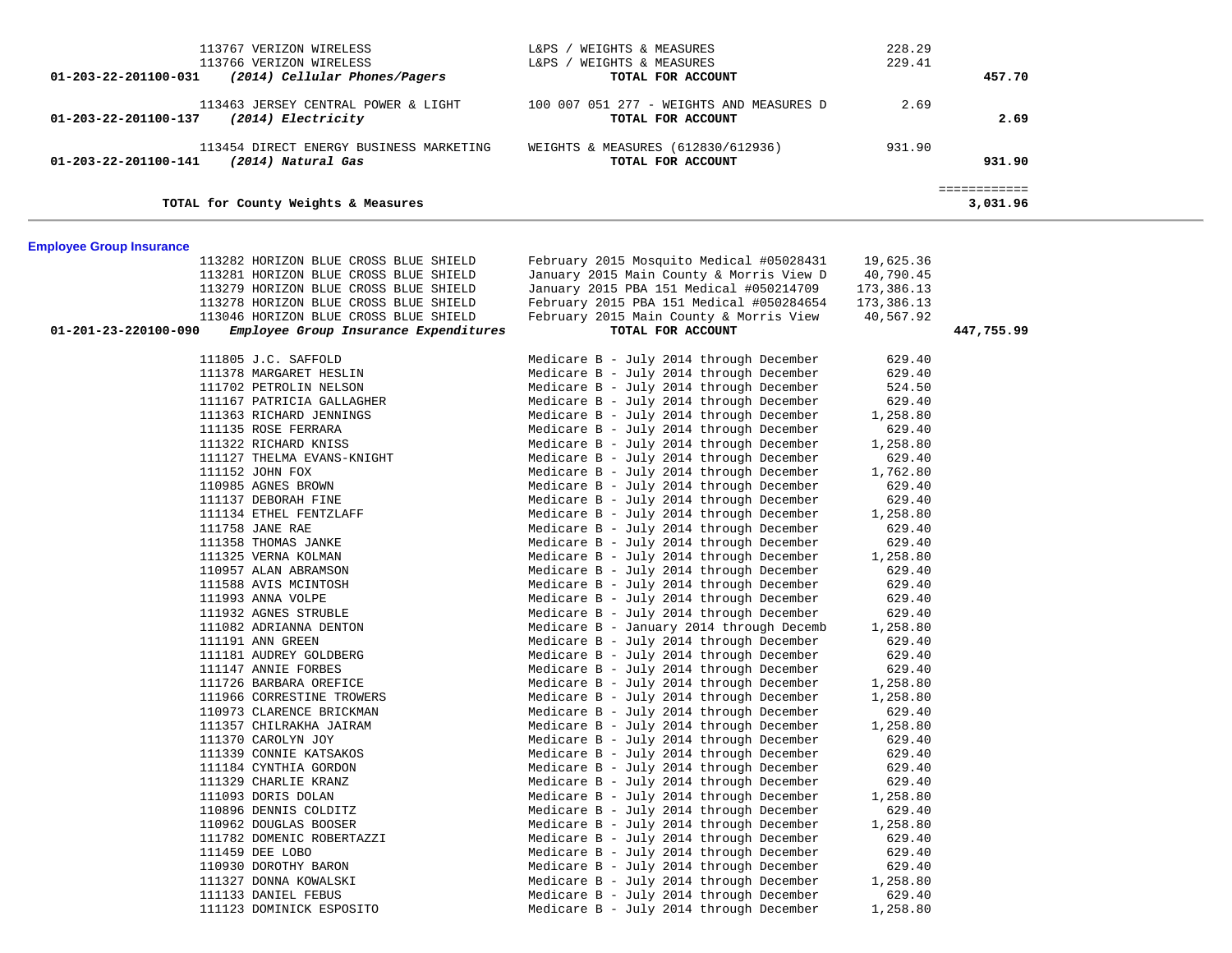111298 ELIZABETH LASSITER 111091 ELLEN DODD 111140 ERNEST H FITZHERBERT JR 111004 ELEANOR CARROLL 111318 EDWARD KLINGENER 111469 ELISABETH LUTZ 111117 EVADNE ELLIOTT 110997 EVELYN CAFFREY 111936 ELEANOR SYLVESTER 111094 ELIZABETH DONEGAN 111315 ELOUISE KING 111187 FLORENCE GRAMIGNANO 111394 GRETCHEN HAAS 111401 GISELA HARPELL 111403 GWENDOLINE HARRIS 111316 GERALDINE KITZEROW 111346 GARY L KEEFER 112014 HAROLD WHITE 111297 HELEN LARSON 111171 HENRY GARTNER 111189 IRIS GREEN  $111761$  IDA RANDLE 111313 JOYCCE KUSCHKE 112025 JOCELYN L. WILSON 111579 JOHN MCGOVERN  $111472$  JOSEPH R LYLE 110888 JOHN CICCHETTI 111081 JOHN F. DEMPSEY 111336 JOANNE KARES 110949 JOHN BERNI JR 110934 JOAN BARRY 110923 JOHN ALI 110933 JACQUELYN BARRY 110916 JOSEPHINE ABRUZZO  $111320$  JOHN M KNIGHT 111950 JAMES E TODD 111913 JOHN A SOCHA 111895 JOSEPHINE SIKORA 111160 JACQUELINE FULMORE 111412 JEANNE HEIBER 112654 JEFFREY ENDEAN 111154 JEAN FRANCIS 111692 JOAN MOSCHELLA 111129 KATHLIN FACEY 111086 LUCILLE DEZENZO 111299 LEONARD LAUTER 111575 LOUIS D MCCANN 110984 LUCILLE BROWN 111169 LEONA GAMINO  $111188$  MAVIS GRAY 111375 MARY ANN HEMPHILL 111574 MARGARET MCCANN 111757 MARIA OUILES 111959 MURIEL TREVENA 111058 MARILYN CRANDON 112015 MERITSUM WHITE 111890 MARY V SHEA 111762 MARGARET K RAVO 111007 NANCY CHARETTE 111332 ORILYN KRISA 110915 OLGA ABRAMIDES 110950 OMAR BETANCOURT 111069 PAUL DATTOLO  $\blacksquare$  Medicare B - July 2014 through

| Medicare B - July 2014 through December |  |  |                                          | 629.40   |
|-----------------------------------------|--|--|------------------------------------------|----------|
| Medicare B - July 2014 through December |  |  |                                          | 1,258.80 |
| Medicare B - July 2014 through December |  |  |                                          | 742.40   |
| Medicare B - July 2014 through December |  |  |                                          | 524.50   |
| Medicare B - July 2014 through December |  |  |                                          | 629.40   |
| Medicare B - July 2014 through December |  |  |                                          | 1,258.80 |
| Medicare B - July 2014 through December |  |  |                                          | 629.40   |
| Medicare B - July 2014 through December |  |  |                                          | 1,258.80 |
| Medicare B - July 2014 through December |  |  |                                          | 1,067.40 |
| Medicare B - July 2014 through December |  |  |                                          | 419.60   |
| Medicare B - July 2014 through December |  |  |                                          | 755.40   |
| Medicare B - July 2014 through December |  |  |                                          | 1,258.80 |
|                                         |  |  |                                          |          |
| Medicare B - July 2014 through December |  |  |                                          | 1,258.80 |
| Medicare B - July 2014 through December |  |  |                                          | 1,258.80 |
| Medicare B - July 2014 through December |  |  |                                          | 629.40   |
| Medicare B - July 2014 through December |  |  |                                          | 1,258.80 |
| Medicare B - July 2014 through December |  |  |                                          | 1,258.80 |
| Medicare B - July 2014 through December |  |  |                                          | 629.40   |
| Medicare B - July 2014 through December |  |  |                                          | 629.40   |
| Medicare B - July 2014 through December |  |  |                                          | 629.40   |
| Medicare B - July 2014 through December |  |  |                                          | 629.40   |
| Medicare B - July 2014 through December |  |  |                                          | 629.40   |
| Medicare B - July 2014 through December |  |  |                                          | 629.40   |
| Medicare B - July 2014 through December |  |  |                                          | 629.40   |
| Medicare B - July 2014 through December |  |  |                                          | 629.40   |
| Medicare B - July 2014 through December |  |  |                                          | 629.40   |
| Medicare B - July 2014 through December |  |  |                                          | 629.40   |
| Medicare B - July 2014 through December |  |  |                                          | 1,258.80 |
| Medicare B - July 2014 through December |  |  |                                          | 629.40   |
| Medicare B - July 2014 through December |  |  |                                          | 629.40   |
| Medicare B - July 2014 through December |  |  |                                          | 629.40   |
| Medicare B - July 2014 through December |  |  |                                          | 629.40   |
| Medicare B - July 2014 through December |  |  |                                          | 629.40   |
| Medicare B - July 2014 through December |  |  |                                          | 629.40   |
| Medicare B - July 2014 through December |  |  |                                          | 629.40   |
| Medicare B - July 2014 through December |  |  |                                          | 629.40   |
| Medicare B - July 2014 through December |  |  |                                          | 629.40   |
| Medicare B - July 2014 through December |  |  |                                          | 1,258.80 |
| Medicare B - July 2014 through December |  |  |                                          | 629.40   |
| Medicare B - July 2014 through December |  |  |                                          | 1,258.80 |
|                                         |  |  | Medicare B - January 2014 through Decemb | 1,258.80 |
| Medicare B - July 2014 through December |  |  |                                          | 629.40   |
| Medicare B - July 2014 through December |  |  |                                          | 629.40   |
| Medicare B - July 2014 through December |  |  |                                          | 629.40   |
| Medicare B - July 2014 through December |  |  |                                          | 629.40   |
| Medicare B - July 2014 through December |  |  |                                          | 1,258.80 |
| Medicare B - July 2014 through December |  |  |                                          | 629.40   |
| Medicare B - July 2014 through December |  |  |                                          | 629.40   |
| Medicare B - July 2014 through December |  |  |                                          | 629.40   |
|                                         |  |  |                                          |          |
| Medicare B - July 2014 through December |  |  |                                          | 1,258.80 |
| Medicare B - July 2014 through December |  |  |                                          | 881.40   |
| Medicare B - July 2014 through December |  |  |                                          | 629.40   |
| Medicare B - July 2014 through December |  |  |                                          | 629.40   |
| Medicare B - July 2014 through December |  |  |                                          | 629.40   |
| Medicare B - July 2014 through December |  |  |                                          | 629.40   |
| Medicare B - July 2014 through December |  |  |                                          | 629.40   |
| Medicare B - July 2014 through December |  |  |                                          | 629.40   |
| Medicare B - July 2014 through December |  |  |                                          | 629.40   |
| Medicare B - July 2014 through December |  |  |                                          | 629.40   |
| Medicare B - July 2014 through December |  |  |                                          | 1,258.80 |
| Medicare B - July 2014 through December |  |  |                                          | 629.40   |
| Medicare B - July 2014 through December |  |  |                                          | 629.40   |
| Medicare B - July 2014 through December |  |  |                                          | 629.40   |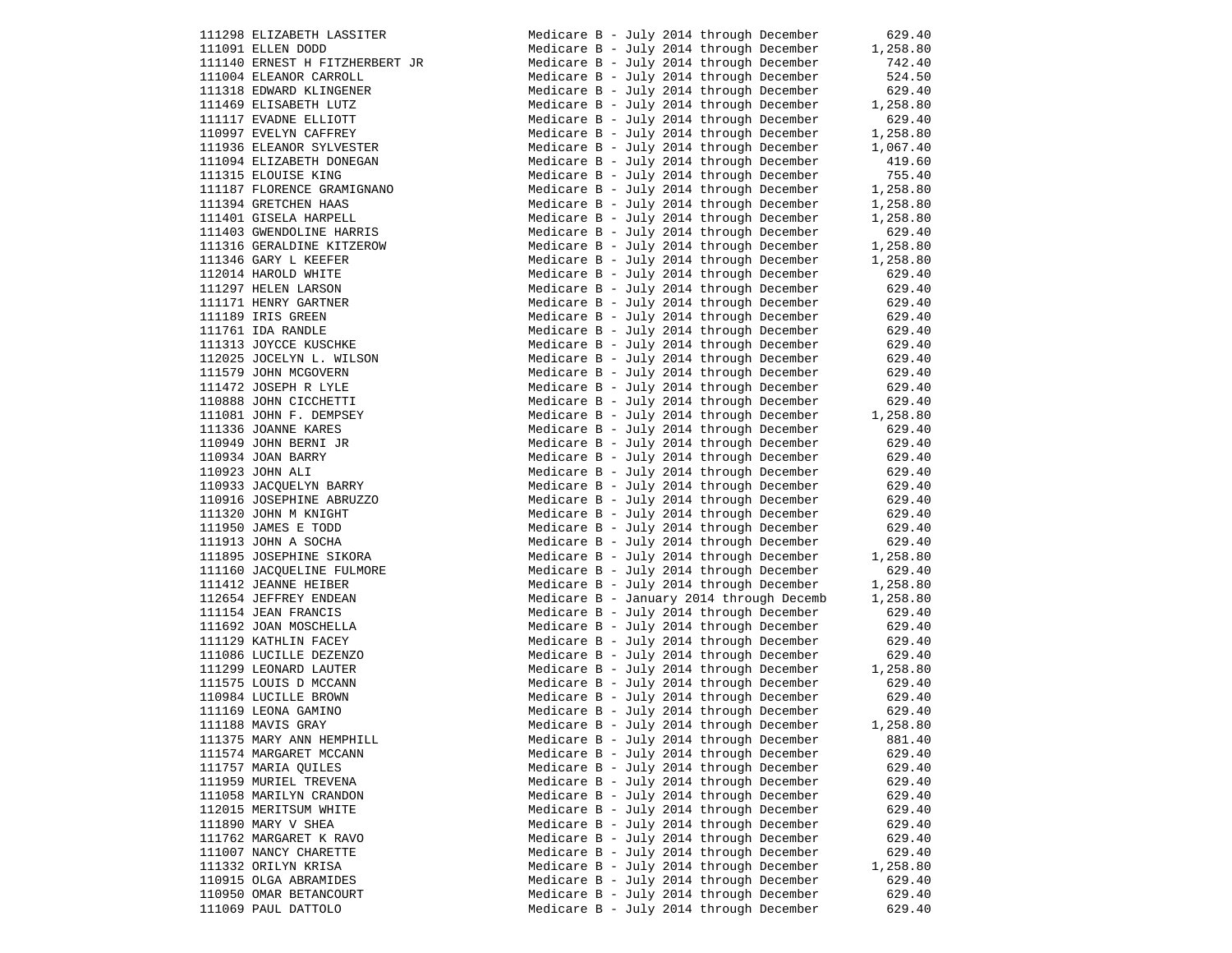| 111165 PHILIP GALATI                                                                                                            |                                         |  |  | Medicare B - July 2014 through December                                            | 629.40                                           |
|---------------------------------------------------------------------------------------------------------------------------------|-----------------------------------------|--|--|------------------------------------------------------------------------------------|--------------------------------------------------|
| 110900 PRISCILLA CONOVER                                                                                                        |                                         |  |  | Medicare B - July 2014 through December                                            | 629.40                                           |
| 111176 PATRICIA GEPPERT                                                                                                         |                                         |  |  | Medicare B - July 2014 through December                                            | 1,258.80                                         |
| 111570 PATRICIA MATHER                                                                                                          |                                         |  |  | Medicare B - July 2014 through December                                            | 629.40                                           |
| 110953 PATRICIA BIZZARO                                                                                                         |                                         |  |  | Medicare B - July 2014 through December                                            | 629.40                                           |
| 111159 RUBY FULLER                                                                                                              |                                         |  |  | Medicare B - July 2014 through December                                            | 629.40                                           |
|                                                                                                                                 |                                         |  |  |                                                                                    |                                                  |
| 111139 RONALD FISHER                                                                                                            |                                         |  |  | Medicare B - July 2014 through December                                            | 629.40                                           |
| 110952 ROGER BISHOP                                                                                                             |                                         |  |  | Medicare B - July 2014 through December                                            | 104.90                                           |
| 111900 RICHARD SKWIERALSKI                                                                                                      |                                         |  |  | Medicare B - July 2014 through December                                            | 1,846.20                                         |
| 111295 ROBIN LAMOREAUX                                                                                                          |                                         |  |  | Medicare B - July 2014 through December                                            | 629.40                                           |
| 111099 RAYMOND DRAKE                                                                                                            |                                         |  |  | Medicare B - July 2014 through December                                            | 629.40                                           |
| 111580 RALPH MCGRANE                                                                                                            |                                         |  |  | Medicare B - July 2014 through December                                            | 629.40                                           |
| 111119 RICHARD ENRIGHT                                                                                                          |                                         |  |  | Medicare B - July 2014 through December                                            | 629.40                                           |
| 111118 ROBERT EMMONS                                                                                                            |                                         |  |  | Medicare B - July 2014 through December                                            | 629.40                                           |
|                                                                                                                                 |                                         |  |  |                                                                                    |                                                  |
| 110975 RUDOLPH BRIGHT                                                                                                           |                                         |  |  | Medicare B - July 2014 through December                                            | 629.40                                           |
| 111328 STEPHEN KRALL                                                                                                            |                                         |  |  | Medicare B - July 2014 through December                                            | 629.40                                           |
| 111183 SERAFIN GONZALEZ                                                                                                         |                                         |  |  | Medicare B - July 2014 through December                                            | 629.40                                           |
| 111180 SUSIE GLEATON                                                                                                            |                                         |  |  | Medicare B - July 2014 through December                                            | 629.40                                           |
| 111946 SUDESH THAPAR                                                                                                            |                                         |  |  | Medicare B - July 2014 through December                                            | 629.40                                           |
| 111399 TRUCHSIA HANABERGH                                                                                                       |                                         |  |  |                                                                                    | Medicare B - July 2014 through December 1,258.80 |
| 111942 THERESE TERRERI                                                                                                          |                                         |  |  | Medicare B - July 2014 through December                                            | 629.40                                           |
| 111062 TERRY CRUMP                                                                                                              |                                         |  |  | Medicare B - July 2014 through December                                            | 629.40                                           |
|                                                                                                                                 |                                         |  |  |                                                                                    |                                                  |
| 111013 TILLIE CHOLLETTE                                                                                                         |                                         |  |  | Medicare B - July 2014 through December                                            | 629.40                                           |
|                                                                                                                                 |                                         |  |  | Medicare B - July 2014 through December                                            | 629.40                                           |
|                                                                                                                                 |                                         |  |  | Medicare B - July 2014 through December                                            | 629.40                                           |
|                                                                                                                                 |                                         |  |  | Medicare B - July 2014 through December                                            | 629.40                                           |
| 111170 VIOLET FORBES<br>110987 VICTORIA BRYANT<br>111002 WILLIAM CARHUFF, JR.<br>111381 WILLIAM HIDIED<br>111381 WILLIAM HIBLER |                                         |  |  | Medicare B - July 2014 through December                                            | 1,258.80                                         |
| 111471 YVONNE LYKEN                                                                                                             |                                         |  |  | Medicare B - July 2014 through December                                            | 629.40                                           |
| 113275 HORIZON BLUE CROSS BLUE SHIELD                                                                                           |                                         |  |  | December 2014 Freeholder List Medical #0                                           | 1,649,627.51                                     |
| 113274 HORIZON BLUE CROSS BLUE SHIELD                                                                                           |                                         |  |  | December 2014 PBA 151 Medical #050189345                                           | 181, 493.41                                      |
|                                                                                                                                 |                                         |  |  |                                                                                    |                                                  |
| 110936 ELIZABETH BAUERLE                                                                                                        |                                         |  |  | Medicare B - July 2014 through December                                            | 629.40                                           |
| 111958 ANN TREMALLO                                                                                                             |                                         |  |  | Medicare B - July 2014 through December                                            | 629.40                                           |
| 111323 ANNE MARIE KOECK                                                                                                         |                                         |  |  | Medicare B - July 2014 through December                                            | 629.40                                           |
| 111301 ANNE LAWLESS                                                                                                             |                                         |  |  | Medicare B - July 2014 through December                                            | 629.40                                           |
| 110917 ALMA ACEVEDO                                                                                                             |                                         |  |  | Medicare B - July 2014 through December                                            | 1,258.80                                         |
| 111155 AMPARO FRANCO                                                                                                            |                                         |  |  | Medicare B - July 2014 through December                                            | 629.40                                           |
| 111185 ARNE GOYTIL                                                                                                              |                                         |  |  | Medicare B - July 2014 through December                                            | 881.40                                           |
| 110894 ARTHUR COHEN                                                                                                             |                                         |  |  | Medicare B - July 2014 through December                                            | 629.40                                           |
|                                                                                                                                 |                                         |  |  |                                                                                    |                                                  |
| 111077 ALLISON DEMATTEO                                                                                                         |                                         |  |  | Medicare B - July 2014 through December                                            | 629.40                                           |
| 111586 ARTHUR MARTIN                                                                                                            |                                         |  |  | Medicare B - July 2014 through December                                            | 1,258.80                                         |
| 112046 ANN SURMANEK                                                                                                             |                                         |  |  | Medicare B - July 2014 through December                                            | 419.60                                           |
| 111764 ALICE REDFIELD                                                                                                           |                                         |  |  | Medicare B - July 2014 through December                                            | 629.40                                           |
| 110940 ANNABELLE BECKER                                                                                                         |                                         |  |  | Medicare B - July 2014 through December                                            | 629.40                                           |
| 110926 ALBERT ANDERSON                                                                                                          |                                         |  |  | Medicare B - July 2014 through December                                            | 629.40                                           |
| 111138 ARTHUR FIORE                                                                                                             |                                         |  |  | Medicare B - July 2014 through December                                            | 1,258.80                                         |
| 111945 ANJU THAKUR                                                                                                              |                                         |  |  | Medicare B - July 2014 through December                                            | 629.40                                           |
| 111715 ARTHUR O'BRIEN                                                                                                           |                                         |  |  | Medicare B - July 2014 through December                                            | 629.40                                           |
|                                                                                                                                 |                                         |  |  |                                                                                    |                                                  |
| 111173 ANNIE GAYDEN                                                                                                             |                                         |  |  | Medicare B - July 2014 through December                                            | 629.40                                           |
| 111143 BARBARA FLINT                                                                                                            |                                         |  |  | Medicare B - July 2014 through December                                            | 629.40                                           |
| 110928 BETTY ATTALLAH                                                                                                           |                                         |  |  | Medicare B - July 2014 through December                                            | 629.40                                           |
| 111130 BEVERLY FANOK                                                                                                            | Medicare B - July 2014 through December |  |  |                                                                                    |                                                  |
|                                                                                                                                 |                                         |  |  |                                                                                    | 1,258.80                                         |
| 110925 BATTINA ALRAZI                                                                                                           |                                         |  |  | Medicare B - July 2014 through December                                            | 629.40                                           |
|                                                                                                                                 |                                         |  |  |                                                                                    |                                                  |
| 111345 BARBARA KEEFE                                                                                                            |                                         |  |  | Medicare B - July 2014 through December                                            | 1,258.80                                         |
| 110939 BOBBY R BEAVERS                                                                                                          |                                         |  |  | Medicare B - July 2014 through December                                            | 629.40                                           |
| 111089 BETTY DIXON                                                                                                              |                                         |  |  | Medicare B - July 2014 through December                                            | 629.40                                           |
| 111353 BAILA MANDEL                                                                                                             |                                         |  |  | Medicare B - July 2014 through December                                            | 1,258.80                                         |
| 111006 CALVIN CHAMBERS                                                                                                          |                                         |  |  | Medicare B - July 2014 through December                                            | 629.40                                           |
| 111057 CYNTHIA CRAMOND                                                                                                          |                                         |  |  | Medicare B - July 2014 through December                                            | 1,258.80                                         |
| 111156 CARMEN FRANKLIN                                                                                                          |                                         |  |  | Medicare B - July 2014 through December                                            | 629.40                                           |
| 111164 CATHY GADDIS                                                                                                             |                                         |  |  | Medicare B - July 2014 through December                                            | 629.40                                           |
| 111405 CLARITA HARRISON                                                                                                         |                                         |  |  | Medicare B - July 2014 through December                                            |                                                  |
| 110948 CLARIS BERNARD                                                                                                           |                                         |  |  |                                                                                    | 1,258.80                                         |
| 111087 CAROL DI ANTHONY                                                                                                         |                                         |  |  | Medicare B - July 2014 through December<br>Medicare B - July 2014 through December | 629.40<br>629.40                                 |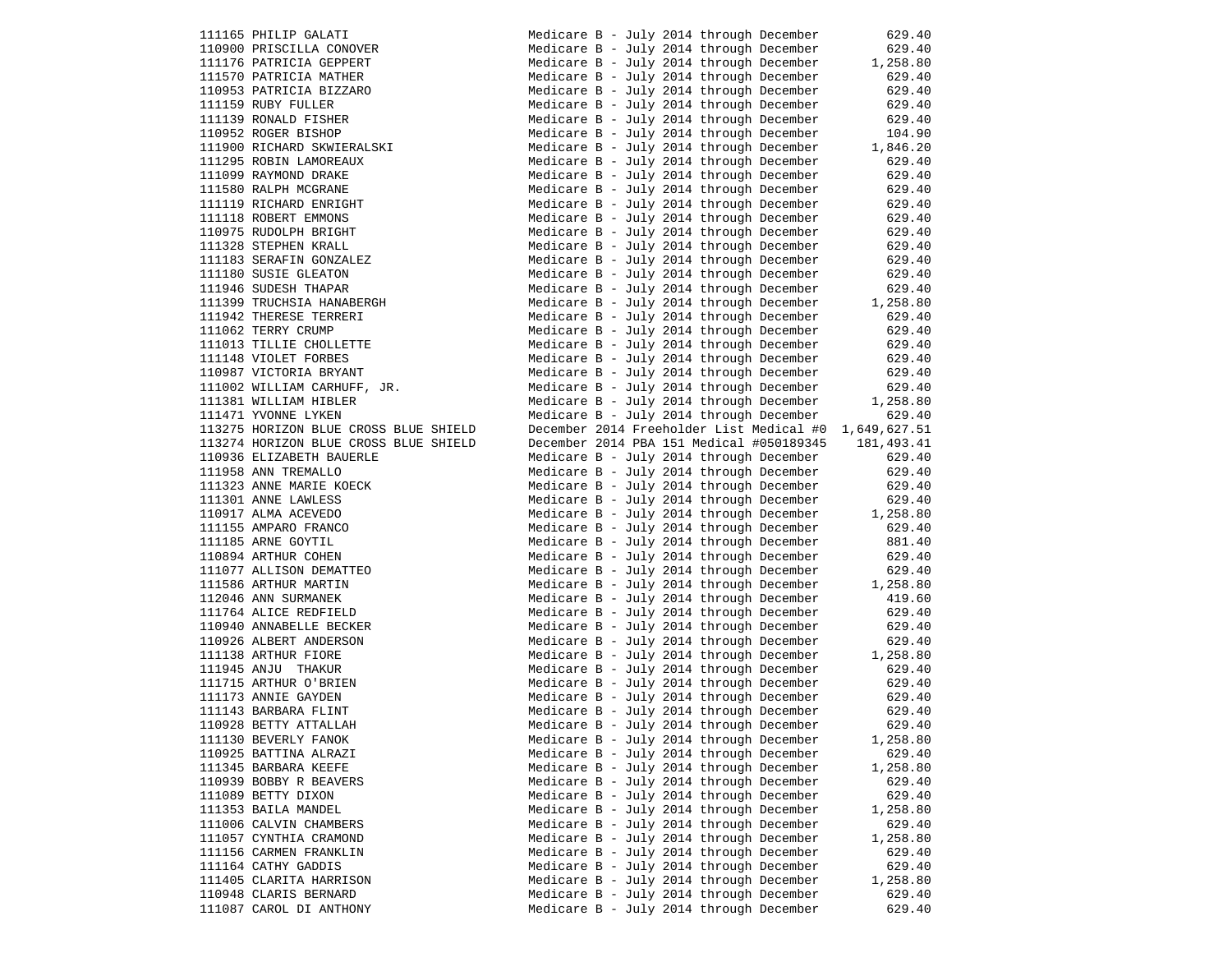111192 CHARLOTTE GREEN 110974 CHARLES BRIGHT 111001 CAROL CAREY 110935 CHERYL BARTOW 111583 CHARLES MAROTTA 110922 CLEMENCE ALEONG 111391 CHARLENE GUERRA 111393 CATHERINE GUIN 111335 CELESTE KALINA  $111194$  CARL GROSS 111193 CAROLINE GREENE 111414 DAVID HORUTZ 110977 DOROTHY BROOME 111145 DOROTHY FONG 111400 DONNA HARDEN 111577 DOROTHY MCGARVA 111326 DONALD KOSTKA 111576 DOROTHY MCCORMICK 111943 DANIEL TERRY 111589 DAVID MCKIM 110898 DOROTHY COLQUHOUN 111974 DOROTHY VALLEAU 111168 DOMINIC GALLO 111073 ELBERITA DELABASTIDE 112008 ELVA WEININGER 111409 ETHEL HAWKINS 111153 ELAINE FRANCHI 111365 ELIZABETH JOHNSON 111306 ELIZABETH LEHMAN 112655 ESTATE FRANCIS ZABRISKIE 110955 ELIJAH BLAIR JR 110946 ELIZABETH N. BELZ 111584 ESTATE OF HELEN MARSH 111070 EVA DAVIS 110960 EILEEN BONFANTI 111351 ELIZABETH KING 111158 EDWARD FRONZUTO 111935 EILEEN SWEEDY  $110964$  ELSIE BOWEN 111088 ELLEN DIDIMAMOFF 110981 EVELYN BROWN 111413 FRED E HEIDER 111940 FAY TEIXEIRA 111834 FRANCES SPICER 111102 FEROL DRUST 111380 GLORIA HIBBERT 111122 GEORGE ERATH 110943 GLENN BEEKMAN 111949 GAILE THOMPSON 111374 GENEVA JACKSON 111302 GAIL LAWRENCE 111360 GLENDA JENKINS 111961 GRACE TRIMMER 111835 GAETANO SPINELLA 110971 GORDON BREEDING JR 111131 HENRY ELLIOTT Medicare B - July 2014 through December 1,258.80 111402 HAYWARD HARRELL 111701 HELEN NELSON 111354 HENRY KAFEL 111177 HANNAH GILBERT 111190 HATTIE GREEN 111971 HELEN TYCZKOWSKI 111755 HATEF QUAZI

| Medicare B - July 2014 through December |                           |  |                                          | 629.40   |
|-----------------------------------------|---------------------------|--|------------------------------------------|----------|
| Medicare B - July 2014 through December |                           |  |                                          | 629.40   |
| Medicare B - July 2014 through December |                           |  |                                          | 629.40   |
| Medicare B - July 2014 through December |                           |  |                                          | 629.40   |
| Medicare B - July 2014 through December |                           |  |                                          | 629.40   |
| Medicare B - July 2014 through December |                           |  |                                          | 629.40   |
| Medicare B - July 2014 through December |                           |  |                                          | 1,258.80 |
| Medicare B - July 2014 through December |                           |  |                                          | 1,258.80 |
| Medicare B - July 2014 through December |                           |  |                                          | 629.40   |
| Medicare B - July 2014 through December |                           |  |                                          | 1,258.80 |
| Medicare B - July 2014 through December |                           |  |                                          | 1,258.80 |
| Medicare B - July 2014 through December |                           |  |                                          | 629.40   |
| Medicare B - July 2014 through December |                           |  |                                          | 629.40   |
| Medicare B - July 2014 through December |                           |  |                                          | 629.40   |
| Medicare B - July 2014 through December |                           |  |                                          | 629.40   |
| Medicare B - July 2014 through December |                           |  |                                          | 1,258.80 |
| Medicare B - July 2014 through December |                           |  |                                          | 1,258.80 |
| Medicare B - July 2014 through December |                           |  |                                          | 629.40   |
| Medicare B - July 2014 through December |                           |  |                                          | 1,258.80 |
| Medicare B - July 2014 through December |                           |  |                                          | 629.40   |
| Medicare B -                            |                           |  | July 2014 through December               | 629.40   |
| Medicare B - July 2014 through December |                           |  |                                          | 629.40   |
| Medicare B - July 2014 through December |                           |  |                                          | 1,258.80 |
| Medicare B - July 2014 through December |                           |  |                                          | 1,258.80 |
| Medicare B -                            |                           |  | July 2014 through December               | 629.40   |
| Medicare B - July 2014 through December |                           |  |                                          | 629.40   |
| Medicare B -                            |                           |  | July 2014 through December               | 629.40   |
| Medicare B - July 2014 through December |                           |  |                                          | 629.40   |
| Medicare B -                            |                           |  | July 2014 through December               | 629.40   |
|                                         |                           |  | Medicare B - July 2014 through August 20 | 209.80   |
| Medicare B                              | $\left\vert -\right\vert$ |  | July 2014 through December               | 629.40   |
| Medicare B - July 2014 through December |                           |  |                                          | 629.40   |
| Medicare B -                            |                           |  | July 2014 through October 2              | 419.60   |
| Medicare B - July 2014 through December |                           |  |                                          | 692.40   |
| Medicare B -                            |                           |  | July 2014 through December               | 1,258.80 |
| Medicare B - July 2014 through December |                           |  |                                          | 1,258.80 |
| Medicare B -                            |                           |  | July 2014 through December               | 1,258.80 |
| Medicare B - July 2014 through December |                           |  |                                          | 629.40   |
| Medicare B -                            |                           |  | July 2014 through December               | 1,258.80 |
| Medicare B - July 2014 through December |                           |  |                                          | 1,258.80 |
| Medicare B                              |                           |  | - July 2014 through December             | 629.40   |
| Medicare B - July 2014 through December |                           |  |                                          | 1,258.80 |
| Medicare B - July 2014 through December |                           |  |                                          | 629.40   |
| Medicare B - July 2014 through December |                           |  |                                          | 629.40   |
| Medicare B - July 2014 through December |                           |  |                                          | 1,258.80 |
| Medicare B - July 2014 through December |                           |  |                                          | 629.40   |
| Medicare B - July 2014 through December |                           |  |                                          | 1,258.80 |
| Medicare B - July 2014 through December |                           |  |                                          | 629.40   |
| Medicare B - July 2014 through December |                           |  |                                          | 629.40   |
| Medicare B - July 2014 through December |                           |  |                                          | 629.40   |
| Medicare B - July 2014 through December |                           |  |                                          | 629.40   |
| Medicare B - July 2014 through December |                           |  |                                          | 629.40   |
| Medicare B - July 2014 through December |                           |  |                                          | 629.40   |
| Medicare B - July 2014 through December |                           |  |                                          | 1,258.80 |
| Medicare B - July 2014 through December |                           |  |                                          | 629.40   |
| Medicare B - July 2014 through December |                           |  |                                          | 1,258.80 |
| Medicare B - July 2014 through December |                           |  |                                          | 1,258.80 |
|                                         |                           |  | Medicare B - January 2014 through Decemb | 2,517.60 |
| Medicare B - July 2014 through December |                           |  |                                          | 629.40   |
| Medicare B - July 2014 through December |                           |  |                                          | 629.40   |
| Medicare B - July 2014 through December |                           |  |                                          | 629.40   |
| Medicare B - July 2014 through December |                           |  |                                          | 629.40   |
|                                         |                           |  | Medicare B - July 2014 through December  | 1,258.80 |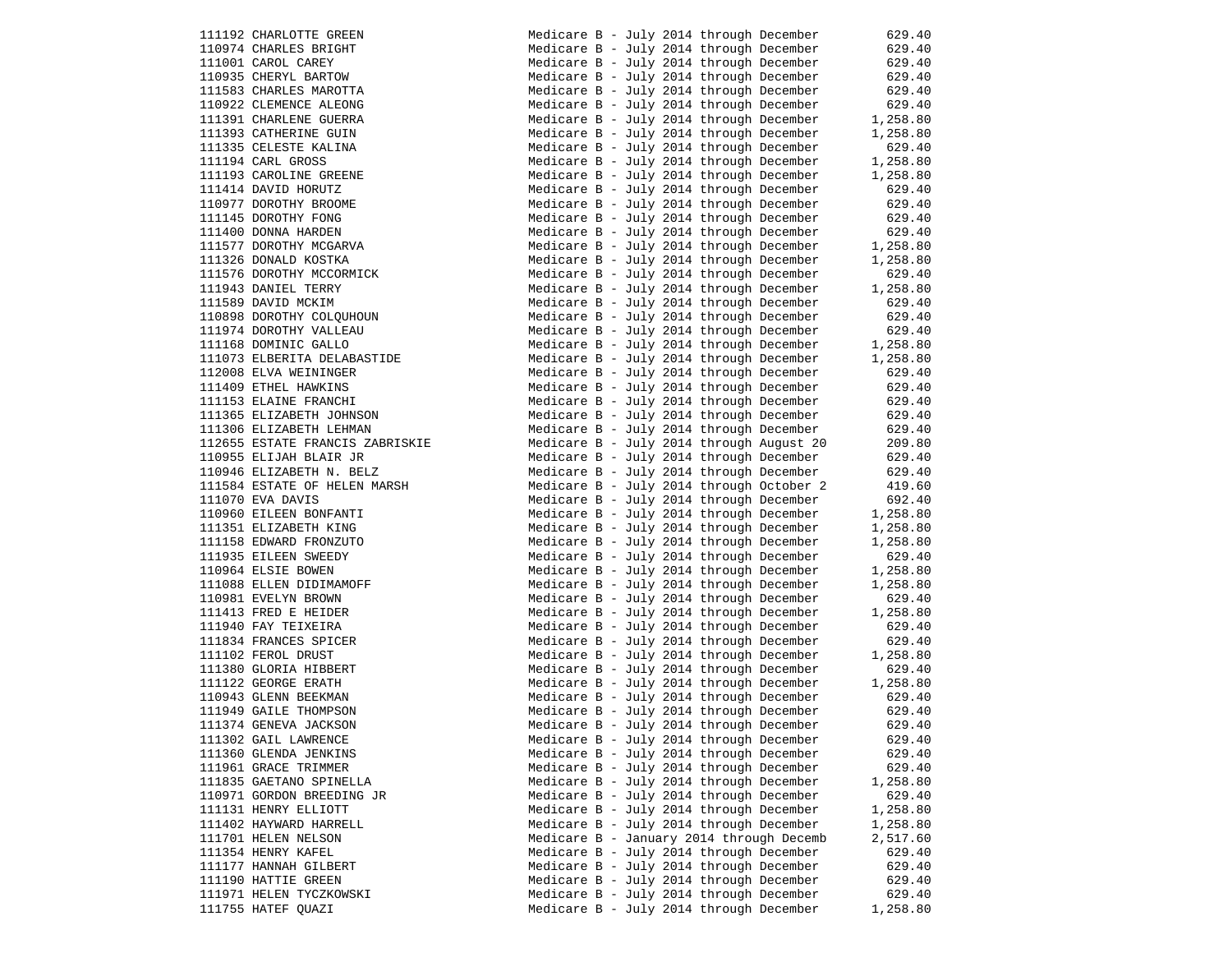112018 HELEN WILKENS 110956 IRIS BLAKE 111465 JOSEPH LOSAPIO 111305 JOAN LEFFERTS 111460 JEAN LONERGAN 112007 JANET WATTERS 111939 JEANETTE TAYLOR 111352 JOAN KING 111162 JUDITH FYFFE 110919 JOYCELENE ADAMS 111933 JOSEPH STUPPIELLO Medicare B - July 2014 through December 1,258.80 110893 JUDITH CLIFF 110887 JOHN CIARAMELLA 111960 JANET TRIGGS  $111578$  JOHN R. MCGILL 111587 JOAN MARTIN 111418 JOHN JACKSON 111404 JOHN HARRIS 110905 JOSEPH ELLIOTT 111121 JOHN ENRIGHT  $110968$  JEAN BRAGG 111296 JOHN LANZARA 111174 JOYCE GENDRAU  $111467$  JACK LUCAS 111179 JOHN GIORDANO 110945 JEANNE MARIE BELLUCCI 112013 JESSIE WEST 111894 JOSEPH SHERWOOD 111395 KATHLEEN HALL 111350 KARIN KELLY-WEISERT 111359 KARLENE JARRETT 111970 LEOPOLD TURNER 111000 LORENZO CAMPOLI 111303 LUCILLE LAWRENCE 111371 LOUISE JOY-PARKER 111407 LOUISE HARSANYI 111125 LANCELOT EVANS 111182 LUZ GOMEZ 111172 LAURA GARUBO 111376 LUIS HENAO  $111142$  LINDA FLATT 111008 LUCY CHARLES 111968 LAURA TSENG 111175 LALITHAMMA GEORGE 111972 MARIE UGLIALORO 111132 MARGARET FAUST 110889 MARILYN L CIOFFI 111470 MARY LWOWSKI 110983 MAVIS BROWN 110970 MARGARET BREE 110932 MAUREEN BARRATT 110989 MAUREEN BURIAN 111952 MARY TOGNO 111367 MILDRED JOLLY 111330 MARIANNE KRANZ 110920 MARIE ALBERT 111983 MARY VEDDER 112017 MARION G WILDER 111951 MARY ELAINE TODD 111907 MILTON SMITH 111149 MARGARET FORBES 111324 MARY NORA KOLLER 111310 MARIE LINDOR Medicare B - July 2014 through  $\text{Medicare B}$  - July 2014 through

| Medicare B - July 2014 through December                                            |  |  |                                         | 1,258.80         |
|------------------------------------------------------------------------------------|--|--|-----------------------------------------|------------------|
| Medicare B - July 2014 through December                                            |  |  |                                         | 629.40           |
| Medicare B - July 2014 through December                                            |  |  |                                         | 629.40           |
| Medicare B - July 2014 through December                                            |  |  |                                         | 629.40           |
| Medicare B - July 2014 through December                                            |  |  |                                         | 1,258.80         |
| Medicare B - July 2014 through December                                            |  |  |                                         | 629.40           |
| Medicare B - July 2014 through December                                            |  |  |                                         | 629.40           |
| Medicare B - July 2014 through December                                            |  |  |                                         | 629.40           |
| Medicare B - July 2014 through December                                            |  |  |                                         | 1,258.80         |
| Medicare B - July 2014 through December                                            |  |  |                                         | 629.40           |
| Medicare B - July 2014 through December                                            |  |  |                                         | 1,258.80         |
| Medicare B - July 2014 through December                                            |  |  |                                         | 1,258.80         |
| Medicare B - July 2014 through December                                            |  |  |                                         | 1,258.80         |
| Medicare B - July 2014 through December                                            |  |  |                                         | 629.40           |
| Medicare B - July 2014 through December                                            |  |  |                                         | 629.40           |
| Medicare B - July 2014 through December                                            |  |  |                                         | 629.40           |
| Medicare B - July 2014 through December                                            |  |  |                                         | 629.40           |
| Medicare B - July 2014 through December                                            |  |  |                                         | 629.40           |
| Medicare B - July 2014 through December                                            |  |  |                                         | 629.40           |
| Medicare B - July 2014 through December                                            |  |  |                                         | 1,258.80         |
| Medicare B - July 2014 through December                                            |  |  |                                         | 629.40           |
| Medicare B - July 2014 through December                                            |  |  |                                         | 629.40           |
| Medicare B - July 2014 through December                                            |  |  |                                         | 629.40           |
| Medicare B - July 2014 through December                                            |  |  |                                         | 1,258.80         |
| Medicare B - July 2014 through December                                            |  |  |                                         | 1,258.80         |
| Medicare B - July 2014 through December                                            |  |  |                                         | 629.40           |
| Medicare B - July 2014 through December                                            |  |  |                                         | 629.40           |
| Medicare B - July 2014 through December                                            |  |  |                                         | 629.40           |
| Medicare B - July 2014 through December                                            |  |  |                                         | 1,258.80         |
| Medicare B - July 2014 through December                                            |  |  |                                         | 1,322.10         |
| Medicare B - July 2014 through December                                            |  |  |                                         | 629.40           |
| Medicare B - July 2014 through December                                            |  |  |                                         | 629.40           |
| Medicare B - July 2014 through December                                            |  |  |                                         | 1,258.80         |
| Medicare B - July 2014 through December<br>Medicare B - July 2014 through December |  |  |                                         | 629.40           |
|                                                                                    |  |  |                                         | 1,258.80         |
| Medicare B - July 2014 through December<br>Medicare B - July 2014 through December |  |  |                                         | 629.40<br>629.40 |
| Medicare B - July 2014 through December                                            |  |  |                                         | 629.40           |
| Medicare B - July 2014 through December                                            |  |  |                                         | 629.40           |
| Medicare B - July 2014 through December                                            |  |  |                                         | 629.40           |
| Medicare B - July 2014 through December                                            |  |  |                                         | 629.40           |
| Medicare B - July 2014 through December                                            |  |  |                                         | 629.40           |
| Medicare B - July 2014 through December                                            |  |  |                                         | 1,258.80         |
| Medicare B - July 2014 through December                                            |  |  |                                         | 629.40           |
| Medicare B - July 2014 through December                                            |  |  |                                         | 1,258.80         |
| Medicare B - July 2014 through December                                            |  |  |                                         | 1,067.40         |
| Medicare B - July 2014 through December                                            |  |  |                                         | 1,258.80         |
| Medicare B - July 2014 through December                                            |  |  |                                         | 1,258.80         |
| Medicare B - July 2014 through December                                            |  |  |                                         | 1,258.80         |
| Medicare B - July 2014 through December                                            |  |  |                                         | 629.40           |
| Medicare B - July 2014 through December                                            |  |  |                                         | 629.40           |
|                                                                                    |  |  | Medicare B - July 2014 through December | 629.40           |
|                                                                                    |  |  | Medicare B - July 2014 through December | 629.40           |
| Medicare B - July 2014 through December                                            |  |  |                                         | 629.40           |
|                                                                                    |  |  | Medicare B - July 2014 through December | 629.40           |
| Medicare B - July 2014 through December                                            |  |  |                                         | 629.40           |
|                                                                                    |  |  | Medicare B - July 2014 through December | 1,258.80         |
| Medicare B - July 2014 through December                                            |  |  |                                         | 629.40           |
| Medicare B - July 2014 through December                                            |  |  |                                         | 629.40           |
| Medicare B - July 2014 through December                                            |  |  |                                         | 629.40           |
| Medicare B - July 2014 through December                                            |  |  |                                         | 629.40           |
| Medicare B - July 2014 through December                                            |  |  |                                         | 629.40           |
| Medicare B - July 2014 through December                                            |  |  |                                         | 629.40           |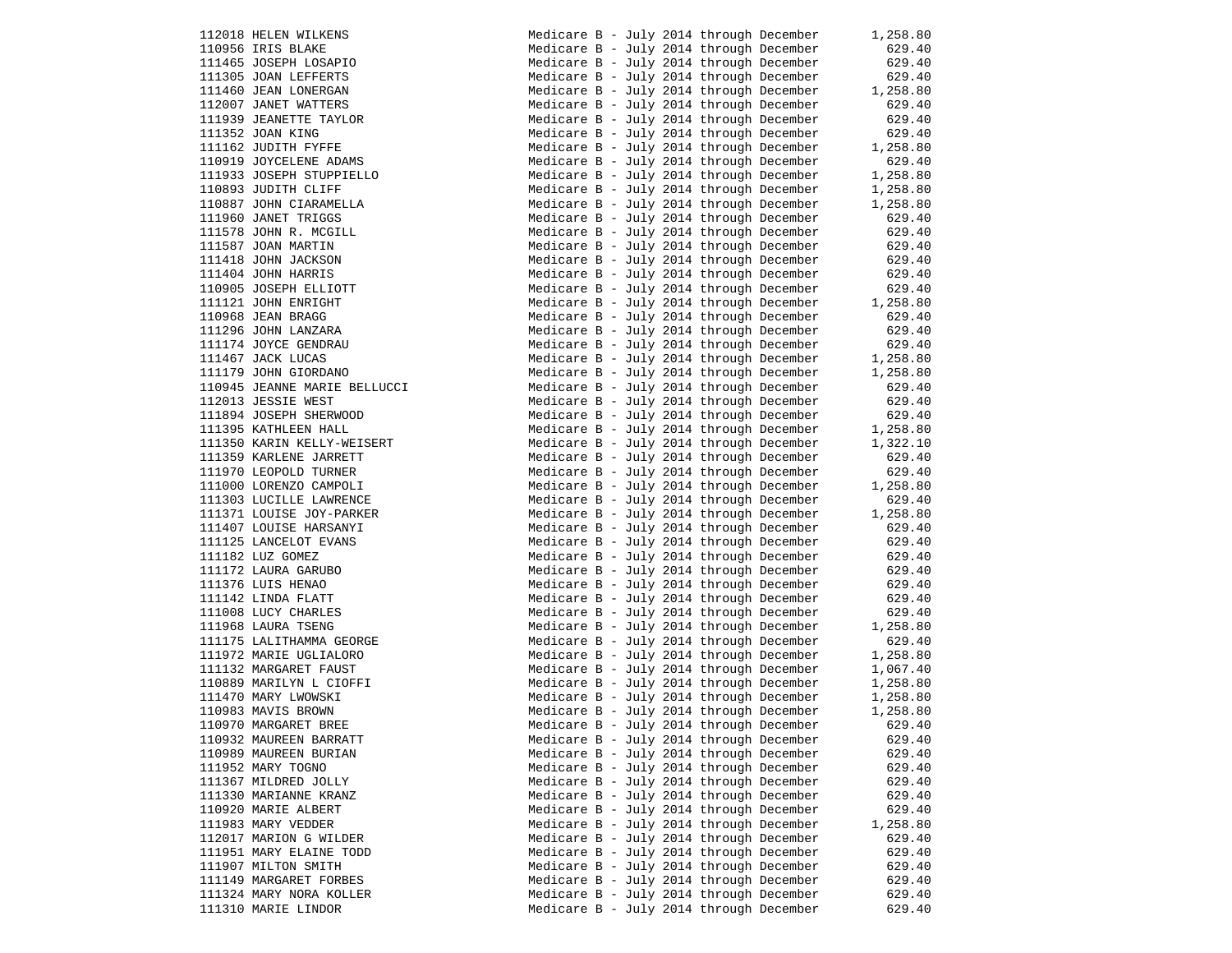| TOTAL for Employee Group Insurance                               |                                                                                    | ============<br>2,559,628.67 |
|------------------------------------------------------------------|------------------------------------------------------------------------------------|------------------------------|
| (2014) Employee Group Insurance Expendit<br>01-203-23-220100-090 | TOTAL FOR ACCOUNT                                                                  | 2,111,872.68                 |
| 111997 WALTER WALKER                                             | Medicare B - July 2014 through December                                            | 629.40                       |
| 112022 WILLIAM WILLIS                                            | Medicare B - July 2014 through December                                            | 1,258.80                     |
| 111349 WILLIAM KELLY                                             | Medicare B - July 2014 through December                                            | 629.40                       |
| 111128 WILLIAM EVERS                                             | Medicare B - July 2014 through December                                            | 1,258.80                     |
| 111321 WILLIAM KNIGHT                                            | Medicare B - July 2014 through December                                            | 629.40                       |
| 110899 WALTER CONKLIN                                            | Medicare B - July 2014 through December                                            | 1,258.80                     |
| 111982 VERONICA VASSEL                                           | Medicare B - July 2014 through December                                            | 629.40                       |
| 110999 VARLO CAMPBELL                                            | Medicare B - July 2014 through December                                            | 629.40                       |
| 111157 VERNA FRASER                                              | Medicare B - July 2014 through December                                            | 629.40                       |
| 111818 THOMAS SCERBO                                             | Medicare B - July 2014 through December                                            | 629.40                       |
| 111419 THERESA JACKSON                                           | Medicare B - July 2014 through December                                            | 629.40                       |
| 112019 THOMAS WILLIAMS                                           | Medicare B - July 2014 through December                                            | 629.40                       |
| 111314 STEVE J MACIAG<br>111136 SANDILLO FICO                    | Medicare B - July 2014 through December<br>Medicare B - July 2014 through December | 1,258.80<br>1,258.80         |
| 111338 SHEILA KARNER                                             | Medicare B - July 2014 through December                                            | 1,258.80                     |
| 111366 SONIA JOHNSTON                                            | Medicare B - July 2014 through December                                            | 629.40                       |
| 111980 SALLY VANORSKI                                            | Medicare B - July 2014 through December                                            | 629.40                       |
| 111677 SYLVIA MIDLER                                             | Medicare B - July 2014 through December                                            | 629.40                       |
| 111115 SOPHIE DYER                                               | Medicare B - July 2014 through December                                            | 629.40                       |
| 111304 ROSALIND LEBLANC                                          | Medicare B - July 2014 through December                                            | 629.40                       |
| 112016 RAMONA WHITMORE                                           | Medicare B - July 2014 through December                                            | 629.40                       |
| 111969 STEPHEN TURKO                                             | Medicare B - July 2014 through December                                            | 1,258.80                     |
| 111124 RICHARD ESTLER                                            | Medicare B - July 2014 through December                                            | 629.40                       |
| 111011 RHODA CHASE                                               | Medicare B - July 2014 through December                                            | 1,258.80                     |
| 111151 RITA FORTENBERRY                                          | Medicare B - July 2014 through December                                            | 629.40                       |
| 111196 RARZELL GRUBBS                                            | Medicare B - July 2014 through December                                            | 629.40                       |
| 111074 ROSALIE DELLI SANTI                                       | Medicare B - July 2014 through December                                            | 1,258.80                     |
| 110972 REGINA BRENDLE                                            | Medicare B - July 2014 through December                                            | 1,258.80                     |
| 111331 R. GAYLE KRANZ                                            | Medicare B - July 2014 through December                                            | 629.40                       |
| 110890 RONALD CIUFFREDA                                          | Medicare B - July 2014 through December                                            | 2,132.96                     |
| 111973 ROSEMARY UHL                                              | Medicare B - July 2014 through December                                            | 629.40                       |
| 111063 ROSELIND A. CUDJOE                                        | Medicare B - July 2014 through December                                            | 629.40                       |
| 111195 ROSALIE GROW                                              | Medicare B - July 2014 through December                                            | 629.40                       |
| 111059 RUTH CRANE                                                | Medicare B - July 2014 through December                                            | 629.40                       |
| 111064 RALPH CUEMAN                                              | Medicare B - July 2014 through December                                            | 1,258.80                     |
| 110978 RALPH BROWN                                               | Medicare B - July 2014 through December                                            | 1,258.80                     |
| 111379 PETER HEYWANG                                             | Medicare B - July 2014 through December                                            | 1,258.80                     |
| 111307 PATRICIA LEPOFSKY                                         | Medicare B - July 2014 through December                                            | 1,258.80                     |
| 110891 PATRICIA CLARK                                            | Medicare B - July 2014 through December                                            | 629.40                       |
| 111397 PATRICIA HALLIGAN                                         | Medicare B - July 2014 through December                                            | 629.40                       |
| 111347 PHYLLIS KELLEY                                            | Medicare B - July 2014 through December                                            | 629.40                       |
| 111962 PREMLATABE TRIVEDI                                        | Medicare B - July 2014 through December                                            | 629.40                       |
| 111825 PATRICIA SCUDDER                                          | Medicare B - July 2014 through December                                            | 629.40                       |
| 111416 OEGLAIRE INGRAM                                           | Medicare B - July 2014 through December                                            | 1,258.80                     |
| 111989 OLGA VISCO                                                | Medicare B - July 2014 through December                                            | 629.40                       |
| 111468 NANCY A LUTES                                             | Medicare B - July 2014 through December                                            | 629.40                       |
| 111106 NANCY DUNLEAVY<br>111670 NANCY MEEKER                     | Medicare B - July 2014 through December<br>Medicare B - July 2014 through December | 629.40<br>629.40             |
| 111948 NELLIE THOMPSON                                           | Medicare B - July 2014 through December                                            | 629.40                       |
| 111420 MAMIE JACOBUS                                             | Medicare B - July 2014 through December                                            | 629.40                       |
| 111076 MICHAEL DELVECCHIO                                        | Medicare B - July 2014 through December                                            | 1,258.80                     |
|                                                                  |                                                                                    |                              |

 $\overline{\phantom{a}}$ 

 112969 SOLAR TECHNOLOGY INC. Cell Service Renewal for VMS Boards per 900.00  **01-201-25-252100-031** *Cellular Phones/Pagers* **TOTAL FOR ACCOUNT 900.00**

113565 ALL COUNTY RENTAL CENTER Propane Tank Refill, 2/5/15, Acct 61631 66.00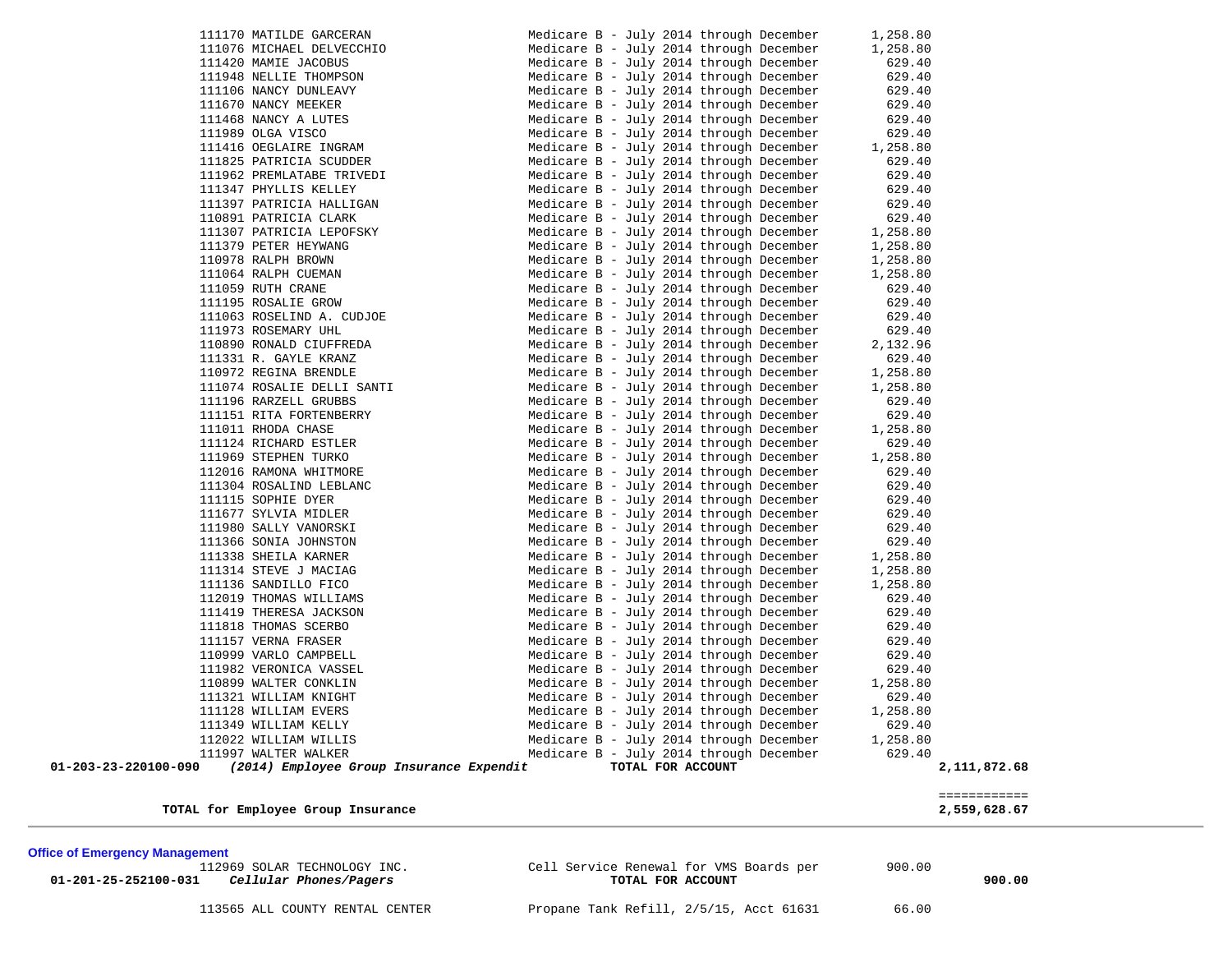| 01-201-25-252100-059         | Other General Expenses                                                     | TOTAL FOR ACCOUNT                                                                   |                  | 66.00        |  |
|------------------------------|----------------------------------------------------------------------------|-------------------------------------------------------------------------------------|------------------|--------------|--|
|                              | 114019 COUNTY OF MORRIS                                                    | 1ST HALF 2/15 METERED MAIL                                                          | 0.48             |              |  |
|                              | 114019 COUNTY OF MORRIS                                                    | 1ST HALF 2/15 METERED MAIL                                                          | 3.09             |              |  |
| 01-201-25-252100-068         | Postage & Metered Mail                                                     | TOTAL FOR ACCOUNT                                                                   |                  | 3.57         |  |
|                              |                                                                            |                                                                                     |                  |              |  |
|                              | 113767 VERIZON WIRELESS                                                    | L&PS / ADMIN                                                                        | 114.03           |              |  |
|                              | 113766 VERIZON WIRELESS                                                    | L&PS / ADMIN                                                                        | 114.03           |              |  |
| 01-203-25-252100-031         | (2014) Cellular Phones/Pagers                                              | TOTAL FOR ACCOUNT                                                                   |                  | 228.06       |  |
|                              |                                                                            |                                                                                     |                  |              |  |
|                              | 112643 TRITEC OFFICE EQUIPMENT INC                                         | Machine#6216, 1/12/15, Color Copies, 4th                                            | 17.50            |              |  |
| 01-203-25-252100-058         | (2014) Office Supplies & Stationery                                        | TOTAL FOR ACCOUNT                                                                   |                  | 17.50        |  |
|                              |                                                                            |                                                                                     |                  |              |  |
|                              | 109106 BIOSTAT, LLC                                                        | EMS Tactical Support Training supplies p                                            | 1,326.00         |              |  |
| 01-203-25-252100-059         | (2014) Other General Expenses                                              | TOTAL FOR ACCOUNT                                                                   |                  | 1,326.00     |  |
|                              |                                                                            |                                                                                     |                  |              |  |
|                              |                                                                            |                                                                                     |                  | ============ |  |
|                              | TOTAL for Office of Emergency Management                                   |                                                                                     |                  | 2,541.13     |  |
|                              |                                                                            |                                                                                     |                  |              |  |
| <b>Communications Center</b> |                                                                            |                                                                                     |                  |              |  |
|                              | 113005 STAPLES ADVANTAGE                                                   | $1/16/15$ , NYC1054187, Office supplies, or                                         | 368.24           |              |  |
|                              | 113005 STAPLES ADVANTAGE                                                   | 1/16/15, NYC1054187, Office supplies, or                                            | 4.89             |              |  |
| 01-201-25-252105-058         | Office Supplies & Stationery                                               | TOTAL FOR ACCOUNT                                                                   |                  | 373.13       |  |
|                              |                                                                            |                                                                                     |                  |              |  |
|                              | 114019 COUNTY OF MORRIS                                                    | 1ST HALF 2/15 METERED MAIL                                                          | 19.34            |              |  |
| 01-201-25-252105-068         | Postage & Metered Mail                                                     | TOTAL FOR ACCOUNT                                                                   |                  | 19.34        |  |
|                              |                                                                            |                                                                                     |                  |              |  |
|                              | 112347 KEYSTONE PUBLIC SAFETY INC.                                         | SOW#138373, Add the "EXT" field to the C                                            | 300.00           |              |  |
|                              | 112347 KEYSTONE PUBLIC SAFETY INC.                                         | SOW#138537, Develop following process: A                                            | 450.00           |              |  |
|                              | 112347 KEYSTONE PUBLIC SAFETY INC.                                         | SOW#138666, ADD the zipcode of the call                                             | 300.00           |              |  |
|                              | 112347 KEYSTONE PUBLIC SAFETY INC.                                         | SOW#138645, 1) Add ability to enter spec                                            | 1,200.00         |              |  |
|                              | 112347 KEYSTONE PUBLIC SAFETY INC.                                         | SOW#138678, Add ability to schedule unit                                            | 750.00           |              |  |
|                              | 112347 KEYSTONE PUBLIC SAFETY INC.                                         | SOW#138781, Provide a new log that the s                                            | 450.00           |              |  |
|                              | 112267 KEYSTONE PUBLIC SAFETY INC.                                         | Quote 1/5/14, Fire Mobile License                                                   | 9,000.00         |              |  |
|                              | 112267 KEYSTONE PUBLIC SAFETY INC.                                         | Quote 1/5/15, Fire Mobile maintenance                                               | 2,385.00         |              |  |
|                              | 112267 KEYSTONE PUBLIC SAFETY INC.                                         | Quote 1/6/15, KeyMap Desktop License (50                                            | 4,950.00         |              |  |
|                              | 112267 KEYSTONE PUBLIC SAFETY INC.                                         | Quote 1/6/15, KeyMap Desktop maintenance                                            | 1,782.00         |              |  |
| 01-201-25-252105-078         | Software Maintenance                                                       | TOTAL FOR ACCOUNT                                                                   |                  | 21,567.00    |  |
|                              | 113393 AMERICAN TOWER CORPORATION                                          | Tower rental February 2015, Green Pond R                                            | 1,872.72         |              |  |
| 01-201-25-252105-131         | County Wide Radio System                                                   | TOTAL FOR ACCOUNT                                                                   |                  | 1,872.72     |  |
|                              |                                                                            |                                                                                     |                  |              |  |
|                              | 113404 MUNICIPAL CAPITAL CORP                                              | Jan2015, Feb2015                                                                    | 439.25           |              |  |
| 01-201-25-252105-164         | Office Machines - Rental                                                   | TOTAL FOR ACCOUNT                                                                   |                  | 439.25       |  |
|                              |                                                                            |                                                                                     |                  |              |  |
|                              | 111230 APCO INTERNATIONAL                                                  | 12/5/14, member# 101873, full member, At                                            | 92.00            |              |  |
| 01-203-25-252105-023         | (2014) Associations and Memberships                                        | TOTAL FOR ACCOUNT                                                                   |                  | 92.00        |  |
|                              |                                                                            |                                                                                     |                  |              |  |
|                              | 111234 FEDEX                                                               | 3876-2044-3, 12/8/14, Postage, tracking                                             | 26.64            |              |  |
| 01-203-25-252105-068         | (2014) Postage & Metered Mail                                              | TOTAL FOR ACCOUNT                                                                   |                  | 26.64        |  |
|                              |                                                                            |                                                                                     |                  |              |  |
|                              | 112987 VOIANCE LANGUAGE SERVICES, LLC                                      | 12/31/14, Interpreter fees (12/1/14-12/3                                            | 496.08           |              |  |
| 01-203-25-252105-117         | (2014) Interpretor Fees                                                    | TOTAL FOR ACCOUNT                                                                   |                  | 496.08       |  |
|                              |                                                                            |                                                                                     |                  |              |  |
|                              | 113392 JERSEY CENTRAL POWER & LIGHT                                        | 100 078 770 714, 1/23/15, Conkling Rd Fl                                            | 624.56           |              |  |
|                              | 113392 JERSEY CENTRAL POWER & LIGHT                                        | 100 082 995 745, 1/23/15, Conkling Rd An                                            | 10.80            |              |  |
|                              | 113392 JERSEY CENTRAL POWER & LIGHT                                        | 100 078 774 427, 1/27/15, Ross Dr Boonto                                            | 689.99           |              |  |
|                              | 113392 JERSEY CENTRAL POWER & LIGHT                                        | 100 078 772 546, 1/29/15, Weldon Rd Oak                                             | 281.34           |              |  |
|                              | 112988 JERSEY CENTRAL POWER & LIGHT                                        | 100 078 771 605, 1/14/15, George St Dove                                            | 399.70           |              |  |
|                              | 112988 JERSEY CENTRAL POWER & LIGHT                                        | 100 078 772 421, 1/15/15, Hickory Tvrn R<br>100 100 194 933, 1/15/15, High Ridge Rd | 805.80           |              |  |
|                              | 112988 JERSEY CENTRAL POWER & LIGHT<br>112988 JERSEY CENTRAL POWER & LIGHT | 100 097 920 035, 1/16/15, W Springtown R                                            | 334.66<br>437.47 |              |  |
|                              |                                                                            |                                                                                     |                  |              |  |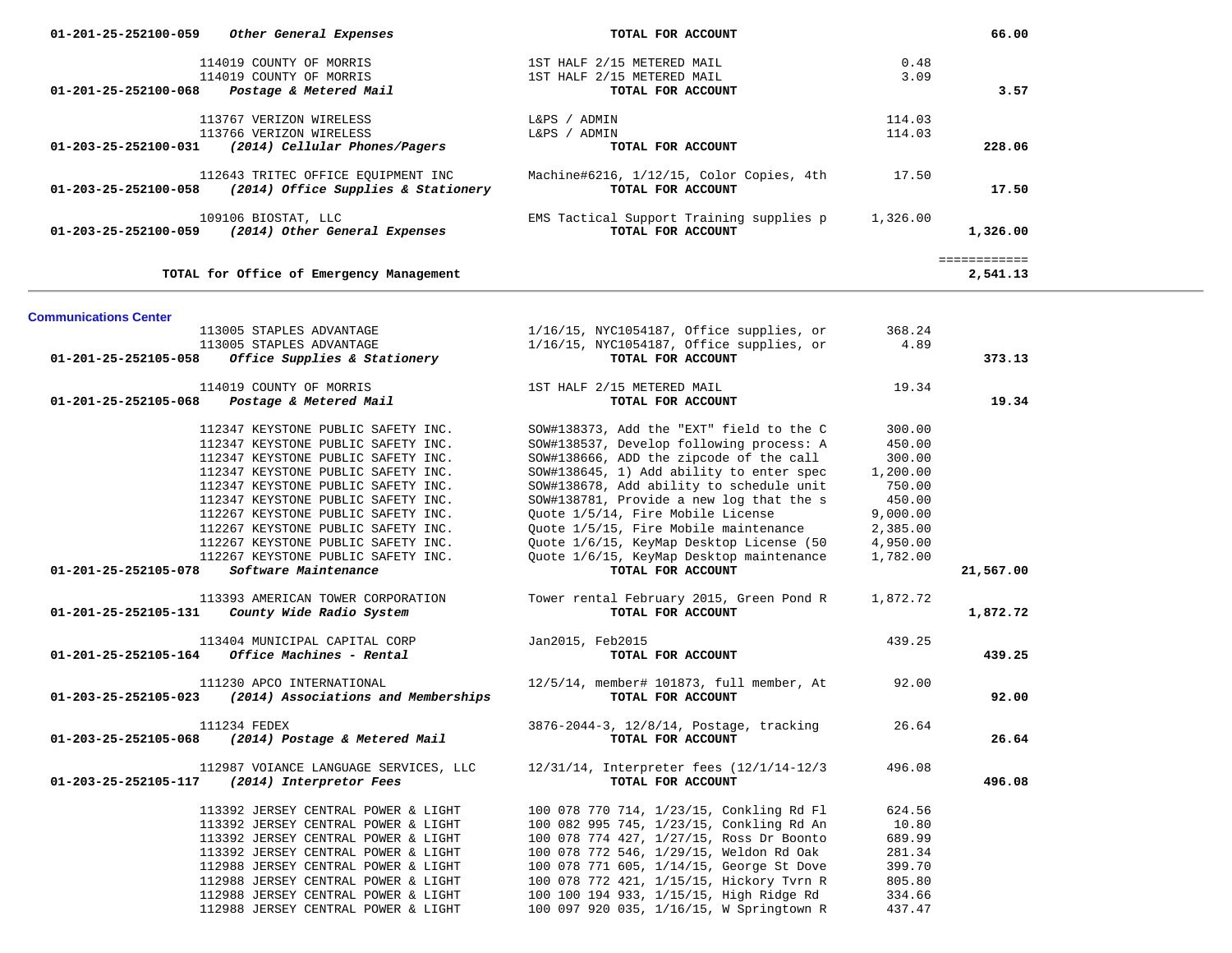|                                                               | TOTAL for County Medical Examiner Office                                                                |                                                                                                                                                      |                            | ============<br>236.42    |
|---------------------------------------------------------------|---------------------------------------------------------------------------------------------------------|------------------------------------------------------------------------------------------------------------------------------------------------------|----------------------------|---------------------------|
| 01-203-25-254100-059                                          | 113655 FEDEX<br>(2014) Other General Expenses                                                           | AC#164215938, 12/8/14, 21-14-0176<br>TOTAL FOR ACCOUNT                                                                                               | 111.88                     | 111.88                    |
|                                                               | 113658 DEER PARK<br>$01 - 203 - 25 - 254100 - 058$ (2014) Office Supplies & Stationery                  | AC#0434597878, 12/17/14<br>TOTAL FOR ACCOUNT                                                                                                         | 30.48                      | 30.48                     |
|                                                               | 113656 MAYO MEDICAL LABORATORIES<br>01-203-25-254100-035 (2014) Consultation Fee                        | AC#7024512, 12/31/14, Case 21140176<br>TOTAL FOR ACCOUNT                                                                                             | 59.70                      | 59.70                     |
|                                                               | 114019 COUNTY OF MORRIS<br>$01 - 201 - 25 - 254100 - 068$ Postage & Metered Mail                        | 1ST HALF 2/15 METERED MAIL<br>TOTAL FOR ACCOUNT                                                                                                      | 8.46                       | 8.46                      |
| <b>County Medical Examiner Office</b><br>01-201-25-254100-058 | 113666 DEER PARK<br>Office Supplies & Stationery                                                        | AC#0434597878, 1/16/15<br>TOTAL FOR ACCOUNT                                                                                                          | 25.90                      | 25.90                     |
|                                                               | TOTAL for Communications Center                                                                         |                                                                                                                                                      |                            | ============<br>30,373.10 |
| 01-203-25-252105-258                                          | 109007 CDW GOVERNMENT LLC<br>108985 CDW GOVERNMENT LLC<br>108985 CDW GOVERNMENT LLC<br>(2014) Equipment | Ouote# FRRW048, 11/5/14, MRESC State App<br>11/18/14, Quote#FSJC473, Cyber Acoustics<br>11/18/14, Quote#FSJC473, Startech 3.5mm<br>TOTAL FOR ACCOUNT | 236.55<br>211.20<br>185.90 | 633.65                    |
|                                                               | 113404 MUNICIPAL CAPITAL CORP<br>$01-203-25-252105-164$ (2014) Office Machines - Rental                 | 2/2/15, Ricoh MP4002SP copier, S/N W523L<br>TOTAL FOR ACCOUNT                                                                                        | 219.50                     | 219.50                    |
| 01-203-25-252105-137                                          | 112988 JERSEY CENTRAL POWER & LIGHT<br>(2014) Electricity                                               | 100 097 970 519, 1/20/15, W Hanover Dr R<br>TOTAL FOR ACCOUNT                                                                                        | 1,049.47                   | 4,633.79                  |

**County Sheriff's Department**

| 111651 NJ PUBLIC SAFETY ACCREDITATION<br>111348 FBI NATIONAL ACADEMY<br>Associations and Memberships<br>01-201-25-270100-023      | Annual Dues - entitles a member agency t<br>SHERIFF Edward Rochford, Member ID#13637<br>TOTAL FOR ACCOUNT | 300.00<br>90.00 | 390.00 |
|-----------------------------------------------------------------------------------------------------------------------------------|-----------------------------------------------------------------------------------------------------------|-----------------|--------|
| 111640 U-LINE SHIPPING SUPPLY<br>111640 U-LINE SHIPPING SUPPLY<br>$01 - 201 - 25 - 270100 - 047$<br>Identification Equip&Supplies | Carton (\$22 per carton/1000 per CTN) Mod<br>Shipping & Handling<br>TOTAL FOR ACCOUNT                     | 44.00<br>11.51  | 55.51  |
| 111645 MAROUIS BUSINESS SYSTEMS LLC<br>111645 MARQUIS BUSINESS SYSTEMS LLC<br>Other General Expenses<br>01-201-25-270100-059      | ITEM#SB-35 Shredder Bags (50/Box)<br>Shipping & Handling<br>TOTAL FOR ACCOUNT                             | 116.00<br>13.66 | 129.66 |
| 114019 COUNTY OF MORRIS<br>$01 - 201 - 25 - 270100 - 068$<br>Postage & Metered Mail                                               | 1ST HALF 2/15 METERED MAIL<br>TOTAL FOR ACCOUNT                                                           | 558.03          | 558.03 |
| 111649 PAPER MART INC<br>01-201-25-270100-095<br>Other Administrative Supplies                                                    | BOXES - A-Plus Xero White 95 BRI 8 1/2 x<br>TOTAL FOR ACCOUNT                                             | 264.80          | 264.80 |
| 111344 GILBY'S<br>$01 - 201 - 25 - 270100 - 202$<br>Uniform And Accessories                                                       | Kayla Johnson (Silk Screening), Inv dtd<br>TOTAL FOR ACCOUNT                                              | 164.00          | 164.00 |
| 112282 BATTERIES PLUS<br>01-201-25-270100-258<br>Equipment                                                                        | Item#STR75175 3.6V NICD STICK 75175, STR<br>TOTAL FOR ACCOUNT                                             | 94.65           | 94.65  |
| 110618 THOMSON REUTERS<br>01-203-25-270100-028<br>(2014) Books & Periodicals                                                      | NJ STATS ANNO: 10/5/14 - 11/4/14, Acct#1<br>TOTAL FOR ACCOUNT                                             | 646.50          | 646.50 |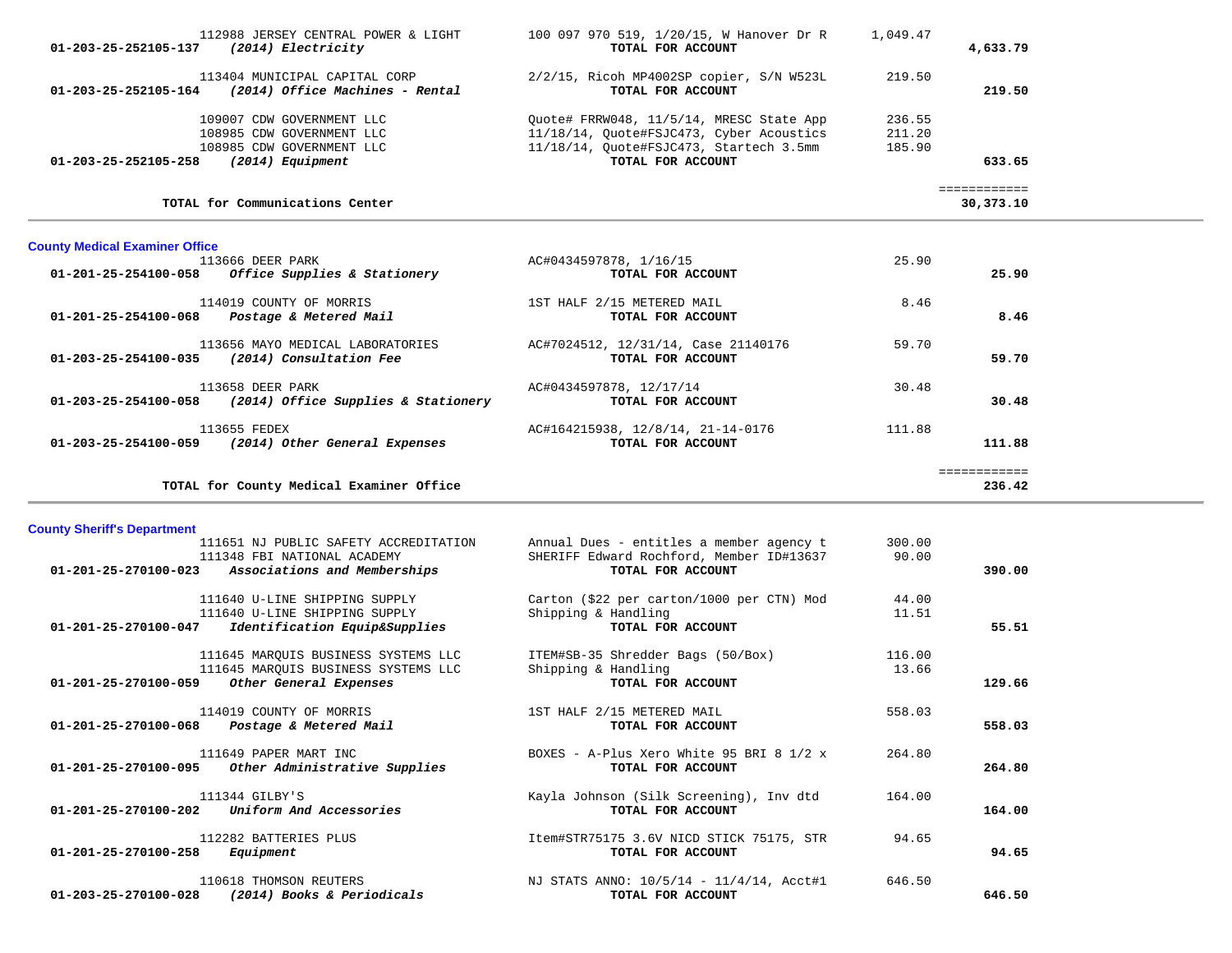| 111637 DIVISION OF CRIMINAL JUSTICE                                   | Doug Meyers - Patrol Rifle Instructor Co        | 400.00   |              |
|-----------------------------------------------------------------------|-------------------------------------------------|----------|--------------|
| 110613 ATLANTIC TRAINING CENTER                                       | PHTLS Training - $6/21/14$ - $6/22/14$ , Inv    | 250.00   |              |
| 113433 EDWARD ZIENOWICZ                                               | College reimbursement for tuition & book        | 2,851.91 |              |
| $01 - 203 - 25 - 270100 - 039$<br>(2014) Education Schools & Training | TOTAL FOR ACCOUNT                               |          | 3,501.91     |
| 110443 COMMUNICATIONS SERVICE                                         | MC Vehicle #13-42 - LDG45X Emergency lig        | 455.00   |              |
| 01-203-25-270100-072<br>(2014) Radio Repairs                          | TOTAL FOR ACCOUNT                               |          | 455.00       |
| 112310 U.S. SECURITY ASSOCIATES, INC.                                 | 573-1067-000 GUARDS - $12/5/14$ - $12/11/14$    | 2,368.91 |              |
| 112310 U.S. SECURITY ASSOCIATES, INC.                                 | GUARDS - $12/26/14$ - $1/1/15$ , Inv dtd $1/1/$ | 1,906.24 |              |
| (2014) Other Outside Services<br>01-203-25-270100-084                 | TOTAL FOR ACCOUNT                               |          | 4,275.15     |
| 111079 PAVIA KRIEGMAN                                                 | Quarterly web site maintenance for www.m        | 200.00   |              |
| 112291 VERIZON WIRELESS                                               | $482559481 - 00001$ $12/2/14 - 1/1/15$ , Inv    | 1,671.85 |              |
| 110954 VERIZON WIRELESS                                               | $11/24/14$ - $12/23/14$ , Inv dtd $12/23/14$    | 1,228.13 |              |
| 01-203-25-270100-161<br>(2014) Communications Equipment               | TOTAL FOR ACCOUNT                               |          | 3,099.98     |
| 110607 MIRION TECHNOLOGIES (GDS) INC                                  | 11512S - R. COOK/Z. OREN/B. BERNARD, (No        | 511.98   |              |
| 01-203-25-270100-203<br>(2014) X-Ray & Medical Supplies               | TOTAL FOR ACCOUNT                               |          | 511.98       |
| 110446 COMMUNICATIONS SERVICE                                         | MC Vehicle #3-79 - CG20328, Strip all em        | 240.00   |              |
| $01 - 203 - 25 - 270100 - 258$<br>(2014) Equipment                    | TOTAL FOR ACCOUNT                               |          | 240.00       |
|                                                                       |                                                 |          | ============ |
| TOTAL for County Sheriff's Department                                 |                                                 |          | 14,387.17    |

# **County Prosecutor's Office**

| 113775 MEG RODRIGUEZ                                 | Certified Criminal Trial Attorney Fee- 2         | 125.00 |          |
|------------------------------------------------------|--------------------------------------------------|--------|----------|
| 113175 P O M A                                       | 2015 Annual Membership: Peggy Volker, Su         | 300.00 |          |
| 113103 PETER FOY                                     | Annual fee for Certified Attorneys- Assi         | 125.00 |          |
| 112938 CHIEFS OF CTY DETECTIVES                      | 2015 Membership Dues- Chief of Investiga         | 200.00 |          |
| 01-201-25-275100-023<br>Associations and Memberships | TOTAL FOR ACCOUNT                                |        | 750.00   |
| 113806 VERIZON WIRELESS                              | Account#242004961-00001 (12/24-1/23/15) 7,172.84 |        |          |
| 112854 VERIZON WIRELESS                              | Account 982471570-00001 (12/13/14-01/12/         | 830.44 |          |
| Cellular Phones/Pagers<br>01-201-25-275100-031       | TOTAL FOR ACCOUNT                                |        | 8,003.28 |
| 112826 COMPUTER CABLE & CONNECTOR CO                 | Multi Mode Fiber 62.5 Micron Duplex LC-L         | 29.20  |          |
| Data Processing Supplies<br>01-201-25-275100-037     | TOTAL FOR ACCOUNT                                |        | 29.20    |
| 112840 JOHNSTON COMMUNICATIONS                       | January 2015 Fax Server Monthly Maintena         | 600.00 |          |
| 01-201-25-275100-044 Equipment Service Agreements    | TOTAL FOR ACCOUNT                                |        | 600.00   |
| 112838 GRAINGER                                      | Item #6RFA9 PR Hangman 100 lbs.                  | 16.71  |          |
| 112935 RIO'S ENGRAVING                               | Plaques w Engraving: AP Amy Knutsen & J.         | 218.00 |          |
| 113165 RIOS' ENGRAVING                               | Name Plates: Captain Recktenwald, Lt.Mur         | 52.00  |          |
| 113165 RIOS' ENGRAVING                               | Main Conference Room                             | 12.00  |          |
| 113165 RIOS' ENGRAVING                               | 2x10 Blue Signs: Keller, Victim Witness          | 36.00  |          |
| 112939 ALPHA GRAPHICS MORRISTOWN                     | AP Certificates: Arseneault, Recktenwald         | 105.00 |          |
| 113202 STAPLES ADVANTAGE                             | Account #NYC1054187****Ink, Toner & Shre         | 343.12 |          |
| 113202 STAPLES ADVANTAGE                             | Lavender ET Legal Folders                        | 139.02 |          |
| 113202 STAPLES ADVANTAGE                             | Ink Pads                                         | 16.70  |          |
| 113202 STAPLES ADVANTAGE                             | Office Supplies                                  | 114.88 |          |
| 113202 STAPLES ADVANTAGE                             | Glue Sticks                                      | 1.50   |          |
| 113202 STAPLES ADVANTAGE                             | Sharpies                                         | 26.70  |          |
| 113202 STAPLES ADVANTAGE                             | Index Cards                                      | 3.14   |          |
| 113202 STAPLES ADVANTAGE                             | Office Supplies                                  | 182.98 |          |
| 113202 STAPLES ADVANTAGE                             | AVY Labels                                       | 21.84  |          |
| 113202 STAPLES ADVANTAGE                             | P-Touch tape                                     | 49.84  |          |
| 113202 STAPLES ADVANTAGE                             | 3.5x6.5 Env.                                     | 23.11  |          |
| 113202 STAPLES ADVANTAGE                             | Pens                                             | 5.46   |          |
| 113202 STAPLES ADVANTAGE                             | Pens                                             | 3.12   |          |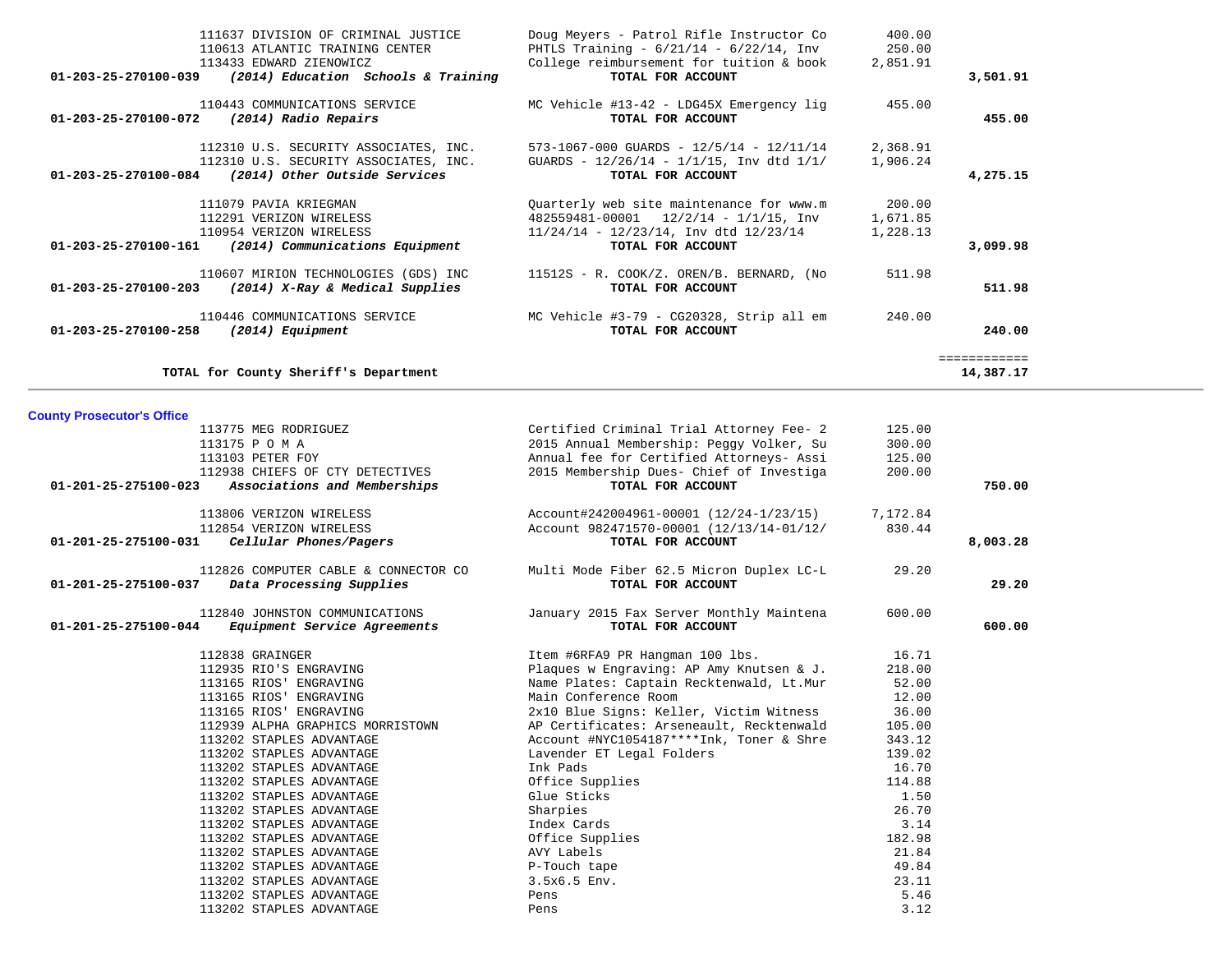|                                   | 113202 STAPLES ADVANTAGE                   | Pens                                                     | 32.55    |           |
|-----------------------------------|--------------------------------------------|----------------------------------------------------------|----------|-----------|
|                                   | 113202 STAPLES ADVANTAGE                   | Tape                                                     | 11.76    |           |
|                                   | 113202 STAPLES ADVANTAGE                   | Ltr.Manila folders                                       | 6.14     |           |
|                                   | 113202 STAPLES ADVANTAGE                   | Binders                                                  | 10.69    |           |
|                                   | 113202 STAPLES ADVANTAGE                   | Binders                                                  | 9.38     |           |
|                                   | 113202 STAPLES ADVANTAGE                   | Brother Correctable film                                 | 31.32    |           |
| 01-201-25-275100-058              | Office Supplies & Stationery               | TOTAL FOR ACCOUNT                                        |          | 1,472.96  |
|                                   | 112934 FEDEX                               | Account #1051-0576-2 (1/9-1/15/15)                       | 233.83   |           |
|                                   | 112839 FEDEX                               | Account #1051-0576-2 (1/12/15)                           | 72.24    |           |
|                                   | 114019 COUNTY OF MORRIS                    | 1ST HALF 2/15 METERED MAIL                               | 602.56   |           |
| 01-201-25-275100-068              | Postage & Metered Mail                     | TOTAL FOR ACCOUNT                                        |          | 908.63    |
|                                   |                                            |                                                          |          |           |
|                                   | 113205 ERYN FERNANDEZ-LEDON                | Travel to Trenton 1/13/15                                | 40.60    |           |
|                                   | 112933 PATRICIA STEWART                    | State Coordinator's Meeting-1/13/15<br>TOTAL FOR ACCOUNT | 41.72    |           |
| 01-201-25-275100-082              | Travel Expense                             |                                                          |          | 82.32     |
|                                   | 112827 M.C. CHAMBER OF COMMERCE            | 94th Annual Meeting Luncheon- January 23                 | 250.00   |           |
| 01-201-25-275100-088              | Meeting Exp Advisory Board Etc             | TOTAL FOR ACCOUNT                                        |          | 250.00    |
|                                   |                                            |                                                          |          |           |
|                                   | 113199 VERIZON                             | Account #973 285-4391 669 50Y(1/14-2/13/                 | 271.14   |           |
|                                   | 113198 VERIZON                             | Account #973 285 5371 820 57Y (1/14-2/1)                 | 30.44    |           |
| 01-201-25-275100-118              | Investigation Expense                      | TOTAL FOR ACCOUNT                                        |          | 301.58    |
|                                   | 113110 GREGORY ROSSI                       | Fuel Purchase- State v Thompson(13-0397)                 | 94.35    |           |
|                                   | 113774 MICHELLE RHINESMITH                 | Discovery Supplies- binders and index ta                 | 125.56   |           |
|                                   | 113105 SUPERIOR COURT OF NJ                | State v Cameron D. Gillis ** Requested b                 | 100.00   |           |
| 01-201-25-275100-126              | Court Expenses-Extradition                 | TOTAL FOR ACCOUNT                                        |          | 319.91    |
|                                   |                                            |                                                          |          |           |
|                                   | 111246 NATIONAL TACTICAL OFFICERS          | Acct # 51525 TE Team Annual Membership R                 | 150.00   |           |
| 01-203-25-275100-023              | (2014) Associations and Memberships        | TOTAL FOR ACCOUNT                                        |          | 150.00    |
|                                   | 113179 VERIZON WIRELESS                    | Account #242004961-00001 (10/24/14-11/23                 | 6,930.89 |           |
|                                   | 113179 VERIZON WIRELESS                    | Account#242004961-00001 (11/24/14-12/23/                 | 7,208.96 |           |
|                                   | 111258 VERIZON WIRELESS                    | Account #882249917-00001 (11/10-12/9/14)                 | 59.33    |           |
|                                   | 111256 VERIZON WIRELESS                    | Account #982471570-00001 (10/13-11/12/14                 | 831.04   |           |
|                                   | 111256 VERIZON WIRELESS                    | Account#982471570-00001 (11/13-12/12/14)                 | 830.34   |           |
| 01-203-25-275100-031              | (2014) Cellular Phones/Pagers              | TOTAL FOR ACCOUNT                                        |          | 15,860.56 |
|                                   |                                            |                                                          |          |           |
|                                   | 113201 TRITEC OFFICE EQUIPMENT INC         | excess color copies- 4th qtr. (10/01/14-1                | 3,218.04 |           |
|                                   | 110284 DELL MARKETING L.P.                 | Dell E-Quote #1011126692314 Dell Latitud                 | 881.41   |           |
|                                   | 112382 HEWLETT PACKARD-WSCA                | Quote 310013314 -12/5/14** HP Laser Jet                  | 257.79   |           |
| 01-203-25-275100-037              | (2014) Data Processing Supplies            | TOTAL FOR ACCOUNT                                        |          | 4,357.24  |
|                                   | 113181 DIVISION OF CRIMINAL JUSTICE        | Basic Training for Investigators: Det. P                 | 4,100.00 |           |
|                                   | 108570 JOHN E. REID AND ASSOCIATES INC     | 4-Day Interview and Interrogation Techni                 | 550.00   |           |
|                                   | 113113 SOMERSET COUNTY POLICE              | Training - Statement Analysis (12/15-12/                 | 300.00   |           |
| 01-203-25-275100-039              | (2014) Education Schools & Training        | TOTAL FOR ACCOUNT                                        |          | 4,950.00  |
|                                   | 113205 ERYN FERNANDEZ-LEDON                | Alco Test Training/ESOA 11/24/14                         | 22.40    |           |
|                                   | 01-203-25-275100-082 (2014) Travel Expense | TOTAL FOR ACCOUNT                                        |          | 22.40     |
|                                   |                                            |                                                          |          |           |
|                                   | 111257 SPRINT                              | Account #296629811 (11/7-12/6/14)                        | 119.97   |           |
|                                   | 111245 JAN MONRAD                          | Reimburse Out of Pocket Expense for batt                 | 27.65    |           |
| 01-203-25-275100-118              | (2014) Investigation Expense               | TOTAL FOR ACCOUNT                                        |          | 147.62    |
|                                   | 112862 BRIAN WALSH                         | Case #13-1538 & 13-1835 (Maryland and Ne                 | 136.01   |           |
|                                   | (2014) Court Expenses-Extradition          | TOTAL FOR ACCOUNT                                        |          | 136.01    |
| 01-203-25-275100-126              |                                            |                                                          |          |           |
|                                   | 113171 DEER PARK                           | Account #0434996856- Office Water 12/15/                 | 352.81   |           |
| 01-203-25-275100-147 (2014) Water |                                            | TOTAL FOR ACCOUNT                                        |          | 352.81    |
|                                   |                                            |                                                          |          |           |
|                                   | 113182 MUNICIPAL CAPITAL CORP              | 4th Qtr. Rental (Digital Copiers - 8)                    | 9,816.15 |           |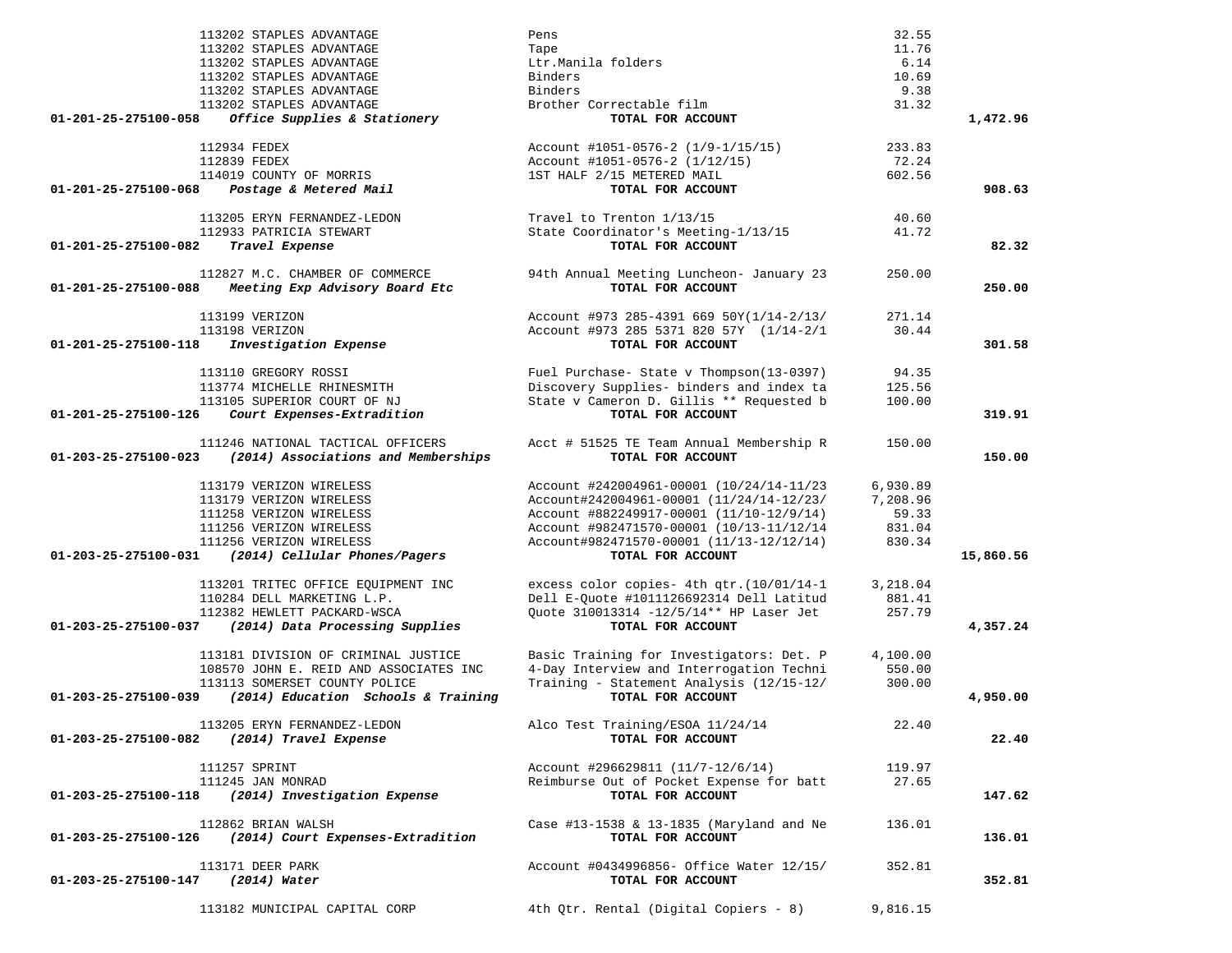============ 48,510.67

**TOTAL for County Prosecutor's Office 48,510.67**

| <b>County Jail</b>                    |                                          |                                           |          |                          |
|---------------------------------------|------------------------------------------|-------------------------------------------|----------|--------------------------|
|                                       | 114019 COUNTY OF MORRIS                  | 1ST HALF 2/15 METERED MAIL                | 31.61    |                          |
| $01 - 201 - 25 - 280100 - 068$        | Postage & Metered Mail                   | TOTAL FOR ACCOUNT                         |          | 31.61                    |
|                                       | 112534 GRAINGER                          | MAINTENANCE SUPPLIES DATED 1.6.15         | 195.09   |                          |
| $01 - 201 - 25 - 280100 - 249$        | Bldg Maintenance Supplies                | TOTAL FOR ACCOUNT                         |          | 195.09                   |
|                                       | 112300 MORRIS COUNTY M.U.A               | FACILITY WASTE PULL FEE ON 12.15.14       | 650.00   |                          |
|                                       | 112356 MORRIS COUNTY M.U.A               | FACILITY WASTE PULL FEE ON 9.15.14        | 650.00   |                          |
|                                       | 112536 MORRIS COUNTY M.U.A               | FACILITY GARBAGE TIPPING FE               | 861.95   |                          |
|                                       | 110871 MORRIS COUNTY M.U.A               | FACILITY GARBAGE TIPPING FE               | 1,033.00 |                          |
|                                       | 110871 MORRIS COUNTY M.U.A               | FACILITY GARBAGE PULL FEE O               | 650.00   |                          |
| 01-203-25-280100-084                  | (2014) Other Outside Services            | TOTAL FOR ACCOUNT                         |          | 3,844.95                 |
|                                       | 108128 AMERA-CHEM, INC.                  | DRUG ID BOOK FOR MEDICAL DEPARTMENT DATE  | 46.95    |                          |
| 01-203-25-280100-189                  | (2014) Medical                           | TOTAL FOR ACCOUNT                         |          | 46.95                    |
|                                       | 110862 ASSOCIATED SALES AND BAG CO.      | FACILITY BAGS DATED 12.3.14               | 1,529.26 |                          |
| $01 - 203 - 25 - 280100 - 252$        | (2014) Janitorial Supplies               | TOTAL FOR ACCOUNT                         |          | 1,529.26                 |
|                                       | TOTAL for County Jail                    |                                           |          | ============<br>5,647.86 |
|                                       |                                          |                                           |          |                          |
| <b>County Youth Detention Facilit</b> | 112621 VAN METER & ASSOCIATES INC.       | Writing Well for Public Safety Forces-Of  | 150.00   |                          |
|                                       | 112621 VAN METER & ASSOCIATES INC.       | First Line Supervision -Officer DuBois    | 150.00   |                          |
|                                       | 113007 STAPLES ADVANTAGE                 | Projector                                 | 532.79   |                          |
| 01-201-25-281100-039                  | Education Schools & Training             | TOTAL FOR ACCOUNT                         |          | 832.79                   |
|                                       |                                          |                                           |          |                          |
|                                       | 114019 COUNTY OF MORRIS                  | 1ST HALF 2/15 METERED MAIL                | 180.75   |                          |
| $01 - 201 - 25 - 281100 - 068$        | Postage & Metered Mail                   | TOTAL FOR ACCOUNT                         |          | 180.75                   |
|                                       | 113671 SODEXO INC & AFFILIATES           | Contractual Charge                        | 2,286.08 |                          |
|                                       | 113671 SODEXO INC & AFFILIATES           | Congregate Meals: 1,630.00 Meals x \$2.77 | 4,515.10 |                          |
|                                       | 113671 SODEXO INC & AFFILIATES           | AFI and Other                             | 2,180.98 |                          |
| $01 - 201 - 25 - 281100 - 185$        | Food                                     | TOTAL FOR ACCOUNT                         |          | 8,982.16                 |
|                                       |                                          |                                           |          | ============             |
|                                       | TOTAL for County Youth Detention Facilit |                                           |          | 9,995.70                 |

**TOTAL for County Youth Detention Facilit 9,995.70**

# **Road Repairs**

| 114019 COUNTY OF MORRIS                                        | 1ST HALF 2/15 METERED MAIL  | 4.74     |          |
|----------------------------------------------------------------|-----------------------------|----------|----------|
| 01-201-26-290100-068<br>Postage & Metered Mail                 | TOTAL FOR ACCOUNT           |          | 4.74     |
| 112701 WASHINGTON TWP MUNICIPAL                                | fuel purchase per agreement | 1,827.18 |          |
| 114117 NATIONAL FUEL OIL INC.                                  | FUEL CHARGES, 1/15          | 2,923.78 |          |
| $01 - 201 - 26 - 290100 - 140$<br>Gas Purchases                | TOTAL FOR ACCOUNT           |          | 4,750.96 |
| 112923 TOWNSOUARE DINER RESTAURANT                             | Meals $1/4 - 1/13/2015$     | 60.00    |          |
| 112923 TOWNSOUARE DINER RESTAURANT                             | 15% Gratuity                | 9.00     |          |
| 01-201-26-290100-188<br>Meals                                  | TOTAL FOR ACCOUNT           |          | 69.00    |
| 113564 JOHN RAMIREZ                                            | work boots per contract     | 90.00    |          |
| Uniform & Clothing Allowance<br>$01 - 201 - 26 - 290100 - 207$ | TOTAL FOR ACCOUNT           |          | 90.00    |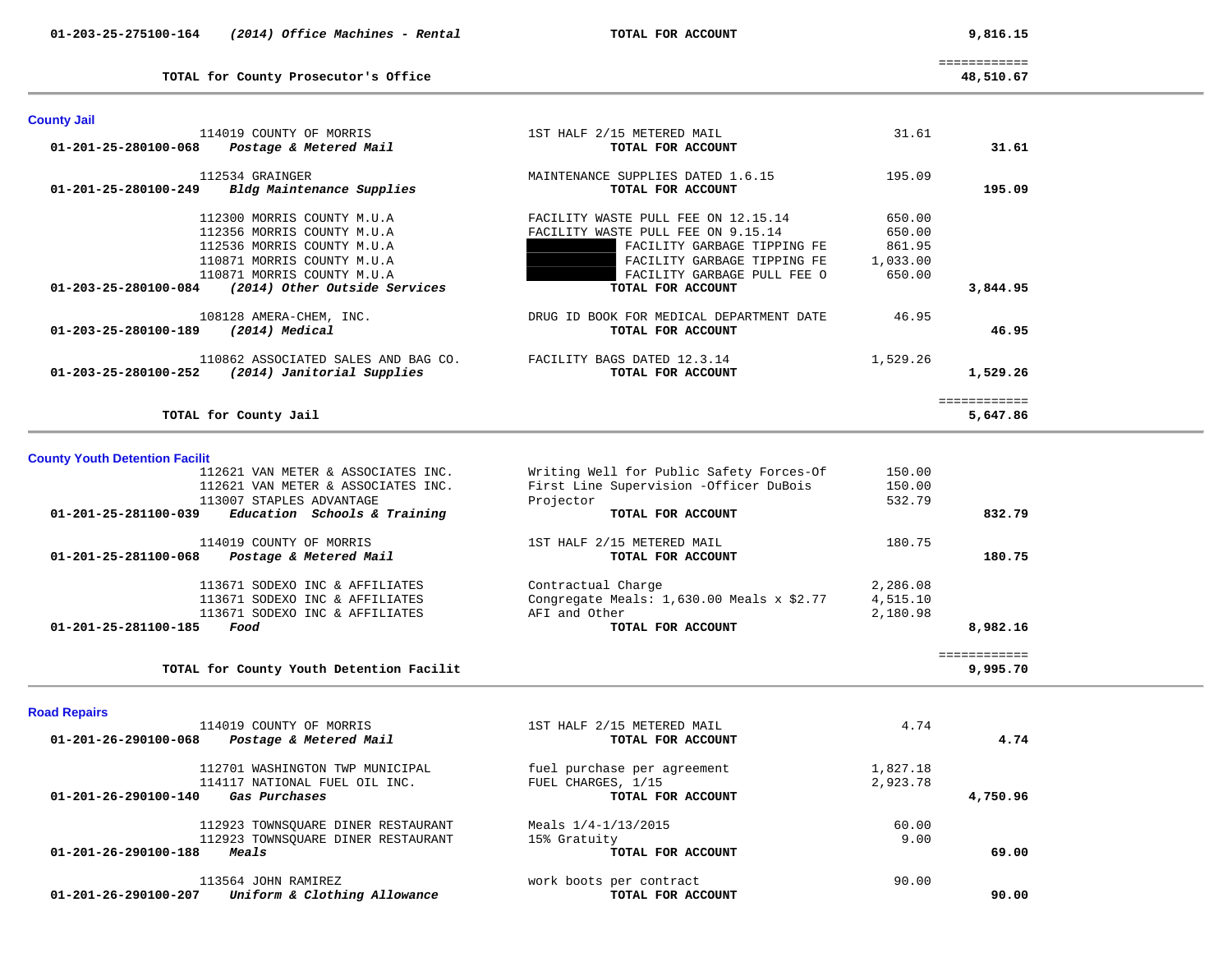| 112702 PEQUANNOCK TOWNSHIP                                                        | Snow Removal & Salting 1/18/2015                        | 1,800.00    |              |
|-----------------------------------------------------------------------------------|---------------------------------------------------------|-------------|--------------|
| 112983 PEOUANNOCK TOWNSHIP<br>Contracted Snow/Ice Removal<br>01-201-26-290100-228 | Jan. 24, 2015 snow removal/salting<br>TOTAL FOR ACCOUNT | 2,000.00    | 3,800.00     |
| 112698 MORTON SALT, INC.                                                          | Salt-Hanover Garage                                     | 24, 311.04  |              |
| 112698 MORTON SALT, INC.                                                          | Salt-Hanover Garage                                     | 22,725.76   |              |
| 112698 MORTON SALT, INC.                                                          | Salt-Wharton Garage                                     | 42,416.08   |              |
| 112698 MORTON SALT, INC.                                                          | Salt-Montville Garage                                   | 18,342.36   |              |
| 112698 MORTON SALT, INC.                                                          | Salt-Wharton Garage                                     | 54,703.04   |              |
| 112698 MORTON SALT, INC.                                                          | Salt-Montville Garage                                   | 24,399.78   |              |
| 112698 MORTON SALT, INC.                                                          | Salt-Wharton Garage                                     | 37, 178. 19 |              |
| 112318 REED SYSTEMS, LTD.                                                         | Envirobrine Cal/Mag w/corrosion Montvill 4,280.05       |             |              |
| Snow Removal & Ice Control<br>01-201-26-290100-242                                | TOTAL FOR ACCOUNT                                       |             | 228,356.30   |
| 110688 COMCAST                                                                    | Long Valley Garage High Speed Internet 8                | 12.76       |              |
| 110678 CENTURYLINK                                                                | 310111021 Long Valley Fax Billing Date                  | 207.89      |              |
| 110678 CENTURYLINK                                                                | 310111021 Long Valley Fax Billing Date 1                | 206.89      |              |
| 01-203-26-290100-146<br>(2014) Telephone                                          | TOTAL FOR ACCOUNT                                       |             | 427.54       |
| 112923 TOWNSQUARE DINER RESTAURANT                                                | Meals 12/4-12/29/2014                                   | 240.00      |              |
| 112923 TOWNSOUARE DINER RESTAURANT                                                | 15% Gratuity                                            | 36.00       |              |
| 01-203-26-290100-188<br>$(2014)$ Meals                                            | TOTAL FOR ACCOUNT                                       |             | 276.00       |
| 112094 COUNTY WELDING SUPPLY CO                                                   | oxygen compressed, cylinder                             | 77.79       |              |
| 112094 COUNTY WELDING SUPPLY CO                                                   | small acetylene, oxygen                                 | 8.85        |              |
| 112094 COUNTY WELDING SUPPLY CO                                                   | small acetylene                                         | 8.85        |              |
| $(2014)$ Signage<br>01-203-26-290100-238                                          | TOTAL FOR ACCOUNT                                       |             | 95.49        |
| 110683 EASTERN CONCRETE MATERIALS, INC.                                           | mason sand                                              | 748.22      |              |
| 110683 EASTERN CONCRETE MATERIALS, INC.                                           | $3/4"$ OP                                               | 91.16       |              |
| 110683 EASTERN CONCRETE MATERIALS, INC.                                           | $3/4"$ OP                                               | 157.64      |              |
| 110810 EASTERN CONCRETE MATERIALS, INC.                                           | $3/4"$ OP                                               | 328.01      |              |
| (2014) Stone<br>01-203-26-290100-244                                              | TOTAL FOR ACCOUNT                                       |             | 1,325.03     |
| 112929 DEER PARK                                                                  | Montville Garage Water 11/15-12/14/2014                 | 0.99        |              |
| 112929 DEER PARK                                                                  | Montville Garage Water 12/15-1/14/2015 0                | 28.80       |              |
| 01-203-26-290100-266<br>(2014) Safety Items                                       | TOTAL FOR ACCOUNT                                       |             | 29.79        |
|                                                                                   |                                                         |             | ============ |
| TOTAL for Road Repairs                                                            |                                                         |             | 239,224.85   |

**Bridges and Culverts** 

| 112553 GRAINGER<br>01-201-26-292100-246<br><i>Tools - Others</i> | Broadcast Spreader, 100 lbPneumatic<br>TOTAL FOR ACCOUNT | 811.14   | 811.14   |
|------------------------------------------------------------------|----------------------------------------------------------|----------|----------|
|                                                                  |                                                          |          |          |
| 110816 R.P. SMITH & SON, INC.                                    | Brick Trowel, 94 lb Portland Cement                      | 42.00    |          |
| 110816 R.P. SMITH & SON, INC.                                    | 2268                                                     | 21.00    |          |
| 01-203-26-292100-237<br>(2014) Sand/Cement Mix                   | TOTAL FOR ACCOUNT                                        |          | 63.00    |
| 110815 SHEAFFER SUPPLY INC.                                      | Monster Scrapers, Red Oxide Sand Primer,                 | 108.57   |          |
| 110815 SHEAFFER SUPPLY INC.                                      | 12/29/14 Statement*see attachedpreviousl                 | $-93.16$ |          |
| 110815 SHEAFFER SUPPLY INC.                                      | 16" FG Level Head Rake, 5-Tine Manure For                | 71.15    |          |
| 110625 PUTZMEISTER AMERICA, INC.                                 | Nozzle Body Assy 1.25 Brass                              | 192.56   |          |
| 110625 PUTZMEISTER AMERICA, INC.                                 | Del Hose 1.25 x 50 Gum Brass CPL                         | 943.16   |          |
| 110625 PUTZMEISTER AMERICA, INC.                                 | Coupling Del 1.25 F Brass Mach                           | 111.64   |          |
| 110625 PUTZMEISTER AMERICA, INC.                                 | Coupling Del 1.25 M Brass Mach                           | 81.00    |          |
| 110625 PUTZMEISTER AMERICA, INC.                                 | Washer Rubber Nozzle Body 1.25, 1.38                     | 10.56    |          |
| 110625 PUTZMEISTER AMERICA, INC.                                 | Shipping & Handling                                      | 16.97    |          |
| $01 - 203 - 26 - 292100 - 246$<br>$(2014)$ Tools - Others        | TOTAL FOR ACCOUNT                                        |          | 1,442.45 |
| 110644 COUNTY WELDING SUPPLY CO                                  | CWS 125 CF ArgonCWS 125 AR/C02 75/25CWS                  | 35.40    |          |
| 01-203-26-292100-248<br>(2014) Welding-Oxygen-Acetylene Etc      | TOTAL FOR ACCOUNT                                        |          | 35.40    |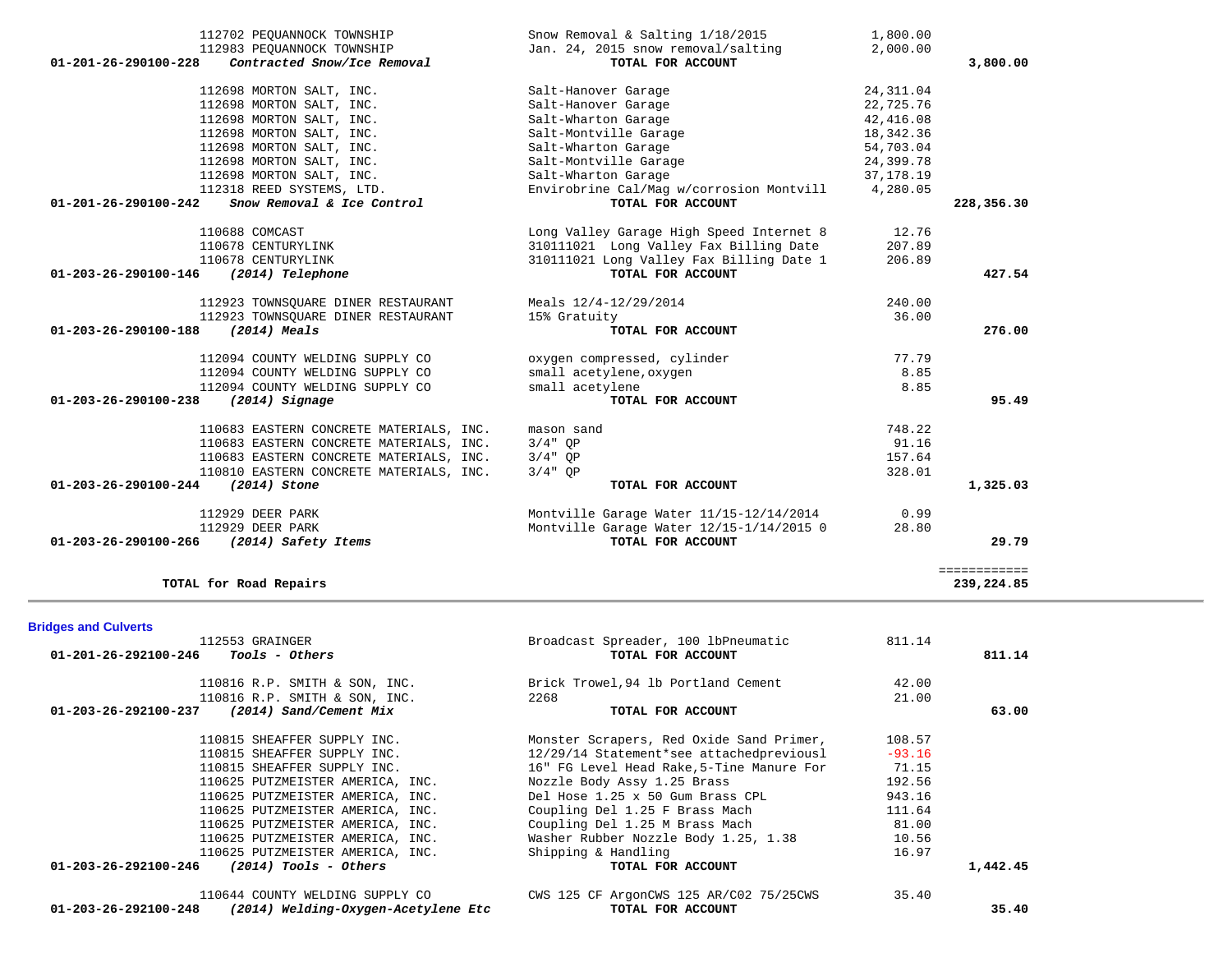| <b>Shade Tree Commission</b>              |                                                                                                                                                                                                         |                                                                                                                                                                                                                        |                                                      |                        |
|-------------------------------------------|---------------------------------------------------------------------------------------------------------------------------------------------------------------------------------------------------------|------------------------------------------------------------------------------------------------------------------------------------------------------------------------------------------------------------------------|------------------------------------------------------|------------------------|
| 01-201-26-300100-262                      | 112276 MORRISTOWN LUMBER &<br>Machinery Repairs & Parts                                                                                                                                                 | $5/8x50$ hose<br>TOTAL FOR ACCOUNT                                                                                                                                                                                     | 34.99                                                | 34.99                  |
| 01-203-26-300100-266                      | 111505 WORK N WEAR STORE<br>(2014) Safety Items                                                                                                                                                         | 266 - XX insulated work gloves<br>TOTAL FOR ACCOUNT                                                                                                                                                                    | 72.00                                                | 72.00                  |
|                                           | TOTAL for Shade Tree Commission                                                                                                                                                                         |                                                                                                                                                                                                                        |                                                      | ============<br>106.99 |
| <b>Buildings &amp; Grounds</b>            |                                                                                                                                                                                                         |                                                                                                                                                                                                                        |                                                      |                        |
| 01-201-26-310100-029                      | 113413 WILLIAM F. BARNISH<br>Building Rental                                                                                                                                                            | RENT FOR DOVER PROBATION / MARCH 2015<br>TOTAL FOR ACCOUNT                                                                                                                                                             | 8,276.44                                             | 8,276.44               |
| 01-201-26-310100-030                      | 113004 VERNAY MOVING INC<br>Cartage                                                                                                                                                                     | WO74391/ RE: B&G/ 01-20-15<br>TOTAL FOR ACCOUNT                                                                                                                                                                        | 1,125.00                                             | 1,125.00               |
| 01-201-26-310100-044                      | 111499 SCIENTIFIC WATER CONDITIONING<br>Equipment Service Agreements                                                                                                                                    | WATERGUARY QUARTERLY BILLING/ JANUARY, F<br>TOTAL FOR ACCOUNT                                                                                                                                                          | 675.00                                               | 675.00                 |
| 01-201-26-310100-058                      | 112867 STAPLES ADVANTAGE<br>112867 STAPLES ADVANTAGE<br>Office Supplies & Stationery                                                                                                                    | RE: OFFICE SUPPLIES/ 01-14-15<br>RE: OFFICE SUPPLIES/ 01-14-15<br>TOTAL FOR ACCOUNT                                                                                                                                    | 286.34<br>200.64                                     | 486.98                 |
| 01-201-26-310100-062                      | 113415 MORRISTOWN PARKING AUTHORITY<br>Parking Lot Rental                                                                                                                                               | PARKING MAINTENANCE FEE/ FEBRUARY 2015<br>TOTAL FOR ACCOUNT                                                                                                                                                            | 5,340.00                                             | 5,340.00               |
| 01-201-26-310100-084                      | 112634 TREASURER, STATE OF NEW JERSEY<br>112628 T. SLACK ENVIRONMENTAL<br>112637 TREASURER, STATE OF NEW JERSEY<br>113608 LOVEYS PIZZA & GRILL<br>113608 LOVEYS PIZZA & GRILL<br>Other Outside Services | GENERAL PERMIT - REGISTRATION FEES/ 05-0<br>RE: OLD SERVICE BLDG - GROUNDWATER MONIT<br>PROGRAM INTEREST ID-G000022542<br>RE: MEAL RECEIPTS/ 01-02-15 THRU 01-26-1<br>RE: MEAL RECEIPTS/ 01-27-15<br>TOTAL FOR ACCOUNT | 410.00<br>5,612.50<br>1,400.00<br>1,210.00<br>320.00 | 8,952.50               |
| 01-201-26-310100-128                      | 112292 COMPRELLI EQUIPMENT AND<br>Security Equipment                                                                                                                                                    | RE: PUBLIC SAFETY - GATE REPAIR/ 01-12-1<br>TOTAL FOR ACCOUNT                                                                                                                                                          | 225.00                                               | 225.00                 |
|                                           | 112948 ANTONIO VELASQUEZ<br>01-201-26-310100-207 Uniform & Clothing Allowance                                                                                                                           | 2015 WORK BOOTS - NIGHTCREW<br>TOTAL FOR ACCOUNT                                                                                                                                                                       | 89.98                                                | 89.98                  |
| 01-201-26-310100-223                      | 112290 COUNTY CONCRETE CORP.<br>Building Repairs                                                                                                                                                        | RE: HEALTH MGMT/ 01-10-15<br>TOTAL FOR ACCOUNT                                                                                                                                                                         | 105.85                                               | 105.85                 |
| $01 - 201 - 26 - 310100 - 249$            | 113002 MOE DISTRIBUTORS INC.<br>112288 ACCREDITED LOCK SUPPLY CO<br>112630 FASTENAL COMPANY<br>Bldg Maintenance Supplies                                                                                | WO74412/RE: FREEHOLDERS/01-21-15<br>WO74159/ RE: CH/ 01-12-15<br>WO73166/ RE: B&G/ 01-07-15<br>TOTAL FOR ACCOUNT                                                                                                       | 59.48<br>189.98<br>178.20                            | 427.66                 |
| 01-201-26-310100-264 Heat & A/C           | 113699 JOHNSTONE SUPPLY<br>113699 JOHNSTONE SUPPLY                                                                                                                                                      | WO74434/ RE: PSTA/ 01-28-15<br>W074469/ RE: YOUTH SHELTER/ 02-03-15<br>TOTAL FOR ACCOUNT                                                                                                                               | 44.78<br>249.96                                      | 294.74                 |
| $01 - 201 - 26 - 310100 - 265$ Electrical | 112627 TURTLE & HUGHES, INC.                                                                                                                                                                            | WO74254/ RE: SHERIFF/ 01-15-15<br>TOTAL FOR ACCOUNT                                                                                                                                                                    | 406.02                                               | 406.02                 |
| 01-203-26-310100-084                      | 112212 PROCOMM SYSTEMS, INC.<br>(2014) Other Outside Services                                                                                                                                           | RE: A&R/ 01-07-15<br>TOTAL FOR ACCOUNT                                                                                                                                                                                 | 4,056.00                                             | 4,056.00               |

============

**TOTAL for Bridges and Culverts 2,351.99**

2,351.99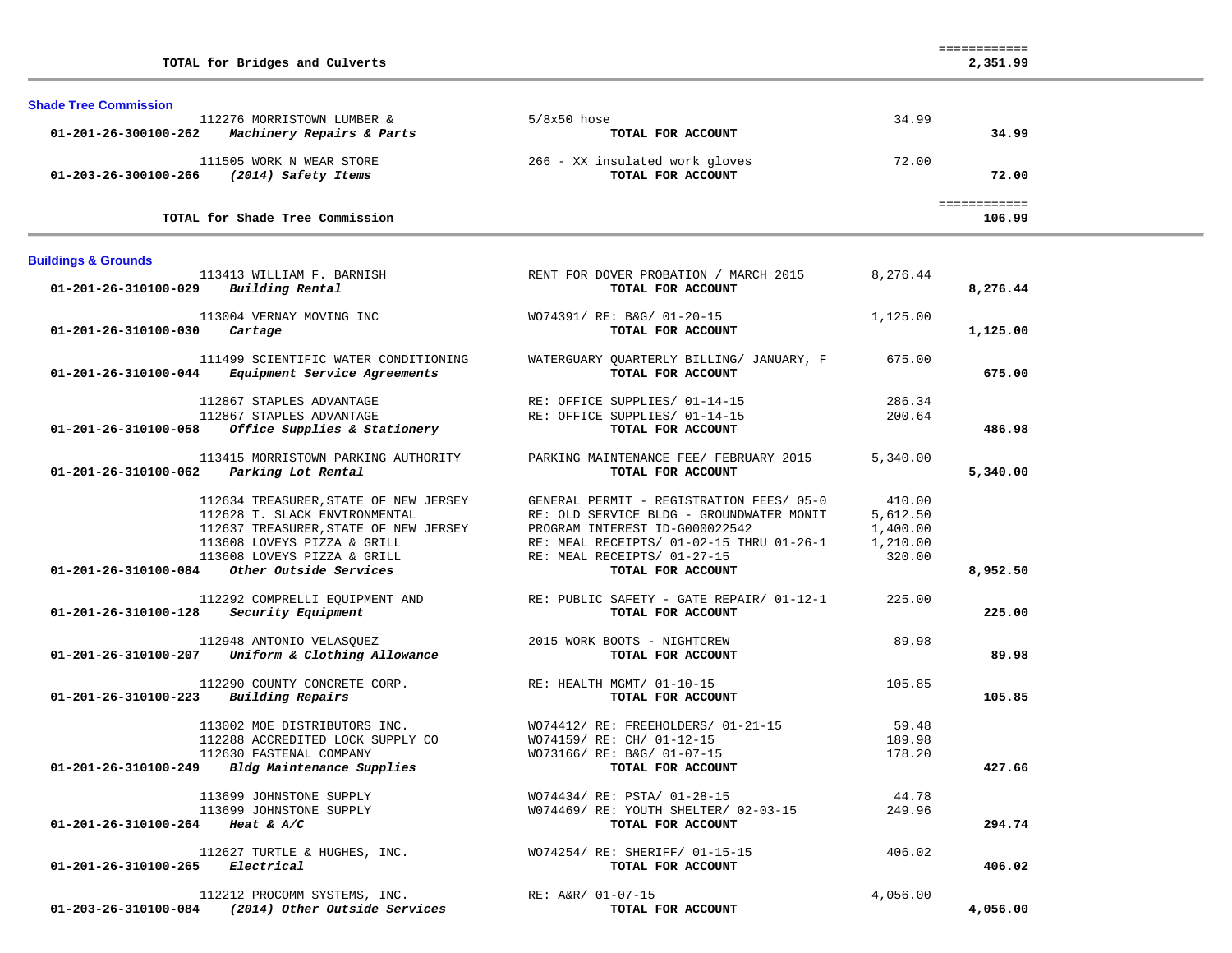| 110715 MORRIS COUNTY FARMS<br>INC                                                                                                                                                                                                                   | WO74011/ RE: HOLIDAY DECORATIONS/ 12-02-                                                                        | 1,916.00 |              |
|-----------------------------------------------------------------------------------------------------------------------------------------------------------------------------------------------------------------------------------------------------|-----------------------------------------------------------------------------------------------------------------|----------|--------------|
| 110715 MORRIS COUNTY FARMS<br>INC                                                                                                                                                                                                                   | WO74011/ RE: HOLIDAY DECORATIONS/ 12-03-                                                                        | 135.75   |              |
| 110715 MORRIS COUNTY FARMS INC                                                                                                                                                                                                                      | WO74011/ RE: HOLIDAY DECORATIONS/ 12-03-                                                                        | 306.00   |              |
| 110715 MORRIS COUNTY FARMS INC                                                                                                                                                                                                                      | WO74011/ RE: HOLIDAY DECORATIONS/ 12-04-                                                                        | 72.75    |              |
| 110715 MORRIS COUNTY FARMS INC                                                                                                                                                                                                                      | WO74081/ RE: HOLIDAY DECORATIONS/ 12-05-                                                                        |          |              |
| 110715 MORRIS COUNTY FARMS INC                                                                                                                                                                                                                      |                                                                                                                 | 54.00    |              |
| 112217 AGWAY MORRISTOWN                                                                                                                                                                                                                             | WO74011/ RE: HOLIDAY DECORATIONS/ 12-10-<br>WO74011/ RE: HOLIDAY DECORATIONS/ 12-03-<br>WO74011/ BE: WOITS: - 2 | 99.95    |              |
| 112217 AGWAY MORRISTOWN                                                                                                                                                                                                                             | WO74011/ RE: HOLIDAY DECORATIONS/ 12-04-                                                                        | 518.67   |              |
| 01-203-26-310100-098<br>(2014) Other Operating&Repair Supply                                                                                                                                                                                        | TOTAL FOR ACCOUNT                                                                                               |          | 3,171.12     |
| 112270 COMPLETE SECURITY SYSTEMS, INC.                                                                                                                                                                                                              | RE: HEALTH MGMT/ 12-23-14                                                                                       | 366.50   |              |
| 01-203-26-310100-128<br>(2014) Security Equipment                                                                                                                                                                                                   | TOTAL FOR ACCOUNT                                                                                               |          | 366.50       |
| 112219 M.C. MUA<br>112219 M.C. MUA<br>01-203-26-310100-143 (2014) Rubbish & Trash Removal                                                                                                                                                           | 000291/ RE: REFUSE REMOVAL/ DECEMBER 201                                                                        | 603.95   |              |
|                                                                                                                                                                                                                                                     | TOTAL FOR ACCOUNT                                                                                               |          | 603.95       |
| 112319 COUNTY CONCRETE CORP.<br>112319 COUNTY CONCRETE CORP.<br>112319 COUNTY CONCRETE CORP.<br>112319 COUNTY CONCRETE CORP.<br>112319 COUNTY CONCRETE CORP.<br>112319 COUNTY CONCRETE CORP.<br>112319 COUNTY CONCRETE CORP.<br>3 (2014) Building R | WO73353/ RE: WEIGHTS & MEASURES/ 10-06-1                                                                        | 513.50   |              |
|                                                                                                                                                                                                                                                     | WO73353/RE: WEIGHTS & MEASURES/ 10-07-1                                                                         | 39.82    |              |
|                                                                                                                                                                                                                                                     | WO73482/ RE: WEIGHTS & MEASURES/ 10-09-1                                                                        | 2,853.93 |              |
|                                                                                                                                                                                                                                                     | WO73353/ RE: WEIGHTS & MEASURES/ 10-09-1                                                                        | 102.52   |              |
|                                                                                                                                                                                                                                                     | WO73482/ RE: WEIGHTS & MEASURES/ 10-10-1                                                                        | 794.60   |              |
|                                                                                                                                                                                                                                                     | WO73482/RE: WEIGHTS & MEASURES/ 10-16-1                                                                         | 142.88   |              |
|                                                                                                                                                                                                                                                     | WO73482/ RE: WEIGHTS & MEASURES/ 10-16-1 46.80                                                                  |          |              |
| $01-203-26-310100-223$ (2014) Building Repairs                                                                                                                                                                                                      | TOTAL FOR ACCOUNT                                                                                               |          | 4,494.05     |
| 112255 SHERWIN-WILLIAMS                                                                                                                                                                                                                             | WO74113 - OLD MEDICAL - VOLUNTEERS/ 12-1                                                                        | 464.15   |              |
| 112255 SHERWIN-WILLIAMS                                                                                                                                                                                                                             | $WO74113$ - OLD MEDICAL - VOLUNTEERS/ 12-1                                                                      | 160.12   |              |
| 112255 SHERWIN-WILLIAMS                                                                                                                                                                                                                             | WO74113 - OLD MEDICAL - VOLUNTEERS/ 12-2                                                                        | 236.42   |              |
| $01-203-26-310100-234$ (2014) Paint                                                                                                                                                                                                                 | TOTAL FOR ACCOUNT                                                                                               |          | 860.69       |
| 110719 WEST CHESTER MACHINERY AND                                                                                                                                                                                                                   | WO74111/ RE: B&G/ 12-08-14                                                                                      | 155.73   |              |
| 01-203-26-310100-242<br>(2014) Snow Removal & Ice Control                                                                                                                                                                                           | TOTAL FOR ACCOUNT                                                                                               |          | 155.73       |
| 112252 BAYWAY LUMBER                                                                                                                                                                                                                                | WO74157/ RE: CH/ 01-08-15                                                                                       | 505.27   |              |
| 112640 ARZEE SUPPLY                                                                                                                                                                                                                                 | WO73629/ RE: CH/ 12-31-14                                                                                       | 328.65   |              |
| 112853 ROCKAWAY GLASS CO., INC.                                                                                                                                                                                                                     | RE: VOTING MACHINE/ 11-19-15                                                                                    | 150.00   |              |
| 01-203-26-310100-249 (2014) Bldg Maintenance Supplies                                                                                                                                                                                               | TOTAL FOR ACCOUNT                                                                                               |          | 983.92       |
| 110787 TRANE                                                                                                                                                                                                                                        | WO74104/ RE: OTA/ 12-10-14                                                                                      | 119.02   |              |
| 110787 TRANE                                                                                                                                                                                                                                        | WO74104/ RE: OTA/ 12-11-14                                                                                      | 564.00   |              |
| 112624 LIFE SAFETY SERVICE & SUPPLY LLC                                                                                                                                                                                                             | RE: CTY LIBRARY - EMERGENCY LIGHTING SYS 1,370.00                                                               |          |              |
| 112409 SPEEDWELL ELECTRIC MOTORS<br>2 (2014) Machinery Repairs & Parts                                                                                                                                                                              | WO74273/ RE: W&M/ 12-30-14                                                                                      | 196.00   |              |
| 01-203-26-310100-262 (2014) Machinery Repairs & Parts                                                                                                                                                                                               | TOTAL FOR ACCOUNT                                                                                               |          | 2,249.02     |
| 112631 BINSKY SERVICE LLC                                                                                                                                                                                                                           | RE: WHARTON GARAGE/ 12-22-14<br><b>TOTAL FOR ACCOUNT</b>                                                        |          |              |
| 01-203-26-310100-264 (2014) Heat & A/C                                                                                                                                                                                                              |                                                                                                                 |          | 560.00       |
|                                                                                                                                                                                                                                                     |                                                                                                                 |          | ============ |
| TOTAL for Buildings & Grounds                                                                                                                                                                                                                       |                                                                                                                 |          | 43,906.15    |
|                                                                                                                                                                                                                                                     |                                                                                                                 |          |              |

|  |  | Motor Services Center |  |  |  |
|--|--|-----------------------|--|--|--|
|--|--|-----------------------|--|--|--|

| MEMBERSHIP RENEWAL                         | 90.00  |       |
|--------------------------------------------|--------|-------|
| TOTAL FOR ACCOUNT                          |        | 90.00 |
| MASKING TAPE, AUTOMIX EPOXY, BONDING ADHES | 202.24 |       |
| USED OIL REMOVAL, ANTIFREEZE REMOVAL, OILY | 120.00 |       |
| MONTHLY INSPECTION MAINTENANCE - JANUARY   | 189.41 |       |
| $07876 - 599391 - 01 - 7, 1/8/15 - 2/7/15$ | 59.95  |       |
| NJ MOTOR VEHICLE COMMISSION - 8 TITLES     | 480.00 |       |
| SWIVEL, BREAKAWAY, HOSE                    | 415.68 |       |
| FREIGHT                                    | 10.49  |       |
|                                            |        |       |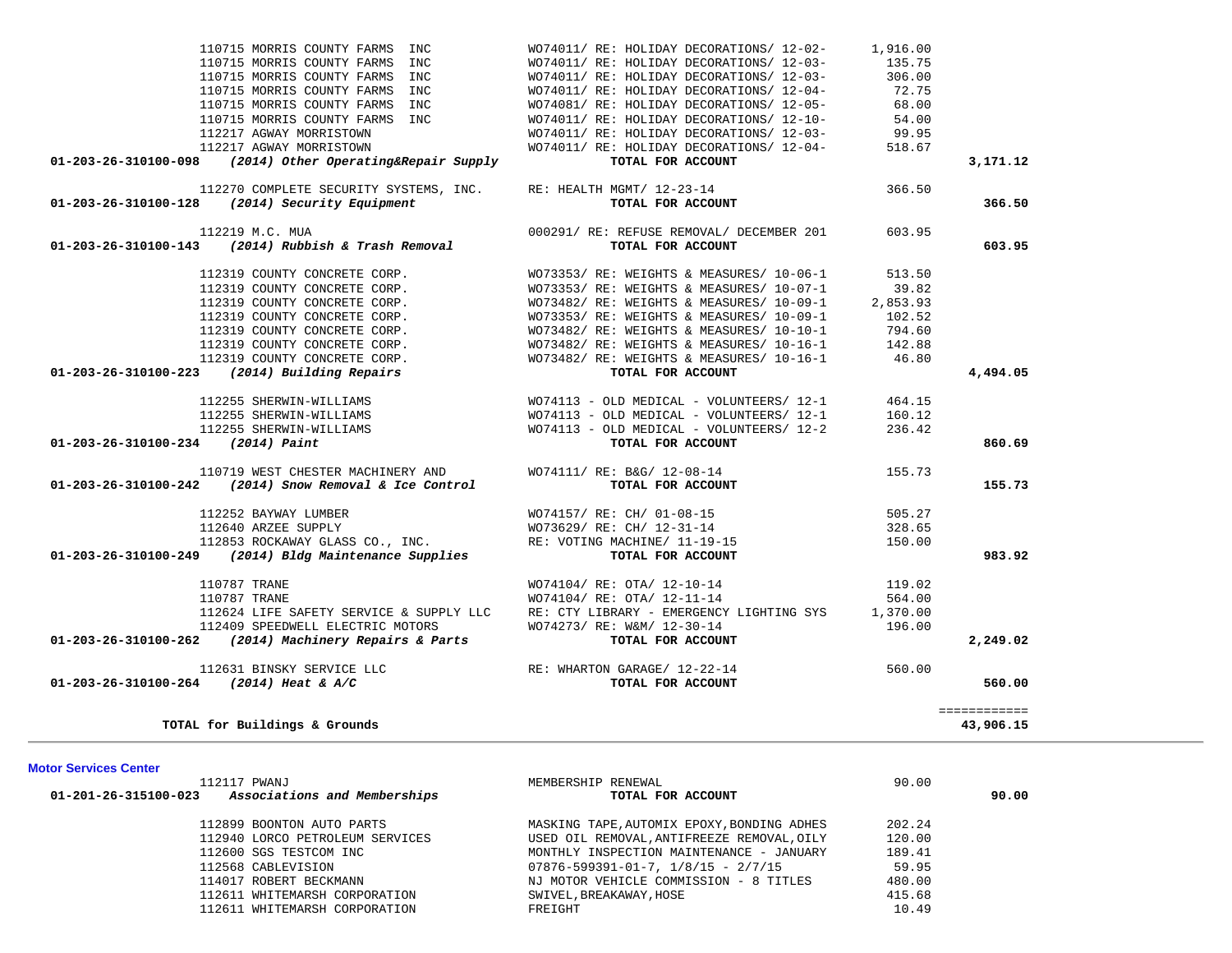| 113882 ROBERT COOK MOTOR VEHICLE COMMISSION - 1 TITLE<br>01-201-26-315100-098 Other Operating&Repair Supply<br>TOTAL FOR ACCOUNT<br>01-201-26-315100-098 Other Operating<br>exercise corrections of the control of the control of the control of the<br>112549 AMERICAN WEAR INC. UNIFORMS & MATS<br>112549 AMERICAN WEAR INC. UNIFORMS & MATS<br>112549 AMERICAN WEAR INC. UN | TO COMMISSION - 1 11111<br>TOTAL FOR ACCOUNT                                                                                                                                                                                                                                                       | 60.00           | 1,573.39 |
|--------------------------------------------------------------------------------------------------------------------------------------------------------------------------------------------------------------------------------------------------------------------------------------------------------------------------------------------------------------------------------|----------------------------------------------------------------------------------------------------------------------------------------------------------------------------------------------------------------------------------------------------------------------------------------------------|-----------------|----------|
|                                                                                                                                                                                                                                                                                                                                                                                |                                                                                                                                                                                                                                                                                                    |                 |          |
|                                                                                                                                                                                                                                                                                                                                                                                |                                                                                                                                                                                                                                                                                                    | 281.55          |          |
|                                                                                                                                                                                                                                                                                                                                                                                |                                                                                                                                                                                                                                                                                                    | 270.34          |          |
|                                                                                                                                                                                                                                                                                                                                                                                |                                                                                                                                                                                                                                                                                                    |                 | 551.89   |
|                                                                                                                                                                                                                                                                                                                                                                                |                                                                                                                                                                                                                                                                                                    | 253.60          |          |
|                                                                                                                                                                                                                                                                                                                                                                                |                                                                                                                                                                                                                                                                                                    | 418.20          |          |
|                                                                                                                                                                                                                                                                                                                                                                                |                                                                                                                                                                                                                                                                                                    | 445.08          |          |
|                                                                                                                                                                                                                                                                                                                                                                                |                                                                                                                                                                                                                                                                                                    | 454.88          |          |
|                                                                                                                                                                                                                                                                                                                                                                                |                                                                                                                                                                                                                                                                                                    | 1,722.61        |          |
| 112605 STS TIRE & AUTO CENTERS TIRES TIRES<br>01-201-26-315100-245                                                                                                                                                                                                                                                                                                             | TOTAL FOR ACCOUNT                                                                                                                                                                                                                                                                                  |                 | 3,294.37 |
|                                                                                                                                                                                                                                                                                                                                                                                | 112604 SNAP-ON INDUSTRIAL MISC TOOLS, LOW AMP PROBE 7,585.49<br><b>46 Tools - Others TOTAL FOR ACCOUNT</b> 112926 TOMAR INDUSTRIES INC 0RANGE ALL 90.00<br><b>52 Janitorial Supplies TOTAL FOR ACCOUNT</b>                                                                                         |                 |          |
| $01-201-26-315100-246$ Tools - Others                                                                                                                                                                                                                                                                                                                                          |                                                                                                                                                                                                                                                                                                    |                 | 7,585.49 |
|                                                                                                                                                                                                                                                                                                                                                                                |                                                                                                                                                                                                                                                                                                    |                 |          |
|                                                                                                                                                                                                                                                                                                                                                                                |                                                                                                                                                                                                                                                                                                    |                 |          |
| 01-201-26-315100-252                                                                                                                                                                                                                                                                                                                                                           |                                                                                                                                                                                                                                                                                                    |                 | 90.00    |
| 112895 AIR BRAKE & EQUIPMENT RIM NUT, STUD                                                                                                                                                                                                                                                                                                                                     | RIM NUT, STUD<br>FUEL TANK 1,098.20<br>SENSOR 66.98<br>SENSOR 72.62<br>STUD HUB<br>CREDIT 140.46<br>CREDIT -66.98<br>STUDS, NUT 316.50<br>BRAKE DRUM 112.49<br>BRAKE DRUM 112.49<br>BRAKE DRUM 224.98<br>FAD<br>TIE ROD END 520.20<br>LIGHT, HOUSING, BU                                           |                 |          |
| 112909 HOOVER TRUCK CENTERS INC                                                                                                                                                                                                                                                                                                                                                | FUEL TANK<br>SENSOP                                                                                                                                                                                                                                                                                |                 |          |
| 112909 HOOVER TRUCK CENTERS INC                                                                                                                                                                                                                                                                                                                                                |                                                                                                                                                                                                                                                                                                    |                 |          |
| 112909 HOOVER TRUCK CENTERS INC                                                                                                                                                                                                                                                                                                                                                |                                                                                                                                                                                                                                                                                                    |                 |          |
| 112909 HOOVER TRUCK CENTERS INC                                                                                                                                                                                                                                                                                                                                                |                                                                                                                                                                                                                                                                                                    |                 |          |
| 112909 HOOVER TRUCK CENTERS INC                                                                                                                                                                                                                                                                                                                                                |                                                                                                                                                                                                                                                                                                    |                 |          |
| 112909 HOOVER TRUCK CENTERS INC                                                                                                                                                                                                                                                                                                                                                |                                                                                                                                                                                                                                                                                                    |                 |          |
| 113496 DOVER BRAKE & CLUTCH CO INC                                                                                                                                                                                                                                                                                                                                             |                                                                                                                                                                                                                                                                                                    |                 |          |
| 113496 DOVER BRAKE & CLUTCH CO INC                                                                                                                                                                                                                                                                                                                                             |                                                                                                                                                                                                                                                                                                    |                 |          |
| 113496 DOVER BRAKE & CLUTCH CO INC                                                                                                                                                                                                                                                                                                                                             |                                                                                                                                                                                                                                                                                                    |                 |          |
| 112925 SMITH TRACTOR & EQUIPMENT INC.                                                                                                                                                                                                                                                                                                                                          |                                                                                                                                                                                                                                                                                                    |                 |          |
| 112113 MID-ATLANTIC TRUCK CENTRE INC<br>112113 MID-ATLANTIC TRUCK CENTRE INC                                                                                                                                                                                                                                                                                                   |                                                                                                                                                                                                                                                                                                    |                 |          |
| 112113 MID-ATLANTIC TRUCK CENTRE INC<br>112113 MID-ATLANTIC TRUCK CENTRE INC                                                                                                                                                                                                                                                                                                   |                                                                                                                                                                                                                                                                                                    | 184.83          |          |
| 112114 MORRISTOWN CAR WASH                                                                                                                                                                                                                                                                                                                                                     | BOLT, RING, HOSE, CLAMP, BELT, INSULATOR                                                                                                                                                                                                                                                           | 480.00          |          |
| 112571 DOVER BRAKE & CLUTCH CO INC                                                                                                                                                                                                                                                                                                                                             |                                                                                                                                                                                                                                                                                                    | 180.00          |          |
| 112571 DOVER BRAKE & CLUTCH CO INC                                                                                                                                                                                                                                                                                                                                             |                                                                                                                                                                                                                                                                                                    | 92.00           |          |
| 112575 HIAB INC                                                                                                                                                                                                                                                                                                                                                                |                                                                                                                                                                                                                                                                                                    | 78.53           |          |
| 112576 HOOVER TRUCK CENTERS INC                                                                                                                                                                                                                                                                                                                                                |                                                                                                                                                                                                                                                                                                    | 27.37           |          |
| 112581 MID-ATLANTIC TRUCK CENTRE INC                                                                                                                                                                                                                                                                                                                                           |                                                                                                                                                                                                                                                                                                    | 29.22           |          |
| 112581 MID-ATLANTIC TRUCK CENTRE INC                                                                                                                                                                                                                                                                                                                                           |                                                                                                                                                                                                                                                                                                    | 53.93           |          |
| 112581 MID-ATLANTIC TRUCK CENTRE INC                                                                                                                                                                                                                                                                                                                                           |                                                                                                                                                                                                                                                                                                    | 863.70          |          |
| 112581 MID-ATLANTIC TRUCK CENTRE INC                                                                                                                                                                                                                                                                                                                                           |                                                                                                                                                                                                                                                                                                    | 232.68          |          |
| 112582 MCMASTER-CARR SUPPLY CO                                                                                                                                                                                                                                                                                                                                                 |                                                                                                                                                                                                                                                                                                    | 92.46           |          |
| 112900 BUNKY'S TOWING & AUTO REPAIR                                                                                                                                                                                                                                                                                                                                            |                                                                                                                                                                                                                                                                                                    | 375.00          |          |
| 112097 STEWART & STEVENSON                                                                                                                                                                                                                                                                                                                                                     |                                                                                                                                                                                                                                                                                                    | 646.47          |          |
| 112911 MID-ATLANTIC TRUCK CENTRE INC                                                                                                                                                                                                                                                                                                                                           |                                                                                                                                                                                                                                                                                                    | 11.62           |          |
| 112911 MID-ATLANTIC TRUCK CENTRE INC                                                                                                                                                                                                                                                                                                                                           |                                                                                                                                                                                                                                                                                                    | 86.55           |          |
| 112911 MID-ATLANTIC TRUCK CENTRE INC<br>112911 MID-ATLANTIC TRUCK CENTRE INC                                                                                                                                                                                                                                                                                                   |                                                                                                                                                                                                                                                                                                    | 17.80<br>723.10 |          |
| 112911 MID-ATLANTIC TRUCK CENTRE INC                                                                                                                                                                                                                                                                                                                                           | BOLT, RING, HOSE, CLAMP, BELT, INSULATOR<br>EXTERIOR CAR WASH BOOKS<br>AUTO SLACK<br>WC AUTO SLK 6<br>FILTER<br>NOZZLE<br>CLAMP<br>BELT<br>HUB<br>PEPE, CLAMP<br>LEVELING JACK<br>TOWING (7-20)<br>TRANSYND<br>KIT<br>COUPLER<br>FITING<br>FITING<br>FING RENSOR, PUMP<br>FITING<br>FIT<br>FITTING | 7.17            |          |
| 01-201-26-315100-261<br><i>Spare Parts for Equipment</i>                                                                                                                                                                                                                                                                                                                       | TOTAL FOR ACCOUNT                                                                                                                                                                                                                                                                                  |                 | 9,781.64 |
|                                                                                                                                                                                                                                                                                                                                                                                |                                                                                                                                                                                                                                                                                                    |                 |          |
| 112906 FLEMINGTON CHRYSLER                                                                                                                                                                                                                                                                                                                                                     | PUMP, LINE                                                                                                                                                                                                                                                                                         | 379.96          |          |
| 112906 FLEMINGTON CHRYSLER                                                                                                                                                                                                                                                                                                                                                     | WIPER BLADE<br>BRAKE PAD, DRUM BRAKE, BRAKE SHOES, CATALYT                                                                                                                                                                                                                                         | 13.20<br>990.43 |          |
| 112919 PLAINSMAN AUTO SUPPLY<br>112919 PLAINSMAN AUTO SUPPLY                                                                                                                                                                                                                                                                                                                   | MINI BULB, HUB BEARING ASSEMBLY, BATTERY                                                                                                                                                                                                                                                           | 394.64          |          |
| 112919 PLAINSMAN AUTO SUPPLY                                                                                                                                                                                                                                                                                                                                                   | GAS CAP, BATTERY TERMINAL, PELLETS, VALVE, S                                                                                                                                                                                                                                                       | 44.38           |          |
| 112924 SMITH MOTOR CO., INC.                                                                                                                                                                                                                                                                                                                                                   | JOINT ASY, SNAP RING, BALL JOINT, BRACKET                                                                                                                                                                                                                                                          | 211.23          |          |
| 112924 SMITH MOTOR CO., INC.                                                                                                                                                                                                                                                                                                                                                   | BOLT                                                                                                                                                                                                                                                                                               | 3.32            |          |
| 112924 SMITH MOTOR CO., INC.                                                                                                                                                                                                                                                                                                                                                   | CREDIT                                                                                                                                                                                                                                                                                             | $-95.36$        |          |
| 112905 FLEMINGTON BUICK CHEVROLET                                                                                                                                                                                                                                                                                                                                              | HOSE                                                                                                                                                                                                                                                                                               | 87.63           |          |

112585 MSC INDUSTRIAL SUPPLY CO. NYLON BRUSH,SNAP BLADE 35.62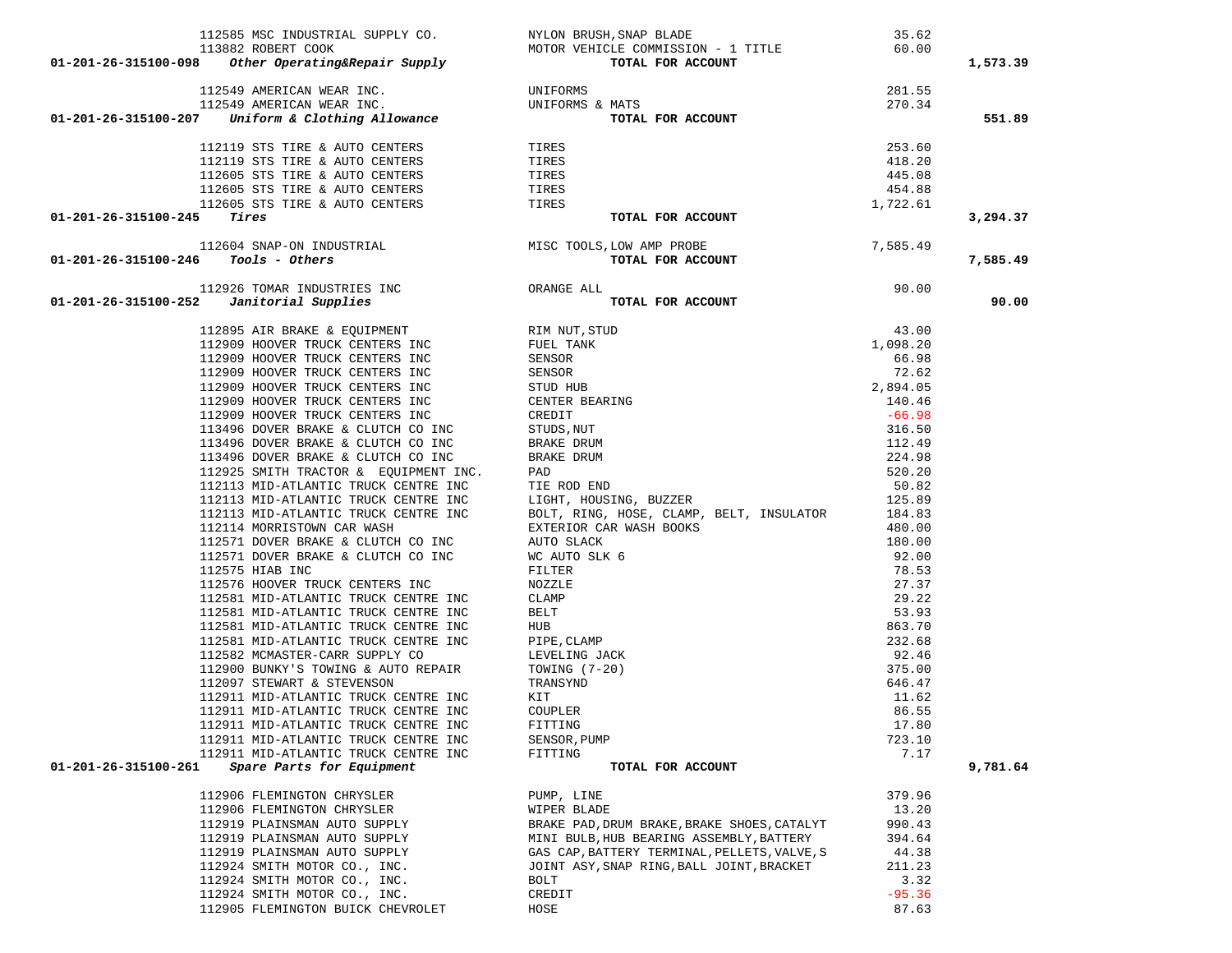|                                | 108765 PROGRESSIVE HYDRAULICS INC | COUPLER, NIPPLE                          | 291.20   |              |
|--------------------------------|-----------------------------------|------------------------------------------|----------|--------------|
|                                | 112583 MODERN HANDLING EQUIPMENT  | 61491 AXLE ASSY - 10/31/2014             | 1,476.00 |              |
|                                | 112115 PEIRCE EOUIPMENT CO.       | TIGER TALE HOSE                          | 79.90    |              |
|                                | 111036 ROBERT H WAGER CO INC      | TEMPERATURE PROBE                        | 350.00   |              |
| 01-203-26-315100-261           | (2014) Spare Parts for Equipment  | TOTAL FOR ACCOUNT                        |          | 2,197.10     |
|                                |                                   |                                          |          | ,,,,,,,,,,,, |
|                                | TOTAL for Motor Services Center   |                                          |          | 36,980.08    |
|                                |                                   |                                          |          |              |
| <b>Mosquito Extermination</b>  |                                   |                                          |          |              |
|                                | 112404 NEW PIG CORPORATION        | Pig Maintenance Wipers Pop-up " X 17", 9 | 75.00    |              |
|                                | 112404 NEW PIG CORPORATION        | Pig Truck Spill Kit in Stowaway Bag Abso | 176.00   |              |
| $01 - 201 - 26 - 320100 - 098$ | Other Operating & Repair Supply   | TOTAL FOR ACCOUNT                        |          | 251.00       |
|                                | 113638 ERROL WOLLARY              | Reimb. for Work Boots 2015 - Council #6  | 90.00    |              |
|                                |                                   |                                          |          |              |
|                                |                                   |                                          |          |              |

| 01-201-26-315100-291    Vehicle Repairs                                        | $[12599\text{ ROUTE }23\text{ AUTOMALL LLC}\\ 112599\text{ ROUTE }23\text{ AUTOMALL LLC}\\ 112599\text{ ROUTE }23\text{ AUTOMALL LLC}\\ 112599\text{ ROUTE }23\text{ AUTOMALL LLC}\\ 112599\text{ ROUTE }23\text{ AUTOMALL LLC}\\ 112599\text{ ROUTE }23\text{ AUTOMALL LLC}\\ 112599\text{ ROUTE }23\text{ AUTOMALL LLC}\\ 112599\text{ ROUTE }23\text{ AUTOMALL LLC}\\ 1125$ | 8,685.93 |
|--------------------------------------------------------------------------------|--------------------------------------------------------------------------------------------------------------------------------------------------------------------------------------------------------------------------------------------------------------------------------------------------------------------------------------------------------------------------------|----------|
|                                                                                |                                                                                                                                                                                                                                                                                                                                                                                |          |
|                                                                                |                                                                                                                                                                                                                                                                                                                                                                                |          |
|                                                                                |                                                                                                                                                                                                                                                                                                                                                                                |          |
|                                                                                |                                                                                                                                                                                                                                                                                                                                                                                |          |
|                                                                                |                                                                                                                                                                                                                                                                                                                                                                                |          |
|                                                                                |                                                                                                                                                                                                                                                                                                                                                                                |          |
| 01-203-26-315100-098 (2014) Other Operating&Repair Supply<br>TOTAL FOR ACCOUNT |                                                                                                                                                                                                                                                                                                                                                                                | 801.77   |
|                                                                                |                                                                                                                                                                                                                                                                                                                                                                                |          |
|                                                                                |                                                                                                                                                                                                                                                                                                                                                                                |          |
|                                                                                |                                                                                                                                                                                                                                                                                                                                                                                |          |
|                                                                                |                                                                                                                                                                                                                                                                                                                                                                                |          |
|                                                                                |                                                                                                                                                                                                                                                                                                                                                                                |          |
|                                                                                |                                                                                                                                                                                                                                                                                                                                                                                |          |
|                                                                                |                                                                                                                                                                                                                                                                                                                                                                                |          |
|                                                                                |                                                                                                                                                                                                                                                                                                                                                                                |          |
|                                                                                |                                                                                                                                                                                                                                                                                                                                                                                |          |
|                                                                                |                                                                                                                                                                                                                                                                                                                                                                                |          |
|                                                                                |                                                                                                                                                                                                                                                                                                                                                                                |          |
|                                                                                |                                                                                                                                                                                                                                                                                                                                                                                |          |
|                                                                                |                                                                                                                                                                                                                                                                                                                                                                                |          |
|                                                                                |                                                                                                                                                                                                                                                                                                                                                                                |          |
|                                                                                |                                                                                                                                                                                                                                                                                                                                                                                | 2,328.50 |
|                                                                                |                                                                                                                                                                                                                                                                                                                                                                                |          |
|                                                                                |                                                                                                                                                                                                                                                                                                                                                                                |          |
|                                                                                |                                                                                                                                                                                                                                                                                                                                                                                |          |
|                                                                                | 108765 PROGRESSIVE HYDRAULICS INC<br>112583 MODERN HANDLING EQUIPMENT 61491 AXLE ASSY - 10/31/2014 1,476.00<br>112115 PEIRCE EQUIPMENT CO. TIGER TALE HOSE 79.90<br>11036 ROBERT HAGER CO INC TEMPERATURE PROBE 350.00                                                                                                                                                         |          |

112905 FLEMINGTON BUICK CHEVROLET THERMOSTAT THERMOSTAT 13.94

112599 ROUTE 23 AUTOMALL LLC TANK,VALVE 989.72

112905 FLEMINGTON BUICK CHEVROLET SENSOR

112905 FLEMINGTON BUICK CHEVROLET BATTERY

112905 FLEMINGTON BUICK CHEVROLET HUB KIT

112920 RE-TRON TECHNOLOGIES INC. BATTERY

112599 ROUTE 23 AUTOMALL LLC SENDER ASY

112905 FLEMINGTON BUICK CHEVROLET MODULE, CYLINDER, SWITCH

273.64

234.84

545.92

674.95

619.05

301.58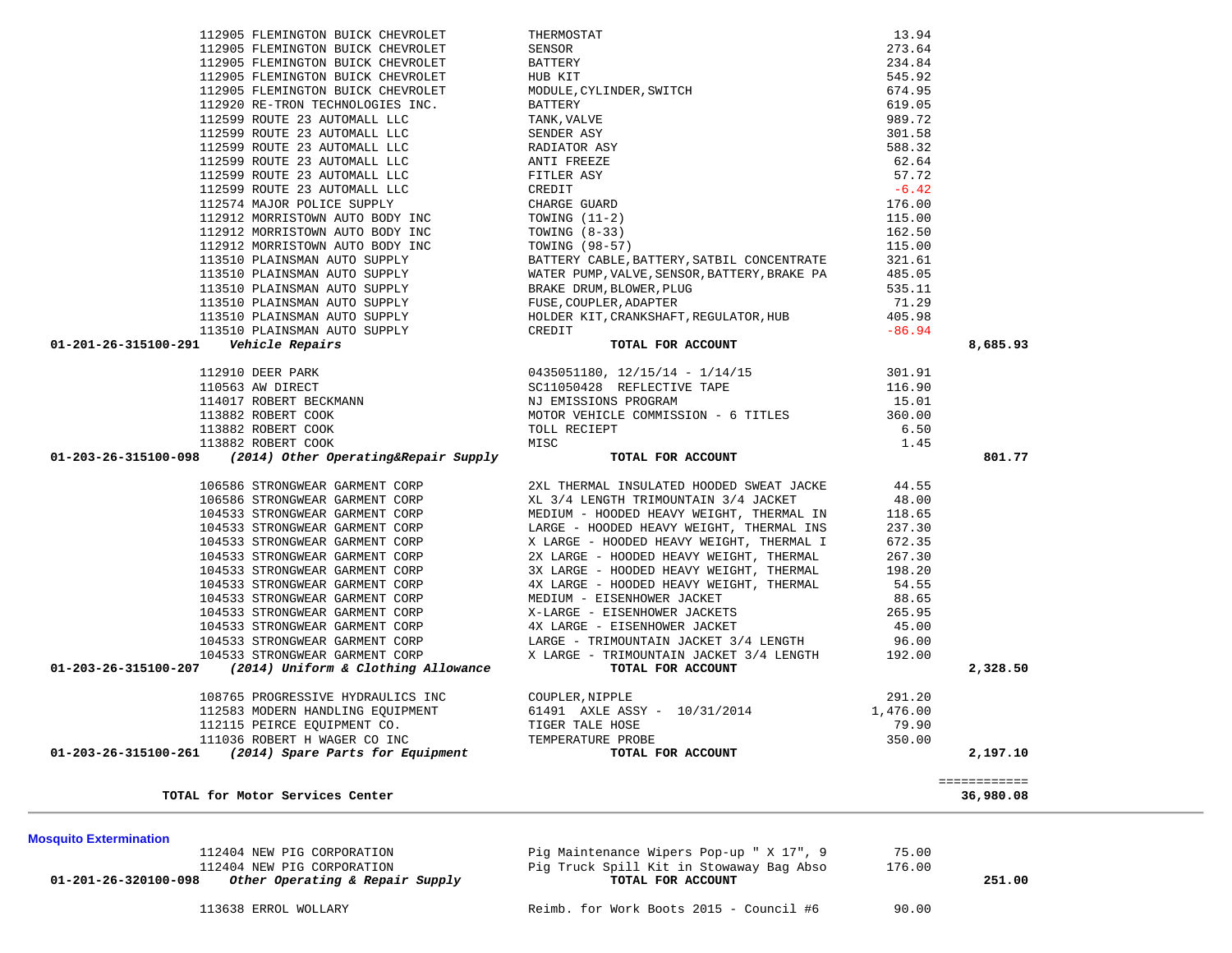| 108890 BEYER FORD<br>2015 Ford F-250 4WD Reg Cab 137" WB Whit<br>20,647.00<br>(2014) Chemicals & Sprays<br>01-203-26-320100-225<br>TOTAL FOR ACCOUNT<br>20,647.00<br>============<br>20,988.00<br>TOTAL for Mosquito Extermination<br><b>Health Management</b><br>315.00<br>112278 FF1 PROFESSIONAL SAFETY SERVICES<br>QUOTE # 141284 Item 12019<br>Item 12026<br>240.00<br>112278 FF1 PROFESSIONAL SAFETY SERVICES<br>112271 RUTGERS BIOMEDICAL<br>Lead Inspector and Risk Assessor course<br>850.00<br>Lead Inspector and Risk Assessor course<br>112271 RUTGERS BIOMEDICAL<br>850.00<br>113245 TOM MYNES<br>Travel and Parking reimbursement-Lead Tr<br>46.08<br>Reimbursement for Drake Locksmith 9 keys<br>113317 CRAIG GOSS<br>46.22<br>Environmental Compliance<br>$01 - 201 - 27 - 330100 - 210$<br>TOTAL FOR ACCOUNT<br>2,347.30<br>113767 VERIZON WIRELESS<br>416.31<br>L&PS / HEALTH MANAGEMENT - GRANT<br>113767 VERIZON WIRELESS<br>114.07<br>L&PS / HEALTH MANAGEMENT - O&E<br>416.31<br>113766 VERIZON WIRELESS<br>L&PS / HEALTH MANAGEMENT - GRANT<br>113766 VERIZON WIRELESS<br>L&PS / HEALTH MANAGEMENT - O&E<br>114.05<br>1,060.74<br>(2014) Cellular Phone/Pagers<br>01-203-27-330100-031<br>TOTAL FOR ACCOUNT<br>Reimbursement for travel tote for Morris<br>113244 STEPHANIE GORMAN<br>160.49<br>01-203-27-330100-084<br>(2014) Other Outside Services<br>TOTAL FOR ACCOUNT<br>160.49<br>OUOTE # 140104 DATED 10/13/2014<br>107275 FF1 PROFESSIONAL SAFETY SERVICES<br>1,043.05<br>20.00<br>107275 FF1 PROFESSIONAL SAFETY SERVICES<br>OUOTE # 140093 DATED 10/13/2014<br>Paraclete Helmet Visor per attached Quot<br>109312 LAWMEN SUPPLY CO OF NJ, INC.<br>4,321.40<br>(2014) Environmental Compliance<br>TOTAL FOR ACCOUNT<br>01-203-27-330100-210<br>5,384.45<br>112272 VEOLIA ES TECHNICAL SOLUTIONS, LLC<br>Transportation and disposal of chemical<br>226.00<br>(2014) Hazardous Material Disposal<br>01-203-27-330100-231<br>TOTAL FOR ACCOUNT<br>226.00<br>113246 DEER PARK<br>0434540191 billing period 12/15/14-1/14/<br>79.90<br>TOTAL FOR ACCOUNT<br>79.90<br>01-203-27-330100-258 (2014) Equipment<br>============ | 01-201-26-320100-258<br>Equipment | TOTAL FOR ACCOUNT | 90.00    |
|--------------------------------------------------------------------------------------------------------------------------------------------------------------------------------------------------------------------------------------------------------------------------------------------------------------------------------------------------------------------------------------------------------------------------------------------------------------------------------------------------------------------------------------------------------------------------------------------------------------------------------------------------------------------------------------------------------------------------------------------------------------------------------------------------------------------------------------------------------------------------------------------------------------------------------------------------------------------------------------------------------------------------------------------------------------------------------------------------------------------------------------------------------------------------------------------------------------------------------------------------------------------------------------------------------------------------------------------------------------------------------------------------------------------------------------------------------------------------------------------------------------------------------------------------------------------------------------------------------------------------------------------------------------------------------------------------------------------------------------------------------------------------------------------------------------------------------------------------------------------------------------------------------------------------------------------------------------------------------------------------------------------------------------------------------------------------------------------------------------------------------------------------------|-----------------------------------|-------------------|----------|
|                                                                                                                                                                                                                                                                                                                                                                                                                                                                                                                                                                                                                                                                                                                                                                                                                                                                                                                                                                                                                                                                                                                                                                                                                                                                                                                                                                                                                                                                                                                                                                                                                                                                                                                                                                                                                                                                                                                                                                                                                                                                                                                                                        |                                   |                   |          |
|                                                                                                                                                                                                                                                                                                                                                                                                                                                                                                                                                                                                                                                                                                                                                                                                                                                                                                                                                                                                                                                                                                                                                                                                                                                                                                                                                                                                                                                                                                                                                                                                                                                                                                                                                                                                                                                                                                                                                                                                                                                                                                                                                        |                                   |                   |          |
|                                                                                                                                                                                                                                                                                                                                                                                                                                                                                                                                                                                                                                                                                                                                                                                                                                                                                                                                                                                                                                                                                                                                                                                                                                                                                                                                                                                                                                                                                                                                                                                                                                                                                                                                                                                                                                                                                                                                                                                                                                                                                                                                                        |                                   |                   |          |
|                                                                                                                                                                                                                                                                                                                                                                                                                                                                                                                                                                                                                                                                                                                                                                                                                                                                                                                                                                                                                                                                                                                                                                                                                                                                                                                                                                                                                                                                                                                                                                                                                                                                                                                                                                                                                                                                                                                                                                                                                                                                                                                                                        |                                   |                   |          |
|                                                                                                                                                                                                                                                                                                                                                                                                                                                                                                                                                                                                                                                                                                                                                                                                                                                                                                                                                                                                                                                                                                                                                                                                                                                                                                                                                                                                                                                                                                                                                                                                                                                                                                                                                                                                                                                                                                                                                                                                                                                                                                                                                        |                                   |                   |          |
|                                                                                                                                                                                                                                                                                                                                                                                                                                                                                                                                                                                                                                                                                                                                                                                                                                                                                                                                                                                                                                                                                                                                                                                                                                                                                                                                                                                                                                                                                                                                                                                                                                                                                                                                                                                                                                                                                                                                                                                                                                                                                                                                                        |                                   |                   |          |
|                                                                                                                                                                                                                                                                                                                                                                                                                                                                                                                                                                                                                                                                                                                                                                                                                                                                                                                                                                                                                                                                                                                                                                                                                                                                                                                                                                                                                                                                                                                                                                                                                                                                                                                                                                                                                                                                                                                                                                                                                                                                                                                                                        |                                   |                   |          |
|                                                                                                                                                                                                                                                                                                                                                                                                                                                                                                                                                                                                                                                                                                                                                                                                                                                                                                                                                                                                                                                                                                                                                                                                                                                                                                                                                                                                                                                                                                                                                                                                                                                                                                                                                                                                                                                                                                                                                                                                                                                                                                                                                        |                                   |                   |          |
|                                                                                                                                                                                                                                                                                                                                                                                                                                                                                                                                                                                                                                                                                                                                                                                                                                                                                                                                                                                                                                                                                                                                                                                                                                                                                                                                                                                                                                                                                                                                                                                                                                                                                                                                                                                                                                                                                                                                                                                                                                                                                                                                                        |                                   |                   |          |
|                                                                                                                                                                                                                                                                                                                                                                                                                                                                                                                                                                                                                                                                                                                                                                                                                                                                                                                                                                                                                                                                                                                                                                                                                                                                                                                                                                                                                                                                                                                                                                                                                                                                                                                                                                                                                                                                                                                                                                                                                                                                                                                                                        |                                   |                   |          |
|                                                                                                                                                                                                                                                                                                                                                                                                                                                                                                                                                                                                                                                                                                                                                                                                                                                                                                                                                                                                                                                                                                                                                                                                                                                                                                                                                                                                                                                                                                                                                                                                                                                                                                                                                                                                                                                                                                                                                                                                                                                                                                                                                        |                                   |                   |          |
|                                                                                                                                                                                                                                                                                                                                                                                                                                                                                                                                                                                                                                                                                                                                                                                                                                                                                                                                                                                                                                                                                                                                                                                                                                                                                                                                                                                                                                                                                                                                                                                                                                                                                                                                                                                                                                                                                                                                                                                                                                                                                                                                                        |                                   |                   |          |
|                                                                                                                                                                                                                                                                                                                                                                                                                                                                                                                                                                                                                                                                                                                                                                                                                                                                                                                                                                                                                                                                                                                                                                                                                                                                                                                                                                                                                                                                                                                                                                                                                                                                                                                                                                                                                                                                                                                                                                                                                                                                                                                                                        |                                   |                   |          |
|                                                                                                                                                                                                                                                                                                                                                                                                                                                                                                                                                                                                                                                                                                                                                                                                                                                                                                                                                                                                                                                                                                                                                                                                                                                                                                                                                                                                                                                                                                                                                                                                                                                                                                                                                                                                                                                                                                                                                                                                                                                                                                                                                        |                                   |                   |          |
|                                                                                                                                                                                                                                                                                                                                                                                                                                                                                                                                                                                                                                                                                                                                                                                                                                                                                                                                                                                                                                                                                                                                                                                                                                                                                                                                                                                                                                                                                                                                                                                                                                                                                                                                                                                                                                                                                                                                                                                                                                                                                                                                                        |                                   |                   |          |
|                                                                                                                                                                                                                                                                                                                                                                                                                                                                                                                                                                                                                                                                                                                                                                                                                                                                                                                                                                                                                                                                                                                                                                                                                                                                                                                                                                                                                                                                                                                                                                                                                                                                                                                                                                                                                                                                                                                                                                                                                                                                                                                                                        |                                   |                   |          |
|                                                                                                                                                                                                                                                                                                                                                                                                                                                                                                                                                                                                                                                                                                                                                                                                                                                                                                                                                                                                                                                                                                                                                                                                                                                                                                                                                                                                                                                                                                                                                                                                                                                                                                                                                                                                                                                                                                                                                                                                                                                                                                                                                        |                                   |                   |          |
|                                                                                                                                                                                                                                                                                                                                                                                                                                                                                                                                                                                                                                                                                                                                                                                                                                                                                                                                                                                                                                                                                                                                                                                                                                                                                                                                                                                                                                                                                                                                                                                                                                                                                                                                                                                                                                                                                                                                                                                                                                                                                                                                                        |                                   |                   |          |
|                                                                                                                                                                                                                                                                                                                                                                                                                                                                                                                                                                                                                                                                                                                                                                                                                                                                                                                                                                                                                                                                                                                                                                                                                                                                                                                                                                                                                                                                                                                                                                                                                                                                                                                                                                                                                                                                                                                                                                                                                                                                                                                                                        |                                   |                   |          |
|                                                                                                                                                                                                                                                                                                                                                                                                                                                                                                                                                                                                                                                                                                                                                                                                                                                                                                                                                                                                                                                                                                                                                                                                                                                                                                                                                                                                                                                                                                                                                                                                                                                                                                                                                                                                                                                                                                                                                                                                                                                                                                                                                        |                                   |                   |          |
|                                                                                                                                                                                                                                                                                                                                                                                                                                                                                                                                                                                                                                                                                                                                                                                                                                                                                                                                                                                                                                                                                                                                                                                                                                                                                                                                                                                                                                                                                                                                                                                                                                                                                                                                                                                                                                                                                                                                                                                                                                                                                                                                                        |                                   |                   |          |
|                                                                                                                                                                                                                                                                                                                                                                                                                                                                                                                                                                                                                                                                                                                                                                                                                                                                                                                                                                                                                                                                                                                                                                                                                                                                                                                                                                                                                                                                                                                                                                                                                                                                                                                                                                                                                                                                                                                                                                                                                                                                                                                                                        |                                   |                   |          |
|                                                                                                                                                                                                                                                                                                                                                                                                                                                                                                                                                                                                                                                                                                                                                                                                                                                                                                                                                                                                                                                                                                                                                                                                                                                                                                                                                                                                                                                                                                                                                                                                                                                                                                                                                                                                                                                                                                                                                                                                                                                                                                                                                        |                                   |                   |          |
|                                                                                                                                                                                                                                                                                                                                                                                                                                                                                                                                                                                                                                                                                                                                                                                                                                                                                                                                                                                                                                                                                                                                                                                                                                                                                                                                                                                                                                                                                                                                                                                                                                                                                                                                                                                                                                                                                                                                                                                                                                                                                                                                                        |                                   |                   |          |
|                                                                                                                                                                                                                                                                                                                                                                                                                                                                                                                                                                                                                                                                                                                                                                                                                                                                                                                                                                                                                                                                                                                                                                                                                                                                                                                                                                                                                                                                                                                                                                                                                                                                                                                                                                                                                                                                                                                                                                                                                                                                                                                                                        |                                   |                   |          |
|                                                                                                                                                                                                                                                                                                                                                                                                                                                                                                                                                                                                                                                                                                                                                                                                                                                                                                                                                                                                                                                                                                                                                                                                                                                                                                                                                                                                                                                                                                                                                                                                                                                                                                                                                                                                                                                                                                                                                                                                                                                                                                                                                        |                                   |                   |          |
|                                                                                                                                                                                                                                                                                                                                                                                                                                                                                                                                                                                                                                                                                                                                                                                                                                                                                                                                                                                                                                                                                                                                                                                                                                                                                                                                                                                                                                                                                                                                                                                                                                                                                                                                                                                                                                                                                                                                                                                                                                                                                                                                                        | TOTAL for Health Management       |                   | 9,258.88 |

### **Human Services**

| 114019 COUNTY OF MORRIS                                | 1ST HALF 2/15 METERED MAIL                     | 129.52 |        |
|--------------------------------------------------------|------------------------------------------------|--------|--------|
| $01 - 201 - 27 - 331100 - 068$ Postage & Metered Mail  | TOTAL FOR ACCOUNT                              |        | 129.52 |
| 113253 SODEXO INC & AFFILIATES                         | Sandwiches and beverages for Adv. Commit 69.10 |        |        |
| 113254 SODEXO, INC & AFFILIATES                        | Sandwiches and beverages for MHSAAB meet       | 184.00 |        |
| Meeting Exp Advisory Board Etc<br>01-201-27-331100-088 | TOTAL FOR ACCOUNT                              |        | 253.10 |
| 113617 ELIZABETH A. JACOBSON                           | ROUNDTRIP MILEAGE TO ATLANTIC HEALTH HQ        | 2.10   |        |
| 113617 ELIZABETH A. JACOBSON                           | ROUNDTRIP MILEAGE TO TRENTON AD ASSOCIAT       | 38.50  |        |
| 113617 ELIZABETH A. JACOBSON                           | PARKING FEE TRENTON NJ 9/18/14                 | 8.00   |        |
| 113617 ELIZABETH A. JACOBSON                           | ROUNDTRIP MILEAGE TO PSTA NALOXONE TRAIN       | 3.50   |        |
| 113617 ELIZABETH A. JACOBSON                           | ROUNDTRIP MILEAGE TO ROCKAWAY CARES OPEN       | 7.70   |        |
| 113617 ELIZABETH A. JACOBSON                           | ROUNDTRIP MILEAGE TO ATLANTIC HEALTH PAC       | 2.10   |        |
| 113617 ELIZABETH A. JACOBSON                           | ROUNDTRIP MILEAGE TO ST CLARES 10/7/14         | 7.70   |        |
| 113617 ELIZABETH A. JACOBSON                           | PARKING FEE TOE TRENTON AD MEETING 10/17       | 8.00   |        |
| 113617 ELIZABETH A. JACOBSON                           | ROUNDTRIP MILEAGE TO MT ARLINGTON SYSTEM       | 13.30  |        |
| 113617 ELIZABETH A. JACOBSON                           | ROUNDTRIP MILEAGE TO ATLANTIC HEALTH PAC       | 2.10   |        |
| 113617 ELIZABETH A. JACOBSON                           | ROUNDTRIP MILEAGE TO ANDOVER ADDICTION C       | 21.70  |        |
| 113617 ELIZABETH A. JACOBSON                           | ROUNDTRIP MILEAGE TO TRENTON 11/21/14          | 38.50  |        |
| 113617 ELIZABETH A. JACOBSON                           | PARKING FEE TRENTON 11/21/14                   | 10.00  |        |
|                                                        |                                                |        |        |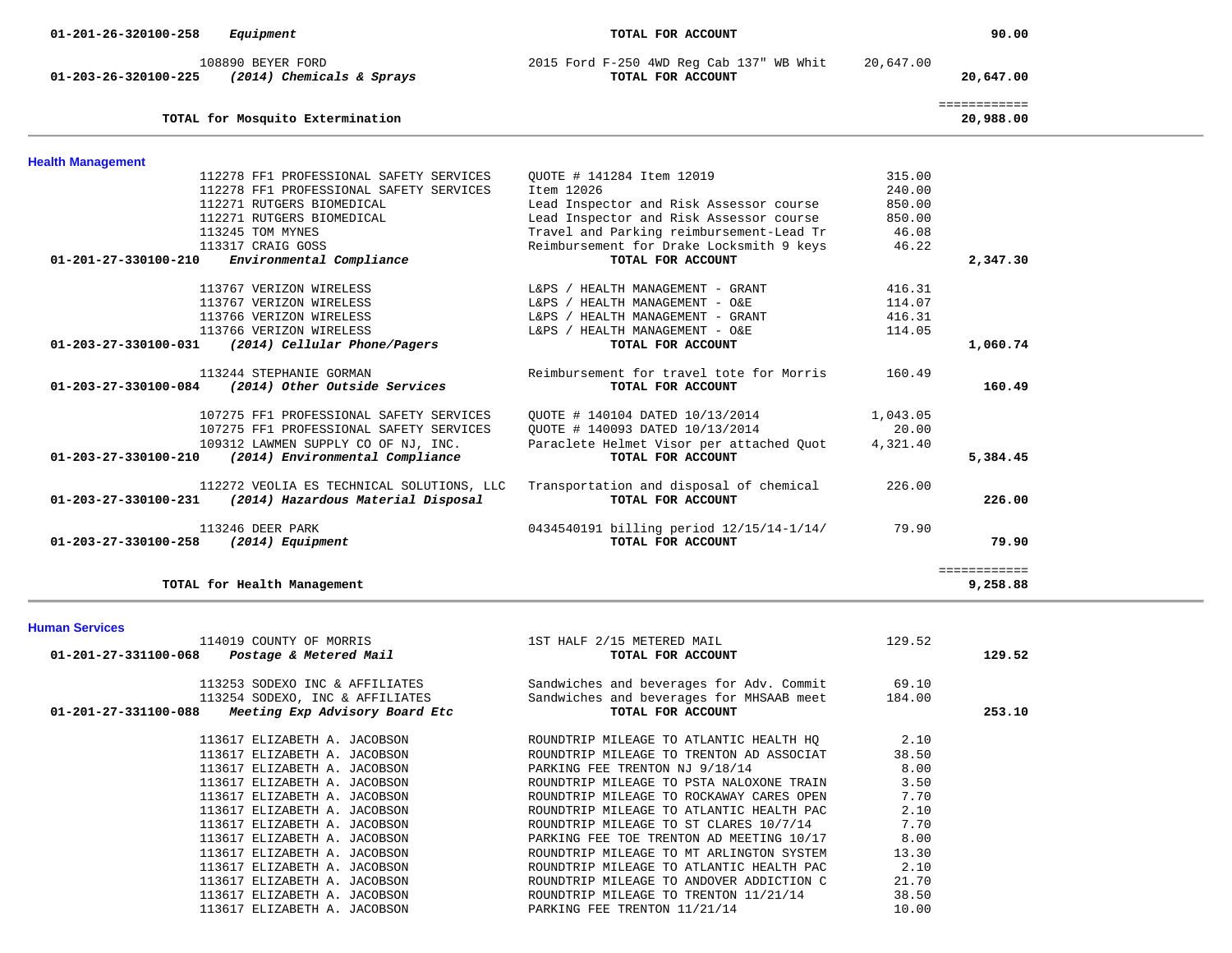| 113617 ELIZABETH A. JACOBSON                    | ROUNDTRIP MILEAGE TO ATLANTIC HEALTH PAC | 2.10         |      |
|-------------------------------------------------|------------------------------------------|--------------|------|
| 113617 ELIZABETH A. JACOBSON                    | ROUNDTRIP MILEAGE TO ROCKAWAY MHFA TRAIN | 15.40        |      |
| 113617 ELIZABETH A. JACOBSON                    | ROUNDTRIP MILEAGE TO HAMILTON DMHAS OUAR | 43.40        |      |
| 113617 ELIZABETH A. JACOBSON                    | PARKING FEE IN TRENTON 12/18/14          | 8.00         |      |
| 113617 ELIZABETH A. JACOBSON                    | ROUNDTRIP MILEAGE MCPIK MEETING 12/16/14 | 7.70         |      |
| 01-203-27-331100-082<br>(2014) Travel Expense   | TOTAL FOR ACCOUNT                        | 239.80       |      |
|                                                 |                                          | ============ |      |
| TOTAL for Human Services                        |                                          | 622.42       |      |
| <b>Youth Shelter</b>                            |                                          |              |      |
| 114019 COUNTY OF MORRIS                         | 1ST HALF 2/15 METERED MAIL               | 6.74         |      |
| $01-201-27-331110-068$ Postage and Metered Mail | TOTAL FOR ACCOUNT                        |              | 6.74 |
|                                                 |                                          |              |      |
| 113559 SODEXO INC & AFFILIATES                  | Contractual Charges                      | 2,937.40     |      |
| 113559 SODEXO INC & AFFILIATES                  | meals Jan. 2015                          | 1,678.62     |      |
| 113559 SODEXO INC & AFFILIATES                  | <b>AFI&amp;OTHER</b>                     | 1,367.38     |      |
| $01 - 201 - 27 - 331110 - 185$<br>Food          | TOTAL FOR ACCOUNT                        | 5,983.40     |      |
| 113560 MORRISTOWN MEDICAL CENTER                | January 2015 County of Morris Juvenile S | 7,037.33     |      |
| $01 - 201 - 27 - 331110 - 189$<br>Medical       | TOTAL FOR ACCOUNT                        | 7,037.33     |      |
| 111096 STAPLES ADVANTAGE                        | double sided tape                        | 40.98        |      |
| 111096 STAPLES ADVANTAGE                        | redgren xmas tree wrap                   | 16.00        |      |
| 111096 STAPLES ADVANTAGE                        | various supplies                         | 144.99       |      |
| 111096 STAPLES ADVANTAGE                        | low oder dry erase markers               | 32.99        |      |

 111096 STAPLES ADVANTAGE 2015 AAG month desk pad 44.10 111096 STAPLES ADVANTAGE THE Holiday Medallion wrap 33.96 111096 STAPLES ADVANTAGE Holiday Royal Blue gift wrap 35.86  **01-203-27-331110-058** *(2014) Office Supplies & Stationery* **TOTAL FOR ACCOUNT 348.88**

 111100 DAILY RECORD Daily Record 248.27  **01-203-27-331110-070** *(2014) Publication & Subscriptions* **TOTAL FOR ACCOUNT 248.27**

 113561 WHITES HEALTHCARE ENTERPRISES INC Supply of Medicines for the month of Dec 423.15  **01-203-27-331110-189** *(2014) Medical* **TOTAL FOR ACCOUNT 423.15**

| ______        | . |                         |
|---------------|---|-------------------------|
| ------------- |   |                         |
| 14,047.77     |   | TOTAL for Youth Shelter |
|               |   |                         |

 113630 ANDREA BATISTONI Car Insurance reimbursement for Jan-2015 12.00  $12.00$  113629 KAREN WEBSTER Car Insurance reimbursement for Jan 2015 12.00 12.00 113627 LUCY CANNIZZO Car Insurance reimbursement for Jan-2015 12.00  **01-201-27-333100-048** *Insurance* **TOTAL FOR ACCOUNT 36.00**113057 STAPLES ADVANTAGE 113057 STAPLES ADVANTAGE Lysol spray original, fresh scent, Lysol 37.80  **01-201-27-333100-058** *Office Supplies & Stationery* **TOTAL FOR ACCOUNT 37.80** 114019 COUNTY OF MORRIS 1ST HALF 2/15 METERED MAIL 179.30  **01-201-27-333100-068** *Postage & Metered Mail* **TOTAL FOR ACCOUNT 179.30** 113630 ANDREA BATISTONI Miles reimbursement for JAN-2015 42.70 31.85 113628 CARMEN N. AYALA **Miles reimbursement for Jan-2015** 25.90 113629 KAREN WEBSTER Miles reimbursement for Jan-2015 113627 LUCY CANNIZZO Miles reimbursement for Jan-2015 14.00  **01-201-27-333100-082** *Travel Expense* **TOTAL FOR ACCOUNT 114.45** 113630 ANDREA BATISTONI Car Insurance reimbursement for Dec-2014 12.00  **01-203-27-333100-048** *(2014) Insurance* **TOTAL FOR ACCOUNT 12.00**

**Office on Aging**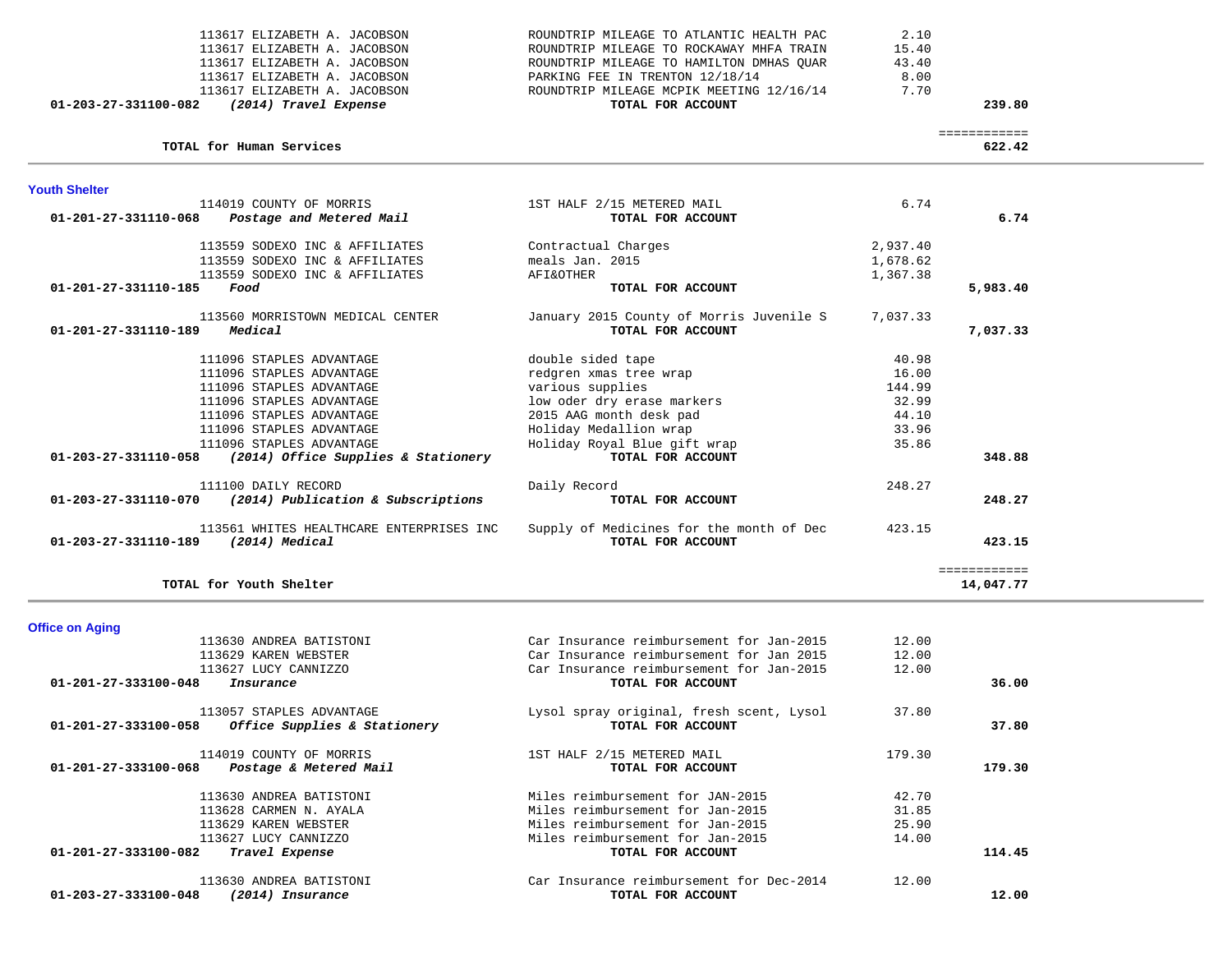|                                               | 113630 ANDREA BATISTONI                                                                                                                                                                                                                | Miles reimbursement for Dec-2014 94.50                                                                                                                                                                                        |           |                          |  |
|-----------------------------------------------|----------------------------------------------------------------------------------------------------------------------------------------------------------------------------------------------------------------------------------------|-------------------------------------------------------------------------------------------------------------------------------------------------------------------------------------------------------------------------------|-----------|--------------------------|--|
|                                               | 01-203-27-333100-082 (2014) Travel Expense                                                                                                                                                                                             | TOTAL FOR ACCOUNT                                                                                                                                                                                                             |           | 94.50                    |  |
|                                               |                                                                                                                                                                                                                                        |                                                                                                                                                                                                                               |           |                          |  |
|                                               |                                                                                                                                                                                                                                        |                                                                                                                                                                                                                               |           |                          |  |
|                                               |                                                                                                                                                                                                                                        | 113045 GET WELL HOUSE CALLS P.C.<br>113045 GET WELL HOUSE CALLS P.C. Competency Evaluation of APS client (J.P 400.00<br>113045 GET WELL HOUSE CALLS P.C. Competency Evaluation of APS client (S.R 400.00<br>TOTAL FOR ACCOUNT |           | 800.00                   |  |
|                                               |                                                                                                                                                                                                                                        |                                                                                                                                                                                                                               |           |                          |  |
|                                               | TOTAL for Office on Aging                                                                                                                                                                                                              |                                                                                                                                                                                                                               |           | ============<br>1,274.05 |  |
| <b>Grant in Aid</b>                           |                                                                                                                                                                                                                                        |                                                                                                                                                                                                                               |           |                          |  |
|                                               | 112993 NEW JERSEY AIDS SERVICES COUNSELING SESSIONS 2014 Q4                                                                                                                                                                            |                                                                                                                                                                                                                               | 7,540.00  |                          |  |
|                                               | $01-203-27-342000-454$ (2014) Grant in Aid GIA: ERIC JOHNSON TOTAL FOR ACCOUNT                                                                                                                                                         |                                                                                                                                                                                                                               |           | 7,540.00                 |  |
|                                               |                                                                                                                                                                                                                                        | 112996 JERSEY BATTERED WOMEN'S <a> Q<br/>4 2014 PROTECTIVE SERVICES SIMON HOUSE</a>                                                                                                                                           | 20,126.00 |                          |  |
|                                               | $01-203-27-342000-461$ (2014) Grant in Aid GIA:BATTERED WOMEN TOTAL FOR ACCOUNT                                                                                                                                                        |                                                                                                                                                                                                                               |           | 20,126.00                |  |
|                                               |                                                                                                                                                                                                                                        | 112994 MENTAL HEALTH ASSOCIATION OF TENANT BASED RENTAL ASSISTANCE PROGRAM 2                                                                                                                                                  | 2,011.00  |                          |  |
|                                               | $01-203-27-342000-470$ (2014) Grant in Aid GIA:MC MENTAL HEALTH TOTAL FOR ACCOUNT                                                                                                                                                      |                                                                                                                                                                                                                               |           | 2,011.00                 |  |
|                                               |                                                                                                                                                                                                                                        | 113012 CREATIVE HEARTWORK INC Services provided for the 2014 grant.                                                                                                                                                           | 8,765.00  |                          |  |
|                                               | $01-203-27-342000-471$ (2014) Grant in Aid GIA: CREATIVE HEARTW TOTAL FOR ACCOUNT                                                                                                                                                      |                                                                                                                                                                                                                               |           | 8,765.00                 |  |
|                                               |                                                                                                                                                                                                                                        | 112995 PARSIPPANY CHILD DAY CARE CTR. SERVICES PROVIDED FOR 3 CHILDREN @ 22.90                                                                                                                                                | 2,976.00  |                          |  |
|                                               | 01-203-27-342000-478 (2014) Grant in Aid GIA: PARSIPPANY CHILD TOTAL FOR ACCOUNT                                                                                                                                                       |                                                                                                                                                                                                                               |           | 2,976.00                 |  |
|                                               |                                                                                                                                                                                                                                        |                                                                                                                                                                                                                               | 2,970.00  |                          |  |
|                                               |                                                                                                                                                                                                                                        |                                                                                                                                                                                                                               | 1,275.00  |                          |  |
|                                               |                                                                                                                                                                                                                                        |                                                                                                                                                                                                                               | 25.00     |                          |  |
|                                               | $01-203-27-342000-480$ (2014) Grant in Aid GIA: HOPEHOUSEOPERTNF TOTAL FOR ACCOUNT                                                                                                                                                     |                                                                                                                                                                                                                               |           | 4,270.00                 |  |
|                                               |                                                                                                                                                                                                                                        | 113021 NEWBRIDGE SERVICES INC CLINICAL CASE MANAGEMENT SERVICES AND JO 3,598.00                                                                                                                                               |           |                          |  |
|                                               | 01-203-27-342000-483 (2014) Grant in Aid Aid Ment Hlth Cnt-Ne TOTAL FOR ACCOUNT                                                                                                                                                        |                                                                                                                                                                                                                               |           | 3,598.00                 |  |
|                                               | 112997 ST. CLARE'S HOSPITAL TOP SESSIONS Q1 2014<br>112997 ST. CLARE'S HOSPITAL SERVICES FOR 2ND Q<br>112997 ST. CLARE'S HOSPITAL SERVICES FOR 3RD Q 2014<br>112997 ST. CLARE'S HOSPITAL SERVICES FOR 4TH Q 2014<br>112997 ST. CLARE'S |                                                                                                                                                                                                                               | 5,225.00  |                          |  |
|                                               |                                                                                                                                                                                                                                        |                                                                                                                                                                                                                               | 3,135.00  |                          |  |
|                                               |                                                                                                                                                                                                                                        |                                                                                                                                                                                                                               | 6,405.00  |                          |  |
|                                               |                                                                                                                                                                                                                                        |                                                                                                                                                                                                                               | 3,135.00  |                          |  |
|                                               |                                                                                                                                                                                                                                        |                                                                                                                                                                                                                               | 7,385.00  |                          |  |
|                                               |                                                                                                                                                                                                                                        |                                                                                                                                                                                                                               |           |                          |  |
|                                               | $01-203-27-342000-484$ (2014) Grant in Aid Aid Ment Hlth Cnt-St                                                                                                                                                                        | TOTAL FOR ACCOUNT                                                                                                                                                                                                             | 10,900.00 | 36,185.00                |  |
|                                               | 113022 DEIRDRE'S HOUSE                                                                                                                                                                                                                 | SERVICES FOR THE 4TH QUARTER OF 2014 903.75                                                                                                                                                                                   |           |                          |  |
|                                               | 01-203-27-342000-487 (2014) Grant in Aid:DEIDRE OBRIEN CHILD TOTAL FOR ACCOUNT                                                                                                                                                         |                                                                                                                                                                                                                               |           | 903.75                   |  |
|                                               | 113013 FAMILY INTERVENTION                                                                                                                                                                                                             | SERVICES FOR THE 4TH QUARTER CONTRACT HO                                                                                                                                                                                      | 25,286.50 |                          |  |
|                                               | 01-203-27-342000-489 (2014) Grant in Aid: Family Intervention TOTAL FOR ACCOUNT                                                                                                                                                        |                                                                                                                                                                                                                               |           | 25,286.50                |  |
|                                               |                                                                                                                                                                                                                                        |                                                                                                                                                                                                                               |           | ============             |  |
|                                               | TOTAL for Grant in Aid                                                                                                                                                                                                                 |                                                                                                                                                                                                                               |           | 111,661.25               |  |
| <b>County Board of Social Service</b>         |                                                                                                                                                                                                                                        |                                                                                                                                                                                                                               |           |                          |  |
|                                               |                                                                                                                                                                                                                                        |                                                                                                                                                                                                                               | 831.36    |                          |  |
|                                               | 113768 CITYSIDE ARCHIVES, LTD OFFICE OF TEMPORARY ASSISTANCE<br>113769 CITYSIDE ARCHIVES, LTD OFFICE OF TEMP ASSISTANCE<br><b>7 Rental – Other Chemic Computer of Computer of Computer</b>                                             |                                                                                                                                                                                                                               | 890.86    |                          |  |
| $01 - 201 - 27 - 345100 - 257$ Rental - Other |                                                                                                                                                                                                                                        |                                                                                                                                                                                                                               |           | 1,722.22                 |  |

..

| 113091 U.S. SECURITY ASSOCIATES, INC.           | Payment for Security Officer - Client #5 | 638.75   |
|-------------------------------------------------|------------------------------------------|----------|
| 113091 U.S. SECURITY ASSOCIATES, INC.           | $01/16/15 - 01/22/15$                    | 693.50   |
| 112248 UNITRONIX DATA SYSTEMS INC               | Software maintenance for the month of Ja | 5,682.60 |
| 01-201-27-345100-325<br><i>Special Services</i> | TOTAL FOR ACCOUNT                        | 7,014.85 |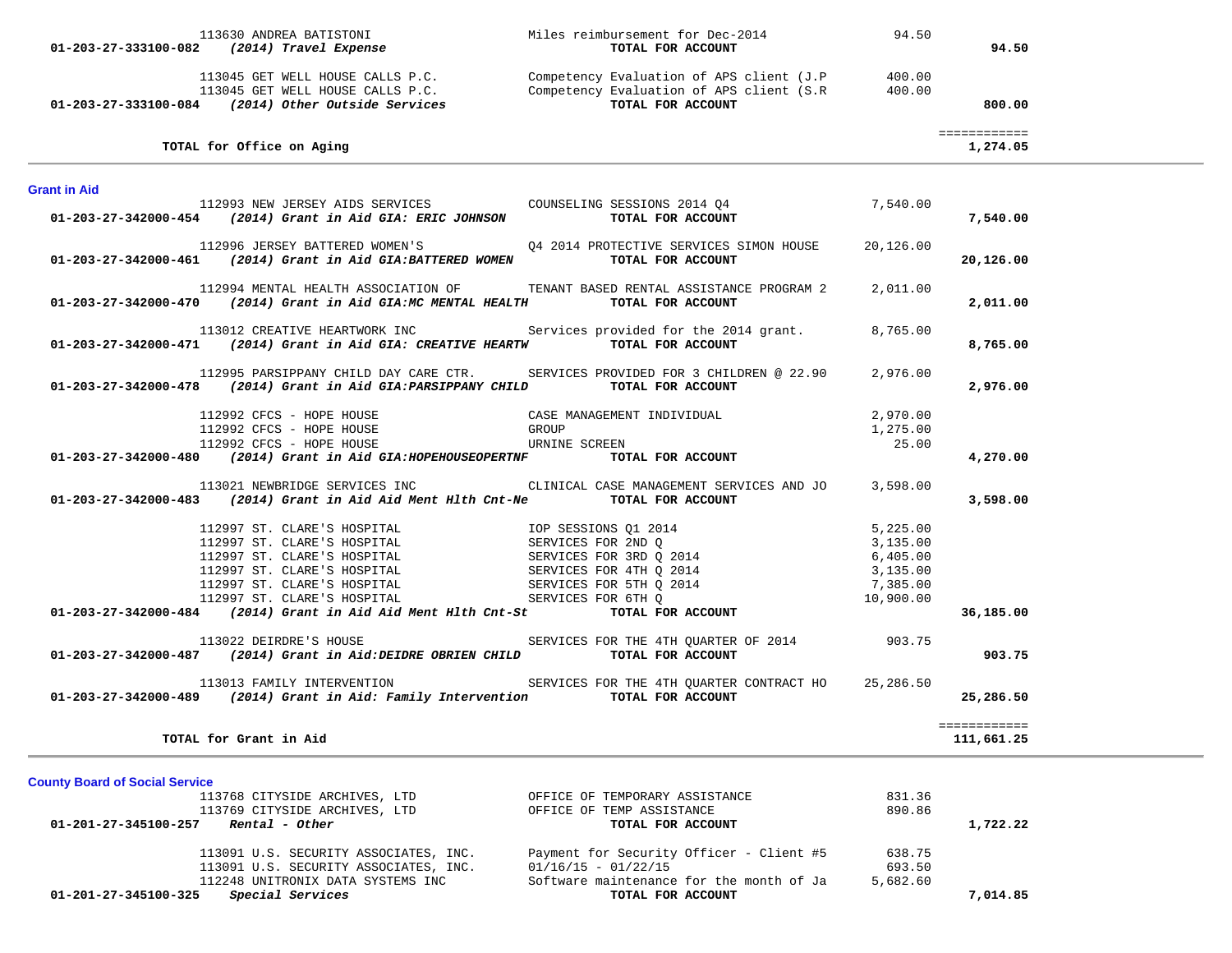|              | 76,142.39 | Monthly premium bill for February 2015                        | 112870 HORIZON BLUE CROSS BLUE SHIELD                                |                                |
|--------------|-----------|---------------------------------------------------------------|----------------------------------------------------------------------|--------------------------------|
| 80,528.44    | 4,386.05  | Dental coverage for the month of Februar<br>TOTAL FOR ACCOUNT | 112849 HORIZON BLUE CROSS BLUE SHIELD<br>Hospital Insurance Premiums | 01-201-27-345100-329           |
|              | 90.00     | FSS - Insurance reimb. for January to Ju                      | 113089 SUZANNE VOGLER                                                |                                |
| 162.00       | 72.00     | FSS - Insurance reimb. for January to Ju<br>TOTAL FOR ACCOUNT | 113088 DAVID VEYSMAN<br>Other Allowances                             | 01-201-27-345100-333           |
|              |           |                                                               |                                                                      |                                |
|              | 379.96    | Copier maintenance billing from October                       | 113090 TRITEC OFFICE EOUIPMENT INC                                   |                                |
| 11,637.44    | 11,257.48 | Model SRV Billing<br>TOTAL FOR ACCOUNT                        | 113090 TRITEC OFFICE EOUIPMENT INC<br>(2014) Office Machine- Repair  | 01-203-27-345100-166           |
|              | 768.66    | OFFICE OF TEMP ASSISTANCE                                     | 113770 CITYSIDE ARCHIVES, LTD                                        |                                |
| 768.66       |           | TOTAL FOR ACCOUNT                                             | $(2014)$ Rental - Other                                              | 01-203-27-345100-257           |
|              | 65.00     | COBRA Payment for the month of December                       | 111873 DISCOVERY BENEFITS INC.                                       |                                |
|              |           | TOTAL FOR ACCOUNT                                             | (2014) Hospital Insurance Premiums                                   | 01-203-27-345100-329           |
|              | 17,147.94 | Equipment Replacement Training Lab and P                      | 110069 KEYBOARD CONSULTANTS INC                                      |                                |
| 17,147.94    |           | TOTAL FOR ACCOUNT                                             | (2014) Repairs & Alterations                                         | $01 - 203 - 27 - 345100 - 336$ |
|              | 387.00    | DNA testing from 11/1/14 to 11/29/14                          | 111852 LABORATORY CORPORATION OF                                     |                                |
| 387.00       |           | TOTAL FOR ACCOUNT                                             | (2014) Paternity Expenses                                            | 01-203-27-345100-351           |
| ============ |           |                                                               |                                                                      |                                |
| 119,433.55   |           |                                                               | TOTAL for County Board of Social Service                             |                                |

### **MV:Administration**

|                      | 113963 ARNEL P GARCIA                                   | LPN, 2-1-2015 thru 2-14-2015                                                                                                        | 2,327.25   |
|----------------------|---------------------------------------------------------|-------------------------------------------------------------------------------------------------------------------------------------|------------|
|                      | 113965 BARKEL FLEMMING                                  | EPN, 2-1-2015 thru 2-14-2015 (96.00)<br>RN, 2-1-2015 thru 2-14-2015 (98.00)                                                         |            |
|                      | 113966 CARLO N DURAN                                    |                                                                                                                                     |            |
|                      |                                                         |                                                                                                                                     |            |
|                      |                                                         |                                                                                                                                     |            |
|                      | 113969 DAMACINA L. OKE                                  | LPN, 2-1-2015 thru 2-14-2015 464.00                                                                                                 |            |
|                      |                                                         | 113970 DANILO LAPID<br>1,478.89<br>113971 DAVID JEAN-LOUIS<br>113971 DAVID JEAN-LOUIS<br>1,691.95                                   |            |
|                      |                                                         |                                                                                                                                     |            |
|                      |                                                         | 113974 EDITHA MARQUEZ <b>EXAMPLE 2015</b> RN, 2-1-2015 thru 2-14-2015 <b>CDITHA MARQUEZ</b>                                         |            |
|                      | 113972 ELIZABETH VILLASENOR RN, 2-1-2015 thru 2-14-2015 |                                                                                                                                     | 2,960.00   |
|                      | 113976 ELLEN M. NOLL                                    | LPN, 2-1-2015 thru 2-14-2015                                                                                                        | 464.00     |
|                      |                                                         |                                                                                                                                     |            |
|                      |                                                         |                                                                                                                                     |            |
|                      |                                                         | 113978 LOREEN RAFISURA <b>EXAMPLE 2015</b> RN, 2-1-2015 thru 2-14-2015 1, 020.46                                                    |            |
|                      | 113979 LOUISE R. MACCHIA                                | RN, 2-1-2015 thru 2-14-2015                                                                                                         | 1,110.00   |
|                      | 113980 MA. LIZA IMPERIAL RN, 2-1-2015 thru 2-14-2015    |                                                                                                                                     | 1,784.51   |
|                      |                                                         | 113981 MADUKWE IMO IBOKO, RN $RN$ RN, $2-1-2015$ thru $2-14-2015$                                                                   | 2,368.00   |
|                      |                                                         | 113982 MARIA CARMELITA OBLINA<br>113983 MARIA CARMELITA OBLINA<br>113983 MARION ENNIS<br>113983 MARION ENNIS<br>113983 MARION ENNIS |            |
|                      |                                                         |                                                                                                                                     |            |
|                      | 113984 MARTHA YAGHI                                     | RN, 2-1-2015 thru 2-14-2015 1, 184.00<br>RN, 2-1-2015 thru 2-14-2015 1, 480.00                                                      |            |
|                      | 113985 MELOJANE CELESTINO                               |                                                                                                                                     |            |
|                      | 113986 MICHAEL ZINN                                     | RN, 2-1-2015 thru 2-14-2015                                                                                                         | 1,776.00   |
|                      |                                                         |                                                                                                                                     |            |
|                      |                                                         |                                                                                                                                     |            |
|                      | 113989 ROSE DUMAPIT                                     | $RN, 2-1-2015$ thru $2-14-2015$ $1,193.25$                                                                                          |            |
|                      | 113990 ROSEMARY BATANE COBCOBO                          | RN, 2-1-2015 thru 2-14-2015                                                                                                         | 1,184.00   |
|                      | 113991 SUZIE COLLIN                                     | RN, 2-1-2015 thru 2-14-2015                                                                                                         | 3, 172. 75 |
|                      | 113992 TEODORA O. DELEON RN, 2-1-2015 thru 2-14-2015    |                                                                                                                                     | 2,368.00   |
|                      | 113993 TERESA OMWENGA                                   |                                                                                                                                     | 296.00     |
| 01-201-27-350100-013 | Temporary Help - Per Diem Nurses                        | RN, 2-1-2015 thru 2-14-2015<br>RN, 2-1-2015 thru 2-14-2015                                                                          | 45,499.17  |
|                      | 113923 AEQUOR HEALTHCARE SERVICES, LLC                  | Nursing Services, 1-18 thru 1-24-2015                                                                                               | 10,792.49  |

| L FOR ACCOUNT |  |
|---------------|--|
|---------------|--|

113923 AEQUOR HEALTHCARE SERVICES, LLC Nursing Services,1-25 thru 1-31-2015 11,337.94

 **01-201-27-350100-016** *Outside Salaries & Wages* **TOTAL FOR ACCOUNT 22,130.43**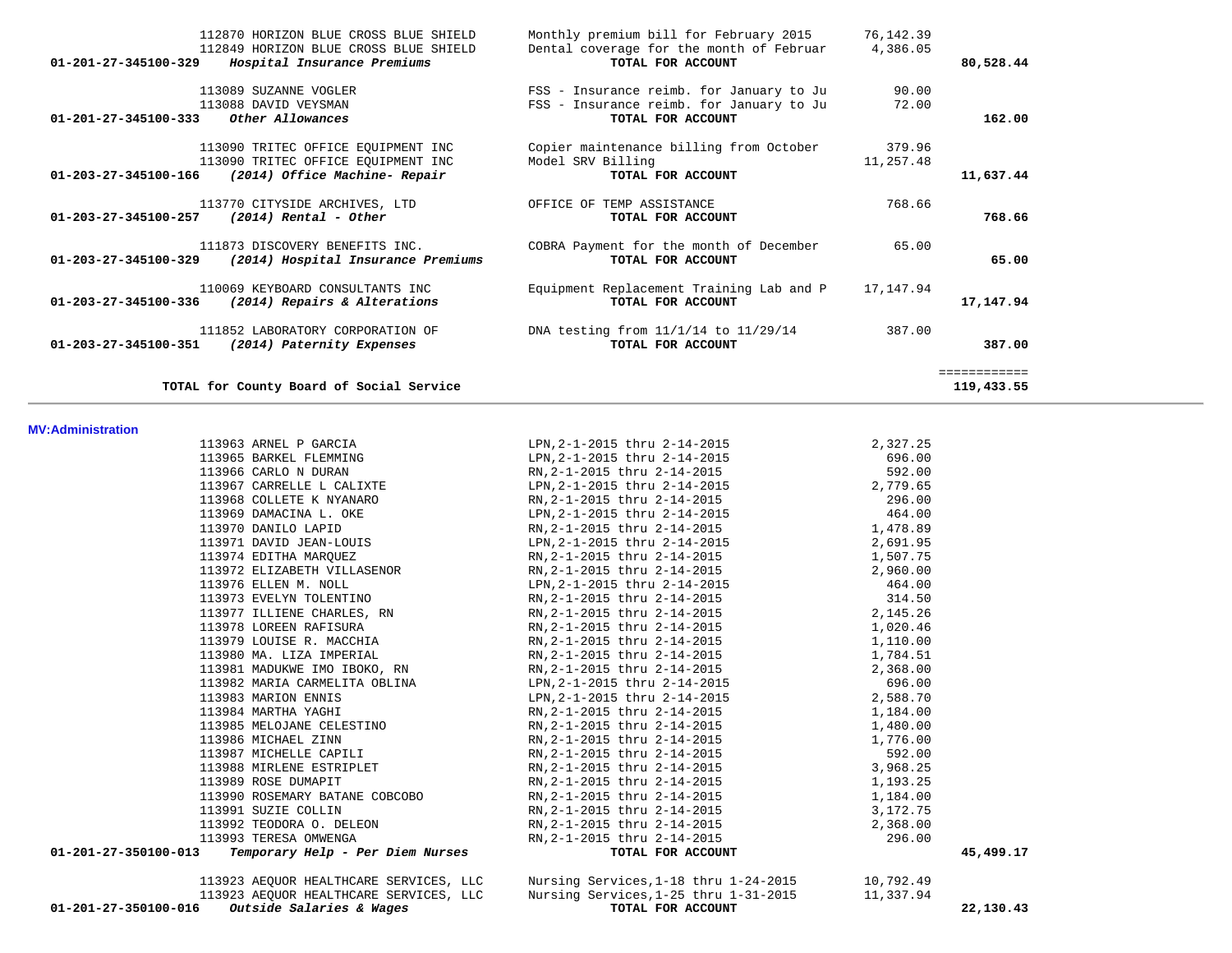113938 JERSEY CENTRAL POWER & LIGHT

113214 TRI-COUNTY SEWER & DRAIN Sewer/Drain Maintenance & flush of greas 1,155.00

| 113934 FINCH FUEL OIL COMPANY, INC.             | 1999,1-28-2015               | 102.22    |           |
|-------------------------------------------------|------------------------------|-----------|-----------|
| 01-201-27-350110-139<br><i>Fuel Oil</i>         | TOTAL FOR ACCOUNT            |           | 102.22    |
| 113944 PSE&G CO                                 | 658 858 068 08, January~2015 | 14,687.81 |           |
| 113945 PSE&G CO                                 | 66 472 055 00, January~2015  | 1,338.52  |           |
| 113962 WOODRUFF ENERGY                          | 508579, January~2015         | 53,667.51 |           |
| 113962 WOODRUFF ENERGY                          | 508584, January~2015         | 5,253.29  |           |
| 01-201-27-350110-141<br>Natural Gas             | TOTAL FOR ACCOUNT            |           | 74,947.13 |
| 113768 CITYSIDE ARCHIVES, LTD                   | MORRIS VIEW                  | 697.38    |           |
| 113769 CITYSIDE ARCHIVES, LTD                   | MORRIS VIEW                  | 1,048.18  |           |
| Rubbish & Trash Removal<br>01-201-27-350110-143 | TOTAL FOR ACCOUNT            |           | 1,745.56  |
| 113957 STERICYCLE INC.                          | 8074425, January~2015        | 1,004.32  |           |
| 113957 STERICYCLE INC.                          | 8074425, February~2015       | 1,004.32  |           |
| 01-201-27-350110-145<br>Solid Waste Cost        | TOTAL FOR ACCOUNT            |           | 2,008.64  |
|                                                 |                              |           |           |

113924 AES-NJ COGEN CO INC<br>113938 JERSEY CENTRAL POWER & LIGHT 100 004 803 738, January~2015 45, 342.58

 **01-201-27-350110-137** *Electricity* **TOTAL FOR ACCOUNT 48,314.18**

| $01 - 201 - 27 - 350100 - 164$ | 113941 MUNICIPAL CAPITAL CORP<br>Office Machines - Rental    | PO#93893,1st Otr. 2015<br>TOTAL FOR ACCOUNT              | 1,085.92<br>3,793.00 |
|--------------------------------|--------------------------------------------------------------|----------------------------------------------------------|----------------------|
|                                | 112460 NORTHEAST COMMUNICATIONS, INC.                        | M0350MVNH, 12-22-2014                                    | 848.00               |
| $01 - 203 - 27 - 350100 - 266$ | 113960 U.S. SECURITY ASSOCIATES, INC.<br>(2014) Safety Items | 573-1134-000, 12/26/2014-01/01/2015<br>TOTAL FOR ACCOUNT | 5,263.06<br>6,111.06 |
|                                |                                                              |                                                          |                      |
|                                | TOTAL for MV:Administration                                  |                                                          | 101,650.58           |
| <b>MV:Building Services</b>    |                                                              |                                                          |                      |

| エエウンシン エビロビム                                         | 3004-0400-0,1-40-4013                     | 00.J4    |          |
|------------------------------------------------------|-------------------------------------------|----------|----------|
| 114019 COUNTY OF MORRIS                              | 1ST HALF 2/15 METERED MAIL                | 163.59   |          |
| 01-201-27-350100-068<br>Postage & Metered Mail       | TOTAL FOR ACCOUNT                         |          | 252.11   |
| 114117 NATIONAL FUEL OIL INC.                        | FUEL CHARGES, 1/15                        | 200.60   |          |
| 01-201-27-350100-140<br>Gas Purchases                | TOTAL FOR ACCOUNT                         |          | 200.60   |
| 113958 STRAUB AUDIO/VIDEO SYSTEMS LLC                | DCI2/300 Amplifier & Maintenance, 1-30-20 | 1,326.00 |          |
| 01-201-27-350100-146<br>Telephone                    | TOTAL FOR ACCOUNT                         |          | 1,326.00 |
| 113941 MUNICIPAL CAPITAL CORP                        | PO#57985,1st Otr. 2015                    | 2,707.08 |          |
| 113941 MUNICIPAL CAPITAL CORP                        | PO#93893,1st Otr. 2015                    | 1,085.92 |          |
| 01-201-27-350100-164<br>Office Machines - Rental     | TOTAL FOR ACCOUNT                         |          | 3,793.00 |
| $110100$ Mondunaed colestinized and $\overline{110}$ | 140250167777772000000014                  | 0.1000   |          |

| 113927 CORNERSTONE FAMILY PROGRAMS<br>Contracted Services<br>01-201-27-350100-036 | Social Work at Morris View, January~2015<br>TOTAL FOR ACCOUNT | 21,000.00 | 21,000.00 |
|-----------------------------------------------------------------------------------|---------------------------------------------------------------|-----------|-----------|
| 113961 VERIZON                                                                    | 973 984-0357 078 33Y, 1-22 thru 2-21-2015                     | 28.47     |           |
| 113114 MAUREEN GIORDANO                                                           | Parking Fee to attend Administrative Law                      | 14.70     |           |
| 01-201-27-350100-046<br>General Stores                                            | TOTAL FOR ACCOUNT                                             |           | 43.17     |
| 113955 STAPLES ADVANTAGE                                                          | 1032198, January~2015                                         | 12.59     |           |
| 113955 STAPLES ADVANTAGE                                                          | 1032198, January~2015                                         | 951.47    |           |
| 113955 STAPLES ADVANTAGE                                                          | 1032198, January~2015                                         | 10.99     |           |
| 113955 STAPLES ADVANTAGE                                                          | 1032198, January~2015                                         | 12.29     |           |
| 113959 TRITEC OFFICE EOUIPMENT INC                                                | CTMORR, 1-5-2015                                              | 307.70    |           |
| Office Supplies & Stationery<br>01-201-27-350100-058                              | TOTAL FOR ACCOUNT                                             |           | 1,295.04  |
| 113933 FEDEX                                                                      | 3684-0206-0,1-26-2015                                         | 88.52     |           |
| 114019 COUNTY OF MORRIS                                                           | 1ST HALF 2/15 METERED MAIL                                    | 163.59    |           |
| Postage & Metered Mail<br>01-201-27-350100-068                                    | TOTAL FOR ACCOUNT                                             |           | 252.11    |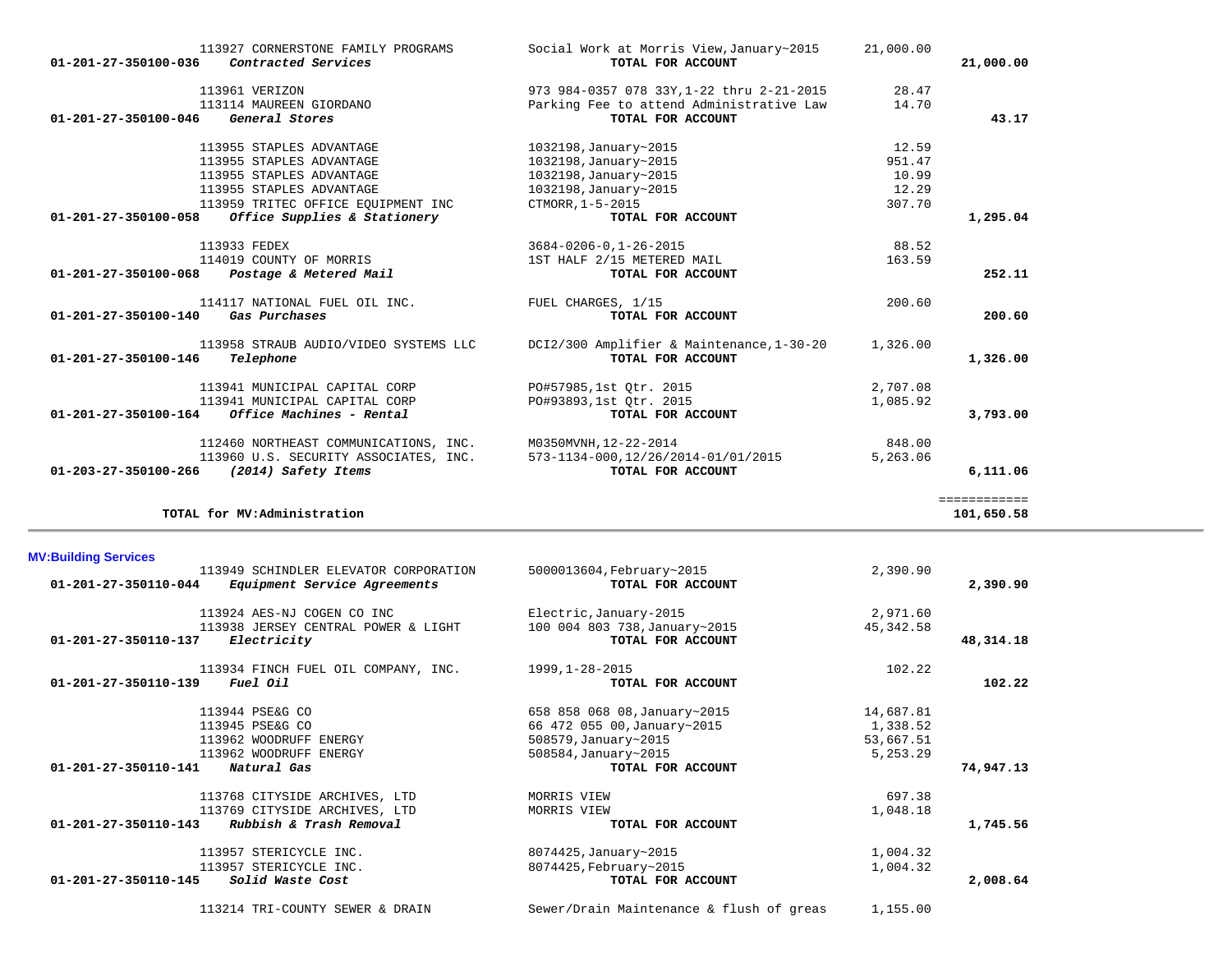| 113930 DIRECT SUPPLY INC<br>Plant Operation<br>01-201-27-350110-204                               | 29406,1-9-2015<br>TOTAL FOR ACCOUNT                                                  | 695.94               | 1,850.94                   |  |
|---------------------------------------------------------------------------------------------------|--------------------------------------------------------------------------------------|----------------------|----------------------------|--|
| 113770 CITYSIDE ARCHIVES, LTD<br>(2014) Rubbish & Trash Removal<br>$01 - 203 - 27 - 350110 - 143$ | MORRIS VIEW<br>TOTAL FOR ACCOUNT                                                     | 850.18               | 850.18                     |  |
| 111446 ASSOCIATED SALES AND BAG CO.<br>112393 R.D. SALES DOOR & HARDWARE LLC                      | 314307, 12-11-2014<br>Install new door in Chapel, 12-12-2014                         | 1,476.14<br>1,150.00 |                            |  |
| 112393 R.D. SALES DOOR & HARDWARE LLC<br>113954 SPECIALTY MEDICAL PRODUCTS INC.                   | Install Loading Dock Camera and Reset Pa<br>MOVMN.December~2014                      | 645.00<br>3,872.48   |                            |  |
| (2014) Plant Operation<br>01-203-27-350110-204                                                    | TOTAL FOR ACCOUNT                                                                    |                      | 7,143.62                   |  |
| 112393 R.D. SALES DOOR & HARDWARE LLC                                                             | Repair of Automatic Door, 12-4-2014                                                  | 285.00               |                            |  |
| 112458 WEBSTER PLUMBING &<br>112458 WEBSTER PLUMBING &                                            | Service Called in by B&G for repair of D<br>Service Called in by B&G to replace pipi | 944.80<br>487.42     |                            |  |
| (2014) Machinery Repairs & Parts<br>$01 - 203 - 27 - 350110 - 262$                                | TOTAL FOR ACCOUNT                                                                    |                      | 1,717.22                   |  |
| TOTAL for MV: Building Services                                                                   |                                                                                      |                      | ============<br>141,070.59 |  |
| <b>MV:Dietary</b>                                                                                 |                                                                                      |                      |                            |  |
| 113956 STAR LEDGER                                                                                | 947758, w/e 1-31-2015                                                                | 60.70                |                            |  |
| 113956 STAR LEDGER                                                                                | 947758.w/e 2-7-2015                                                                  | 80.79                |                            |  |
| 01-201-27-350115-186<br>Coffee / Gift Shop                                                        | TOTAL FOR ACCOUNT                                                                    |                      | 141.49                     |  |
| 113953 SODEXO INC & AFFILIATES                                                                    | 100005746, December~2014                                                             | 333,520.49           |                            |  |
| (2014) Contracted Services<br>01-203-27-350115-036                                                |                                                                                      |                      | 333,520.49                 |  |
|                                                                                                   | TOTAL FOR ACCOUNT                                                                    |                      |                            |  |
| 111453 STATE OF NJ                                                                                | 24-007-900, December~2014                                                            | 394.45               |                            |  |
| 111453 STATE OF NJ                                                                                | 24-007-900, December~2014                                                            | 4,693.67             |                            |  |
| 111453 STATE OF NJ                                                                                | 24-007-900, December~2014                                                            | 391.06               |                            |  |
| (2014) Food<br>01-203-27-350115-185                                                               | TOTAL FOR ACCOUNT                                                                    |                      | 5,479.18                   |  |

 **01-203-27-350115-262** *(2014) Machinery Repairs & Parts* **TOTAL FOR ACCOUNT 250.85**

# **TOTAL for MV:Dietary 339,392.01**

 ============ 339,392.01

# **MV:Nursing**

|                                 | 3,150.00 |                                           |
|---------------------------------|----------|-------------------------------------------|
| TOTAL FOR ACCOUNT               |          | 3,150.00                                  |
| 1225058,1-22-2015               | 1,538.64 |                                           |
| 5MOC02, 1-12-2015               | 6,566.38 |                                           |
| 5MOC02, 1-19-2015               | 4,340.00 |                                           |
| 5MOC02, 1-15-2015               | 1,399.52 |                                           |
| 5MOC02, 1-19-2015               | 796.88   |                                           |
| 5MOC02, 1-15-2015               | 910.72   |                                           |
| 5MOC02, 1-15-2015               | 1,314.72 |                                           |
| 5MOC02, 1-12-2015               | 1,963.60 |                                           |
| 5MOC02, 1-19-2015               | 276.84   |                                           |
| 5MOC02, 1-20-2015               | 71.52    |                                           |
| B060, 1-2-2015                  | 438.00   |                                           |
| B060, 1-7-2015                  | 151.60   |                                           |
| TOTAL FOR ACCOUNT               |          | 19,768.42                                 |
| CNA Re-Certficiation, 1-5-2015  | 30.00    |                                           |
| CNA Re-Certification, 1-13-2015 | 30.00    |                                           |
| CNA Re-Certification, 1-15-2015 | 30.00    |                                           |
| CNA Re-Certification, 1-14-2015 | 30.00    |                                           |
|                                 |          | Medical Director Services for January, 20 |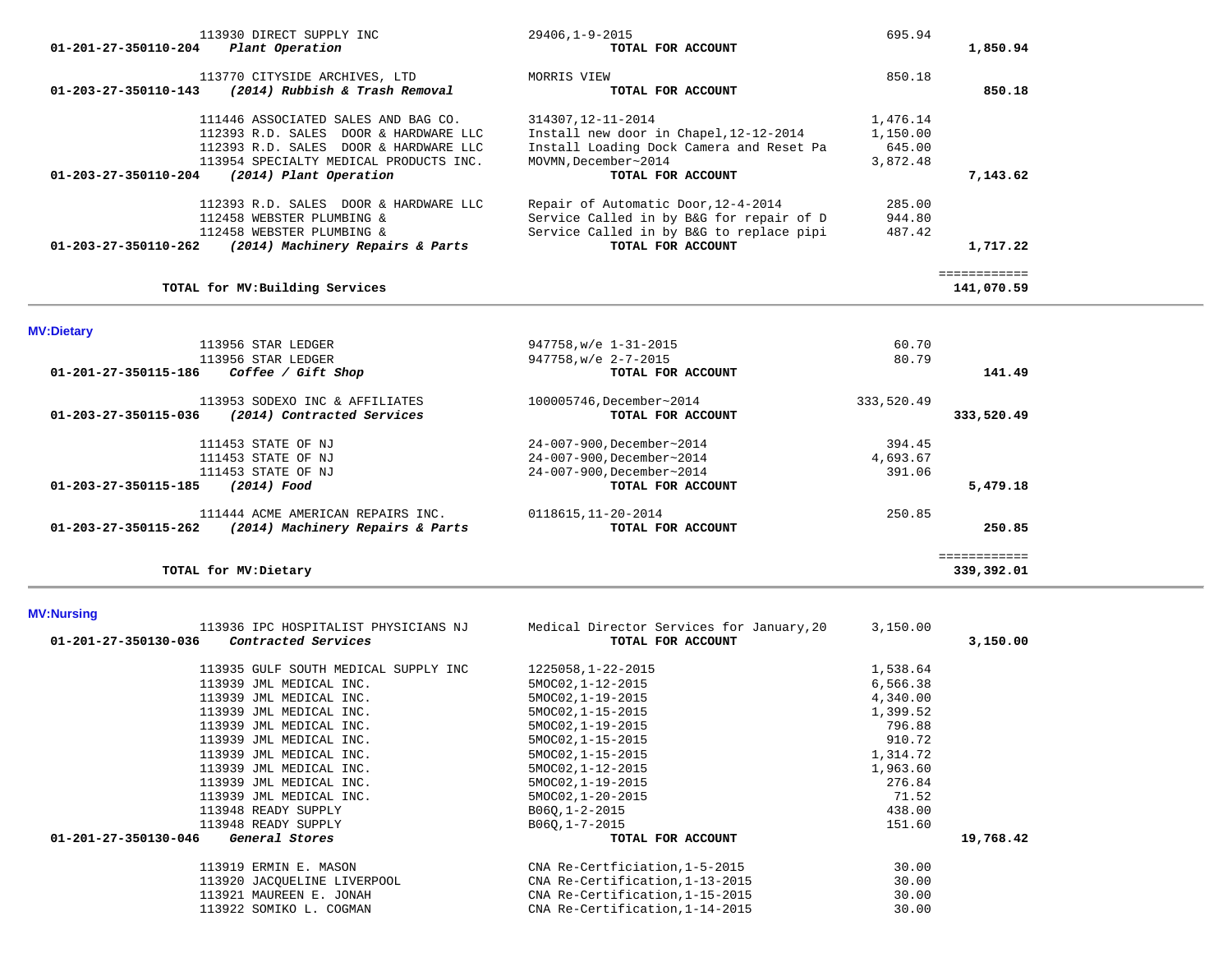| 01-201-27-350130-191           | Nursing                            | TOTAL FOR ACCOUNT                         |          | 120.00       |
|--------------------------------|------------------------------------|-------------------------------------------|----------|--------------|
|                                | 113946 PRAXAIR DISTRIBUTION        | LM714,1-5-2015                            | 485.26   |              |
|                                | 113946 PRAXAIR DISTRIBUTION        | $LM714, 1-8-2015$                         | 141.38   |              |
|                                | 113946 PRAXAIR DISTRIBUTION        | LM714, 1-12-2015                          | 141.38   |              |
|                                | 113946 PRAXAIR DISTRIBUTION        | LM714, 1-14-2015                          | 256.26   |              |
|                                | 113946 PRAXAIR DISTRIBUTION        | LM714, 1-19-2015                          | 140.38   |              |
|                                | 113946 PRAXAIR DISTRIBUTION        | LM714, 1-20-2015                          | 1,117.42 |              |
| 01-201-27-350130-193           | Oxygen                             | TOTAL FOR ACCOUNT                         |          | 2,282.08     |
|                                | 113940 MOBILEX USA                 | 71060, January~2015                       | 3,089.82 |              |
|                                | 113940 MOBILEX USA                 | 71060, January~2015                       | 531.84   |              |
| $01 - 201 - 27 - 350130 - 203$ | X-Ray & Medical Supplies           | TOTAL FOR ACCOUNT                         |          | 3,621.66     |
|                                | 113925 AGL WELDING SUPPLY CO INC   | 584500, January-2015                      | 200.00   |              |
|                                | 113925 AGL WELDING SUPPLY CO INC   | 584500, January-2015                      | 250.00   |              |
|                                | 113925 AGL WELDING SUPPLY CO INC   | 584500, January-2015                      | 250.00   |              |
|                                | 113925 AGL WELDING SUPPLY CO INC   | 584500, January-2015                      | 250.00   |              |
| 01-201-27-350130-258           | Equipment                          | TOTAL FOR ACCOUNT                         |          | 950.00       |
|                                | 113943 ON TIME AMBULANCE, INC.     | Medical Transport, 1-12-2015              | 434.00   |              |
| 01-201-27-350130-340           | Transportation Services            | TOTAL FOR ACCOUNT                         |          | 434.00       |
|                                | 113112 JUDITH MERCERON             | Seminar on 10-22-2014, Judith M.          | 79.00    |              |
| 01-203-27-350130-034           | (2014) Conference Expenses         | TOTAL FOR ACCOUNT                         |          | 79.00        |
|                                | 113937 JAGDISH DANG                | Psychiatric Services~December, 2014       | 2,200.00 |              |
| 01-203-27-350130-036           | (2014) Contracted Services         | TOTAL FOR ACCOUNT                         |          | 2,200.00     |
|                                | 112450 MEDCARE MEDICAL SUPPLY INC. | Rx Nursing Supplies for September, 2014   | 228.90   |              |
|                                | 112450 MEDCARE MEDICAL SUPPLY INC. | Rx Nursing Supplies for October, 2014     | 158.76   |              |
|                                | 112383 MEDCARE MEDICAL SUPPLY INC. | Nestle Food Source Supplies for Septembe  | 612.76   |              |
|                                | 112383 MEDCARE MEDICAL SUPPLY INC. | Nestle Food Source Supplies for October,  | 795.96   |              |
| 01-203-27-350130-046           | (2014) General Stores              | TOTAL FOR ACCOUNT                         |          | 1,796.38     |
|                                | 112449 ATLANTIC HEALTH SYSTEM      | A1421802144, Michael S., DOS-8/6/14       | 521.70   |              |
|                                | 112449 ATLANTIC HEALTH SYSTEM      | A1424802127, Pauline H., DOS-9/5/14       | 91.80    |              |
|                                | 112451 SAINT CLARE'S HOSPITAL      | Patient Cntl#8905047-001, DOS~9/08/2014   | 222.47   |              |
| 01-203-27-350130-189           | (2014) Medical                     | TOTAL FOR ACCOUNT                         |          | 835.97       |
|                                | 112448 EMPIRE AMBULANCE LLC        | Medical Transport on 9-12-2014            | 430.00   |              |
|                                | 112467 EMPIRE AMBULANCE LLC        | Medical Transport to Morris View, 12-8-20 | 225.00   |              |
| 01-203-27-350130-340           | (2014) Transportation Services     | TOTAL FOR ACCOUNT                         |          | 655.00       |
|                                |                                    |                                           |          | ============ |
|                                | TOTAL for MV: Nursing              |                                           |          | 35,892.51    |

### **MV:Recreation/Volunteer Svc**

| 113952 SENIOR SALON SERVICES LLC            | $6409$ , January~2015                     | 5,950.00 |          |
|---------------------------------------------|-------------------------------------------|----------|----------|
| 01-201-27-350135-036<br>Contracted Services | TOTAL FOR ACCOUNT                         |          | 5,950.00 |
| 113926 BRUSHSTROKES                         | Art Appreciation Program, 1-28-2015       | 135.00   |          |
| 113928 CREATING WITH CLAY LLC               | Clay Class in Atrium, January-2015        | 100.00   |          |
| 113929 DENNIS GRAU                          | Music Therapy on 2D, 1-13-2015            | 150.00   |          |
| 113929 DENNIS GRAU                          | Music Entertainment for Holiday Party, Fe | 200.00   |          |
| 113942 NICHOLAS L.<br>ROCCAFORTE            | Music Program on 2D, 2-9-2015             | 75.00    |          |
| Patient Activities<br>01-201-27-350135-194  | TOTAL FOR ACCOUNT                         |          | 660.00   |
|                                             |                                           |          |          |
| TOTAL for MV: Recreation/Volunteer Svc      |                                           |          | 6,610.00 |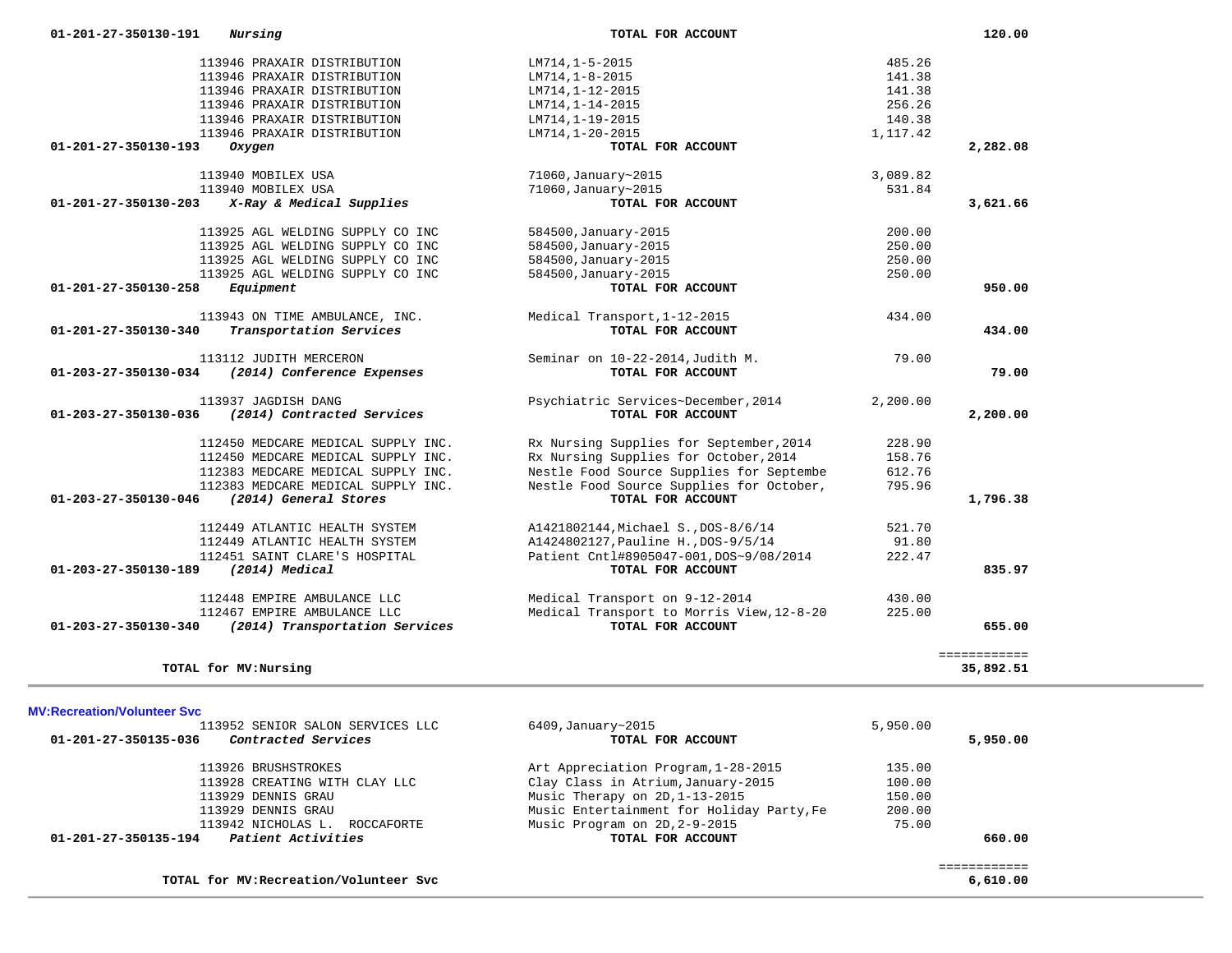| <b>MV:Rehabilitation</b>               |                                                                                   |                                                               |            |                            |  |
|----------------------------------------|-----------------------------------------------------------------------------------|---------------------------------------------------------------|------------|----------------------------|--|
|                                        | 113950 SELECT REHABILITATION INC.                                                 | 850, October~2014                                             | 147,517.67 |                            |  |
|                                        | 113951 SELECT REHABILITATION INC.                                                 | 850, November~2014                                            | 131,544.04 |                            |  |
|                                        | 113951 SELECT REHABILITATION INC.                                                 | 850, December~2014                                            | 138,204.28 |                            |  |
| 01-203-27-350140-036                   | (2014) Contracted Services                                                        | TOTAL FOR ACCOUNT                                             |            | 417,265.99                 |  |
|                                        | TOTAL for MV: Rehabilitation                                                      |                                                               |            | ============<br>417,265.99 |  |
|                                        |                                                                                   |                                                               |            |                            |  |
| <b>Assistance Dep Child: Local Shr</b> | 113260 OFFICE OF TEMPORARY ASSISTANCE                                             | For estimated Co. Share of TANF Recipien                      | 7,000.00   |                            |  |
| 01-201-27-354100-091                   | Assistance Dep Child:Local Shr Program E                                          | TOTAL FOR ACCOUNT                                             |            | 7,000.00                   |  |
|                                        | TOTAL for Assistance Dep Child: Local Shr                                         |                                                               |            | ============<br>7,000.00   |  |
| <b>Assistance SSI Income Recipien</b>  |                                                                                   |                                                               |            |                            |  |
| 01-201-27-355100-090                   | 113261 OFFICE OF TEMPORARY ASSISTANCE<br>Assistance SSI Income Recipien Expenditu | For estimated Co. share of ASSIR for the<br>TOTAL FOR ACCOUNT | 40,000.00  | 40,000.00                  |  |
|                                        |                                                                                   |                                                               |            | ============               |  |
|                                        | TOTAL for Assistance SSI Income Recipien                                          |                                                               |            | 40,000.00                  |  |
| <b>County Adjuster</b>                 |                                                                                   |                                                               |            |                            |  |
| 01-201-27-357100-068                   | 114019 COUNTY OF MORRIS<br>Postage & Metered Mail                                 | 1ST HALF 2/15 METERED MAIL<br>TOTAL FOR ACCOUNT               | 221.48     | 221.48                     |  |
|                                        |                                                                                   |                                                               |            |                            |  |
|                                        | TOTAL for County Adjuster                                                         |                                                               |            | ============<br>221.48     |  |
| <b>County Library</b>                  |                                                                                   |                                                               |            |                            |  |
|                                        | 114019 COUNTY OF MORRIS                                                           | 1ST HALF 2/15 METERED MAIL                                    | 795.22     |                            |  |
| 01-201-29-390100-068                   | Postage & Metered Mail                                                            | TOTAL FOR ACCOUNT                                             |            | 795.22                     |  |
|                                        | 113814 BRIAN FRUEHOLZ                                                             | Kindle Fire HD 7 for Staff Training to m                      | 142.35     |                            |  |
| 01-201-29-390100-095                   | Other Administrative Supplies                                                     | TOTAL FOR ACCOUNT                                             |            | 142.35                     |  |
|                                        | 110048 ACME BOOKBINDING COMPANY                                                   | 5358 dated 11/06/14                                           | 242.50     |                            |  |
| $01 - 203 - 29 - 390100 - 027$         | (2014) Book Binding & Repair                                                      | TOTAL FOR ACCOUNT                                             |            | 242.50                     |  |
|                                        | 110054 INFOBASE LEARNING                                                          | 100845 dated 12/03/14                                         | 428.68     |                            |  |
|                                        | 106335 SCHOLASTIC LIBRARY                                                         | 4250416 dated 08/22/14 - second half of                       | 676.00     |                            |  |
|                                        | 110041 INFOBASE LEARNING                                                          | 100845 dated 12/04/14                                         | 230.05     |                            |  |
|                                        | 113196 INGRAM LIBRARY SERVICES                                                    | 20C0083 dated 12/16/14                                        | 300.30     |                            |  |
|                                        | 113196 INGRAM LIBRARY SERVICES                                                    | 20C0083 dated 12/17/14                                        | 789.77     |                            |  |
|                                        | 113196 INGRAM LIBRARY SERVICES                                                    | 20C0083 dated 12/17/14                                        | 62.70      |                            |  |
|                                        | 113196 INGRAM LIBRARY SERVICES                                                    | 20C0083 dated 12/18/14                                        | 31.87      |                            |  |
|                                        | 113196 INGRAM LIBRARY SERVICES                                                    | 20C0083 dated 12/18/14                                        | 265.93     |                            |  |
|                                        | 113196 INGRAM LIBRARY SERVICES                                                    | 20C0083 dated 12/19/14                                        | 687.87     |                            |  |
|                                        | 113196 INGRAM LIBRARY SERVICES                                                    | 20C0083 dated 12/22/14                                        | 21.05      |                            |  |
|                                        | 113196 INGRAM LIBRARY SERVICES                                                    | 20C0083 dated 12/22/14                                        | 27.46      |                            |  |
|                                        | 113196 INGRAM LIBRARY SERVICES                                                    | 20C0083 dated 12/22/14                                        | 374.14     |                            |  |
|                                        | 113196 INGRAM LIBRARY SERVICES                                                    | 20C0083 dated 12/24/14                                        | 15.90      |                            |  |
|                                        | 113196 INGRAM LIBRARY SERVICES                                                    | 20C0083 dated 12/26/14                                        | 28.27      |                            |  |
|                                        | 113194 INGRAM LIBRARY SERVICES                                                    | 20C0083 dated 12/04/14                                        | 33.90      |                            |  |
|                                        | 113194 INGRAM LIBRARY SERVICES                                                    | 20C0083 dated 12/05/14                                        | 1,385.47   |                            |  |
|                                        | 113194 INGRAM LIBRARY SERVICES                                                    | 20C0083 dated 12/05/14                                        | 23.04      |                            |  |
|                                        | 113194 INGRAM LIBRARY SERVICES                                                    | 20C0083 dated 12/05/14                                        | 158.94     |                            |  |
|                                        | 113194 INGRAM LIBRARY SERVICES                                                    | 20C0083 dated 12/08/14                                        | 131.80     |                            |  |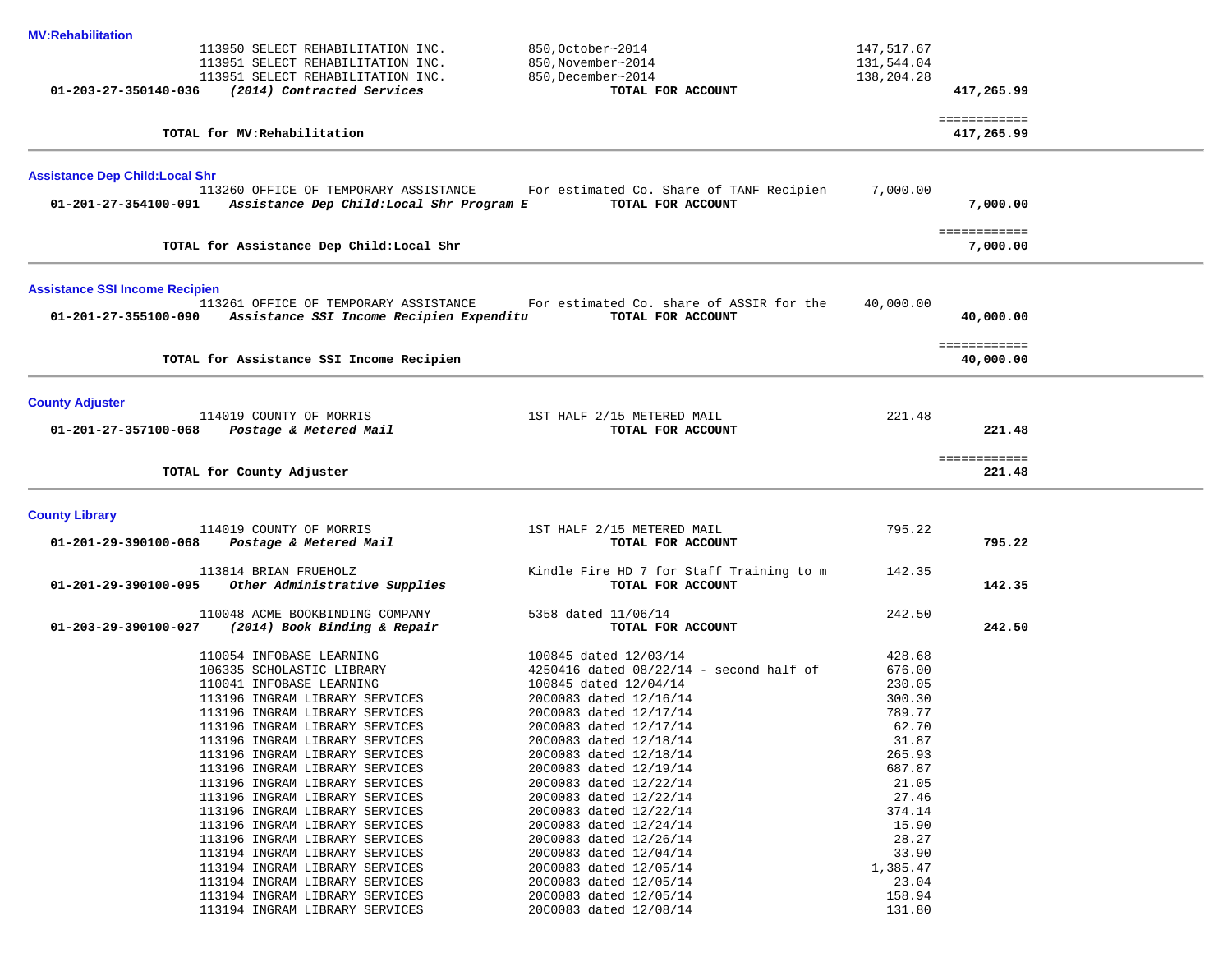| 1991244 FINDAPA (1990245 FINDAPA 199224 199254 Accel 1798)<br>199244 1199246 1199247 FINDAPA 1992524 20224 20224 119924<br>19925 119924 120224 119924 119924 119924 119924 119924<br>19925 119924 120224 119924 119924 119924 11992<br>38,943.78<br>113188 STAPLES ADVANTAGE MYC 1054187 dated 12/19/14 Dec 17 2014 o 489.51<br>113188 STAPLES ADVANTAGE MYC 1054187 dated 12/30/14 Dec 17 2014 o 55.19<br>113188 STAPLES ADVANTAGE MYC 1054187 dated 12/19/14 Dec 17 2014 o 96.02<br>1131<br>113188 STAPLES ADVANTAGE<br>NYC 1054187 received 12/31/2014 Dec 29 2<br>159.98<br>113191 W.B. MASON COMPANY INC<br>C1033751 dated 12/01/14 order date 11/26<br>84.33<br>113191 W.B. MASON COMPANY INC<br>C1033751 supplies received 12/23/14 Spli<br>200.25<br>01-203-29-390100-058<br>(2014) Office Supplies & Stationery<br>TOTAL FOR ACCOUNT<br>1,974.37<br>113159 TRITEC OFFICE EQUIPMENT INC<br>CTMORR - ID#5987 Billing Period 10/01/20<br>10.08<br>113159 TRITEC OFFICE EQUIPMENT INC<br>CTMORR - ID#5988 Billing Period 10/01/20<br>70.63<br>01-203-29-390100-069<br>$(2014)$ Printing<br>TOTAL FOR ACCOUNT<br>80.71<br>108790 OCLC ONLINE COMPUTER<br>010CLC2051 dated 11/30/14 NWM Morris Cnt<br>2,039.20<br>108790 OCLC ONLINE COMPUTER<br>010CLC2051 dated 11/30/14 XTM M.A.I.N. N<br>1,714.81<br>108791 OCLC ONLINE COMPUTER<br>010CLC2051 dated 12/31/14 NWM Morris Cnt<br>2,039.20<br>108791 OCLC ONLINE COMPUTER<br>010CLC2051 dated 12/31/14 XTM M.A.I.N. N<br>1,714.81 |                             |                                          |          |  |
|----------------------------------------------------------------------------------------------------------------------------------------------------------------------------------------------------------------------------------------------------------------------------------------------------------------------------------------------------------------------------------------------------------------------------------------------------------------------------------------------------------------------------------------------------------------------------------------------------------------------------------------------------------------------------------------------------------------------------------------------------------------------------------------------------------------------------------------------------------------------------------------------------------------------------------------------------------------------------------------------------------------------------------------------------------------------------------------------------------------------------------------------------------------------------------------------------------------------------------------------------------------------------------------------------------------------------------------------------------------------------------------------------------------------------------------------------------------------------------------|-----------------------------|------------------------------------------|----------|--|
|                                                                                                                                                                                                                                                                                                                                                                                                                                                                                                                                                                                                                                                                                                                                                                                                                                                                                                                                                                                                                                                                                                                                                                                                                                                                                                                                                                                                                                                                                        |                             |                                          |          |  |
|                                                                                                                                                                                                                                                                                                                                                                                                                                                                                                                                                                                                                                                                                                                                                                                                                                                                                                                                                                                                                                                                                                                                                                                                                                                                                                                                                                                                                                                                                        |                             |                                          |          |  |
|                                                                                                                                                                                                                                                                                                                                                                                                                                                                                                                                                                                                                                                                                                                                                                                                                                                                                                                                                                                                                                                                                                                                                                                                                                                                                                                                                                                                                                                                                        |                             |                                          |          |  |
|                                                                                                                                                                                                                                                                                                                                                                                                                                                                                                                                                                                                                                                                                                                                                                                                                                                                                                                                                                                                                                                                                                                                                                                                                                                                                                                                                                                                                                                                                        |                             |                                          |          |  |
|                                                                                                                                                                                                                                                                                                                                                                                                                                                                                                                                                                                                                                                                                                                                                                                                                                                                                                                                                                                                                                                                                                                                                                                                                                                                                                                                                                                                                                                                                        |                             |                                          |          |  |
|                                                                                                                                                                                                                                                                                                                                                                                                                                                                                                                                                                                                                                                                                                                                                                                                                                                                                                                                                                                                                                                                                                                                                                                                                                                                                                                                                                                                                                                                                        |                             |                                          |          |  |
|                                                                                                                                                                                                                                                                                                                                                                                                                                                                                                                                                                                                                                                                                                                                                                                                                                                                                                                                                                                                                                                                                                                                                                                                                                                                                                                                                                                                                                                                                        |                             |                                          |          |  |
|                                                                                                                                                                                                                                                                                                                                                                                                                                                                                                                                                                                                                                                                                                                                                                                                                                                                                                                                                                                                                                                                                                                                                                                                                                                                                                                                                                                                                                                                                        |                             |                                          |          |  |
|                                                                                                                                                                                                                                                                                                                                                                                                                                                                                                                                                                                                                                                                                                                                                                                                                                                                                                                                                                                                                                                                                                                                                                                                                                                                                                                                                                                                                                                                                        |                             |                                          |          |  |
|                                                                                                                                                                                                                                                                                                                                                                                                                                                                                                                                                                                                                                                                                                                                                                                                                                                                                                                                                                                                                                                                                                                                                                                                                                                                                                                                                                                                                                                                                        |                             |                                          |          |  |
|                                                                                                                                                                                                                                                                                                                                                                                                                                                                                                                                                                                                                                                                                                                                                                                                                                                                                                                                                                                                                                                                                                                                                                                                                                                                                                                                                                                                                                                                                        |                             |                                          |          |  |
|                                                                                                                                                                                                                                                                                                                                                                                                                                                                                                                                                                                                                                                                                                                                                                                                                                                                                                                                                                                                                                                                                                                                                                                                                                                                                                                                                                                                                                                                                        |                             |                                          |          |  |
|                                                                                                                                                                                                                                                                                                                                                                                                                                                                                                                                                                                                                                                                                                                                                                                                                                                                                                                                                                                                                                                                                                                                                                                                                                                                                                                                                                                                                                                                                        |                             |                                          |          |  |
|                                                                                                                                                                                                                                                                                                                                                                                                                                                                                                                                                                                                                                                                                                                                                                                                                                                                                                                                                                                                                                                                                                                                                                                                                                                                                                                                                                                                                                                                                        |                             |                                          |          |  |
|                                                                                                                                                                                                                                                                                                                                                                                                                                                                                                                                                                                                                                                                                                                                                                                                                                                                                                                                                                                                                                                                                                                                                                                                                                                                                                                                                                                                                                                                                        |                             |                                          |          |  |
|                                                                                                                                                                                                                                                                                                                                                                                                                                                                                                                                                                                                                                                                                                                                                                                                                                                                                                                                                                                                                                                                                                                                                                                                                                                                                                                                                                                                                                                                                        |                             |                                          |          |  |
|                                                                                                                                                                                                                                                                                                                                                                                                                                                                                                                                                                                                                                                                                                                                                                                                                                                                                                                                                                                                                                                                                                                                                                                                                                                                                                                                                                                                                                                                                        |                             |                                          |          |  |
|                                                                                                                                                                                                                                                                                                                                                                                                                                                                                                                                                                                                                                                                                                                                                                                                                                                                                                                                                                                                                                                                                                                                                                                                                                                                                                                                                                                                                                                                                        |                             |                                          |          |  |
|                                                                                                                                                                                                                                                                                                                                                                                                                                                                                                                                                                                                                                                                                                                                                                                                                                                                                                                                                                                                                                                                                                                                                                                                                                                                                                                                                                                                                                                                                        |                             |                                          |          |  |
|                                                                                                                                                                                                                                                                                                                                                                                                                                                                                                                                                                                                                                                                                                                                                                                                                                                                                                                                                                                                                                                                                                                                                                                                                                                                                                                                                                                                                                                                                        |                             |                                          |          |  |
|                                                                                                                                                                                                                                                                                                                                                                                                                                                                                                                                                                                                                                                                                                                                                                                                                                                                                                                                                                                                                                                                                                                                                                                                                                                                                                                                                                                                                                                                                        |                             |                                          |          |  |
|                                                                                                                                                                                                                                                                                                                                                                                                                                                                                                                                                                                                                                                                                                                                                                                                                                                                                                                                                                                                                                                                                                                                                                                                                                                                                                                                                                                                                                                                                        |                             |                                          |          |  |
|                                                                                                                                                                                                                                                                                                                                                                                                                                                                                                                                                                                                                                                                                                                                                                                                                                                                                                                                                                                                                                                                                                                                                                                                                                                                                                                                                                                                                                                                                        |                             |                                          |          |  |
|                                                                                                                                                                                                                                                                                                                                                                                                                                                                                                                                                                                                                                                                                                                                                                                                                                                                                                                                                                                                                                                                                                                                                                                                                                                                                                                                                                                                                                                                                        |                             |                                          |          |  |
|                                                                                                                                                                                                                                                                                                                                                                                                                                                                                                                                                                                                                                                                                                                                                                                                                                                                                                                                                                                                                                                                                                                                                                                                                                                                                                                                                                                                                                                                                        |                             |                                          |          |  |
|                                                                                                                                                                                                                                                                                                                                                                                                                                                                                                                                                                                                                                                                                                                                                                                                                                                                                                                                                                                                                                                                                                                                                                                                                                                                                                                                                                                                                                                                                        |                             |                                          |          |  |
|                                                                                                                                                                                                                                                                                                                                                                                                                                                                                                                                                                                                                                                                                                                                                                                                                                                                                                                                                                                                                                                                                                                                                                                                                                                                                                                                                                                                                                                                                        |                             |                                          |          |  |
|                                                                                                                                                                                                                                                                                                                                                                                                                                                                                                                                                                                                                                                                                                                                                                                                                                                                                                                                                                                                                                                                                                                                                                                                                                                                                                                                                                                                                                                                                        |                             |                                          |          |  |
|                                                                                                                                                                                                                                                                                                                                                                                                                                                                                                                                                                                                                                                                                                                                                                                                                                                                                                                                                                                                                                                                                                                                                                                                                                                                                                                                                                                                                                                                                        |                             |                                          |          |  |
|                                                                                                                                                                                                                                                                                                                                                                                                                                                                                                                                                                                                                                                                                                                                                                                                                                                                                                                                                                                                                                                                                                                                                                                                                                                                                                                                                                                                                                                                                        |                             |                                          |          |  |
|                                                                                                                                                                                                                                                                                                                                                                                                                                                                                                                                                                                                                                                                                                                                                                                                                                                                                                                                                                                                                                                                                                                                                                                                                                                                                                                                                                                                                                                                                        |                             |                                          |          |  |
|                                                                                                                                                                                                                                                                                                                                                                                                                                                                                                                                                                                                                                                                                                                                                                                                                                                                                                                                                                                                                                                                                                                                                                                                                                                                                                                                                                                                                                                                                        |                             |                                          |          |  |
|                                                                                                                                                                                                                                                                                                                                                                                                                                                                                                                                                                                                                                                                                                                                                                                                                                                                                                                                                                                                                                                                                                                                                                                                                                                                                                                                                                                                                                                                                        |                             |                                          |          |  |
|                                                                                                                                                                                                                                                                                                                                                                                                                                                                                                                                                                                                                                                                                                                                                                                                                                                                                                                                                                                                                                                                                                                                                                                                                                                                                                                                                                                                                                                                                        |                             |                                          |          |  |
|                                                                                                                                                                                                                                                                                                                                                                                                                                                                                                                                                                                                                                                                                                                                                                                                                                                                                                                                                                                                                                                                                                                                                                                                                                                                                                                                                                                                                                                                                        |                             |                                          |          |  |
|                                                                                                                                                                                                                                                                                                                                                                                                                                                                                                                                                                                                                                                                                                                                                                                                                                                                                                                                                                                                                                                                                                                                                                                                                                                                                                                                                                                                                                                                                        |                             |                                          |          |  |
|                                                                                                                                                                                                                                                                                                                                                                                                                                                                                                                                                                                                                                                                                                                                                                                                                                                                                                                                                                                                                                                                                                                                                                                                                                                                                                                                                                                                                                                                                        |                             |                                          |          |  |
|                                                                                                                                                                                                                                                                                                                                                                                                                                                                                                                                                                                                                                                                                                                                                                                                                                                                                                                                                                                                                                                                                                                                                                                                                                                                                                                                                                                                                                                                                        |                             |                                          |          |  |
|                                                                                                                                                                                                                                                                                                                                                                                                                                                                                                                                                                                                                                                                                                                                                                                                                                                                                                                                                                                                                                                                                                                                                                                                                                                                                                                                                                                                                                                                                        |                             |                                          |          |  |
|                                                                                                                                                                                                                                                                                                                                                                                                                                                                                                                                                                                                                                                                                                                                                                                                                                                                                                                                                                                                                                                                                                                                                                                                                                                                                                                                                                                                                                                                                        |                             |                                          |          |  |
|                                                                                                                                                                                                                                                                                                                                                                                                                                                                                                                                                                                                                                                                                                                                                                                                                                                                                                                                                                                                                                                                                                                                                                                                                                                                                                                                                                                                                                                                                        |                             |                                          |          |  |
|                                                                                                                                                                                                                                                                                                                                                                                                                                                                                                                                                                                                                                                                                                                                                                                                                                                                                                                                                                                                                                                                                                                                                                                                                                                                                                                                                                                                                                                                                        |                             |                                          |          |  |
|                                                                                                                                                                                                                                                                                                                                                                                                                                                                                                                                                                                                                                                                                                                                                                                                                                                                                                                                                                                                                                                                                                                                                                                                                                                                                                                                                                                                                                                                                        |                             |                                          |          |  |
|                                                                                                                                                                                                                                                                                                                                                                                                                                                                                                                                                                                                                                                                                                                                                                                                                                                                                                                                                                                                                                                                                                                                                                                                                                                                                                                                                                                                                                                                                        |                             |                                          |          |  |
|                                                                                                                                                                                                                                                                                                                                                                                                                                                                                                                                                                                                                                                                                                                                                                                                                                                                                                                                                                                                                                                                                                                                                                                                                                                                                                                                                                                                                                                                                        |                             |                                          |          |  |
|                                                                                                                                                                                                                                                                                                                                                                                                                                                                                                                                                                                                                                                                                                                                                                                                                                                                                                                                                                                                                                                                                                                                                                                                                                                                                                                                                                                                                                                                                        |                             |                                          |          |  |
|                                                                                                                                                                                                                                                                                                                                                                                                                                                                                                                                                                                                                                                                                                                                                                                                                                                                                                                                                                                                                                                                                                                                                                                                                                                                                                                                                                                                                                                                                        |                             |                                          |          |  |
|                                                                                                                                                                                                                                                                                                                                                                                                                                                                                                                                                                                                                                                                                                                                                                                                                                                                                                                                                                                                                                                                                                                                                                                                                                                                                                                                                                                                                                                                                        |                             |                                          |          |  |
|                                                                                                                                                                                                                                                                                                                                                                                                                                                                                                                                                                                                                                                                                                                                                                                                                                                                                                                                                                                                                                                                                                                                                                                                                                                                                                                                                                                                                                                                                        |                             |                                          |          |  |
|                                                                                                                                                                                                                                                                                                                                                                                                                                                                                                                                                                                                                                                                                                                                                                                                                                                                                                                                                                                                                                                                                                                                                                                                                                                                                                                                                                                                                                                                                        |                             |                                          |          |  |
|                                                                                                                                                                                                                                                                                                                                                                                                                                                                                                                                                                                                                                                                                                                                                                                                                                                                                                                                                                                                                                                                                                                                                                                                                                                                                                                                                                                                                                                                                        |                             |                                          |          |  |
|                                                                                                                                                                                                                                                                                                                                                                                                                                                                                                                                                                                                                                                                                                                                                                                                                                                                                                                                                                                                                                                                                                                                                                                                                                                                                                                                                                                                                                                                                        |                             |                                          |          |  |
|                                                                                                                                                                                                                                                                                                                                                                                                                                                                                                                                                                                                                                                                                                                                                                                                                                                                                                                                                                                                                                                                                                                                                                                                                                                                                                                                                                                                                                                                                        |                             |                                          |          |  |
|                                                                                                                                                                                                                                                                                                                                                                                                                                                                                                                                                                                                                                                                                                                                                                                                                                                                                                                                                                                                                                                                                                                                                                                                                                                                                                                                                                                                                                                                                        |                             |                                          |          |  |
|                                                                                                                                                                                                                                                                                                                                                                                                                                                                                                                                                                                                                                                                                                                                                                                                                                                                                                                                                                                                                                                                                                                                                                                                                                                                                                                                                                                                                                                                                        |                             |                                          |          |  |
|                                                                                                                                                                                                                                                                                                                                                                                                                                                                                                                                                                                                                                                                                                                                                                                                                                                                                                                                                                                                                                                                                                                                                                                                                                                                                                                                                                                                                                                                                        |                             |                                          |          |  |
|                                                                                                                                                                                                                                                                                                                                                                                                                                                                                                                                                                                                                                                                                                                                                                                                                                                                                                                                                                                                                                                                                                                                                                                                                                                                                                                                                                                                                                                                                        |                             |                                          |          |  |
|                                                                                                                                                                                                                                                                                                                                                                                                                                                                                                                                                                                                                                                                                                                                                                                                                                                                                                                                                                                                                                                                                                                                                                                                                                                                                                                                                                                                                                                                                        |                             |                                          |          |  |
|                                                                                                                                                                                                                                                                                                                                                                                                                                                                                                                                                                                                                                                                                                                                                                                                                                                                                                                                                                                                                                                                                                                                                                                                                                                                                                                                                                                                                                                                                        |                             |                                          |          |  |
|                                                                                                                                                                                                                                                                                                                                                                                                                                                                                                                                                                                                                                                                                                                                                                                                                                                                                                                                                                                                                                                                                                                                                                                                                                                                                                                                                                                                                                                                                        |                             |                                          |          |  |
|                                                                                                                                                                                                                                                                                                                                                                                                                                                                                                                                                                                                                                                                                                                                                                                                                                                                                                                                                                                                                                                                                                                                                                                                                                                                                                                                                                                                                                                                                        |                             |                                          |          |  |
|                                                                                                                                                                                                                                                                                                                                                                                                                                                                                                                                                                                                                                                                                                                                                                                                                                                                                                                                                                                                                                                                                                                                                                                                                                                                                                                                                                                                                                                                                        |                             |                                          |          |  |
|                                                                                                                                                                                                                                                                                                                                                                                                                                                                                                                                                                                                                                                                                                                                                                                                                                                                                                                                                                                                                                                                                                                                                                                                                                                                                                                                                                                                                                                                                        | 108789 OCLC ONLINE COMPUTER | 010CLC2051 dated 10/31/14 NWM Morris Cnt | 2,039.20 |  |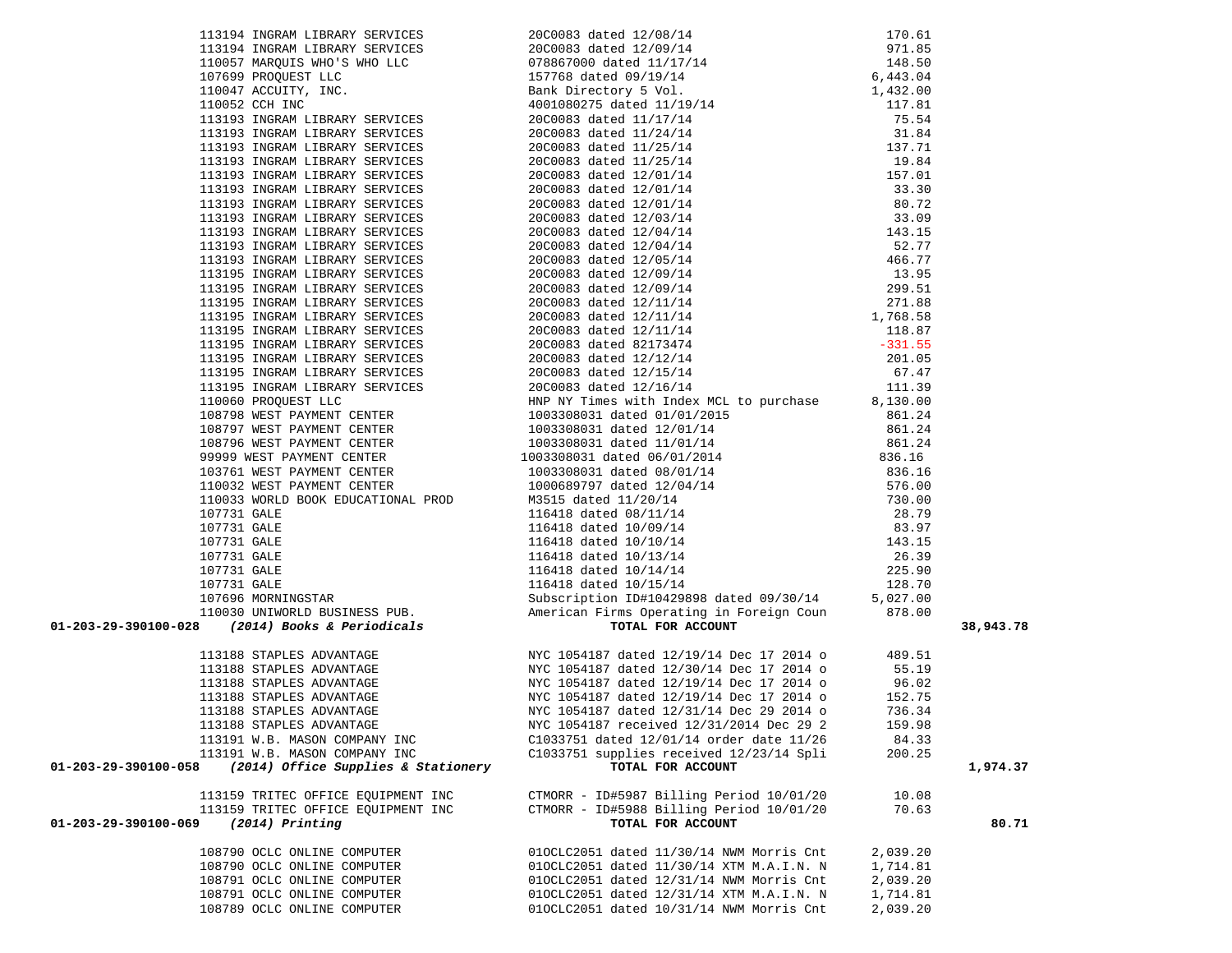| $01 - 203 - 29 - 390100 - 084$                                   | 108789 OCLC ONLINE COMPUTER<br>(2014) Other Outside Services                                                                                           | 010CLC2051 dated 10/31/14 XTM M.A.I.N. N<br>TOTAL FOR ACCOUNT                                                                                         | 1,714.81                       | 11,262.03                  |  |
|------------------------------------------------------------------|--------------------------------------------------------------------------------------------------------------------------------------------------------|-------------------------------------------------------------------------------------------------------------------------------------------------------|--------------------------------|----------------------------|--|
| 01-203-29-390100-095                                             | 113191 W.B. MASON COMPANY INC<br>113191 W.B. MASON COMPANY INC<br>113189 PRINCESS THOMAS<br>(2014) Other Administrative Supplies                       | C1033751 dated 12/02/14 order date 11/25<br>C1033751 supplies received 12/23/14 Spli<br>Purchased Alphabet Playmat for Childrens<br>TOTAL FOR ACCOUNT | $-118.65$<br>123.66<br>16.02   | 21.03                      |  |
|                                                                  | TOTAL for County Library                                                                                                                               |                                                                                                                                                       |                                | ============<br>53,461.99  |  |
| <b>County Superintendent of Schoo</b>                            |                                                                                                                                                        |                                                                                                                                                       |                                |                            |  |
| 01-201-29-392100-031                                             | 113667 ROSALIE LAMONTE<br>Cellular Phones/Pagers                                                                                                       | December 14, 2014 - January 13, 2015<br>TOTAL FOR ACCOUNT                                                                                             | 33.56                          | 33.56                      |  |
| 01-201-29-392100-068                                             | 114019 COUNTY OF MORRIS<br>Postage & Metered Mail                                                                                                      | 1ST HALF 2/15 METERED MAIL<br>TOTAL FOR ACCOUNT                                                                                                       | 65.37                          | 65.37                      |  |
|                                                                  | TOTAL for County Superintendent of Schoo                                                                                                               |                                                                                                                                                       |                                | ============<br>98.93      |  |
| <b>Contribution to County College</b><br>01-201-29-395100-090    | 114120 COUNTY COLLEGE OF MORRIS<br>Expenditures                                                                                                        | 2ND HALF 2/15 OPERATING BUDGET<br>TOTAL FOR ACCOUNT                                                                                                   | 568,256.75                     | 568,256.75                 |  |
|                                                                  | TOTAL for Contribution to County College                                                                                                               |                                                                                                                                                       |                                | ============<br>568,256.75 |  |
| <b>Rutgers Extension Service</b>                                 |                                                                                                                                                        |                                                                                                                                                       |                                |                            |  |
| 01-201-29-396100-068                                             | 114019 COUNTY OF MORRIS<br>Postage & Metered Mail                                                                                                      | 1ST HALF 2/15 METERED MAIL<br>TOTAL FOR ACCOUNT                                                                                                       | 11.46                          | 11.46                      |  |
| 01-203-29-396100-011                                             | 113361 RUTGERS THE STATE UNIVERSITY<br>113361 RUTGERS THE STATE UNIVERSITY<br>113361 RUTGERS THE STATE UNIVERSITY<br>(2014) Salaries & Wages-Full Time | NITZSCHE, P.<br>POMEL, D.<br>WITTY, I.<br>TOTAL FOR ACCOUNT                                                                                           | 5,498.61<br>1,854.00<br>180.00 | 7,532.61                   |  |
| 01-203-29-396100-079                                             | 112663 M.C. SOIL CONSERVATION<br>(2014) Special Projects                                                                                               | soil services<br>TOTAL FOR ACCOUNT                                                                                                                    | 12,500.00                      | 12,500.00                  |  |
|                                                                  | TOTAL for Rutgers Extension Service                                                                                                                    |                                                                                                                                                       |                                | ============<br>20,044.07  |  |
| <b>Cont M.C. School of Tech</b><br>01-201-29-400100-090          | 114174 MC VOCATIONAL SCHOOL DISTRICT<br>Cont M.C. School of Tech Expenditures                                                                          | 2/15 DISTRICT TAXES TO BE RAISED<br>TOTAL FOR ACCOUNT                                                                                                 | 800,000.00                     | 800,000.00                 |  |
|                                                                  | TOTAL for Cont M.C. School of Tech                                                                                                                     |                                                                                                                                                       |                                | ============<br>800,000.00 |  |
| <b>Fire and Police Academy</b><br>$01 - 201 - 29 - 407100 - 068$ | 114019 COUNTY OF MORRIS<br>Postage & Metered Mail                                                                                                      | 1ST HALF 2/15 METERED MAIL<br>TOTAL FOR ACCOUNT                                                                                                       | 92.63                          | 92.63                      |  |
| 01-203-29-407100-028                                             | 113525 NEW JERSEY STATE SAFETY<br>113525 NEW JERSEY STATE SAFETY<br>(2014) Books & Periodicals                                                         | CEVO Fire Response Books<br>Shipping and Handling<br>TOTAL FOR ACCOUNT                                                                                | 131.30<br>9.60                 | 140.90                     |  |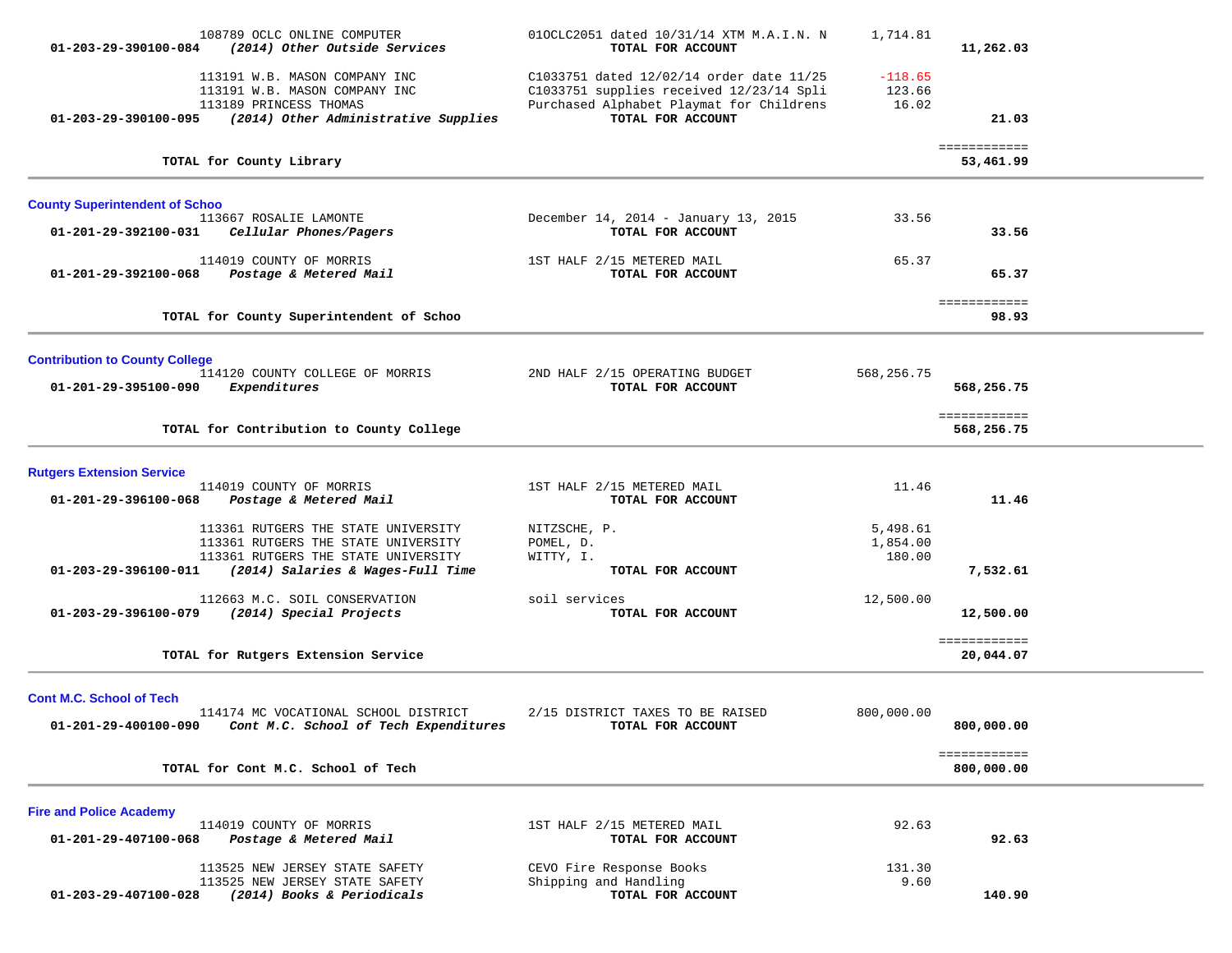| <b>Utilities</b>                                                                                                                       |                                                                                                                                                                                                                                                          |                  |            |
|----------------------------------------------------------------------------------------------------------------------------------------|----------------------------------------------------------------------------------------------------------------------------------------------------------------------------------------------------------------------------------------------------------|------------------|------------|
|                                                                                                                                        | 113613 BOROUGH OF BUTLER<br>113613 BOROUGH OF BUTLER<br>113613 BOROUGH OF BUTLER<br>113613 BOROUGH OF BUTLER<br>113076 JERSEY CENTRAL POWER & LIGHT<br>113167 JERSEY CENTRAL POWER & LIGHT<br>113167 JERSEY CENTRAL POWER & LIGHT<br>113167              |                  |            |
|                                                                                                                                        |                                                                                                                                                                                                                                                          |                  |            |
|                                                                                                                                        |                                                                                                                                                                                                                                                          |                  |            |
|                                                                                                                                        |                                                                                                                                                                                                                                                          |                  |            |
|                                                                                                                                        |                                                                                                                                                                                                                                                          |                  |            |
|                                                                                                                                        | <b>NBCE</b><br><b>TOTAL FOR ACCOUNT</b>                                                                                                                                                                                                                  |                  |            |
| 01-201-31-430100-137 Electricity                                                                                                       |                                                                                                                                                                                                                                                          |                  | 800.66     |
|                                                                                                                                        |                                                                                                                                                                                                                                                          | 27,578.90        |            |
| 7 Electricity<br>114117 NATIONAL FUEL OIL INC. FUEL CHARGES, 1/15<br>TOTAL FOR ACCOUNT<br>$01 - 201 - 31 - 430100 - 140$ Gas Purchases | es<br>TOTAL FOR ACCOUNT<br>REF # MOMBAG/ COUNTY OF MORRIS - MUNICIP 38,016.84<br>TOTAL FOR ACCOUNT                                                                                                                                                       |                  | 27,578.90  |
| 113763 PSE&G CO                                                                                                                        |                                                                                                                                                                                                                                                          |                  |            |
| 01-201-31-430100-141 Natural Gas                                                                                                       |                                                                                                                                                                                                                                                          |                  | 38,016.84  |
|                                                                                                                                        | 113409 CENTURYLINK 309973303, 1/19/15, T1 Chester site (1/1 1,785.33<br>112679 COMPUTER CABLE & CONNECTOR CO<br>112679 COMPUTER CABLE & CONNECTOR CO<br>112679 COMPUTER CABLE & CONNECTOR CO<br>112679 COMPUTER CABLE & CONNECTOR CO<br>                 |                  |            |
|                                                                                                                                        |                                                                                                                                                                                                                                                          |                  |            |
|                                                                                                                                        |                                                                                                                                                                                                                                                          |                  |            |
|                                                                                                                                        |                                                                                                                                                                                                                                                          |                  |            |
|                                                                                                                                        |                                                                                                                                                                                                                                                          |                  |            |
|                                                                                                                                        |                                                                                                                                                                                                                                                          |                  |            |
|                                                                                                                                        |                                                                                                                                                                                                                                                          |                  |            |
|                                                                                                                                        |                                                                                                                                                                                                                                                          |                  |            |
|                                                                                                                                        |                                                                                                                                                                                                                                                          |                  |            |
|                                                                                                                                        |                                                                                                                                                                                                                                                          |                  |            |
|                                                                                                                                        |                                                                                                                                                                                                                                                          |                  |            |
|                                                                                                                                        |                                                                                                                                                                                                                                                          |                  |            |
|                                                                                                                                        |                                                                                                                                                                                                                                                          |                  |            |
|                                                                                                                                        |                                                                                                                                                                                                                                                          |                  |            |
|                                                                                                                                        |                                                                                                                                                                                                                                                          |                  |            |
|                                                                                                                                        |                                                                                                                                                                                                                                                          |                  |            |
| 01-201-31-430100-146                                                                                                                   | 112679 COMPUTER CABLE & CONNECTOR CO<br>12198 VERIZON<br>12989 VERIZON<br>12989 VERIZON<br>12989 VERIZON<br>12989 VERIZON<br>12989 VERIZON<br>12989 VERIZON<br>12989 VERIZON<br>13410 VERIZON<br>13410 VERIZON<br>13410 VERIZON<br>13410 VERIZON<br>1341 |                  | 14,719.32  |
|                                                                                                                                        |                                                                                                                                                                                                                                                          |                  |            |
|                                                                                                                                        |                                                                                                                                                                                                                                                          |                  |            |
|                                                                                                                                        |                                                                                                                                                                                                                                                          |                  |            |
|                                                                                                                                        |                                                                                                                                                                                                                                                          |                  |            |
|                                                                                                                                        |                                                                                                                                                                                                                                                          |                  |            |
| $01 - 201 - 31 - 430100 - 147$ Water                                                                                                   |                                                                                                                                                                                                                                                          |                  | 10,180.88  |
|                                                                                                                                        |                                                                                                                                                                                                                                                          |                  |            |
|                                                                                                                                        | 113760 MORRISTOWN PARKING AUTHORITY JCP & L/ SCHUYLER ANNEX PARKING 1,832.73                                                                                                                                                                             |                  |            |
|                                                                                                                                        |                                                                                                                                                                                                                                                          |                  |            |
|                                                                                                                                        |                                                                                                                                                                                                                                                          |                  |            |
|                                                                                                                                        |                                                                                                                                                                                                                                                          |                  |            |
|                                                                                                                                        |                                                                                                                                                                                                                                                          |                  |            |
|                                                                                                                                        | 113464 JERSEY CENTRAL POWER & LIGHT<br>113464 JERSEY CENTRAL POWER & LIGHT<br>113463 JERSEY CENTRAL POWER & LIGHT<br>113461 JERSEY CENTRAL POWER & LIGHT<br>20-00-00-0528-1-7 MASTER ACCOUNT DATED 1<br>13460 JERSEY CENTRAL POWER & LIG                 |                  |            |
| 110677 JERSEY CENTRAL POWER & LIGHT                                                                                                    | 100 105 119 190 O Rt 10 & Hillside Ave-L                                                                                                                                                                                                                 | 42.39            |            |
| 113567 JERSEY CENTRAL POWER & LIGHT                                                                                                    | 100 004 885 628- MOSQUITO CONTROL/ 12/24                                                                                                                                                                                                                 | 825.28           |            |
| (2014) Electricity<br>01-203-31-430100-137                                                                                             | TOTAL FOR ACCOUNT                                                                                                                                                                                                                                        |                  | 187,505.90 |
|                                                                                                                                        |                                                                                                                                                                                                                                                          |                  |            |
| 113451 DIRECT ENERGY BUSINESS MARKETING                                                                                                | 1317 - SUMMARY GROUP #/ MORRIS COUNTY (6                                                                                                                                                                                                                 | 3,950.81         |            |
| 113454 DIRECT ENERGY BUSINESS MARKETING<br>(2014) Natural Gas<br>01-203-31-430100-141                                                  | 1316 - SUMMARY GROUP #/MORRIS COUNTY (61<br>TOTAL FOR ACCOUNT                                                                                                                                                                                            | 43,621.64        | 47,572.45  |
|                                                                                                                                        |                                                                                                                                                                                                                                                          |                  |            |
| 112321 AT&T MOBILITY<br>112330 AT&T MOBILITY                                                                                           |                                                                                                                                                                                                                                                          | 204.05<br>204.05 |            |
| 112328 VERIZON                                                                                                                         | 201 V63-2073 999 44Y 12/14                                                                                                                                                                                                                               | 3,568.82         |            |
|                                                                                                                                        |                                                                                                                                                                                                                                                          |                  |            |

 ============ 233.53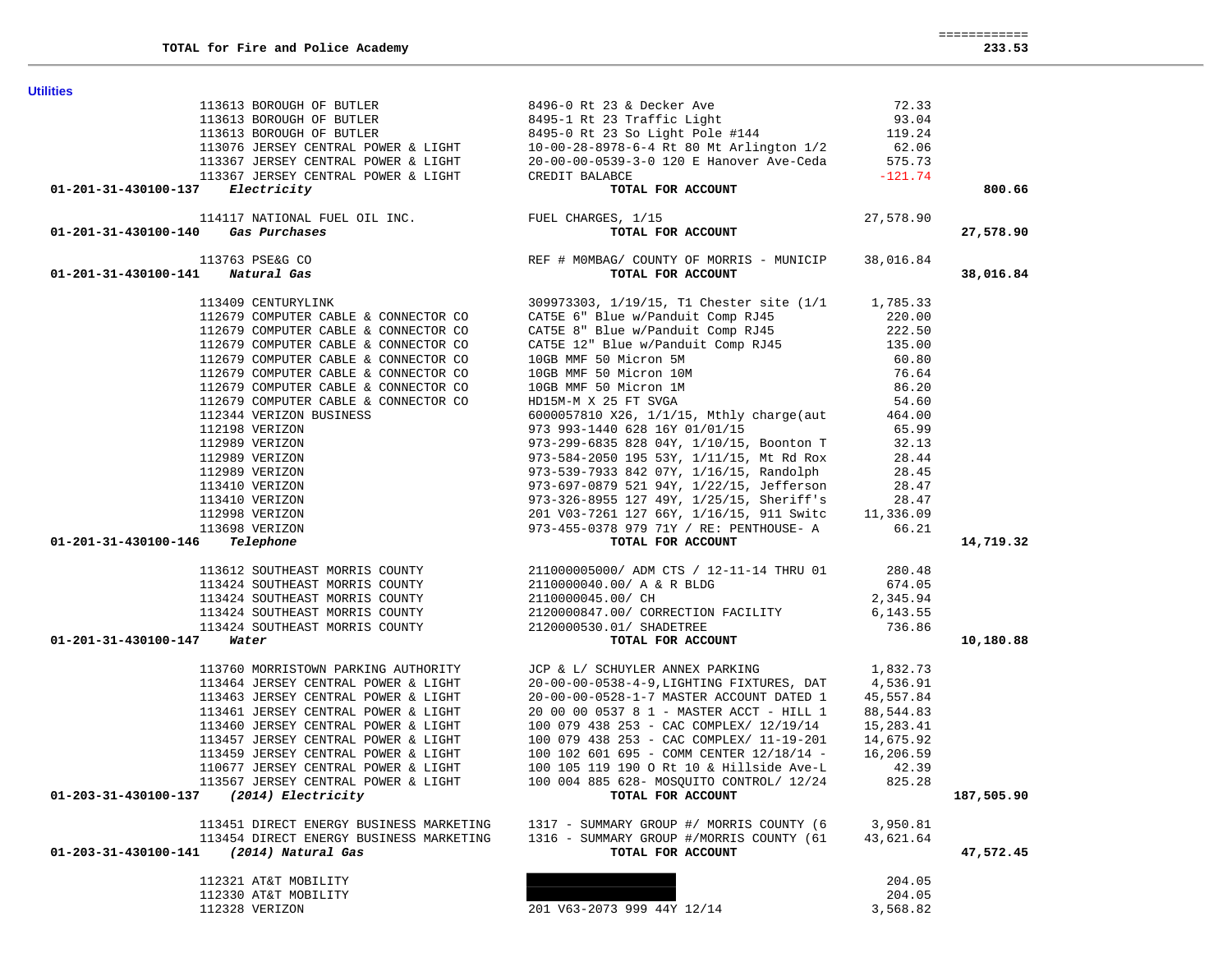|                                       | 112361 VERIZON                                              | 973 682-4353 854 87Y 11/2014             | 5,891.00 |              |  |
|---------------------------------------|-------------------------------------------------------------|------------------------------------------|----------|--------------|--|
|                                       | 111227 VERIZON CABS                                         | 201 M55-4914 825, 12/25/14, T1 American  | 809.86   |              |  |
|                                       | 112362 VERIZON                                              | 973 682-4152 547 11Y 11/14               | 5,642.51 |              |  |
|                                       | 112320 VERIZON BUSINESS                                     | Bill Payer ID Y2206770                   | 5,881.25 |              |  |
|                                       | 112322 VERIZON BUSINESS                                     | Account 6000083582X26                    | 88.81    |              |  |
|                                       | 112331 VERIZON BUSINESS                                     | Account 6000083582X26                    | 88.81    |              |  |
|                                       | 112323 VERIZON                                              | 201 Z43-6526 999 90Y 11/14               | 7,710.24 |              |  |
|                                       | 112329 VERIZON BUSINESS                                     | Bill Payer ID Y2206770                   | 5,881.25 |              |  |
|                                       | 112364 VERIZON                                              | 201 V63-2073 999 44Y 11/14               | 3,573.06 |              |  |
|                                       | 112363 VERIZON                                              | 201 V63-2238 999 68Y 11/14               | 2,584.79 |              |  |
|                                       | 113767 VERIZON WIRELESS                                     | COUNTY WIDE 486023883-00001 NOV 22 - DEC | 7,357.21 |              |  |
|                                       | 113766 VERIZON WIRELESS                                     | COUNTY WIDE 486023883-00001 OCT 22 - NO  | 7,174.60 |              |  |
|                                       | 111231 VERIZON CABS                                         | 201 M55-5534 968, 12/25/14, E911 fiber 1 | 2,229.12 |              |  |
|                                       | 111236 VERIZON BUSINESS                                     | 6000057810 X26, 12/1/14, Mthly charge(au | 464.00   |              |  |
| 01-203-31-430100-146 (2014) Telephone |                                                             | TOTAL FOR ACCOUNT                        |          | 80,550.63    |  |
|                                       |                                                             |                                          |          | ============ |  |
|                                       | TOTAL for Utilities                                         |                                          |          | 406,925.58   |  |
| <b>Nutrition</b>                      |                                                             |                                          |          |              |  |
|                                       | 113057 STAPLES ADVANTAGE                                    | Spls 4gb relay flash, bic wite-out corre | 155.73   |              |  |
|                                       | 113057 STAPLES ADVANTAGE                                    | Exam glove vyl pfree xlg 100/bx          | 16.05    |              |  |
| 01-201-41-716100-058                  | Office Supplies & Stationery                                | TOTAL FOR ACCOUNT                        |          | 171.78       |  |
|                                       | 113635 M & J FRANK INC                                      | Coffee Urns-100 cup                      | 276.00   |              |  |
|                                       | 113635 M & J FRANK INC                                      | Coffee Urn-55 Cup                        | 128.00   |              |  |
| 01-201-41-716100-059                  | Other General Expenses                                      | TOTAL FOR ACCOUNT                        |          | 404.00       |  |
|                                       | 114117 NATIONAL FUEL OIL INC.                               | FUEL CHARGES, 1/15                       | 2,146.70 |              |  |
| 01-201-41-716100-140                  | Gas Purchases                                               | TOTAL FOR ACCOUNT                        |          | 2,146.70     |  |
|                                       | 113057 STAPLES ADVANTAGE                                    | Sharpie shisel dz, blk, self-inking 20ml | 473.43   |              |  |
|                                       | 113057 STAPLES ADVANTAGE                                    | Exam glove vyl pfree xlg                 | 9.63     |              |  |
|                                       | 113057 STAPLES ADVANTAGE                                    | Att dual handset cordless phone          | 49.49    |              |  |
|                                       | $01-203-41-716100-058$ (2014) Office Supplies & Stationery  | TOTAL FOR ACCOUNT                        |          | 532.55       |  |
|                                       | 113634 PABCO INDUSTRIES, LLC                                | Cases Virgin Material/Trash can liners   | 1,690.00 |              |  |
|                                       | $01-203-41-716100-098$ (2014) Other Operating&Repair Supply | TOTAL FOR ACCOUNT                        |          | 1,690.00     |  |
|                                       | 111558 CENTURYLINK                                          | Monthly Service Charge. Dec2014Acct #309 | 42.81    |              |  |
| 01-203-41-716100-146 (2014) Telephone |                                                             | TOTAL FOR ACCOUNT                        |          | 42.81        |  |
|                                       | 113632 BOROUGH OF BUTLER                                    | Congregate Nutrition Site                | 8,500.00 |              |  |
|                                       | 113633 SENIOR CITIZENS OF LONG HILL                         | Congregate Nutrition Site                | 2,000.00 |              |  |
|                                       | 113631 TOWNSHIP OF ROXBURY                                  | Congregate Nutrition Site                | 2,400.00 |              |  |
|                                       | 01-203-41-716100-148 (2014) Other Utilities                 | TOTAL FOR ACCOUNT                        |          | 12,900.00    |  |
|                                       |                                                             |                                          |          | ============ |  |
|                                       | TOTAL for Nutrition                                         |                                          |          | 17,887.84    |  |
|                                       |                                                             |                                          |          |              |  |

 112327 VERIZON 201 V63-2238 999 68Y 12/14 2,571.12 112325 VERIZON 973 682-4353 854 87Y 12/2014 5,420.58

112332 VERIZON 201 Z43-6526 999 90Y 12/14

112326 973 682-4152 547 111 12/14<br>201 243-6526 999 901 12/14 7,654.77

# **Area Plan Grant**

| חושוט ועוד ומש |                                 |                                          |           |
|----------------|---------------------------------|------------------------------------------|-----------|
|                | 113036 NORWESCAP INC            | RSVP 14-14-077 Per. 1/1/14-12/31/14 90 t | 1,476.90  |
|                | 113033 VISITING NURSE ASSOC. OF | 2014 Funding through the Older Americans | 13,162.00 |
|                | 113035 VISITING NURSE ASSOC. OF | 2014 Funding through the Older Americans | 12,565.00 |
|                | 113037 VMC                      | CGI OAA 14-14-076 TVA Per. 1/1/14-12/31/ | 13,752.00 |
|                | 113255 VMC                      | 2014 Funding through the Older Americans | 8,466.00  |
|                | 113034 VISITING NURSE ASSOC. OF | 2014 Funding through the Older Americans | 29,954.00 |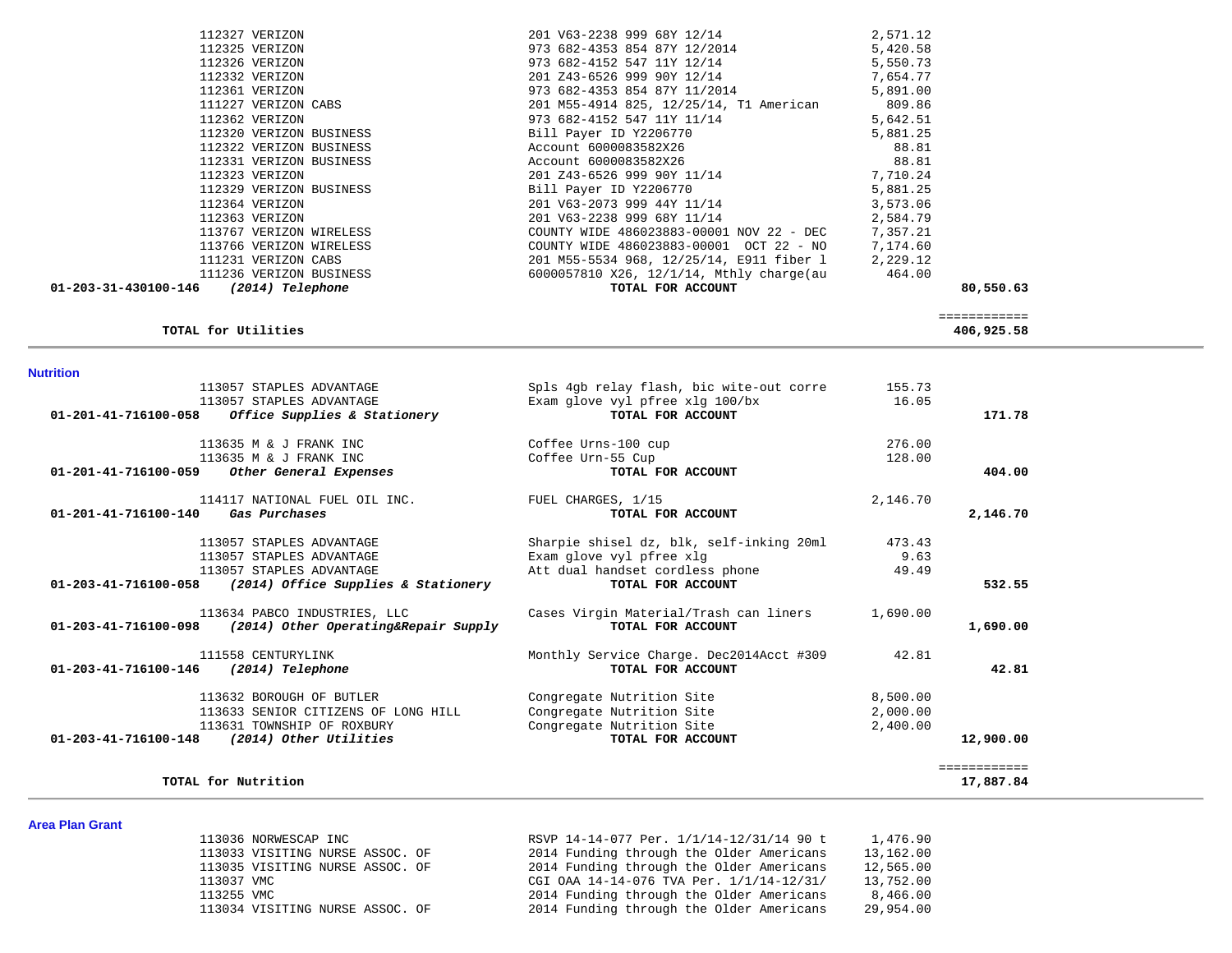| 01-203-41-716110-090       | 113365 CFCS - HOPE HOUSE<br>113366 CFCS - HOPE HOUSE<br>(2014) Expenditures | 2014 Funding through the Older Americans<br>SHTP 14-14-051 Per. 11/1/14-11/30/14 16.<br>TOTAL FOR ACCOUNT | 993.00<br>1,055.00 | 81,423.90                 |
|----------------------------|-----------------------------------------------------------------------------|-----------------------------------------------------------------------------------------------------------|--------------------|---------------------------|
|                            | TOTAL for Area Plan Grant                                                   |                                                                                                           |                    | ============<br>81,423.90 |
|                            |                                                                             | <b>Grant Fund</b>                                                                                         |                    |                           |
| <b>Bio-Terrorism Grant</b> |                                                                             |                                                                                                           |                    |                           |
|                            | 112281 ARLENE STOLLER                                                       | Mileage Reimbursement                                                                                     | 150.82             |                           |
|                            | 114023 COUNTY OF MORRIS                                                     | 1ST HALF 2/15 METERED MAIL                                                                                | 58.32              |                           |
|                            | 02-213-41-718505-391 Public Health Emer Grant $(7/1/14-6/30/15)$            | TOTAL FOR ACCOUNT                                                                                         |                    | 209.14                    |
|                            |                                                                             |                                                                                                           |                    | ============              |
|                            | TOTAL for Bio-Terrorism Grant                                               |                                                                                                           |                    | 209.14                    |
|                            |                                                                             |                                                                                                           |                    |                           |
| <b>DEPARTMENT 741515</b>   | 113406 MUNICIPAL CAPITAL CORP                                               |                                                                                                           | 35.86              |                           |
|                            | 113398 TELESEARCH INC                                                       |                                                                                                           | 23.59              |                           |
|                            | 113398 TELESEARCH INC                                                       |                                                                                                           | 30.65              |                           |
|                            | 113398 TELESEARCH INC                                                       |                                                                                                           | 27.51              |                           |
|                            | 111621 US LIFE INSURANCE COMPANY                                            |                                                                                                           | 10.26              |                           |
|                            | 111605 AT&T                                                                 |                                                                                                           | 1.06               |                           |
|                            | 111611 AT&T                                                                 |                                                                                                           | 0.75               |                           |
|                            | 111604 CENTURYLINK                                                          |                                                                                                           | 9.40               |                           |
|                            | 113237 DEER PARK                                                            |                                                                                                           | 3.13               |                           |
|                            | 113235 JASON DUCCINI<br>113343 PROJECT SELF SUFFICIENCY                     | Travel from $12/2/14$ to $1/20/15$ .<br>Thomas H.                                                         | 132.99<br>448.00   |                           |
|                            | 113337 PROJECT SELF SUFFICIENCY                                             | Oct., Nov. & Dec. reimbursable expenses.                                                                  | 12,573.82          |                           |
|                            | 111622 SPRINT NEXTEL                                                        |                                                                                                           | 1.29               |                           |
|                            | 111620 SPRINT NEXTEL                                                        |                                                                                                           | 1.30               |                           |
|                            | 111615 TELESEARCH INC                                                       | Brad S., W/E 12/14/14.                                                                                    | 1,023.05           |                           |
|                            | 113238 TRITEC OFFICE EQUIPMENT INC                                          |                                                                                                           | 5.14               |                           |
|                            | 113401 TELESEARCH INC                                                       | Kathleen B., W/E 1/18/15.                                                                                 | 1,023.05           |                           |
|                            | 113401 TELESEARCH INC                                                       | Kathleen B., W/E 1/25/15.                                                                                 | 818.44             |                           |
|                            | 113402 TELESEARCH INC                                                       |                                                                                                           | 18.87<br>22.12     |                           |
|                            | 113402 TELESEARCH INC<br>113402 TELESEARCH INC                              |                                                                                                           | 22.00              |                           |
|                            | 112195 US LIFE INSURANCE COMPANY                                            |                                                                                                           | 10.67              |                           |
|                            | 108950 US LIFE INSURANCE COMPANY                                            |                                                                                                           | 12.51              |                           |
| 02-213-41-741515-392       | WFNJ-TANF (7/1/14-12/31/15)                                                 | TOTAL FOR ACCOUNT                                                                                         |                    | 16,255.46                 |
|                            | TOTAL for DEPARTMENT 741515                                                 |                                                                                                           |                    | ============<br>16,255.46 |
|                            |                                                                             |                                                                                                           |                    |                           |
| <b>DEPARTMENT 741520</b>   |                                                                             |                                                                                                           |                    |                           |
|                            | 113406 MUNICIPAL CAPITAL CORP                                               |                                                                                                           | 26.89              |                           |
|                            | 113398 TELESEARCH INC                                                       |                                                                                                           | 17.69              |                           |
|                            | 113398 TELESEARCH INC<br>113398 TELESEARCH INC                              |                                                                                                           | 22.99<br>20.63     |                           |
|                            | 113398 TELESEARCH INC                                                       | Teresa S., W/E 1/18/15                                                                                    | 994.18             |                           |
|                            | 111621 US LIFE INSURANCE COMPANY                                            |                                                                                                           | 5.13               |                           |
|                            | 111605 AT&T                                                                 |                                                                                                           | 0.53               |                           |

111604 CENTURYLINK 4.70

2.35

92.41

111611 AT&T 0.37

113237 DEER PARK

113235 JASON DUCCINI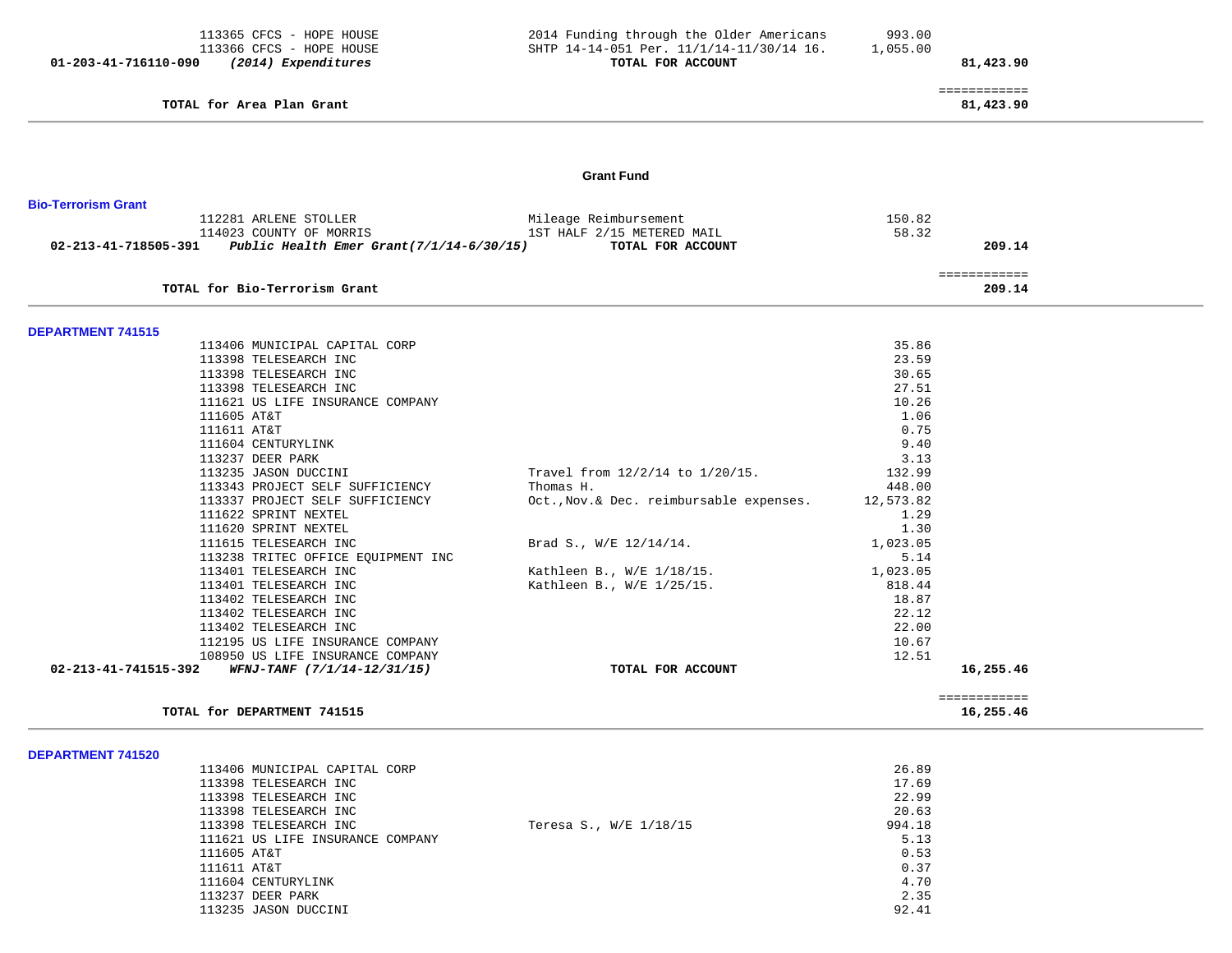| 111624 MANPOWER                                                  | Komi A., W/E 11/30/14. | 544.32       |  |
|------------------------------------------------------------------|------------------------|--------------|--|
| 111624 MANPOWER                                                  | Komi A., W/E 12/7/14.  | 868.32       |  |
| 111613 MANPOWER                                                  | Komi A.; W/E 12/14/14  | 982.20       |  |
| 112719 MANPOWER                                                  | Sarah D., W/E 1/11/15. | 907.20       |  |
| 113337 PROJECT SELF SUFFICIENCY                                  |                        | 2,794.18     |  |
| 111622 SPRINT NEXTEL                                             |                        | 0.64         |  |
| 111620 SPRINT NEXTEL                                             |                        | 0.65         |  |
| 113238 TRITEC OFFICE EQUIPMENT INC                               |                        | 3.86         |  |
| 113402 TELESEARCH INC                                            |                        | 14.15        |  |
| 113402 TELESEARCH INC                                            |                        | 16.59        |  |
| 113402 TELESEARCH INC                                            |                        | 16.51        |  |
| 113402 TELESEARCH INC                                            | Teresa S.              | 807.55       |  |
| 112195 US LIFE INSURANCE COMPANY                                 |                        | 8.01         |  |
| 108950 US LIFE INSURANCE COMPANY                                 |                        | 6.25         |  |
| WFNJ-General Assistance(7/1/14-12/31/15)<br>02-213-41-741520-392 | TOTAL FOR ACCOUNT      | 8,158.30     |  |
|                                                                  |                        | ============ |  |
| TOTAL for DEPARTMENT 741520                                      |                        | 8,158.30     |  |
|                                                                  |                        |              |  |
| <b>DEPARTMENT 742505</b>                                         |                        |              |  |
| 113406 MUNICIPAL CAPITAL CORP                                    |                        | 242.03       |  |
| 113398 TELESEARCH INC                                            |                        | 206.89       |  |
| 113398 TELESEARCH INC                                            |                        | 185.69       |  |
| 111621 US LIFE INSURANCE COMPANY                                 |                        | 76.98        |  |
| 111605 AT&T                                                      |                        | 7.96         |  |
| 111611 AT&T                                                      |                        | 5.60         |  |
| 111604 CENTURYLINK                                               |                        | 70.47        |  |
| 113237 DEER PARK                                                 |                        | 21.11        |  |
| 113860 RUTGERS CENTER FOR CONTINUING                             | Suzy D.                | 519.00       |  |
| 113238 TRITEC OFFICE EQUIPMENT INC                               |                        | 34.72        |  |
| 113402 TELESEARCH INC                                            |                        | 149.31       |  |
| 113402 TELESEARCH INC                                            |                        | 148.55       |  |
| 112195 US LIFE INSURANCE COMPANY                                 |                        | 72.05        |  |
| 108950 US LIFE INSURANCE COMPANY                                 |                        | 93.81        |  |
| 114117 NATIONAL FUEL OIL INC.                                    | FUEL CHARGES, 1/15     | 33.88        |  |
| 02-213-41-742505-391 WIA Adult (7/1/13-6/30/15)                  | TOTAL FOR ACCOUNT      | 1,868.05     |  |
|                                                                  |                        | ============ |  |
| TOTAL for DEPARTMENT 742505                                      |                        | 1,868.05     |  |

**DEPARTMENT 742510** 

| 114023 COUNTY OF MORRIS               | 1ST HALF 2/15 METERED MAIL                                                       | 370.69   |
|---------------------------------------|----------------------------------------------------------------------------------|----------|
| 113406 MUNICIPAL CAPITAL CORP         | MP5002SP - Qtrly payment                                                         | 475.09   |
| 113398 TELESEARCH INC                 | Linda B., W/E 1/18/15                                                            | 406.11   |
| 113398 TELESEARCH INC                 | Lilly H., W/E 1/18/15                                                            | 364.51   |
| 111621 US LIFE INSURANCE COMPANY      | Policy# G026433. 12/19/14-01/18/15                                               | 135.99   |
| 111605 AT&T                           | Dec. phone bill for 973-383-1048. 14.07                                          |          |
| 111611 AT&T                           | Dec. phone bill 908-859-3220                                                     | 9.90     |
| 113342 BERKELEY COLLEGE               | Carla P.                                                                         | 688.00   |
| 113341 BERKELEY COLLEGE               | Mary T.                                                                          | 750.00   |
| 113339 BERKELEY COLLEGE               | Linda C.                                                                         | 877.00   |
| 111604 CENTURYLINK                    | Acct #310372742 973-383-1048; Dec. 22, b                                         | 124.48   |
| 113237 DEER PARK                      | 0434508545  12/15/14-01/14/15  Bottle dep                                        | 41.44    |
| 113791 FAIRLEIGH DICKINSON UNIVERSITY | Noelle K.                                                                        | 606.50   |
| 113790 SMITH & SOLOMON                | Thomas S.                                                                        | 800.00   |
|                                       | 113238 TRITEC OFFICE EQUIPMENT INC over allowable copies on Ricoh Model# MP      | 68.15    |
| 113402 TELESEARCH INC                 | Linda B.                                                                         | 293.09   |
| 113402 TELESEARCH INC                 | Lilly H.                                                                         | 291.61   |
|                                       | 112195 US LIFE INSURANCE COMPANY coverage from 1/19/15 to 2/18/15. Policy 141.44 |          |
|                                       | 108950 US LIFE INSURANCE COMPANY 6026433 11/19/14-12/18/14 Group life f 165.73   |          |
| 113844 WARREN COUNTY COMMUNITY COLL.  | Vita B.                                                                          | 1,714.71 |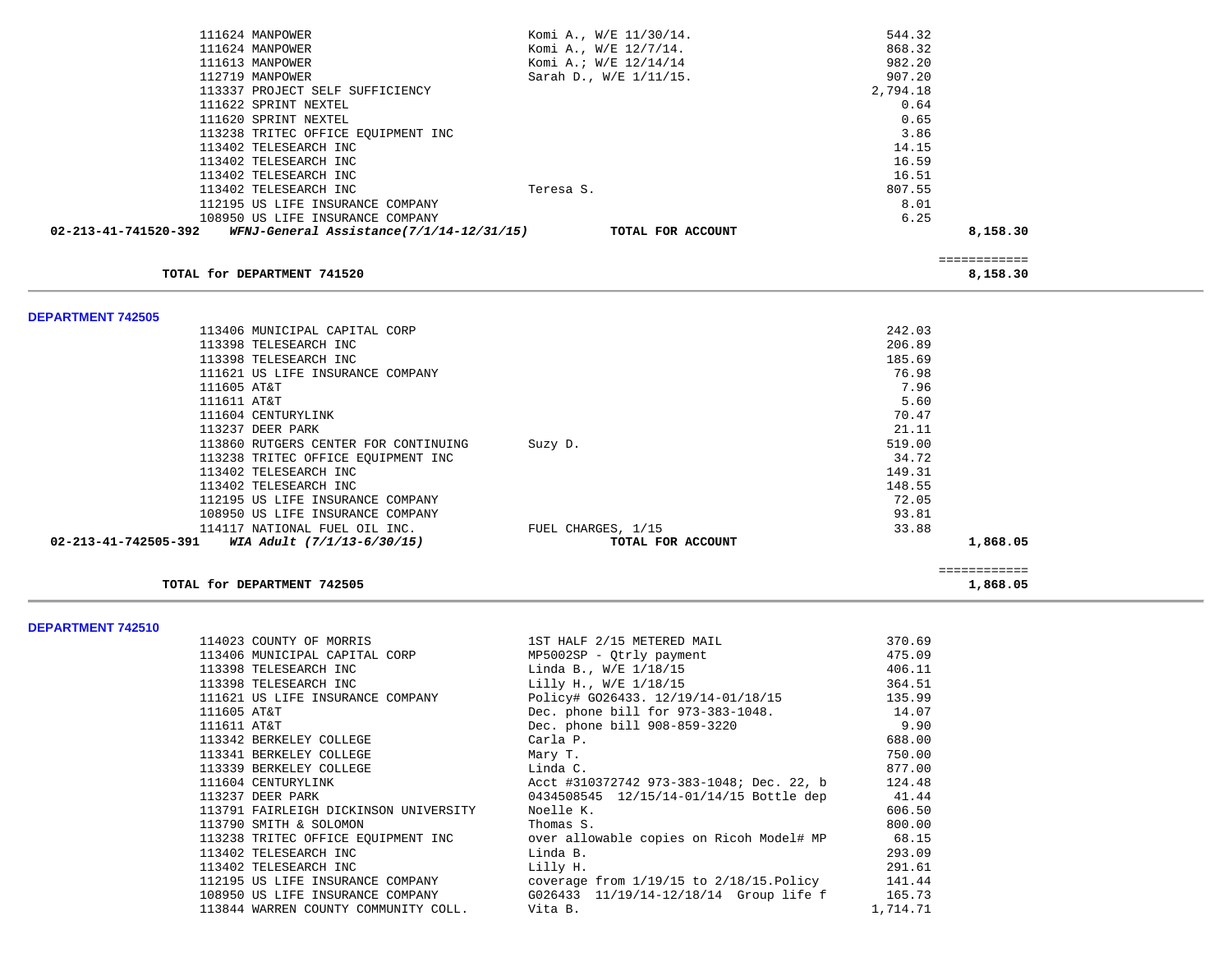| 02-213-41-742510-391                              | WIA Dislocated Worker (7/1/13-6/30/15) | TOTAL FOR ACCOUNT |          | 8,338.51                 |  |
|---------------------------------------------------|----------------------------------------|-------------------|----------|--------------------------|--|
| TOTAL for DEPARTMENT 742510                       |                                        |                   |          | ============<br>8,338.51 |  |
|                                                   |                                        |                   |          |                          |  |
| <b>DEPARTMENT 742520</b>                          |                                        |                   |          |                          |  |
|                                                   | 113406 MUNICIPAL CAPITAL CORP          |                   | 116.53   |                          |  |
|                                                   | 113398 TELESEARCH INC                  |                   | 99.61    |                          |  |
|                                                   | 113398 TELESEARCH INC                  |                   | 89.41    |                          |  |
|                                                   | 111621 US LIFE INSURANCE COMPANY       |                   | 28.22    |                          |  |
| 111605 AT&T                                       |                                        |                   | 2.92     |                          |  |
| 111611 AT&T                                       |                                        |                   | 2.05     |                          |  |
| 111604 CENTURYLINK                                |                                        |                   | 25.84    |                          |  |
| 113237 DEER PARK                                  |                                        |                   | 10.16    |                          |  |
|                                                   | 113785 NEWBRIDGE SERVICES INC          | Christina F.      | 1,415.00 |                          |  |
|                                                   | 113782 NEWBRIDGE SERVICES INC          | Nicole M.         | 1,415.00 |                          |  |
|                                                   | 113238 TRITEC OFFICE EQUIPMENT INC     |                   | 16.72    |                          |  |
|                                                   | 113402 TELESEARCH INC                  |                   | 71.89    |                          |  |
|                                                   | 113402 TELESEARCH INC                  |                   | 71.53    |                          |  |
|                                                   | 112195 US LIFE INSURANCE COMPANY       |                   | 34.69    |                          |  |
|                                                   | 108950 US LIFE INSURANCE COMPANY       |                   | 34.40    |                          |  |
| 02-213-41-742520-391 WIA Youth $(7/1/13-6/30/15)$ |                                        | TOTAL FOR ACCOUNT |          | 3,433.97                 |  |
| TOTAL for DEPARTMENT 742520                       |                                        |                   |          | ============<br>3,433.97 |  |
|                                                   |                                        |                   |          |                          |  |
| <b>DEPARTMENT 742605</b>                          |                                        |                   |          |                          |  |
|                                                   | 113398 TELESEARCH INC                  |                   | 159.23   |                          |  |
|                                                   | 113332 AVTECH INSTITUTE                | Natalie P.        | 800.00   |                          |  |
|                                                   | 113331 AVTECH INSTITUTE                | Natalie P.        | 752.00   |                          |  |
|                                                   | 113328 INFORMATION & TECHNOLOGY        | Jamaal R.         | 1,152.00 |                          |  |
|                                                   | 113327 INFORMATION & TECHNOLOGY        | Jason T.          | 1,621.33 |                          |  |
|                                                   | 113326 INFORMATION & TECHNOLOGY        | Faiz A.           | 1,493.33 |                          |  |
|                                                   | 113789 INFORMATION & TECHNOLOGY        | Jamaal R.         | 800.00   |                          |  |
|                                                   | 113338 JERSEY TRACTOR-TRAILER          | Steven W.         | 3,200.00 |                          |  |
|                                                   | 113781 JERSEY TRACTOR-TRAILER          | John B.           | 3,200.00 |                          |  |
|                                                   | 111622 SPRINT NEXTEL                   |                   | 9.66     |                          |  |
|                                                   | 111620 SPRINT NEXTEL                   |                   | 9.72     |                          |  |
|                                                   | 113402 TELESEARCH INC                  |                   | 127.40   |                          |  |
| 02-213-41-742605-391                              | WIA Adult (7/1/14-6/30/16)             | TOTAL FOR ACCOUNT |          | 13,324.67                |  |
|                                                   |                                        |                   |          | ============             |  |
| TOTAL for DEPARTMENT 742605                       |                                        |                   |          | 13,324.67                |  |
|                                                   |                                        |                   |          |                          |  |
| DEPARTMENT 742610                                 |                                        |                   |          |                          |  |

| 113398 TELESEARCH INC                | Robert A., W/E 1/18/15                   | 312.57   |
|--------------------------------------|------------------------------------------|----------|
| 113348 AVTECH INSTITUTE              | George J.                                | 1,529.00 |
| 113347 AVTECH INSTITUTE              | Xiuli S.                                 | 895.00   |
| 113841 AMERICAN NANNY AND PARENTING  | Peggy Anne V.                            | 1,812.20 |
| 113778 ACADEMY OF ALLIED HEALTH      | Luz V.                                   | 2,877.84 |
| 113340 BERKELEY COLLEGE              | Lisa A.                                  | 764.00   |
| 113779 JERSEY TRACTOR-TRAILER        | Enrique A.                               | 3,200.00 |
| 113344 LINCOLN TECHNICAL INSTITUTE   | Jesus S.                                 | 3,200.00 |
| 113843 RUTGERS CENTER FOR CONTINUING | Victoria G.                              | 2,675.00 |
| 113794 RUTGERS CENTER FOR CONTINUING | Maria P.                                 | 519.00   |
| 111622 SPRINT NEXTEL                 | 564861630 OCT27-NOV26,2014 . Jack's # 97 | 17.07    |
| 111620 SPRINT NEXTEL                 | 564861630 Bill dated Dec.30th. Jack's ce | 17.17    |
| 113402 TELESEARCH INC                | Robert A., W/E 1/25/15                   | 250.05   |
| 113346 WILLIAM PATERSON UNIVERSITY   | Brigette G.                              | 1,680.00 |
| 113345 WILLIAM PATERSON UNIVERSITY   | Catherine P.                             | 1,466.30 |
|                                      |                                          |          |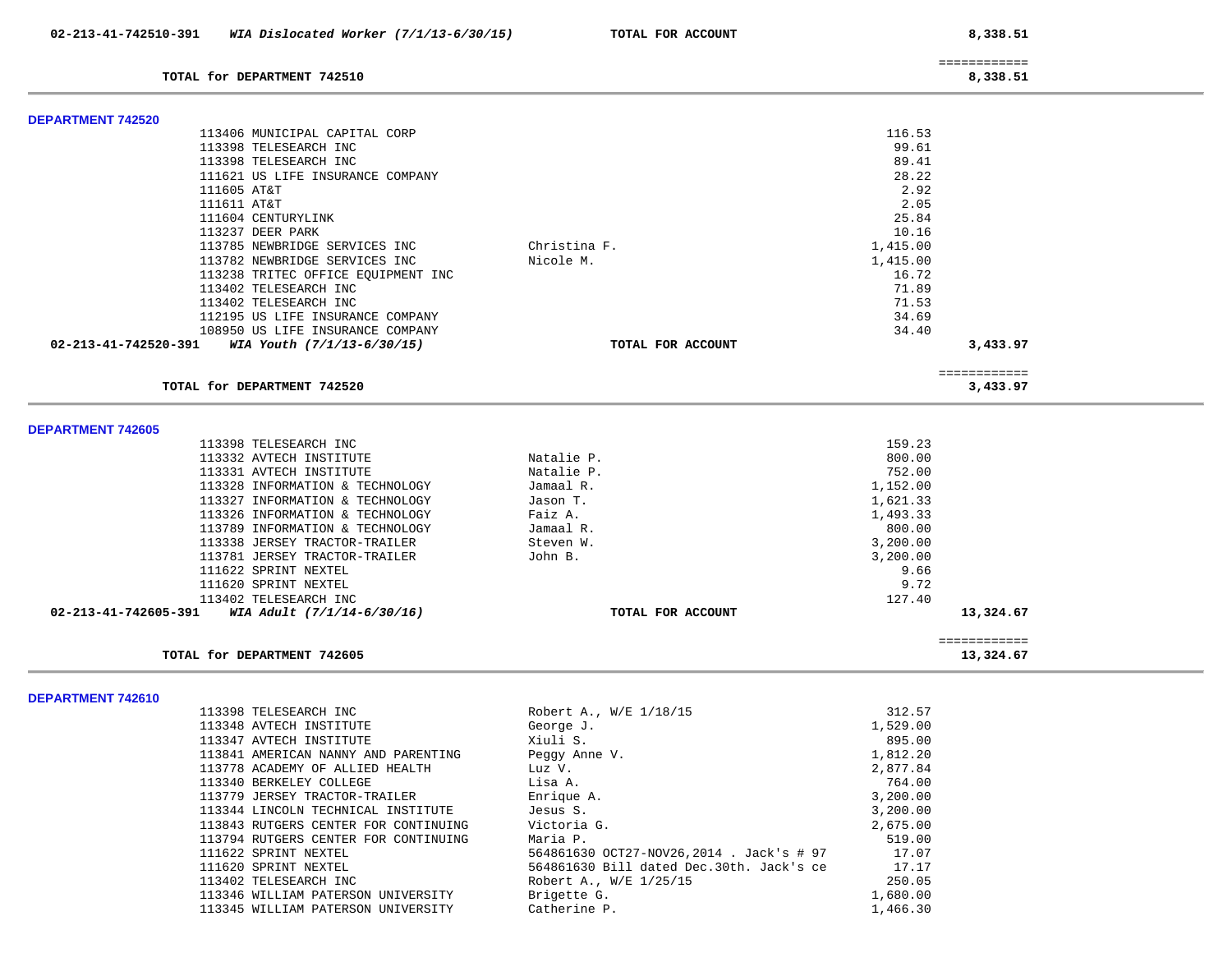| 02-213-41-742610-391                                   | 113793 WILLIAM PATERSON UNIVERSITY<br>113792 WILLIAM PATERSON UNIVERSITY<br>WIA Dislocated Worker $(7/1/14-6/30/16)$                                                                                        | Brigette G.<br>Denise Z.<br>TOTAL FOR ACCOUNT                                                                                                                                       | 800.00<br>1,999.50                            | 24,014.70                            |  |
|--------------------------------------------------------|-------------------------------------------------------------------------------------------------------------------------------------------------------------------------------------------------------------|-------------------------------------------------------------------------------------------------------------------------------------------------------------------------------------|-----------------------------------------------|--------------------------------------|--|
|                                                        | TOTAL for DEPARTMENT 742610                                                                                                                                                                                 |                                                                                                                                                                                     |                                               | ============<br>24,014.70            |  |
| <b>DEPARTMENT 742620</b>                               | 113398 TELESEARCH INC<br>113788 NEWBRIDGE SERVICES INC                                                                                                                                                      | Briana M.                                                                                                                                                                           | 76.67<br>1,028.00                             |                                      |  |
|                                                        | 111622 SPRINT NEXTEL<br>111620 SPRINT NEXTEL<br>113402 TELESEARCH INC                                                                                                                                       | TOTAL FOR ACCOUNT                                                                                                                                                                   | 3.55<br>3.57<br>61.33                         |                                      |  |
|                                                        | 02-213-41-742620-391 WIA Youth $(7/1/14-6/30/16)$<br>TOTAL for DEPARTMENT 742620                                                                                                                            |                                                                                                                                                                                     |                                               | 1,173.12<br>============<br>1,173.12 |  |
| <b>SCP: Family Court</b>                               | 112999 FAMILY INTERVENTION<br>$02 - 213 - 41 - 752415 - 392$ SCP - Family Court(1/1/14-12/31/14)                                                                                                            | FCIU CONTRACTS EXPENSES FOR THE MONTH OF<br>TOTAL FOR ACCOUNT                                                                                                                       | 3,747.83                                      | 3,747.83                             |  |
|                                                        | TOTAL for SCP: Family Court                                                                                                                                                                                 |                                                                                                                                                                                     |                                               | ============<br>3,747.83             |  |
| <b>DEPARTMENT 752420</b>                               | 113019 MORRISTOWN NEIGHBORHOOD HOUSE<br>113015 FAMILY INTERVENTION<br>113018 JERSEY BATTERED WOMEN'S<br>113014 BIG BROTHERS BIG SISTERS OF<br>02-213-41-752420-392 SCP-Program Services $(1/1/14-12/31/14)$ | 4TH QUARTER 2014 SERVICES REQUESTED REIM<br>FCIU CONTRACT HOURS IN 2014<br>SERVICES PROVIDED FOR THE 2014 JJ 1406 G<br>SERVICES PROVIDED FOR THE JJ 1407 GRANT<br>TOTAL FOR ACCOUNT | 2,126.00<br>10,687.42<br>1,360.00<br>2,186.00 | 16,359.42                            |  |
|                                                        | TOTAL for DEPARTMENT 752420                                                                                                                                                                                 |                                                                                                                                                                                     |                                               | ============<br>16,359.42            |  |
| <b>DEPARTMENT 752425</b><br>02-213-41-752425-392       | 113016 KEAN UNIVERSITY<br>SCP-Program Management (1/1/14-12/31/14)                                                                                                                                          | 2014 Juvenile Firesetter Intervention co<br>TOTAL FOR ACCOUNT                                                                                                                       | 100.00                                        | 100.00<br>============               |  |
|                                                        | TOTAL for DEPARTMENT 752425                                                                                                                                                                                 |                                                                                                                                                                                     |                                               | 100.00                               |  |
| DEPARTMENT 754510<br>02-213-41-754510-392              | 113023 COUNTY OF MORRIS<br>Social Srvcs for Hmlss (7/1/14-6/30/15)                                                                                                                                          | SSH 1503 HOMELESS SERVICES REIMBURSEMENT<br>TOTAL FOR ACCOUNT                                                                                                                       | 19,670.20                                     | 19,670.20                            |  |
|                                                        | TOTAL for DEPARTMENT 754510                                                                                                                                                                                 |                                                                                                                                                                                     |                                               | ============<br>19,670.20            |  |
| <b>Juvenile Accountability</b><br>02-213-41-756405-391 | 113017 M.C. JUVENILE DETENTION CENTER<br>Juvenile Accountability(1/1/14-12/31/14)                                                                                                                           | SERVICES FOR THE 2014 JABG 1314<br>TOTAL FOR ACCOUNT                                                                                                                                | 1,262.00                                      | 1,262.00                             |  |
|                                                        | TOTAL for Juvenile Accountability                                                                                                                                                                           |                                                                                                                                                                                     |                                               | ============<br>1,262.00             |  |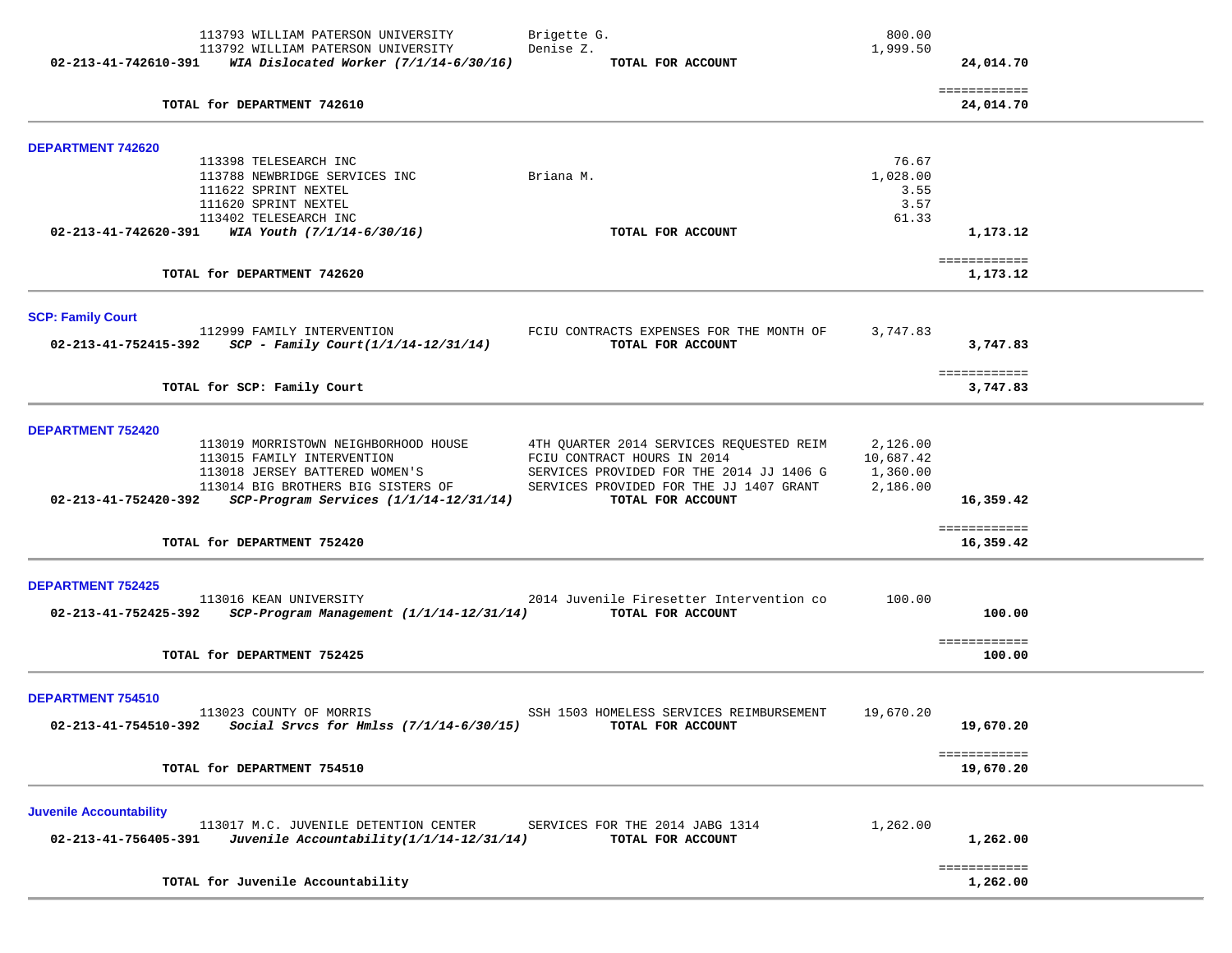| 112991 CFCS - HOPE HOUSE<br>112991 CFCS - HOPE HOUSE<br>112991 CFCS - HOPE HOUSE<br>112991 CFCS - HOPE HOUSE<br>112991 CFCS - HOPE HOUSE                                                                                                                                                            | INDIVIDUAL SESSIONS Q4 2014<br>GROUP SESSIONS<br>URINE SCREENS<br>URINE SCREENS<br><b>EVALUATIONS</b>                                                                                                                                                                                                                               | 1,080.00<br>850.00<br>425.00<br>200.00<br>200.00                             |                           |  |
|-----------------------------------------------------------------------------------------------------------------------------------------------------------------------------------------------------------------------------------------------------------------------------------------------------|-------------------------------------------------------------------------------------------------------------------------------------------------------------------------------------------------------------------------------------------------------------------------------------------------------------------------------------|------------------------------------------------------------------------------|---------------------------|--|
| 02-213-41-757405-392<br>CHAPTER 51 (1/1/14-12/31/14)                                                                                                                                                                                                                                                | TOTAL FOR ACCOUNT                                                                                                                                                                                                                                                                                                                   |                                                                              | 2,755.00                  |  |
| TOTAL for Chapter 51                                                                                                                                                                                                                                                                                |                                                                                                                                                                                                                                                                                                                                     |                                                                              | ============<br>2,755.00  |  |
| DEPARTMENT 758310                                                                                                                                                                                                                                                                                   |                                                                                                                                                                                                                                                                                                                                     |                                                                              |                           |  |
| 113011 TOWNSHIP OF CHESTER<br>113258 TOWNSHIP OF MONTVILLE<br>113616 BOROUGH OF MADISON<br>02-213-41-758310-394<br>Municipal Alliance (1/1/13-12/31/14)                                                                                                                                             | 2014 Supplemental Municipal alliance 4th<br>2014 Montville Municipal Alliance Supple<br>2014 Madison Municipal Alliance Suppleme<br>TOTAL FOR ACCOUNT                                                                                                                                                                               | 2,933.00<br>1,987.12<br>1,543.24                                             | 6,463.36                  |  |
| TOTAL for DEPARTMENT 758310                                                                                                                                                                                                                                                                         |                                                                                                                                                                                                                                                                                                                                     |                                                                              | ============<br>6,463.36  |  |
| DEPARTMENT 758510                                                                                                                                                                                                                                                                                   |                                                                                                                                                                                                                                                                                                                                     |                                                                              |                           |  |
| 113071 TOWNSHIP OF ROXBURY<br>113273 CHARTWELLS DINING SERVICES<br>113649 SODEXO INC & AFFILIATES<br>113083 TOWNSHIP OF CHESTER<br>113251 TOWNSHIP OF MONTVILLE<br>113252 TOWNSHIP OF MONTVILLE<br>113262 TOWNSHIP OF EAST HANOVER<br>02-213-41-758510-392<br>Municipal Alliance $(7/1/14-6/30/15)$ | Fiscal Year 2015 Roxbury Municipal Allia<br>Breakfast and lunch for Youth Summit on<br>Food for County Alliance Meeting on 1/28<br>Fiscal Year 2015 Chester Municipal Allia<br>Montville Municipal Alliance Fiscal Year<br>Montville Municipal Alliance Fiscal Year<br>FY 2015 East Hanover Municipal Alliance<br>TOTAL FOR ACCOUNT | 6,919.76<br>771.90<br>248.25<br>2,067.38<br>1,106.52<br>3,070.48<br>1,839.99 | 16,024.28                 |  |
| TOTAL for DEPARTMENT 758510                                                                                                                                                                                                                                                                         |                                                                                                                                                                                                                                                                                                                                     |                                                                              | ============<br>16,024.28 |  |
| <b>DEPARTMENT 774505</b>                                                                                                                                                                                                                                                                            |                                                                                                                                                                                                                                                                                                                                     |                                                                              |                           |  |
| 113208 ANDOVER TOWNSHIP                                                                                                                                                                                                                                                                             | Callout 10/2/14                                                                                                                                                                                                                                                                                                                     | 275.00                                                                       |                           |  |
| 113208 ANDOVER TOWNSHIP                                                                                                                                                                                                                                                                             | Meeting $10/9/14$                                                                                                                                                                                                                                                                                                                   | 440.00                                                                       |                           |  |
| 113208 ANDOVER TOWNSHIP                                                                                                                                                                                                                                                                             | Court 10/13/14                                                                                                                                                                                                                                                                                                                      | 220.00                                                                       |                           |  |
| 113208 ANDOVER TOWNSHIP                                                                                                                                                                                                                                                                             | Court 10/17/14                                                                                                                                                                                                                                                                                                                      | 220.00                                                                       |                           |  |
| 113208 ANDOVER TOWNSHIP                                                                                                                                                                                                                                                                             | Callout (2) 11/9/14                                                                                                                                                                                                                                                                                                                 | 550.00                                                                       |                           |  |
| 113208 ANDOVER TOWNSHIP                                                                                                                                                                                                                                                                             | Court 11/12/14                                                                                                                                                                                                                                                                                                                      | 220.00                                                                       |                           |  |
| 113208 ANDOVER TOWNSHIP                                                                                                                                                                                                                                                                             | Callout 11/13/14                                                                                                                                                                                                                                                                                                                    | 275.00                                                                       |                           |  |
| 113208 ANDOVER TOWNSHIP<br>113208 ANDOVER TOWNSHIP                                                                                                                                                                                                                                                  | Court 11/13/14<br>Callout 11/23/14                                                                                                                                                                                                                                                                                                  | 275.00<br>275.00                                                             |                           |  |
| 113208 ANDOVER TOWNSHIP                                                                                                                                                                                                                                                                             | Court 11/24/14                                                                                                                                                                                                                                                                                                                      | 220.00                                                                       |                           |  |
| 113208 ANDOVER TOWNSHIP                                                                                                                                                                                                                                                                             | Callout 11/25/14                                                                                                                                                                                                                                                                                                                    | 275.00                                                                       |                           |  |
| 113208 ANDOVER TOWNSHIP                                                                                                                                                                                                                                                                             | Callout 11/28/14                                                                                                                                                                                                                                                                                                                    | 275.00                                                                       |                           |  |
| 113208 ANDOVER TOWNSHIP                                                                                                                                                                                                                                                                             | Court 12/4/14                                                                                                                                                                                                                                                                                                                       | 220.00                                                                       |                           |  |
| 113208 ANDOVER TOWNSHIP                                                                                                                                                                                                                                                                             | Court 12/8/14                                                                                                                                                                                                                                                                                                                       | 275.00                                                                       |                           |  |
| 113208 ANDOVER TOWNSHIP                                                                                                                                                                                                                                                                             | Callout 12/14/14                                                                                                                                                                                                                                                                                                                    | 275.00                                                                       |                           |  |
| 113208 ANDOVER TOWNSHIP                                                                                                                                                                                                                                                                             |                                                                                                                                                                                                                                                                                                                                     |                                                                              |                           |  |
|                                                                                                                                                                                                                                                                                                     | Callout 12/18/14                                                                                                                                                                                                                                                                                                                    | 275.00                                                                       |                           |  |
| 113208 ANDOVER TOWNSHIP                                                                                                                                                                                                                                                                             | Court 12/19/14                                                                                                                                                                                                                                                                                                                      | 220.00                                                                       |                           |  |
| 113208 ANDOVER TOWNSHIP                                                                                                                                                                                                                                                                             | Checkpoint                                                                                                                                                                                                                                                                                                                          | 275.00                                                                       |                           |  |
| 113221 FLORHAM PARK POLICE                                                                                                                                                                                                                                                                          | Callout 10/28/14                                                                                                                                                                                                                                                                                                                    | 220.00                                                                       |                           |  |
| 113224 MENDHAM TOWNSHIP POLICE DEPT.                                                                                                                                                                                                                                                                | Callout 12/12/14                                                                                                                                                                                                                                                                                                                    | 220.00                                                                       |                           |  |
| 113220 MT OLIVE POLICE DEPT.                                                                                                                                                                                                                                                                        | Callout 10/8/14                                                                                                                                                                                                                                                                                                                     | 165.00                                                                       |                           |  |
| 113220 MT OLIVE POLICE DEPT.                                                                                                                                                                                                                                                                        | Callout 12/12/14                                                                                                                                                                                                                                                                                                                    | 165.00                                                                       |                           |  |
| 113218 MENDHAM BOROUGH                                                                                                                                                                                                                                                                              | Callout 10/8/14                                                                                                                                                                                                                                                                                                                     | 220.00                                                                       |                           |  |
| 113218 MENDHAM BOROUGH                                                                                                                                                                                                                                                                              | Callout 10/18/14                                                                                                                                                                                                                                                                                                                    | 220.00                                                                       |                           |  |
| 113218 MENDHAM BOROUGH<br>113218 MENDHAM BOROUGH                                                                                                                                                                                                                                                    | Callout10/22/14<br>Callout 11/8/14                                                                                                                                                                                                                                                                                                  | 220.00<br>220.00                                                             |                           |  |

**Chapter 51**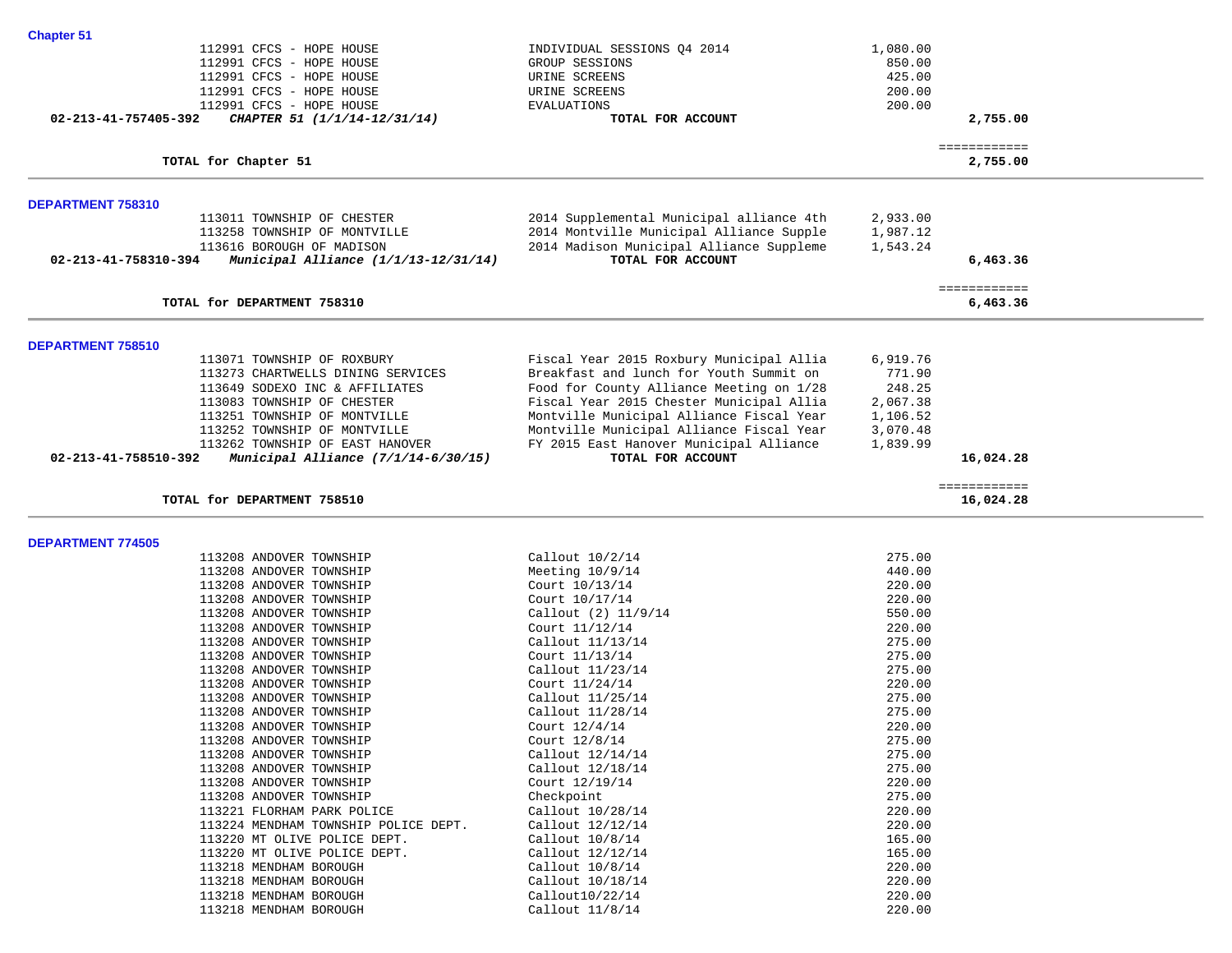| 113218 MENDHAM BOROUGH<br>113218 MENDHAM BOROUGH<br>113222 ROCKAWAY TOWNSHIP POLICE DEPT      | Callout 11/30/14<br>Checkpoint 12/12/14<br>Callout 11/11/14       | 220.00<br>385.00<br>220.00 |                           |  |
|-----------------------------------------------------------------------------------------------|-------------------------------------------------------------------|----------------------------|---------------------------|--|
| 02-213-41-774505-391<br>DRE Call Out (10/1/14-9/30/15)                                        | TOTAL FOR ACCOUNT                                                 |                            | 7,535.00                  |  |
| TOTAL for DEPARTMENT 774505                                                                   |                                                                   |                            | ============<br>7,535.00  |  |
| <b>Urban Areas Security Initiativ</b>                                                         |                                                                   |                            |                           |  |
| 112642 GRAINGER<br>112642 GRAINGER                                                            | Item 1ECG6 Wire Security Cart<br>Item 1ECG7 Wire Shelf            | 8,500.00<br>450.00         |                           |  |
| 111202 PINE ENVIRONMENTAL SERVICES                                                            | Photovac MicroFID Service per Attached Q                          | 574.00                     |                           |  |
| 112366 AIRPOWER INTERNATIONAL INC.                                                            | Maintenance for UASI Airtruck per attach                          | 1,410.00                   |                           |  |
| 112405 GRAY SUPPLY CORP<br>02-213-41-784530-391 FFY13 UASI (9/1/13-8/31/15)                   | Val-6 Model EPX Infrared Kerosene or Die<br>TOTAL FOR ACCOUNT     | 5,600.00                   | 16,534.00                 |  |
| TOTAL for Urban Areas Security Initiativ                                                      |                                                                   |                            | ============<br>16,534.00 |  |
|                                                                                               |                                                                   |                            |                           |  |
| <b>MAPS</b><br>113042 FIVE TOWN REGIONAL DIAL-A-RIDE                                          | SCADRTAP Subgrant# SC002                                          | 24, 414.51                 |                           |  |
| 113044 NETCONG DIAL-A-RIDE                                                                    | SCADRTAP Subgrant# SC004                                          | 1,590.50                   |                           |  |
| 113043 SENIOR SERVICES CENTER OF                                                              | SCADRTAP Subgrant# SC001                                          | 1,350.00                   |                           |  |
| 02-213-41-786405-394 MAPS $(1/1/14-12/31/14)$                                                 | TOTAL FOR ACCOUNT                                                 |                            | 27,355.01                 |  |
| TOTAL for MAPS                                                                                |                                                                   |                            | ============<br>27,355.01 |  |
| <b>MAPS</b>                                                                                   |                                                                   |                            |                           |  |
| 114117 NATIONAL FUEL OIL INC.                                                                 | FUEL CHARGES, 1/15                                                | 6,034.32                   |                           |  |
| 02-213-41-786505-392<br>MAPS (1/1/15-12/31/15)                                                | TOTAL FOR ACCOUNT                                                 |                            | 6,034.32                  |  |
| TOTAL for MAPS                                                                                |                                                                   |                            | ============<br>6,034.32  |  |
|                                                                                               |                                                                   |                            |                           |  |
| <b>NYS&amp;W Bicycle/Pedestrian Path</b>                                                      |                                                                   |                            |                           |  |
| 113233 THE RBA GROUP INC.<br>02-213-41-790015-391<br>NYS&W Bicycle/Ped Path 9/16/09-xt4/30/16 | Professional Services Rendered concernin<br>TOTAL FOR ACCOUNT     | 5,586.92                   | 5,586.92                  |  |
|                                                                                               |                                                                   |                            |                           |  |
| TOTAL for NYS&W Bicycle/Pedestrian Path                                                       |                                                                   |                            | ============<br>5,586.92  |  |
| <b>DEPARTMENT 792520</b>                                                                      |                                                                   |                            |                           |  |
| 113777 AEROFUND FINANCIAL INC.                                                                | Transportation from 1/12/15 to 1/18/15.                           | 3,742.20                   |                           |  |
| 113776 AEROFUND FINANCIAL INC.<br>02-213-41-792520-392<br>NJ JARC Round 1 (7/1/14-6/30/15)    | Transportation from $1/19/15$ to $1/23/15$ .<br>TOTAL FOR ACCOUNT | 3,407.46                   | 7,149.66                  |  |
|                                                                                               |                                                                   |                            |                           |  |
| TOTAL for DEPARTMENT 792520                                                                   |                                                                   |                            | ============<br>7,149.66  |  |
|                                                                                               |                                                                   |                            |                           |  |
| <b>DEPARTMENT 864202</b><br>113744 KONKUS CORPORATION                                         | Superstructure Replacement of Eagle Rock                          | 31,979.36                  |                           |  |
| 02-213-41-864202-392 FY11 Eagle Rock Ave Brdg 1400-443 8/8/14                                 | TOTAL FOR ACCOUNT                                                 |                            | 31,979.36                 |  |
|                                                                                               |                                                                   |                            | ============              |  |
| TOTAL for DEPARTMENT 864202                                                                   |                                                                   |                            | 31,979.36                 |  |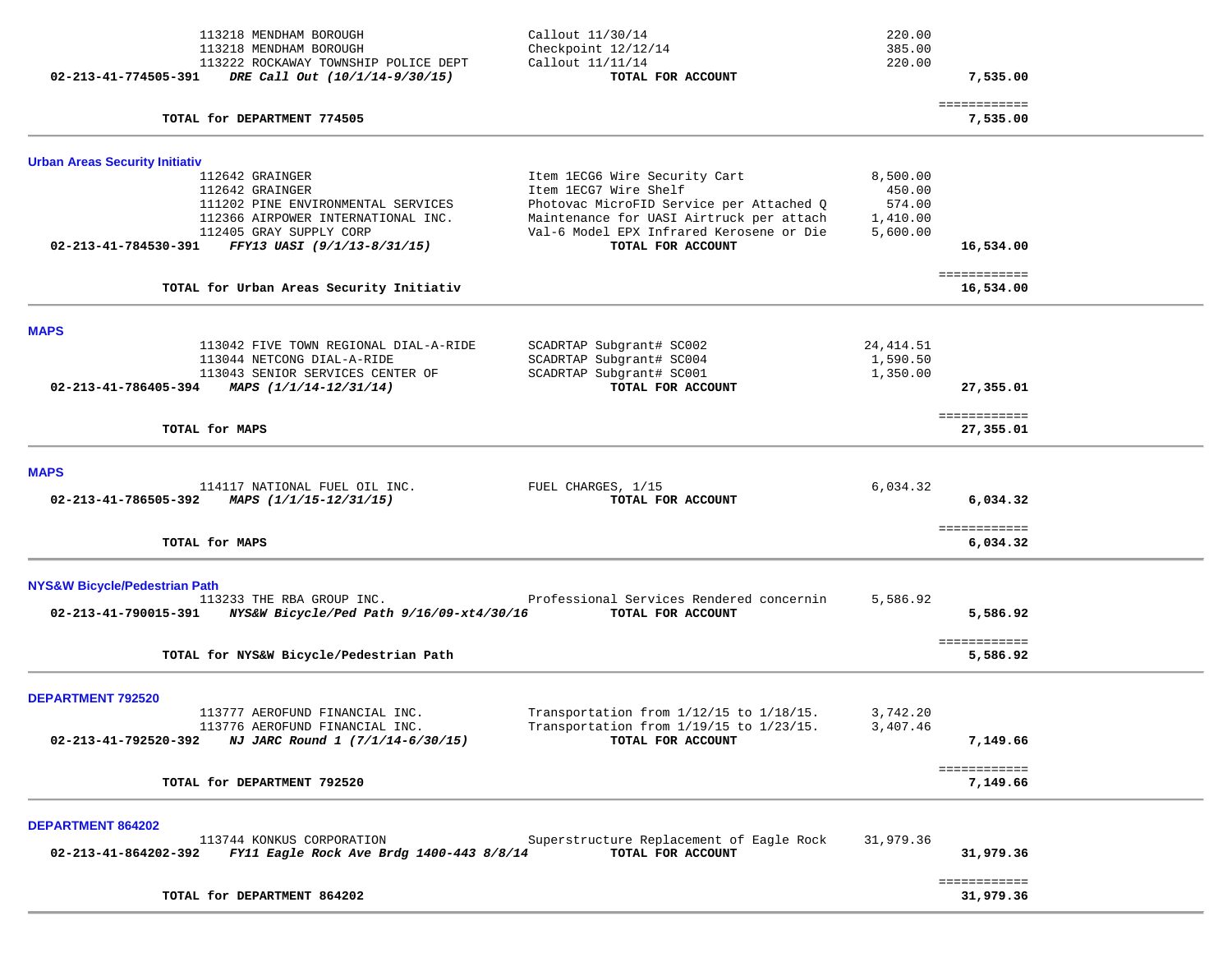|  |  | <b>DEPARTMENT 864505</b> |  |
|--|--|--------------------------|--|
|--|--|--------------------------|--|

| $02 - 213 - 41 - 864505 - 392$ | 113594 GREENMAN PEDERSEN INC<br>Nwbrgh Rd STP-C00S(211)(9/11/12-9/11/15) | Construction Inspection/Resident Enginee<br>TOTAL FOR ACCOUNT                        | 15,015.00             | 15,015.00                  |
|--------------------------------|--------------------------------------------------------------------------|--------------------------------------------------------------------------------------|-----------------------|----------------------------|
|                                | TOTAL for DEPARTMENT 864505                                              |                                                                                      |                       | ============<br>15,015.00  |
| <b>DEPARTMENT 864515</b>       |                                                                          |                                                                                      |                       |                            |
| 02-213-41-864515-391           | 113747 KONKUS CORPORATION<br>UnionSchl/STP-C00S(337)(9/11/12-9/11/15)    | Replacement of Union School House Road B<br>TOTAL FOR ACCOUNT                        | 98,892.51             | 98,892.51                  |
|                                | 113593 CHRISTOPHER P STATILE PA<br>113592 HATCH MOTT MACDONALD, LLC      | Construction inspection services for the<br>Construction Support Services for Morris | 16,909.00<br>1,276.11 |                            |
| 02-213-41-864515-392           | UnionSchl/STP-C00S(337)(9/11/12-9/11/15)                                 | TOTAL FOR ACCOUNT                                                                    |                       | 18,185.11                  |
|                                | TOTAL for DEPARTMENT 864515                                              |                                                                                      |                       | ============<br>117,077.62 |

# **County Capital**

| <b>FeasibilityStudy Wing CommCtr</b> |                                          |                                          |           |                           |  |
|--------------------------------------|------------------------------------------|------------------------------------------|-----------|---------------------------|--|
|                                      | 113263 CLEARY GIACOBBE ALFIERI &         | legal services                           | 48.00     |                           |  |
|                                      | 113239 EPIC MANAGEMENT INC.              | Construction Management Services for the | 10,097.50 |                           |  |
| 04-216-55-953163-909                 | Miscellaneous - Other                    | TOTAL FOR ACCOUNT                        |           | 10,145.50                 |  |
|                                      | TOTAL for FeasibilityStudy Wing CommCtr  |                                          |           | ============<br>10,145.50 |  |
|                                      |                                          |                                          |           |                           |  |
| <b>Road Design/Construction</b>      |                                          |                                          |           |                           |  |
|                                      | 113234 KEEGAN TECHNOLOGY &               | Union School House RoadMendham TownshipC | 84.00     |                           |  |
| 04-216-55-953165-909                 | Miscellaneous - Other                    | TOTAL FOR ACCOUNT                        |           | 84.00                     |  |
|                                      | TOTAL for Road Design/Construction       |                                          |           | ============<br>84.00     |  |
|                                      |                                          |                                          |           |                           |  |
| <b>Rpl/Upgr Fire/Sprinkler Sys</b>   |                                          |                                          |           |                           |  |
|                                      | 113861 S.A. COMUNALE CO., INC            | Retainage DueJob# 55693513Dated: 10/25/1 | 7,341.90  |                           |  |
| 04-216-55-953181-951                 | Building & Improvements                  | TOTAL FOR ACCOUNT                        |           | 7,341.90                  |  |
|                                      |                                          |                                          |           | ============              |  |
|                                      | TOTAL for Rpl/Upgr Fire/Sprinkler Sys    |                                          |           | 7,341.90                  |  |
| <b>DEPARTMENT 953202</b>             |                                          |                                          |           |                           |  |
|                                      | 113248 KEY-TECH                          | Replacement of Bridge # 832 on Berkshire | 1,628.00  |                           |  |
|                                      | 113859 T & M ASSOCIATES                  | T&M Project #MOCY-00080Roadway Milling/R | 5,447.20  |                           |  |
|                                      | 113846 WATERS, MCPHERSON, MCNEILL, P.C.  | Air Products                             | 1,332.00  |                           |  |
|                                      | 113848 WATERS, MCPHERSON, MCNEILL, P.C.  | legal services                           | 108.00    |                           |  |
| 04-216-55-953202-909                 | Road Resurfacing/Construction/Imprvments | TOTAL FOR ACCOUNT                        |           | 8,515.20                  |  |
|                                      | 113598 TRACKS UNLIMITED, INC.            | Morris Avenue Reconstruction Project     | 22,850.00 |                           |  |
|                                      | 113796 TRAC                              | Kenvil Team Track Improvement Project.   | 24,147.80 |                           |  |
| 04-216-55-953202-951                 | Road Resurfacing/Construction/Imprvments | TOTAL FOR ACCOUNT                        |           | 46,997.80                 |  |
|                                      | TOTAL for DEPARTMENT 953202              |                                          |           | ============<br>55,513.00 |  |
|                                      |                                          |                                          |           |                           |  |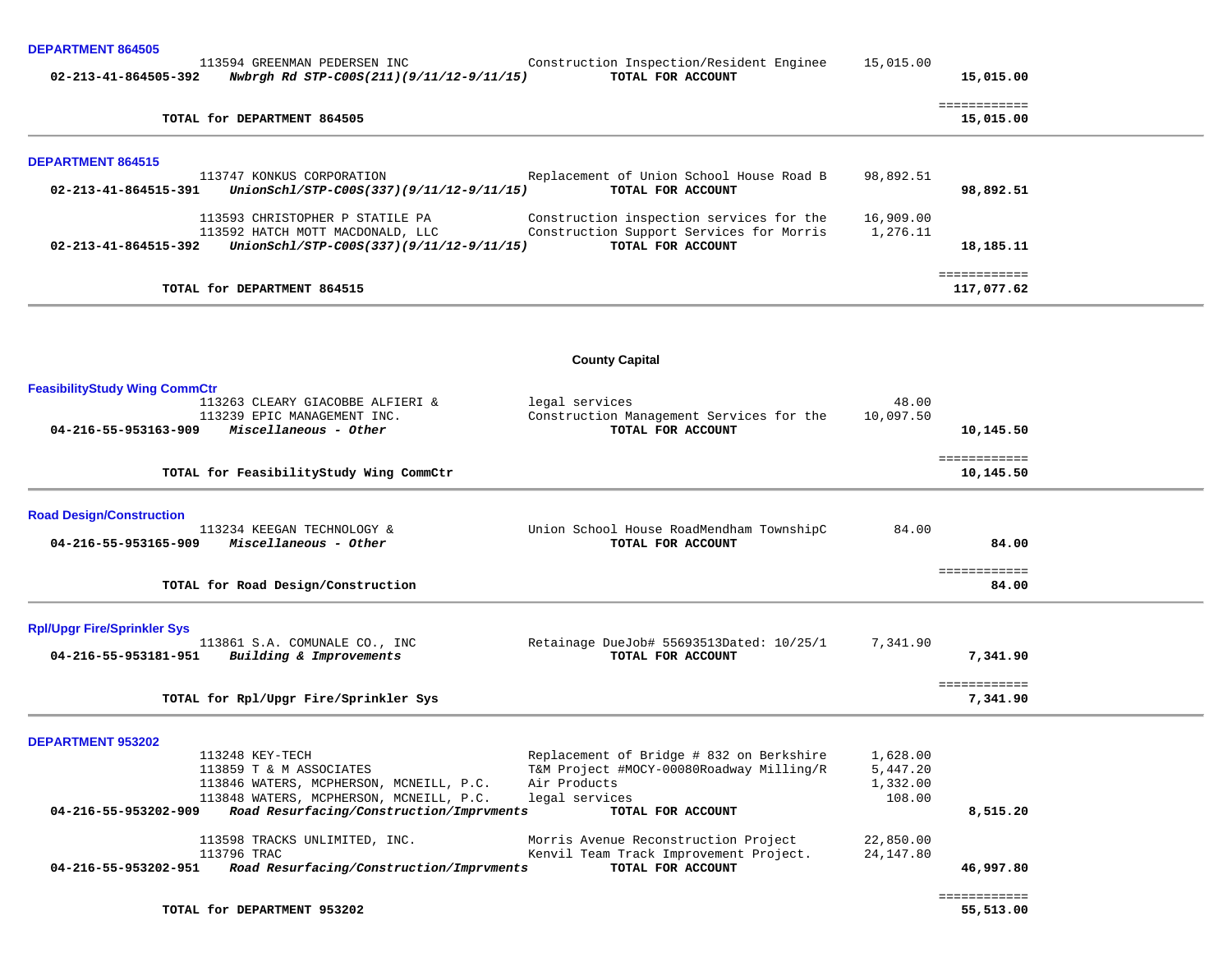| <b>DEPARTMENT 953225</b><br>113847 WATERS, MCPHERSON, MCNEILL, P.C.<br>legal services<br>Bridge Design, Renov, Construc - Var Loc<br>TOTAL FOR ACCOUNT<br>04-216-55-953225-909                                                                                                                                                                                                                                                         | 978.00                                         | 978.00                    |  |
|----------------------------------------------------------------------------------------------------------------------------------------------------------------------------------------------------------------------------------------------------------------------------------------------------------------------------------------------------------------------------------------------------------------------------------------|------------------------------------------------|---------------------------|--|
| TOTAL for DEPARTMENT 953225                                                                                                                                                                                                                                                                                                                                                                                                            |                                                | ============<br>978.00    |  |
|                                                                                                                                                                                                                                                                                                                                                                                                                                        |                                                |                           |  |
| <b>DEPARTMENT 953233</b><br>113597 TOMCO CONSTRUCTION<br>Drainage Improvements to County Route 69<br>County Roadway Drainage Improvements<br>TOTAL FOR ACCOUNT<br>04-216-55-953233-951                                                                                                                                                                                                                                                 | 13,627.56                                      | 13,627.56                 |  |
| TOTAL for DEPARTMENT 953233                                                                                                                                                                                                                                                                                                                                                                                                            |                                                | ============<br>13,627.56 |  |
| <b>DEPARTMENT 953235</b><br>113590 ROBINSON AERIAL SURVEYS, INC. Professional Services rendered for the C<br>04-216-55-953235-909<br>Upgrades to Fire/Sprinkler Sys-var Facil<br>TOTAL FOR ACCOUNT                                                                                                                                                                                                                                     | 1,569.20                                       | 1,569.20                  |  |
| TOTAL for DEPARTMENT 953235                                                                                                                                                                                                                                                                                                                                                                                                            |                                                | ============<br>1,569.20  |  |
| <b>DEPARTMENT 953269</b><br>Engineering Design Services for rehabili<br>113589 CHRISTOPHER P STATILE PA<br>Clerk of the Works Agreement for the Con<br>113595 CHERRY WEBER & ASSOC. PC<br>113588 CHRISTOPHER P STATILE PA<br>Engineering design services for replacem<br>Construction Inspection, Clerk of the Wor<br>113836 KELLER & KIRKPATRICK<br>TOTAL FOR ACCOUNT<br>04-216-55-953269-909<br>Bridge Design/Constr - var locations | 2,700.00<br>14,416.00<br>17,450.00<br>7,748.00 | 42,314.00                 |  |
| TOTAL for DEPARTMENT 953269                                                                                                                                                                                                                                                                                                                                                                                                            |                                                | ============<br>42,314.00 |  |
| <b>DEPARTMENT 953270</b><br>113849 WATERS, MCPHERSON, MCNEILL, P.C.<br>legal services<br>Road Design/Construc - var locations<br>04-216-55-953270-909<br>TOTAL FOR ACCOUNT                                                                                                                                                                                                                                                             | 72.00                                          | 72.00                     |  |
| 113745 ORCHARD HOLDINGS, LLC<br>West Hanover Avenue intersection upgrade<br>04-216-55-953270-951<br>Road Design/Construc - var locations<br>TOTAL FOR ACCOUNT                                                                                                                                                                                                                                                                          | 27,342.98                                      | 27,342.98                 |  |
| TOTAL for DEPARTMENT 953270                                                                                                                                                                                                                                                                                                                                                                                                            |                                                | ============<br>27,414.98 |  |
| <b>DEPARTMENT 953289</b><br>112409 SPEEDWELL ELECTRIC MOTORS<br>WO74273/ RE: W&M/ 12-30-14<br>04-216-55-953289-951<br>Replace Motors, Fans, Pumps-BldgsGrnds<br>TOTAL FOR ACCOUNT                                                                                                                                                                                                                                                      | 199.00                                         | 199.00                    |  |
| TOTAL for DEPARTMENT 953289                                                                                                                                                                                                                                                                                                                                                                                                            |                                                | ============<br>199.00    |  |
| <b>DEPARTMENT 953291</b><br>113240 D.R. JOHNSON & ASSOCIATES, LLC<br>General Engineering Services for the per<br>113755 D.R. JOHNSON & ASSOCIATES, LLC<br>General Engineering Services for the Per<br>TOTAL FOR ACCOUNT<br>Var Roadway Drainage Proj - Public Works<br>04-216-55-953291-909                                                                                                                                            | 3,878.46<br>3,558.97                           | 7,437.43                  |  |
| TOTAL for DEPARTMENT 953291                                                                                                                                                                                                                                                                                                                                                                                                            |                                                | ============<br>7,437.43  |  |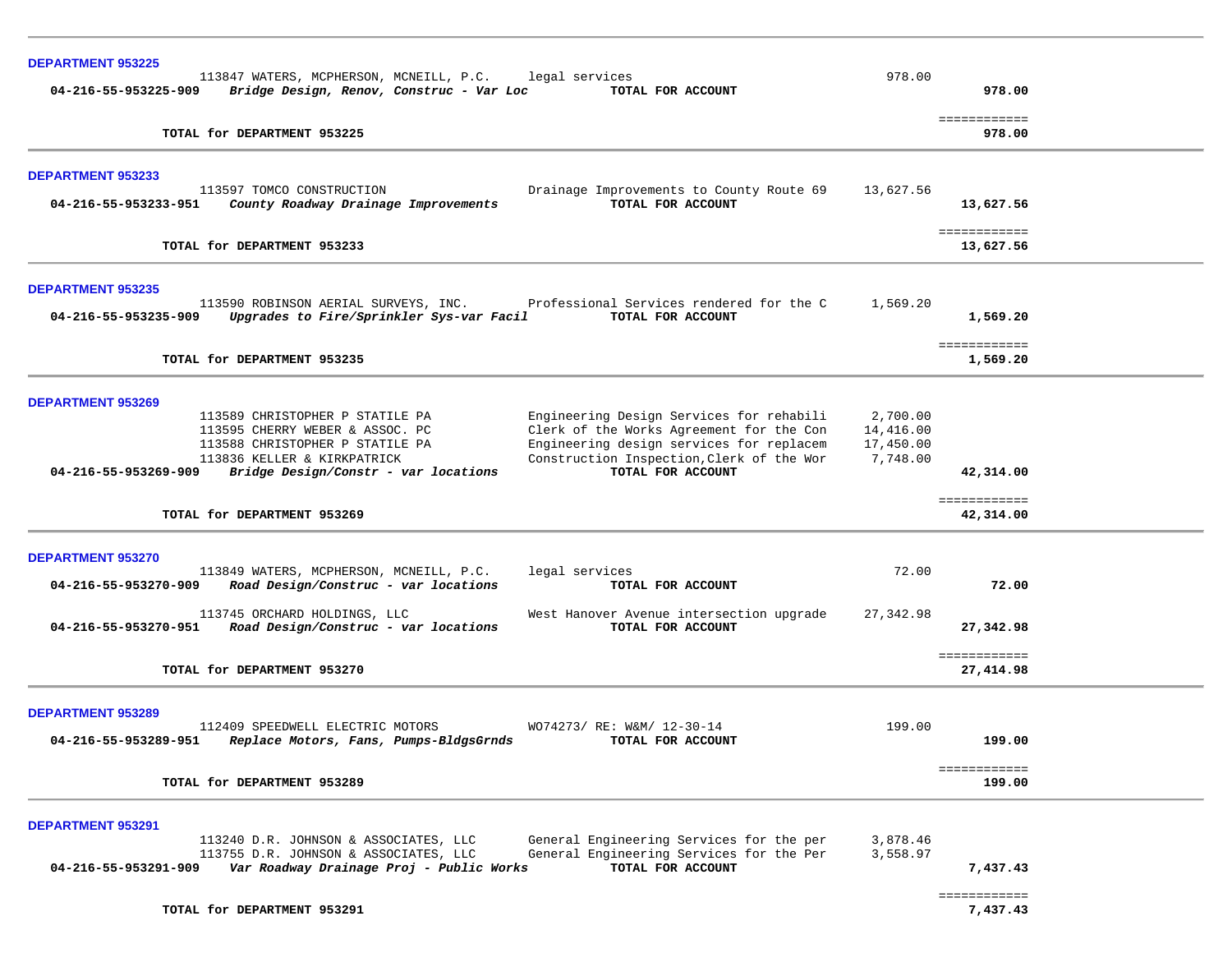| <b>DEPARTMENT 953294</b> |                                                                                        |                                                              |           |                           |  |
|--------------------------|----------------------------------------------------------------------------------------|--------------------------------------------------------------|-----------|---------------------------|--|
|                          | 112295 WHITE IRON LLC<br>04-216-55-953294-951 Replace Lighting/Ceilings/etc-Bldg&Grnds | WO74302/RE: CH - FRONT STEPS RAILING/ 0<br>TOTAL FOR ACCOUNT | 1,230.00  | 1,230.00                  |  |
|                          | TOTAL for DEPARTMENT 953294                                                            |                                                              |           | ============<br>1,230.00  |  |
| <b>DEPARTMENT 953312</b> |                                                                                        |                                                              |           |                           |  |
|                          | 112407 CAPOZZI OVERHEAD DOORS, INC.                                                    | WO73797/ RE: HEALTH MGMT/ 12-08-14                           | 714.00    |                           |  |
|                          | 112407 CAPOZZI OVERHEAD DOORS, INC.                                                    | WO73796/ RE: SHADE TREE/ 12-17-14                            | 562.00    |                           |  |
|                          | 112407 CAPOZZI OVERHEAD DOORS, INC.                                                    | $RE: A&R - GARAGE/ 12-22-14$                                 | 494.40    |                           |  |
| 04-216-55-953312-951     | 112407 CAPOZZI OVERHEAD DOORS, INC.<br>Rplc Pedestrian/Overhd Doors-BldgsGrnds         | RE: COUNTY GARAGE/ 12-22-14<br>TOTAL FOR ACCOUNT             | 420.00    | 2,190.40                  |  |
|                          |                                                                                        |                                                              |           |                           |  |
|                          | TOTAL for DEPARTMENT 953312                                                            |                                                              |           | ============<br>2,190.40  |  |
| DEPARTMENT 953314        |                                                                                        |                                                              |           |                           |  |
|                          | 110723 BAYWAY LUMBER                                                                   | WO72896/ RE: CH - DOORS/ 11-11-14                            | 14,000.00 |                           |  |
|                          | 112619 HANDI-LIFT SERVICE CO., INC.                                                    | WO74207/ RE: CH - HANDICAP ELEV/ 12-18-1                     | 585.00    |                           |  |
|                          | 113405 PANCIELLO CONSTRUCTION LLC                                                      | RE: A&R PARKING GARAGE - REPAIR CONCRETE                     | 4,690.00  |                           |  |
|                          | 04-216-55-953314-951    Repair/Rplcment/Upgrd VarEquip-BldgGrnds                       | TOTAL FOR ACCOUNT                                            |           | 19,275.00                 |  |
|                          | TOTAL for DEPARTMENT 953314                                                            |                                                              |           | ============<br>19,275.00 |  |
|                          |                                                                                        |                                                              |           |                           |  |
| <b>DEPARTMENT 953316</b> |                                                                                        |                                                              |           |                           |  |
|                          | 113465 TSUJ CORPORATION                                                                | Re: 125kW Standby Generator Installation                     | 69,901.00 |                           |  |
|                          | 04-216-55-953316-951 Generator/OTA&Trailers/Sheriff-BldgGrnds                          | TOTAL FOR ACCOUNT                                            |           | 69,901.00                 |  |
|                          |                                                                                        |                                                              |           | ============              |  |
|                          | TOTAL for DEPARTMENT 953316                                                            |                                                              |           | 69,901.00                 |  |
| <b>DEPARTMENT 953335</b> |                                                                                        |                                                              |           |                           |  |
|                          | 113863 DESMAN, INC.                                                                    | Prof. Services Rendered for the Ann Stre                     | 6,576.00  |                           |  |
|                          | 04-216-55-953335-909 Demo Des, Demo&Feasibility Des-AnnStGar                           | TOTAL FOR ACCOUNT                                            |           | 6,576.00                  |  |
|                          |                                                                                        |                                                              |           | ============              |  |
|                          | TOTAL for DEPARTMENT 953335                                                            |                                                              |           | 6,576.00                  |  |
|                          |                                                                                        |                                                              |           |                           |  |
| <b>DEPARTMENT 953348</b> | 113600 VOLKER CRANE LLC                                                                | RE: FAMILY PROMISE ROOF REPLACEMENT EXEC                     | 4,680.00  |                           |  |
| 04-216-55-953348-909     | Various Roof Replace - County Wide                                                     | TOTAL FOR ACCOUNT                                            |           | 4,680.00                  |  |
|                          |                                                                                        |                                                              |           | ============              |  |
|                          | TOTAL for DEPARTMENT 953348                                                            |                                                              |           | 4,680.00                  |  |
| <b>DEPARTMENT 953353</b> |                                                                                        |                                                              |           |                           |  |
|                          | 113578 LS ENGINEERING ASSOCIATES CORP.                                                 | RE: CH ASBESTOS ABATEMENT                                    | 1,920.00  |                           |  |
| 04-216-55-953353-909     | Various Improvements at Courthouse                                                     | TOTAL FOR ACCOUNT                                            |           | 1,920.00                  |  |
|                          | 113743 GMT CONTRACTING CORP.                                                           | RE: ASBESTOS ABATEMENT AT MORRIS COUNTY                      | 69,720.50 |                           |  |
|                          | 112856 COMPLETE SECURITY SYSTEMS, INC.                                                 | RE: RELOCATE HIRSCH #M8N2 PANEL/ 01-06-1                     | 890.00    |                           |  |
|                          | 112856 COMPLETE SECURITY SYSTEMS, INC.                                                 | RE: RELOCATE 4 ACCESS READERS & LOCKS/ 0                     | 1,675.00  |                           |  |
|                          | 112856 COMPLETE SECURITY SYSTEMS, INC.                                                 | RE: 5TH FLOOR HOLDING CELL CAMERA/ 01-06                     | 887.00    |                           |  |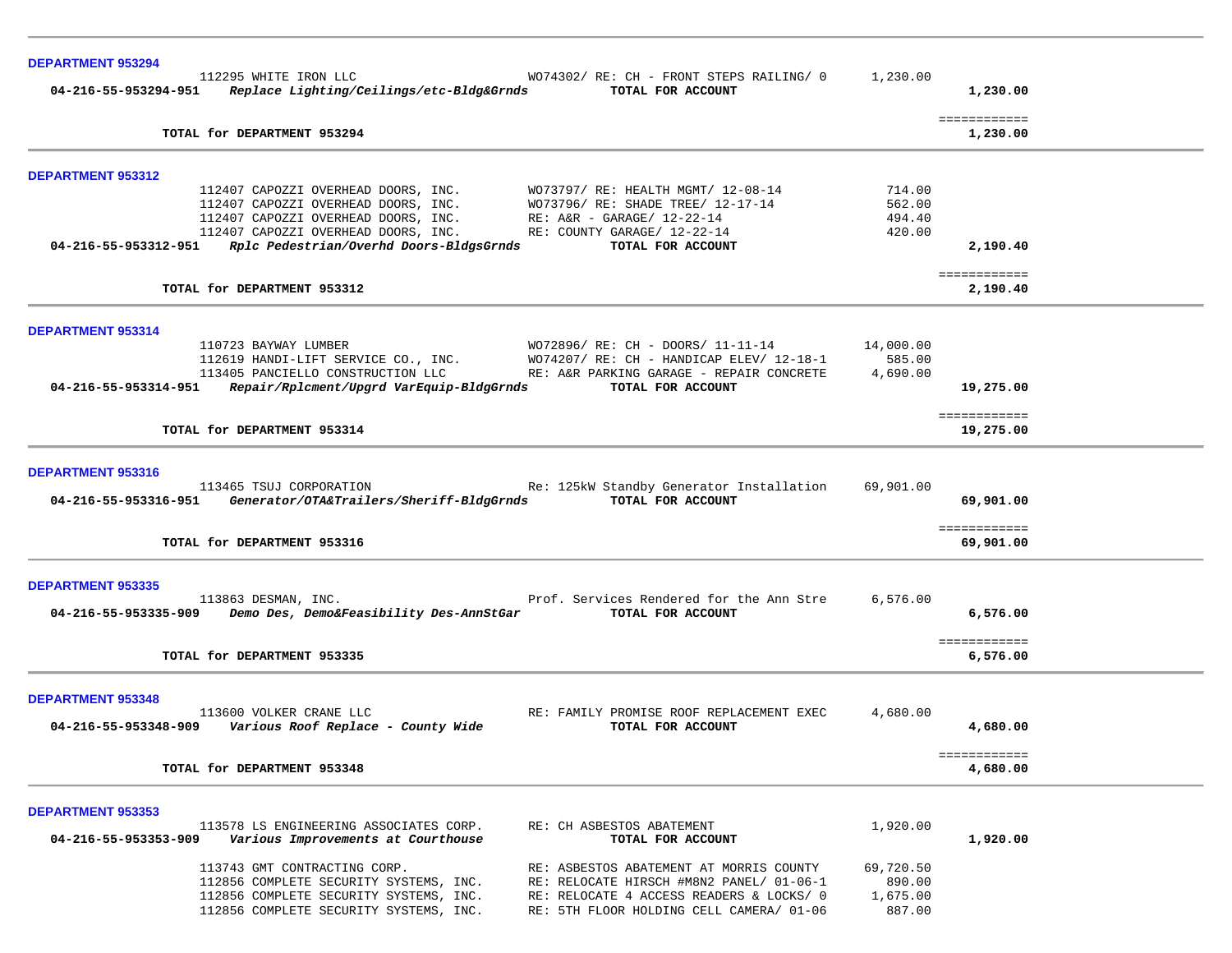| TOTAL for DEPARTMENT 953353<br><b>DEPARTMENT 955345</b><br>113931 DIRECT SUPPLY INC<br>04-216-55-955345-940<br>Various Projects - Morris View<br>TOTAL for DEPARTMENT 955345<br><b>DEPARTMENT 962343</b><br>108803 HEWLETT-PACKARD COMPANY<br>110256 HEWLETT-PACKARD COMPANY<br>110256 HEWLETT-PACKARD COMPANY<br>110256 HEWLETT-PACKARD COMPANY<br>104061 TOTAL VIDEO PRODUCTS, INC.<br>109742 CDW GOVERNMENT LLC<br>109742 CDW GOVERNMENT LLC | 29406,1-26-2015<br>TOTAL FOR ACCOUNT<br>HP Storage solution as per quote<br>HP LaserJet Enterprise P3015x Printer -<br>HP Color LaserJet Enterprise CP4025dn Pr<br>500 sheet input tray for HP CLJ Enterpri<br>Recording System as per quote<br>Cisco ATA 187<br>APC Rack PDU<br>Cisco ATA 187<br>Cisco ATA 187<br>Cisco ATA 187 | 44,922.67<br>55,000.00<br>1,626.00<br>1,170.00<br>589.50<br>8,425.00<br>9,360.00<br>696.63<br>780.00<br>2,340.00<br>2,145.00 | ============<br>128,682.00<br>44,922.67<br>============<br>44,922.67 |  |
|-------------------------------------------------------------------------------------------------------------------------------------------------------------------------------------------------------------------------------------------------------------------------------------------------------------------------------------------------------------------------------------------------------------------------------------------------|----------------------------------------------------------------------------------------------------------------------------------------------------------------------------------------------------------------------------------------------------------------------------------------------------------------------------------|------------------------------------------------------------------------------------------------------------------------------|----------------------------------------------------------------------|--|
|                                                                                                                                                                                                                                                                                                                                                                                                                                                 |                                                                                                                                                                                                                                                                                                                                  |                                                                                                                              |                                                                      |  |
|                                                                                                                                                                                                                                                                                                                                                                                                                                                 |                                                                                                                                                                                                                                                                                                                                  |                                                                                                                              |                                                                      |  |
|                                                                                                                                                                                                                                                                                                                                                                                                                                                 |                                                                                                                                                                                                                                                                                                                                  |                                                                                                                              |                                                                      |  |
|                                                                                                                                                                                                                                                                                                                                                                                                                                                 |                                                                                                                                                                                                                                                                                                                                  |                                                                                                                              |                                                                      |  |
|                                                                                                                                                                                                                                                                                                                                                                                                                                                 |                                                                                                                                                                                                                                                                                                                                  |                                                                                                                              |                                                                      |  |
|                                                                                                                                                                                                                                                                                                                                                                                                                                                 |                                                                                                                                                                                                                                                                                                                                  |                                                                                                                              |                                                                      |  |
|                                                                                                                                                                                                                                                                                                                                                                                                                                                 |                                                                                                                                                                                                                                                                                                                                  |                                                                                                                              |                                                                      |  |
|                                                                                                                                                                                                                                                                                                                                                                                                                                                 |                                                                                                                                                                                                                                                                                                                                  |                                                                                                                              |                                                                      |  |
|                                                                                                                                                                                                                                                                                                                                                                                                                                                 |                                                                                                                                                                                                                                                                                                                                  |                                                                                                                              |                                                                      |  |
|                                                                                                                                                                                                                                                                                                                                                                                                                                                 |                                                                                                                                                                                                                                                                                                                                  |                                                                                                                              |                                                                      |  |
|                                                                                                                                                                                                                                                                                                                                                                                                                                                 |                                                                                                                                                                                                                                                                                                                                  |                                                                                                                              |                                                                      |  |
|                                                                                                                                                                                                                                                                                                                                                                                                                                                 |                                                                                                                                                                                                                                                                                                                                  |                                                                                                                              |                                                                      |  |
| 109742 CDW GOVERNMENT LLC                                                                                                                                                                                                                                                                                                                                                                                                                       |                                                                                                                                                                                                                                                                                                                                  |                                                                                                                              |                                                                      |  |
| 109742 CDW GOVERNMENT LLC                                                                                                                                                                                                                                                                                                                                                                                                                       |                                                                                                                                                                                                                                                                                                                                  |                                                                                                                              |                                                                      |  |
| 109742 CDW GOVERNMENT LLC                                                                                                                                                                                                                                                                                                                                                                                                                       |                                                                                                                                                                                                                                                                                                                                  |                                                                                                                              |                                                                      |  |
| 111484 EXTEL COMMUNICATIONS                                                                                                                                                                                                                                                                                                                                                                                                                     | Network Wiring as per quote Dated 12/19/                                                                                                                                                                                                                                                                                         | 5,450.00                                                                                                                     |                                                                      |  |
| 109741 HEWLETT-PACKARD COMPANY                                                                                                                                                                                                                                                                                                                                                                                                                  | HP LJ 600 with Accessories                                                                                                                                                                                                                                                                                                       | 2,160.10                                                                                                                     |                                                                      |  |
| 109741 HEWLETT-PACKARD COMPANY                                                                                                                                                                                                                                                                                                                                                                                                                  | HP CLJ Pro M177FW                                                                                                                                                                                                                                                                                                                | 279.00                                                                                                                       |                                                                      |  |
| 108812 SHI INTERNATIONAL CORP                                                                                                                                                                                                                                                                                                                                                                                                                   | Checkpoint 1100 Firewall                                                                                                                                                                                                                                                                                                         | 420.54                                                                                                                       |                                                                      |  |
| 108812 SHI INTERNATIONAL CORP<br>04-216-55-962343-955<br>Purchase Various Equip for IT                                                                                                                                                                                                                                                                                                                                                          | Checkpoint Subscription and Support<br>TOTAL FOR ACCOUNT                                                                                                                                                                                                                                                                         | 87.04                                                                                                                        | 90,528.81                                                            |  |
|                                                                                                                                                                                                                                                                                                                                                                                                                                                 |                                                                                                                                                                                                                                                                                                                                  |                                                                                                                              |                                                                      |  |
| TOTAL for DEPARTMENT 962343                                                                                                                                                                                                                                                                                                                                                                                                                     |                                                                                                                                                                                                                                                                                                                                  |                                                                                                                              | ============<br>90,528.81                                            |  |
| <b>Acq shelter Randlph tower site</b>                                                                                                                                                                                                                                                                                                                                                                                                           |                                                                                                                                                                                                                                                                                                                                  |                                                                                                                              |                                                                      |  |
| 112690 SUPPRESSION SYSTEMS INC                                                                                                                                                                                                                                                                                                                                                                                                                  | Inv Date $1/12/15$                                                                                                                                                                                                                                                                                                               | 900.00                                                                                                                       |                                                                      |  |
| Building<br>04-216-55-963143-950                                                                                                                                                                                                                                                                                                                                                                                                                | TOTAL FOR ACCOUNT                                                                                                                                                                                                                                                                                                                |                                                                                                                              | 900.00                                                               |  |
|                                                                                                                                                                                                                                                                                                                                                                                                                                                 |                                                                                                                                                                                                                                                                                                                                  |                                                                                                                              | ============                                                         |  |
| TOTAL for Acq shelter Randlph tower site                                                                                                                                                                                                                                                                                                                                                                                                        |                                                                                                                                                                                                                                                                                                                                  |                                                                                                                              | 900.00                                                               |  |
|                                                                                                                                                                                                                                                                                                                                                                                                                                                 | <b>Dedicated Trust</b>                                                                                                                                                                                                                                                                                                           |                                                                                                                              |                                                                      |  |
| <b>Motor Vehicle Fines</b>                                                                                                                                                                                                                                                                                                                                                                                                                      |                                                                                                                                                                                                                                                                                                                                  |                                                                                                                              |                                                                      |  |
| 106004 TILCON NEW YORK INC.                                                                                                                                                                                                                                                                                                                                                                                                                     | Milling & Resurfacing of Schooleys Mount                                                                                                                                                                                                                                                                                         | 31,129.80                                                                                                                    |                                                                      |  |
| 112693 TREE KING INC                                                                                                                                                                                                                                                                                                                                                                                                                            | Storm #10 Jan 18-19/2015 Sections 10,17,                                                                                                                                                                                                                                                                                         | 30,706.25                                                                                                                    |                                                                      |  |
| 112805 TREE KING INC                                                                                                                                                                                                                                                                                                                                                                                                                            | Storm #11 1/21/2015 Sections 10, 17, 22, 23                                                                                                                                                                                                                                                                                      | 13,005.00                                                                                                                    |                                                                      |  |
| Motor Vehicle Fines<br>13-290-56-575701-888                                                                                                                                                                                                                                                                                                                                                                                                     | TOTAL FOR ACCOUNT                                                                                                                                                                                                                                                                                                                |                                                                                                                              | 74,841.05                                                            |  |
|                                                                                                                                                                                                                                                                                                                                                                                                                                                 |                                                                                                                                                                                                                                                                                                                                  |                                                                                                                              | ============                                                         |  |
| TOTAL for Motor Vehicle Fines                                                                                                                                                                                                                                                                                                                                                                                                                   |                                                                                                                                                                                                                                                                                                                                  |                                                                                                                              | 74,841.05                                                            |  |

**Construction Board of Appeals 13-290-56-576801-888** *Construction Board of Appeals* **TOTAL FOR ACCOUNT 358.00**

Annual Dinner 1-15-2015 for MCCBA member 358.00